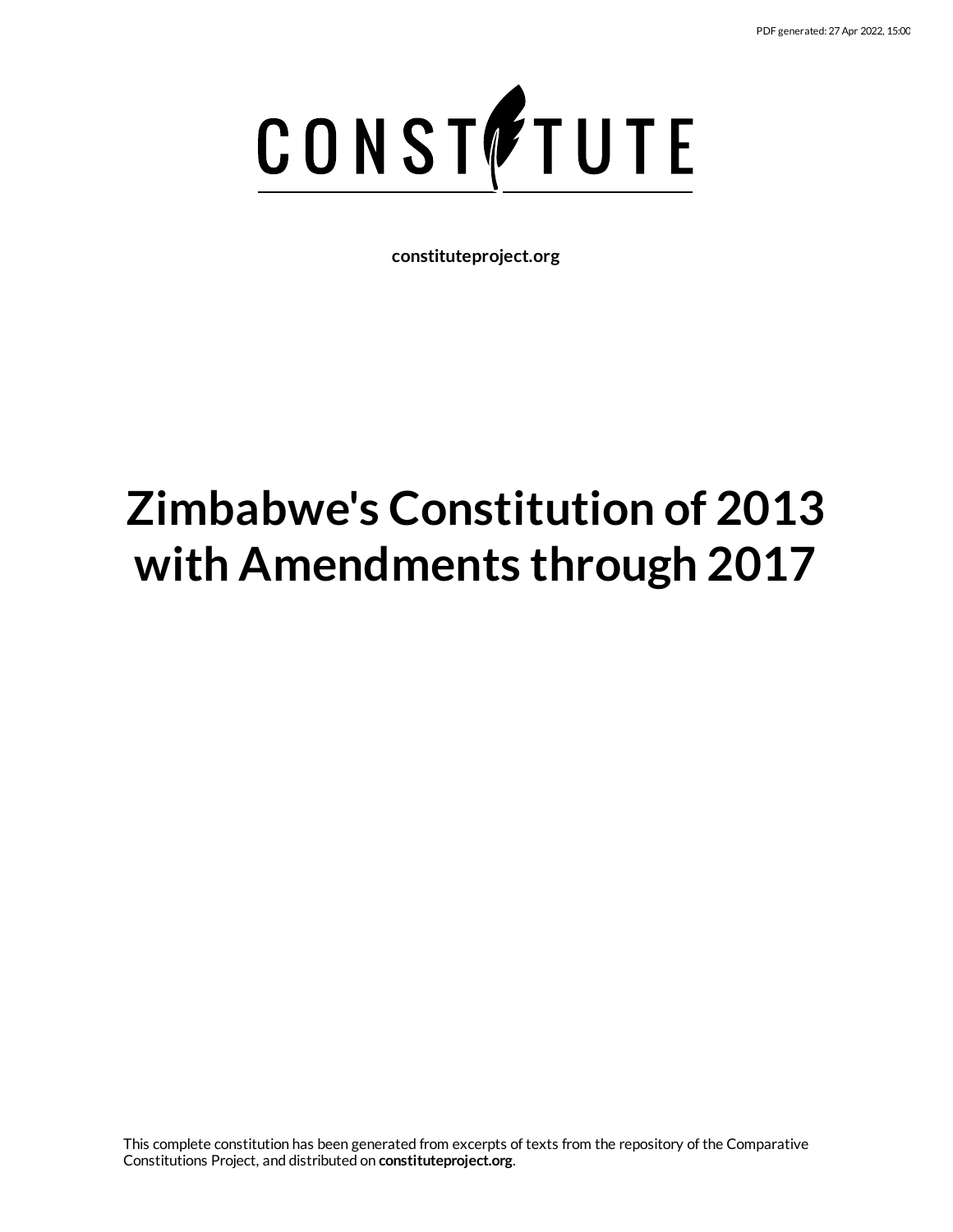### **Table of contents**

| 8. Objectives to guide State and all institutions and agencies of Government  8 |
|---------------------------------------------------------------------------------|
|                                                                                 |
|                                                                                 |
|                                                                                 |
|                                                                                 |
|                                                                                 |
|                                                                                 |
|                                                                                 |
|                                                                                 |
|                                                                                 |
|                                                                                 |
|                                                                                 |
|                                                                                 |
|                                                                                 |
|                                                                                 |
|                                                                                 |
|                                                                                 |
|                                                                                 |
|                                                                                 |
|                                                                                 |
|                                                                                 |
|                                                                                 |
|                                                                                 |
|                                                                                 |
|                                                                                 |
|                                                                                 |
|                                                                                 |
|                                                                                 |
|                                                                                 |
|                                                                                 |
|                                                                                 |
|                                                                                 |
|                                                                                 |
| 40. Retention of citizenship despite marriage or dissolution of marriage  14    |
|                                                                                 |
|                                                                                 |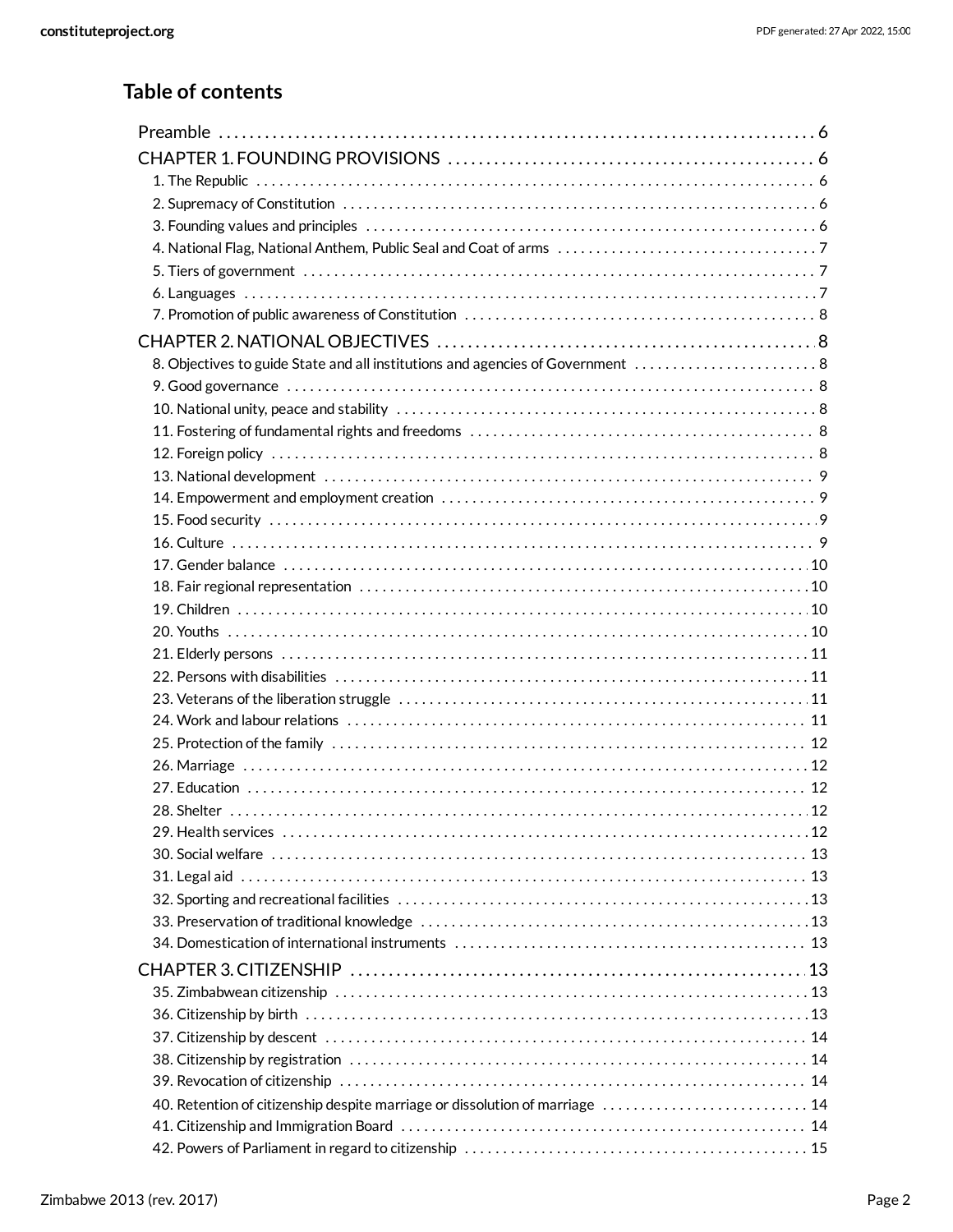| PART 1. APPLICATION AND INTERPRETATION OF CHAPTER 4  15              |  |
|----------------------------------------------------------------------|--|
| PART 2. FUNDAMENTAL HUMAN RIGHTS AND FREEDOMS  16                    |  |
|                                                                      |  |
| PART 4. ENFORCEMENT OF FUNDAMENTAL HUMAN RIGHTS AND FREEDOMS 27      |  |
| PART 5. LIMITATION OF FUNDAMENTAL HUMAN RIGHTS AND FREEDOMS  27      |  |
|                                                                      |  |
|                                                                      |  |
|                                                                      |  |
|                                                                      |  |
|                                                                      |  |
|                                                                      |  |
|                                                                      |  |
|                                                                      |  |
|                                                                      |  |
|                                                                      |  |
|                                                                      |  |
|                                                                      |  |
|                                                                      |  |
|                                                                      |  |
| PART 8. DURATION, DISSOLUTION AND SITTINGS OF PARLIAMENT  44         |  |
|                                                                      |  |
|                                                                      |  |
|                                                                      |  |
|                                                                      |  |
|                                                                      |  |
|                                                                      |  |
|                                                                      |  |
|                                                                      |  |
| PART 2. APPOINTMENT AND TENURE OF MEMBERS OF JUDICIARY 55            |  |
|                                                                      |  |
|                                                                      |  |
| CHAPTER 9. PRINCIPLES OF PUBLIC ADMINISTRATION AND LEADERSHIP 60     |  |
|                                                                      |  |
|                                                                      |  |
|                                                                      |  |
|                                                                      |  |
|                                                                      |  |
|                                                                      |  |
|                                                                      |  |
|                                                                      |  |
|                                                                      |  |
|                                                                      |  |
|                                                                      |  |
| 204. Ambassadors and other principal representatives of Zimbabwe  63 |  |
|                                                                      |  |
|                                                                      |  |
|                                                                      |  |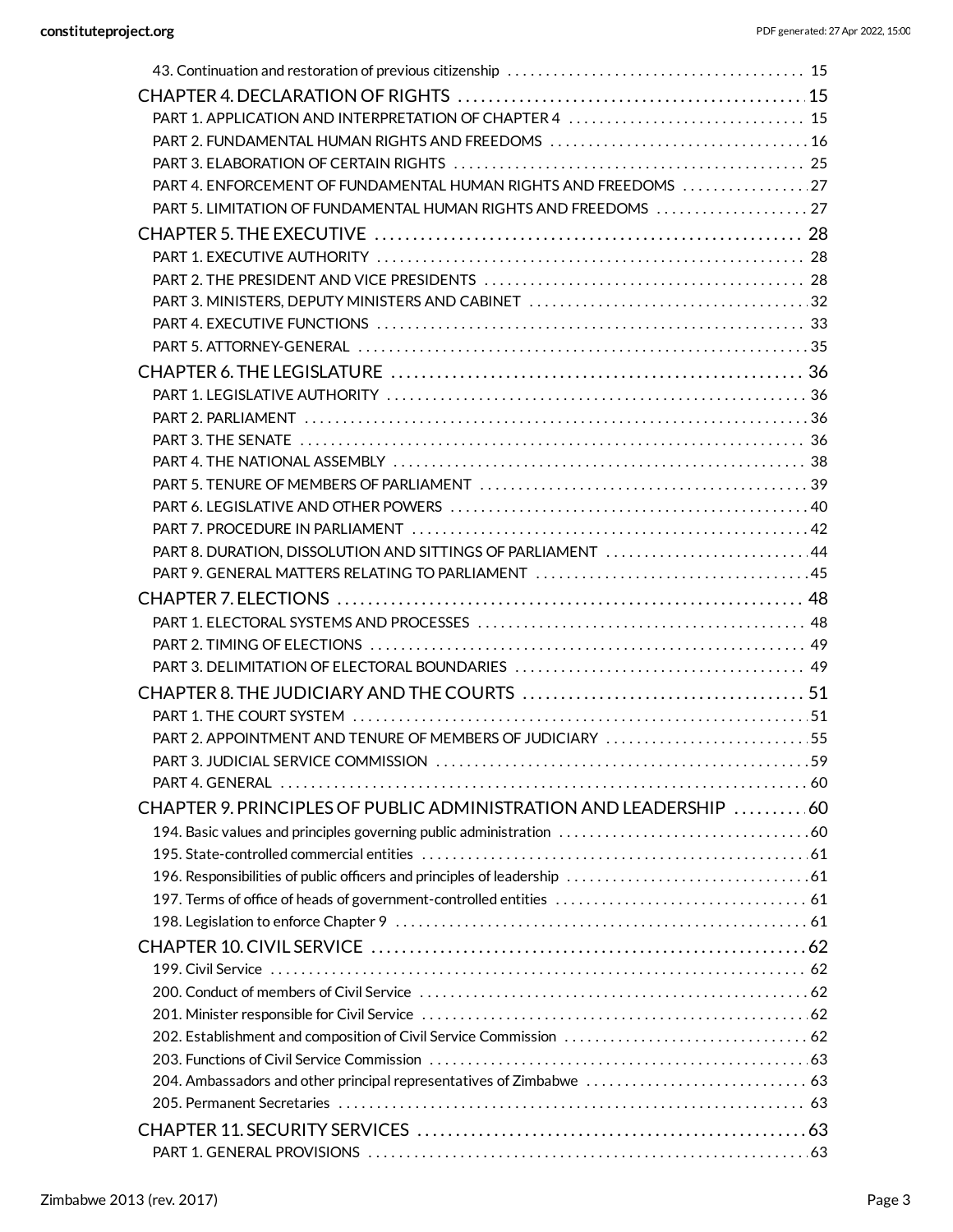| CHAPTER 12. INDEPENDENT COMMISSIONS SUPPORTING DEMOCRACY 69                    |  |
|--------------------------------------------------------------------------------|--|
|                                                                                |  |
|                                                                                |  |
|                                                                                |  |
|                                                                                |  |
|                                                                                |  |
|                                                                                |  |
| CHAPTER 13. INSTITUTIONS TO COMBAT CORRUPTION AND CRIME 76                     |  |
|                                                                                |  |
|                                                                                |  |
|                                                                                |  |
|                                                                                |  |
|                                                                                |  |
| PART 2. PROVINCES AND PROVINCIAL AND METROPOLITAN COUNCILS  80                 |  |
|                                                                                |  |
|                                                                                |  |
|                                                                                |  |
|                                                                                |  |
|                                                                                |  |
|                                                                                |  |
|                                                                                |  |
|                                                                                |  |
|                                                                                |  |
|                                                                                |  |
|                                                                                |  |
|                                                                                |  |
|                                                                                |  |
|                                                                                |  |
|                                                                                |  |
|                                                                                |  |
|                                                                                |  |
|                                                                                |  |
|                                                                                |  |
| 295. Compensation for acquisition of previously-acquired agricultural land  88 |  |
| 296. Establishment and composition of Zimbabwe Land Commission  88             |  |
|                                                                                |  |
|                                                                                |  |
|                                                                                |  |
|                                                                                |  |
| PART 3. AUTHORISATION OF EXPENDITURE FROM CONSOLIDATED REVENUE FUND  91        |  |
|                                                                                |  |
|                                                                                |  |
|                                                                                |  |
| CHAPTER 18. GENERAL AND SUPPLEMENTARY PROVISIONS  95                           |  |
|                                                                                |  |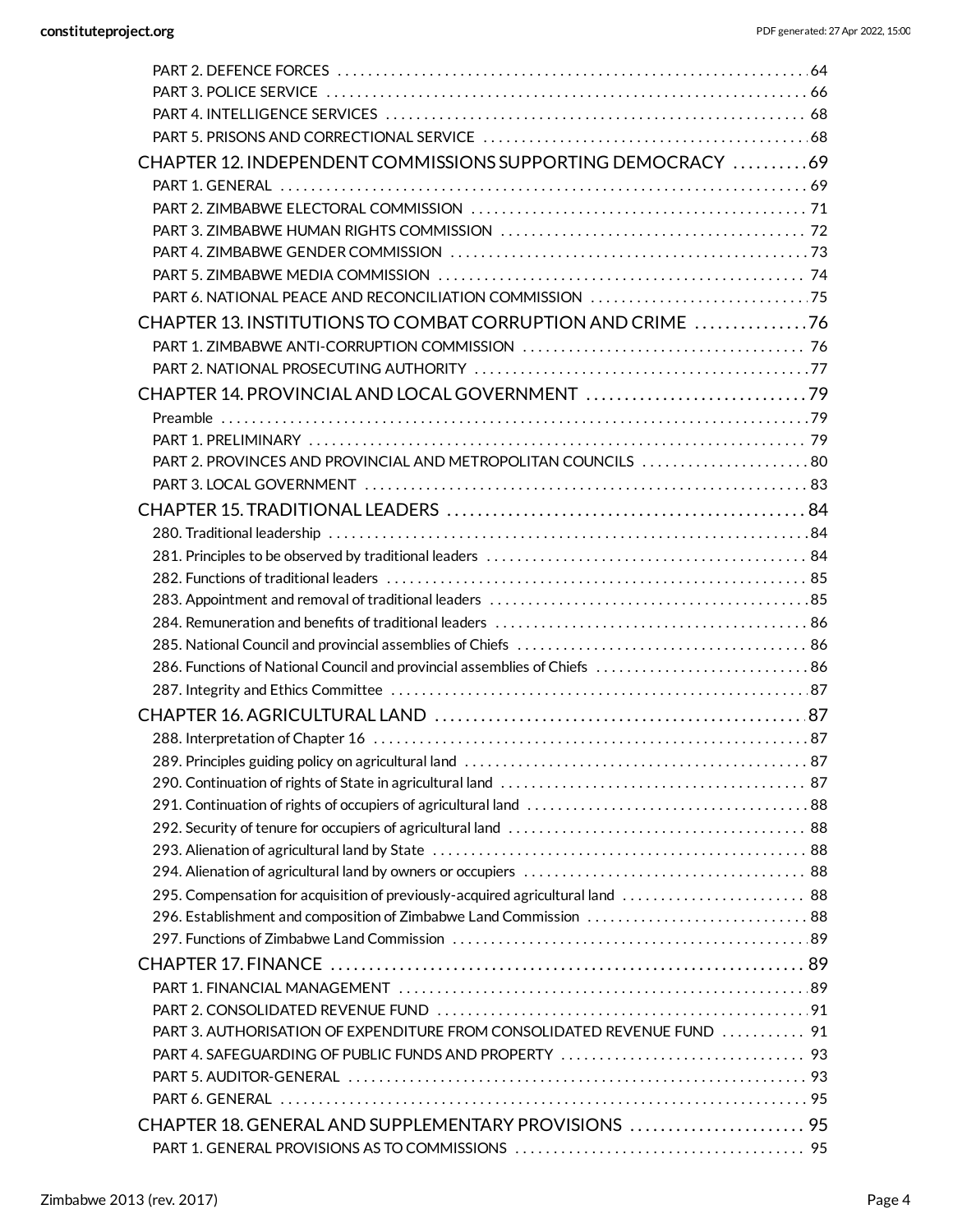| FIRST SCHEDULE. NATIONAL FLAG, NATIONAL ANTHEM, NATIONAL COAT OF                  |  |
|-----------------------------------------------------------------------------------|--|
|                                                                                   |  |
|                                                                                   |  |
|                                                                                   |  |
|                                                                                   |  |
|                                                                                   |  |
| SECOND SCHEDULE. LIMITATIONS ON RIGHTS DURING PUBLIC EMERGENCIES                  |  |
|                                                                                   |  |
|                                                                                   |  |
| 2. Extent to which fundamental human rights or freedoms may be limited  105       |  |
|                                                                                   |  |
|                                                                                   |  |
|                                                                                   |  |
|                                                                                   |  |
|                                                                                   |  |
|                                                                                   |  |
| THIRD SCHEDULE. OATHS AND AFFIRMATIONS (Sections 94, 104, 114, 122, 123,          |  |
|                                                                                   |  |
|                                                                                   |  |
|                                                                                   |  |
|                                                                                   |  |
| OATH OR AFFIRMATION OF PRESIDENT AND VICE-PRESIDENTS  107                         |  |
|                                                                                   |  |
|                                                                                   |  |
|                                                                                   |  |
|                                                                                   |  |
| OATH OR AFFIRMATION OF MEMBER OF PROVINCIAL OR METROPOLITAN COUNCIL  108          |  |
| FOURTH SCHEDULE. QUALIFICATIONS OF VOTERS (Sections 92, 121, 124, 125 and         |  |
|                                                                                   |  |
|                                                                                   |  |
|                                                                                   |  |
| FIFTH SCHEDULE. PROCEDURE AS TO BILLS AND OTHER MATTERS IN                        |  |
|                                                                                   |  |
| PART 1. INTRODUCTION OF BILLS, MOTIONS AND PETITIONS  109                         |  |
|                                                                                   |  |
| PART 3. REPORTS OF PARLIAMENTARY LEGAL COMMITTEE 112                              |  |
| SIXTH SCHEDULE. COMMENCEMENT OF THIS CONSTITUTION, TRANSITIONAL                   |  |
|                                                                                   |  |
|                                                                                   |  |
| PART 2. COMMENCEMENT OF THIS CONSTITUTION AND REPEAL OF FORMER CONSTITUTION . 114 |  |
|                                                                                   |  |
|                                                                                   |  |
|                                                                                   |  |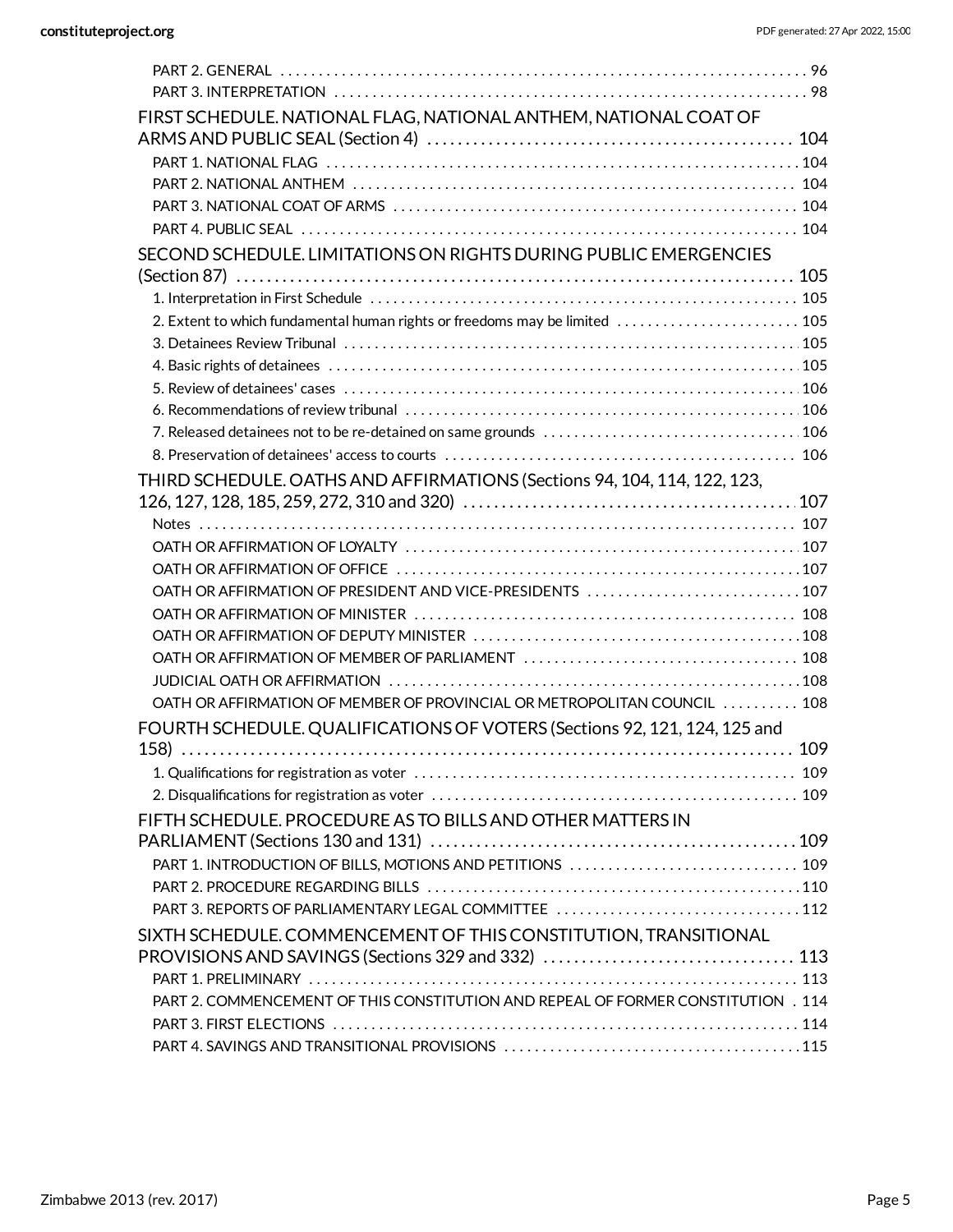- Motives for writing constitution  $\sim$
- Source of constitutional authority Preamble

Reference to country's history

## <span id="page-5-0"></span>**Preamble**

We the people of Zimbabwe,

- United in our diversity by our common desire for freedom, justice and equality, and our heroic resistance to colonialism, racism and all forms of domination and oppression, Reference to country's history
	- Exalting and extolling the brave men and women who sacrificed their lives during the Chimurenga / Umvukela and national liberation struggles,

Honouring our forebears and compatriots who toiled for the progress of our country,

Recognising the need to entrench democracy, good, transparent and accountable governance and the rule of law,

Reaffirming our commitment to upholding and defending fundamental human rights and freedoms,

Acknowledging the richness of our natural resources,

Celebrating the vibrancy of our traditions and cultures,

Determined to overcome all challenges and obstacles that impede our progress,

Acknowledging the supremacy of Almighty God, in whose hands our future lies,

<span id="page-5-1"></span>**CHAPTER 1. FOUNDING PROVISIONS**

Cherishing freedom, equality, peace, justice, tolerance, prosperity and patriotism in search of new frontiers under a common destiny,

Resolve by the tenets of this Constitution to commit ourselves to build a united, just and prosperous nation, founded on values of transparency, equality, freedom, fairness,

And, imploring the guidance and support of Almighty God, hereby make this Constitution and commit ourselves to it as the fundamental law of our beloved land.

- God or other deities
- God or other deities

Type of government envisioned

### <span id="page-5-2"></span>**1. The Republic**

Zimbabwe is a unitary, democratic and sovereign republic.

### <span id="page-5-3"></span>**2. Supremacy of Constitution**

honesty and the dignity of hard work,

- **1.** This Constitution is the supreme law of Zimbabwe and any law, practice, custom or conduct inconsistent with it is invalid to the extent of the inconsistency.
- **2.** The obligations imposed by this Constitution are binding on every person, natural or juristic, including the State and all executive, legislative and judicial institutions and agencies of government at every level, and must be fulfilled by them.

### <span id="page-5-4"></span>**3. Founding values and principles**

- **1.** Zimbabwe is founded on respect for the following values and principles-
	- **a.** supremacy of the Constitution;
		- **b.** the rule of law;
		- **c.** fundamental human rights and freedoms;
		- **d.** the nation's diverse cultural, religious and traditional values;
		- **e.** recognition of the inherent dignity and worth of each human being;

• Binding effect of const rights

• Human dignity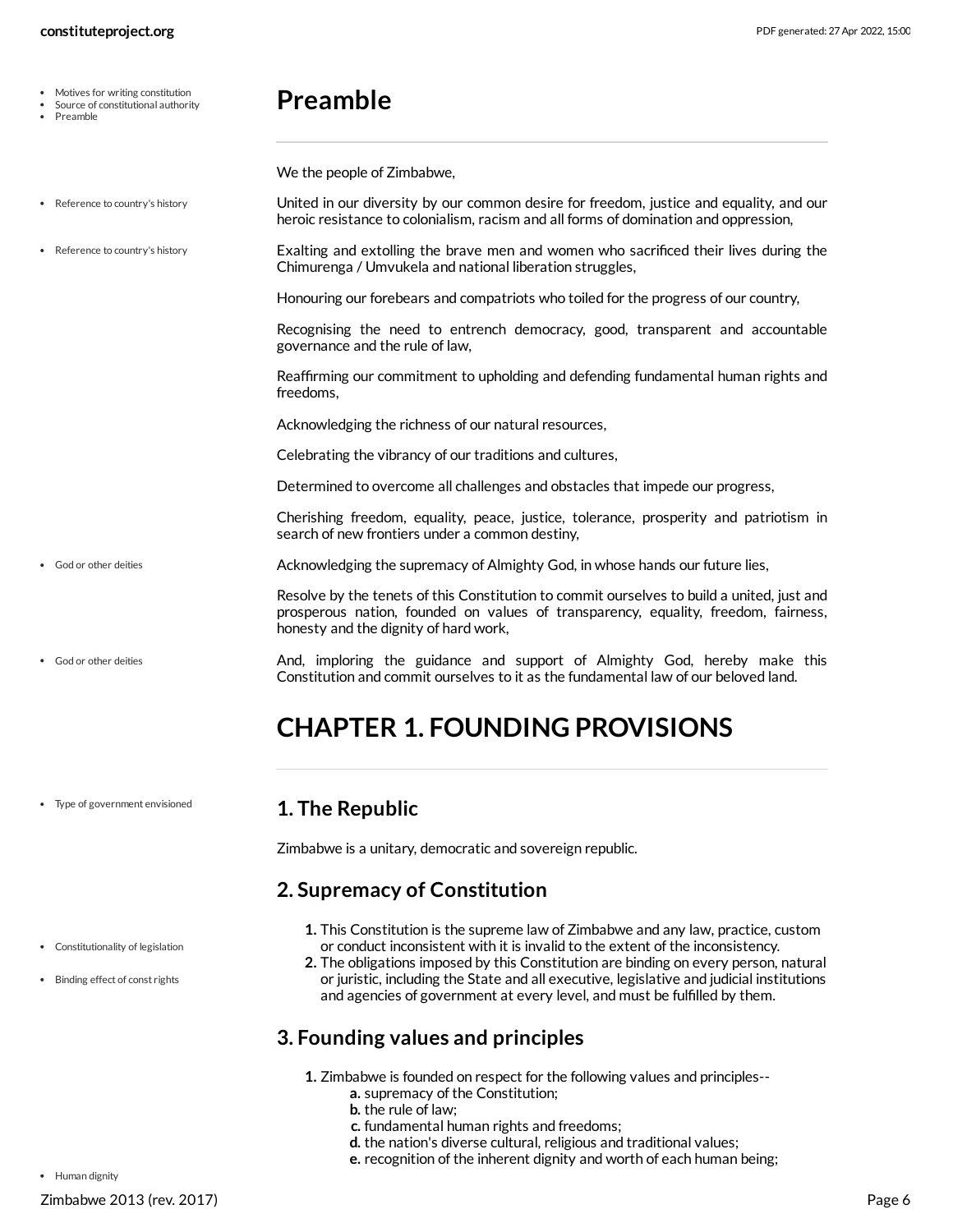- General guarantee of equality
- Equality regardless of gender
- Claim of universal suffrage

- Protection of language use Integration of ethnic communities
- Right to culture
- Reference to country's history
- National flag
- National anthem

- Subsidiary unit government
- Municipal government

• Protection of language use Official or national languages

- **constituteproject.org** PDF generated: 27 Apr 2022, 15:00
	- **1. f.** recognition of the equality of all human beings;
		- **g.** gender equality;
			- **h.** good governance; and
		- **i.** recognition of and respect for the liberation struggle.
	- **2.** The principles of good governance, which bind the State and all institutions and agencies of government at every level, include-
		- **a.** a multi-party democratic political system;
		- **b.** an electoral system based on-
			- **i.** universal adult suffrage and equality of votes;
			- **ii.** free, fair and regular elections; and
			- **iii.** adequate representation of the electorate;
		- **c.** the orderly transfer of power following elections;
		- **d.** respect for the rights of all political parties;
		- **e.** observance of the principle of separation of powers;
		- **f.** respect for the people of Zimbabwe, from whom the authority to govern is derived;
		- **g.** transparency, justice, accountability and responsiveness;
		- **h.** the fostering of national unity, peace and stability, with due regard to diversity of languages, customary practices and traditions;
		- **i.** recognition of the rights of-
			- **i.** ethnic, racial, cultural, linguistic and religious groups;
			- **ii.** persons with disabilities;
			- **iii.** women, the elderly, youths and children;
			- **iv.** veterans of the liberation struggle;
			- **j.** the equitable sharing of national resources, including land;
		- **k.** due respect for vested rights; and
		- **l.** the devolution and decentralisation of governmental power and functions.

### <span id="page-6-0"></span>**4. National Flag, National Anthem, Public Seal and Coat of arms**

Zimbabwe has a National Flag, a National Anthem, a Coat of Arms and a Public Seal, which are set out in the First Schedule.

### <span id="page-6-1"></span>**5. Tiers of government**

The tiers of government in Zimbabwe are--

- **a.** the national Government;
- **b.** provincial and metropolitan councils; and
- **c.** local authorities, that is to say-
	- **i.** urban councils, by whatever name called, to represent and manage the affairs of people in urban areas; and
	- **ii.** rural councils, by whatever name called, to represent and manage the affairs of people in rural areas within the districts into which the provinces are divided.

### <span id="page-6-2"></span>**6. Languages**

- **1.** The following languages, namely Chewa, Chibarwe, English, Kalanga, Koisan, Nambya, Ndau, Ndebele, Shangani, Shona, sign language, Sotho, Tonga, Tswana, Venda and Xhosa, are the officially recognised languages of Zimbabwe.
- **2.** An Act of Parliament may prescribe other languages as officially recognised languages and may prescribe languages of record.
- **3.** The State and all institutions and agencies of government at every level must- **a.** ensure that all officially recognised languages are treated equitably; and **b.** take into account the language preferences of people affected by governmental measures or communications.
- **4.** The State must promote and advance the use of all languages used in Zimbabwe, including sign language, and must create conditions for the development of those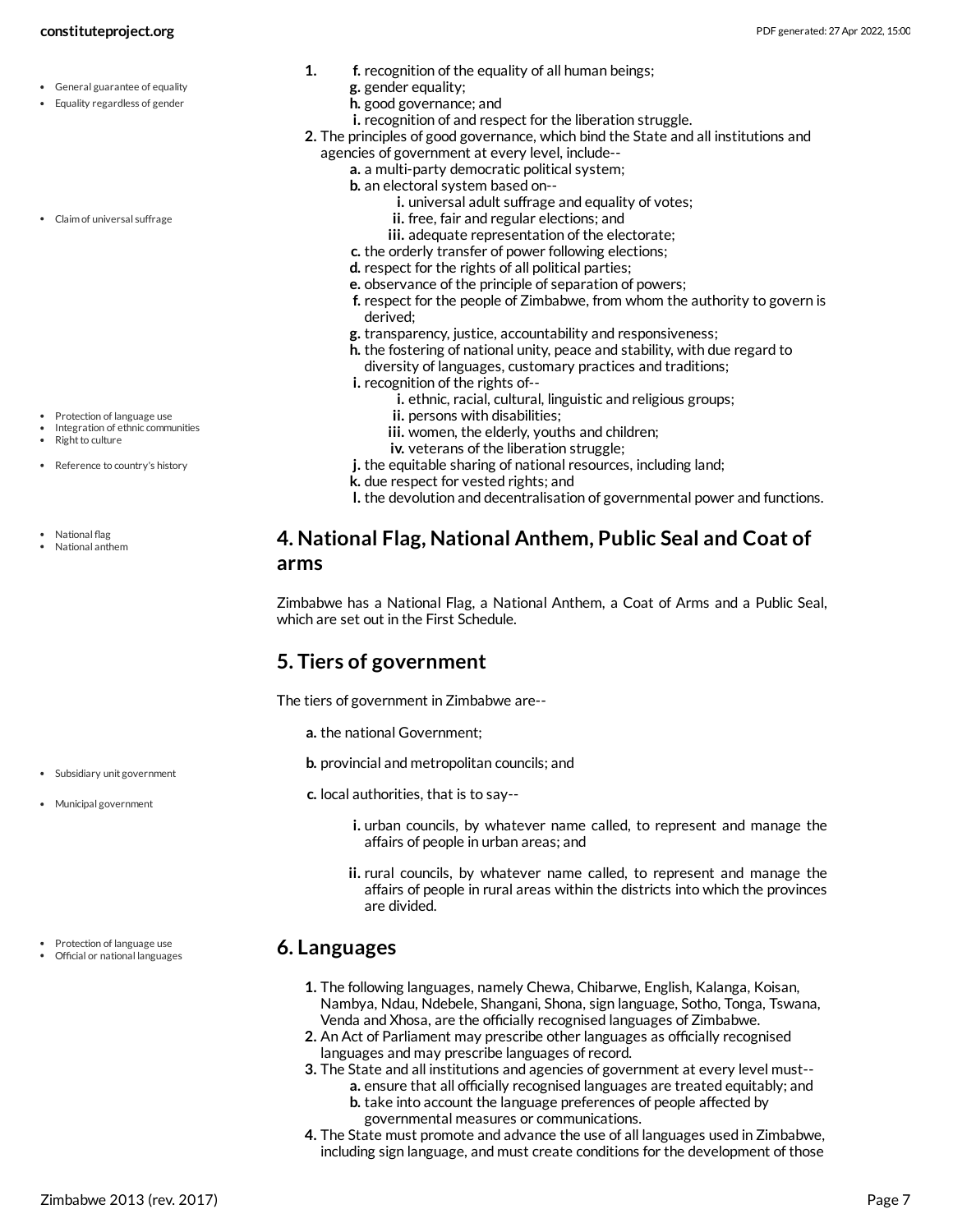**4.** languages.

### <span id="page-7-0"></span>**7. Promotion of public awareness of Constitution**

The State must promote public awareness of this Constitution, in particular by--

- **a.** translating it into all officially recognised languages and disseminating it as widely as possible;
- **b.** requiring this Constitution to be taught in schools and as part of the curricula for the training of members of the security services, the Civil Service and members and employees of public institutions; and
- **c.** encouraging all persons and organisations, including civic organisations, to disseminate awareness and knowledge of this Constitution throughout society.

# <span id="page-7-1"></span>**CHAPTER 2. NATIONAL OBJECTIVES**

### <span id="page-7-2"></span>**8. Objectives to guide State and all institutions and agencies of Government**

- **1.** The objectives set out in this Chapter guide the State and all institutions and agencies of government at every level in formulating and implementing laws and policy decisions that will lead to the establishment, enhancement and promotion of a sustainable, just, free and democratic society in which people enjoy prosperous, happy and fulfilling lives.
- **2.** Regard must be had to the objectives set out in this Chapter when interpreting the State's obligations under this Constitution and any other law.

### <span id="page-7-3"></span>**9. Good governance**

- **1.** The State must adopt and implement policies and legislation to develop efficiency, competence, accountability, transparency, personal integrity and financial probity in all institutions and agencies of government at every level and in every public institution, and in particular-
	- **a.** appointments to public offices must be made primarily on the basis of merit;
	- **b.** measures must be taken to expose, combat and eradicate all forms of corruption and abuse of power by those holding political and public offices.
- **2.** The State must ensure that all institutions and agencies of government at every level, in particular Commissions and other bodies established by or under this Constitution, are provided with adequate resources and facilities to enable them to carry out their functions conscientiously, fairly, honestly and efficiently.

### <span id="page-7-4"></span>**10. National unity, peace and stability**

The State and every person, including juristic persons, and every institution and agency of government at every level, must promote national unity, peace and stability.

### <span id="page-7-5"></span>**11. Fostering of fundamental rights and freedoms**

The State must take all practical measures to protect the fundamental rights and freedoms enshrined in Chapter 4 and to promote their full realisation and fulfilment.

### <span id="page-7-6"></span>**12. Foreign policy**

**1.** The foreign policy of Zimbabwe must be based on the following principles--

Civil service recruitment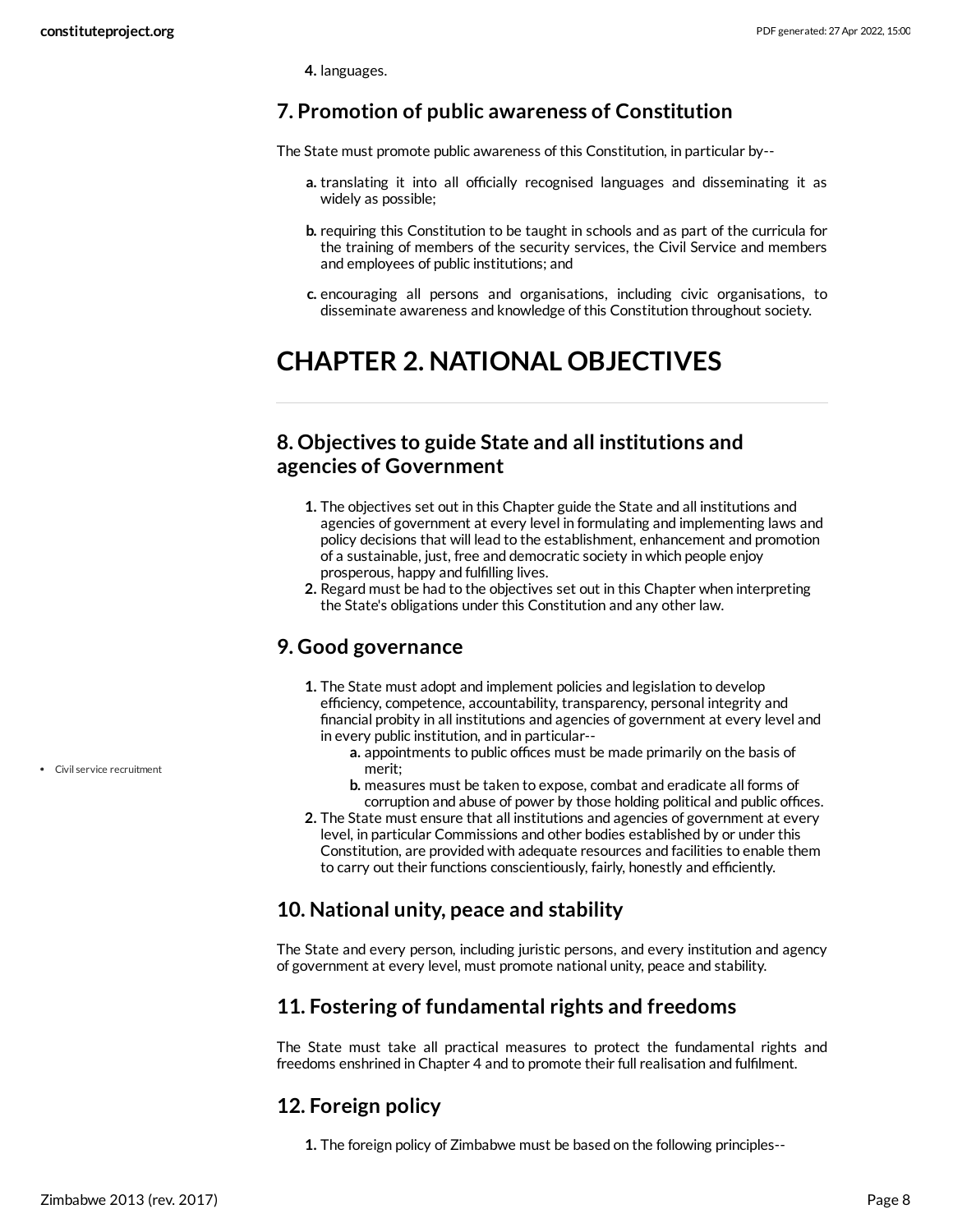- International law
- Regional group(s) International organizations

• Reference to science

• Provisions for wealth redistribution

• Right to work

 $\cdot$  Right to culture

• Human dignity

- **1. a.** the promotion and protection of the national interests of Zimbabwe; **b.** respect for international law;
	- **c.** peaceful co-existence with other nations; and
	- **d.** the settlement of international disputes by peaceful means.
- **2.** The State must promote regional and pan-African cultural, economic and political cooperation and integration and must participate in international and regional organisations that stand for peace and the well-being and progress of the region, the continent and humanity.

### <span id="page-8-0"></span>**13. National development**

- **1.** The State and all institutions and agencies of government at every level must endeavour to facilitate rapid and equitable development, and in particular must take measures to-
	- **a.** promote private initiative and self-reliance;
	- **b.** foster agricultural, commercial, industrial, technological and scientific development;
	- **c.** foster the development of industrial and commercial enterprises in order to empower Zimbabwean citizens; and
	- **d.** bring about balanced development of the different areas of Zimbabwe, in particular a proper balance in the development of rural and urban areas.
- **2.** Measures referred to in this section must involve the people in the formulation and implementation of development plans and programmes that affect them.
- **3.** Measures referred to in this section must protect and enhance the right of the people, particularly women, to equal opportunities in development.
- **4.** The State must ensure that local communities benefit from the resources in their areas.

### <span id="page-8-1"></span>**14. Empowerment and employment creation**

- **1.** The State and all institutions and agencies of government at every level must endeavour to facilitate and take measures to empower, through appropriate, transparent, fair and just affirmative action, all marginalised persons, groups and communities in Zimbabwe.
	- **2.** At all times the State and all institutions and agencies of government at every level must ensure that appropriate and adequate measures are undertaken to create employment for all Zimbabweans, especially women and youths.

### <span id="page-8-2"></span>**15. Food security**

The State must--

- **a.** encourage people to grow and store adequate food;
- **b.** secure the establishment of adequate food reserves; and
- **c.** encourage and promote adequate and proper nutrition through mass education and other appropriate means.

### <span id="page-8-3"></span>**16. Culture**

- **1.** The State and all institutions and agencies of government at every level must promote and preserve cultural values and practices which enhance the dignity, well-being and equality of Zimbabweans.
- **2.** The State and all institutions and agencies of government at every level, and all Zimbabwean citizens, must endeavour to preserve and protect Zimbabwe's heritage.
- **3.** The State and all institutions and agencies of government at every level must take measures to ensure due respect for the dignity of traditional institutions.

Equality regardless of gender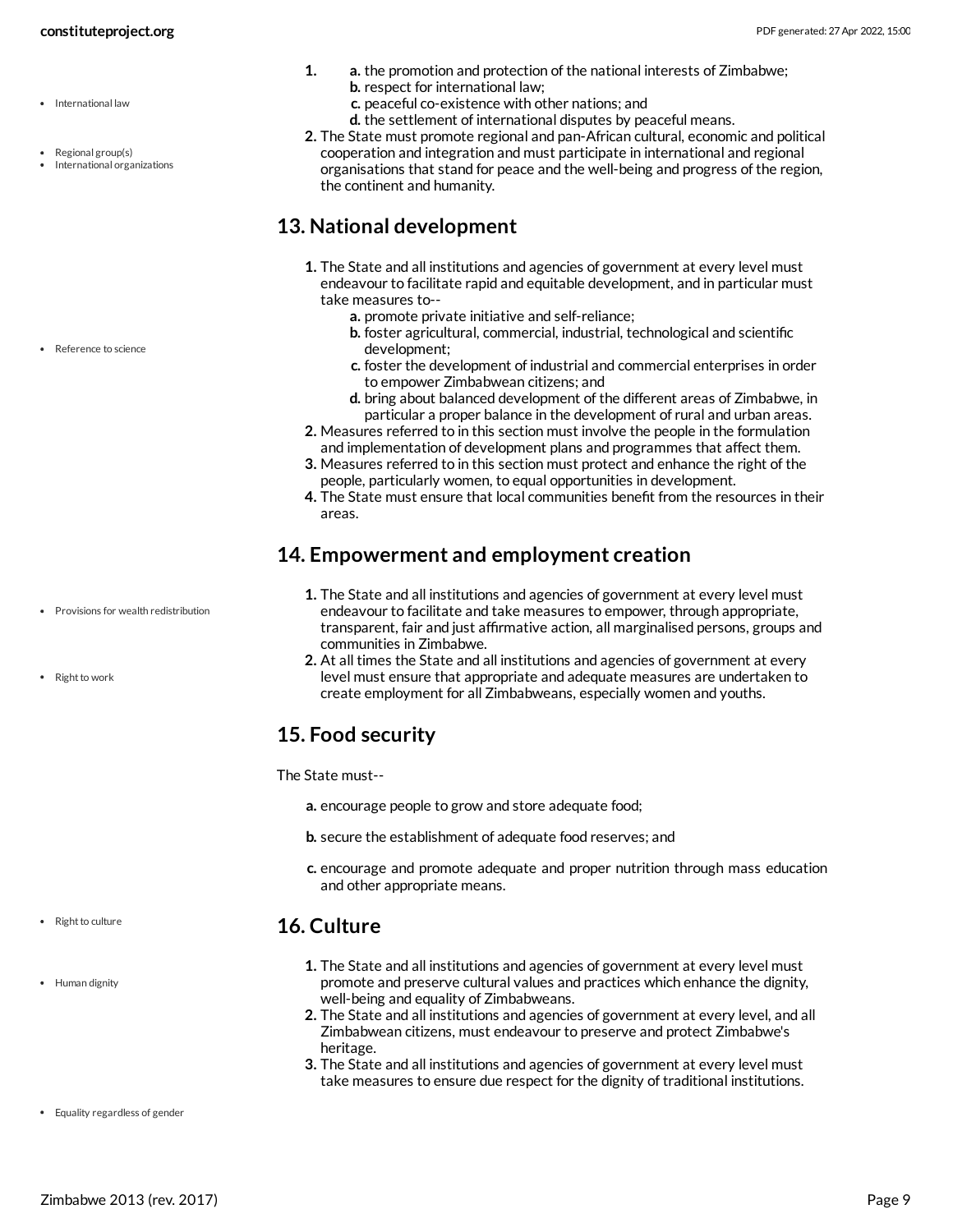### <span id="page-9-0"></span>**17. Gender balance**

- **1.** The State must promote full gender balance in Zimbabwean society, and in particular-
	- **a.** the State must promote the full participation of women in all spheres of Zimbabwean society on the basis of equality with men;
	- **b.** the State must take all measures, including legislative measures, needed to ensure that-
		- **i.** both genders are equally represented in all institutions and agencies of government at every level; and
		- **ii.** women constitute at least half the membership of all Commissions and other elective and appointed governmental bodies established by or under this Constitution or any Act of Parliament;
	- **c.** the State and all institutions and agencies of government at every level must take practical measures to ensure that women have access to resources, including land, on the basis of equality with men.
- **2.** The State must take positive measures to rectify gender discrimination and imbalances resulting from past practices and policies.

### <span id="page-9-1"></span>**18. Fair regional representation**

- **1.** The State must promote the fair representation of all Zimbabwe's regions in all institutions and agencies of government at every level.
- **2.** The State and all institutions and agencies of the State and government at every level must take practical measures to ensure that all local communities have equitable access to resources to promote their development.

### <span id="page-9-2"></span>**19. Children**

- **1.** The State must adopt policies and measures to ensure that in matters relating to children, the best interests of the children concerned are paramount.
- **2.** The State must adopt reasonable policies and measures, within the limits of the resources available to it, to ensure that children-
	- **a.** enjoy family or parental care, or appropriate care when removed from the family environment;
	- **b.** have shelter and basic nutrition, health care and social services;
	- **c.** are protected from maltreatment, neglect or any form of abuse; and
	- **d.** have access to appropriate education and training.
- **3.** The State must take appropriate legislative and other measures-
	- **a.** to protect children from exploitative labour practices; and
	- **b.** to ensure that children are not required or permitted to perform work or provide services that.
		- **i.** are inappropriate for the children's age; or
		- **ii.** place at risk the children's well-being, education, physical or mental health or spiritual, moral or social development.

### <span id="page-9-3"></span>**20. Youths**

- **1.** The State and all institutions and agencies of government at every level must take reasonable measures, including affirmative action programmes, to ensure that youths, that is to say people between the ages of fifteen and thirty-five years-
	- **a.** have access to appropriate education and training;
	- **b.** have opportunities to associate and to be represented and participate in political, social, economic and other spheres of life;
	- **c.** are afforded opportunities for employment and other avenues to economic empowerment;
	- **d.** have opportunities for recreational activities and access to recreational facilities; and
	- **e.** are protected from harmful cultural practices, exploitation and all forms of abuse.
- **2.** An Act of Parliament may provide for one or more national youth programmes.
- Second chamber representation quotas
- First chamber representation quotas

- Rights of children
- State support for children

Limits on employment of children

State support for children • Rights of children

Access to higher education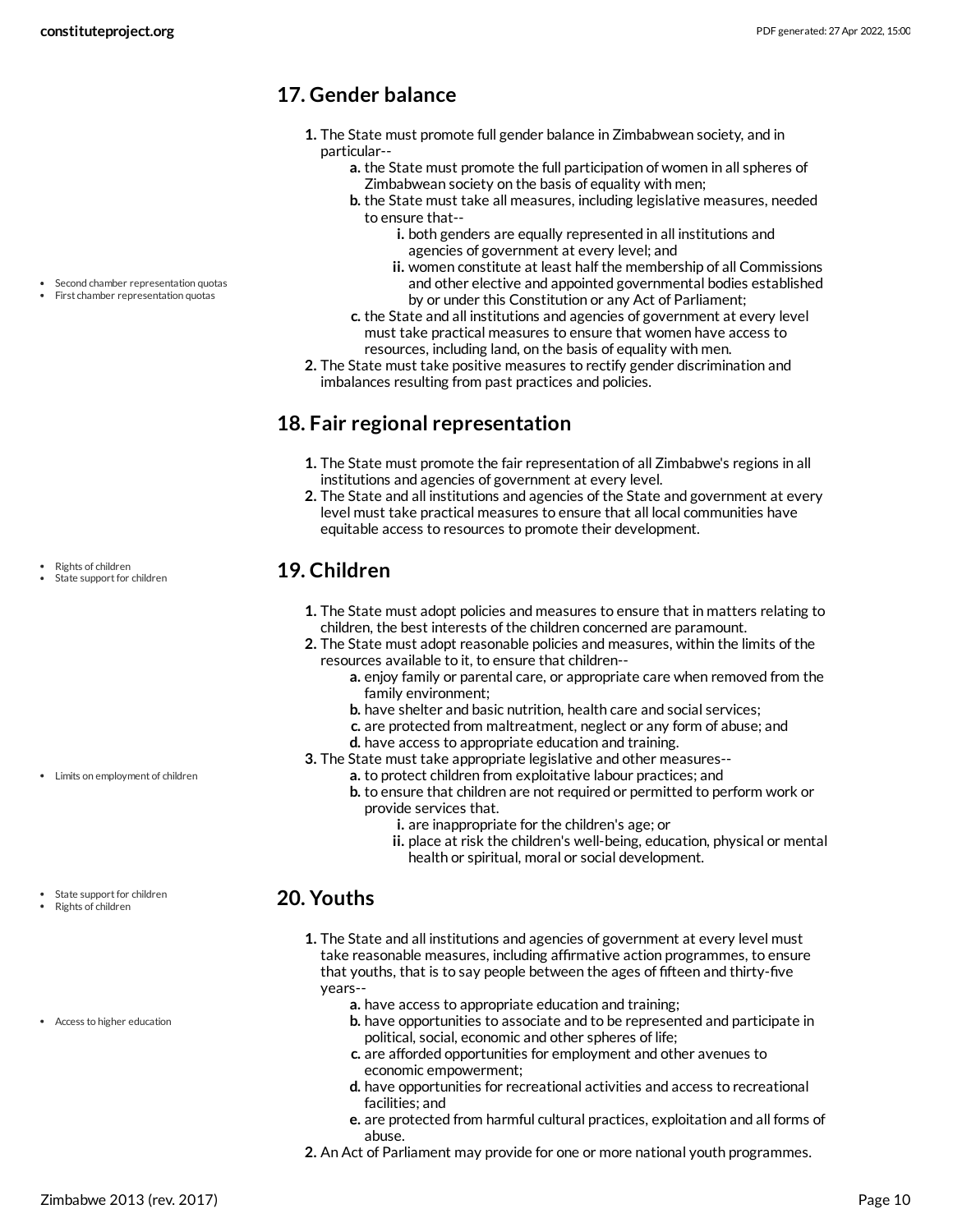• State support for the elderly

**3.** Measures and programmes referred to in subsections (1) and (2) must be inclusive, nonpartisan and national in character.

### <span id="page-10-0"></span>**21. Elderly persons**

- **1.** The State and all institutions and agencies of government at every level must take reasonable measures, including legislative measures, to secure respect, support and protection for elderly persons and to enable them to participate in the life of their communities.
- **2.** The State and all institutions and agencies of government at every level must endeavour, within the limits of the resources available to them-
	- **a.** to encourage elderly persons to participate fully in the affairs of society; **b.** to provide facilities, food and social care for elderly persons who are in need;
	- **c.** to develop programmes to give elderly persons the opportunity to engage in productive activity suited to their abilities and consistent with their vocations and desires; and
	- **d.** to foster social organisations aimed at improving the quality of life of elderly persons.

### <span id="page-10-1"></span>**22. Persons with disabilities**

- **1.** The State and all institutions and agencies of government at every level must recognise the rights of persons with physical or mental disabilities, in particular their right to be treated with respect and dignity.
- **2.** The State and all institutions and agencies of government at every level must, within the limits of the resources available to them, assist persons with physical or mental disabilities to achieve their full potential and to minimise the disadvantages suffered by them.
- **3.** In particular, the State and all institutions and agencies of government at every level must-
	- **a.** develop programmes for the welfare of persons with physical or mental disabilities, especially work programmes consistent with their capabilities and acceptable to them or their legal representatives;
	- **b.** consider the specific requirements of persons with all forms of disability as one of the priorities in development plans;
	- **c.** encourage the use and development of forms of communication suitable for persons with physical or mental disabilities; and
	- **d.** foster social organisations aimed at improving the quality of life of persons with all forms of disability.
- **4.** The State must take appropriate measures to ensure that buildings and amenities to which the public has access are accessible to persons with disabilities.

### <span id="page-10-2"></span>**23. Veterans of the liberation struggle**

- **1.** The State and all institutions and agencies of government at every level must accord due respect, honour and recognition to veterans of the liberation struggle, that is to say-
	- **a.** those who fought in the War of Liberation;
	- **b.** those who assisted the fighters in the War of Liberation; and
	- **c.** those who were imprisoned, detained or restricted for political reasons during the liberation struggle.
- **2.** The State must take reasonable measures, including legislative measures, for the welfare and economic empowerment of veterans of the liberation struggle.

### <span id="page-10-3"></span>**24. Work and labour relations**

**1.** The State and all institutions and agencies of government at every level must adopt reasonable policies and measures, within the limits of the resources available to them, to provide everyone with an opportunity to work in a freely chosen activity, in order to secure a decent living for themselves and their families.

• State support for the disabled

• Reference to country's history

• Right to work

• Right to reasonable standard of living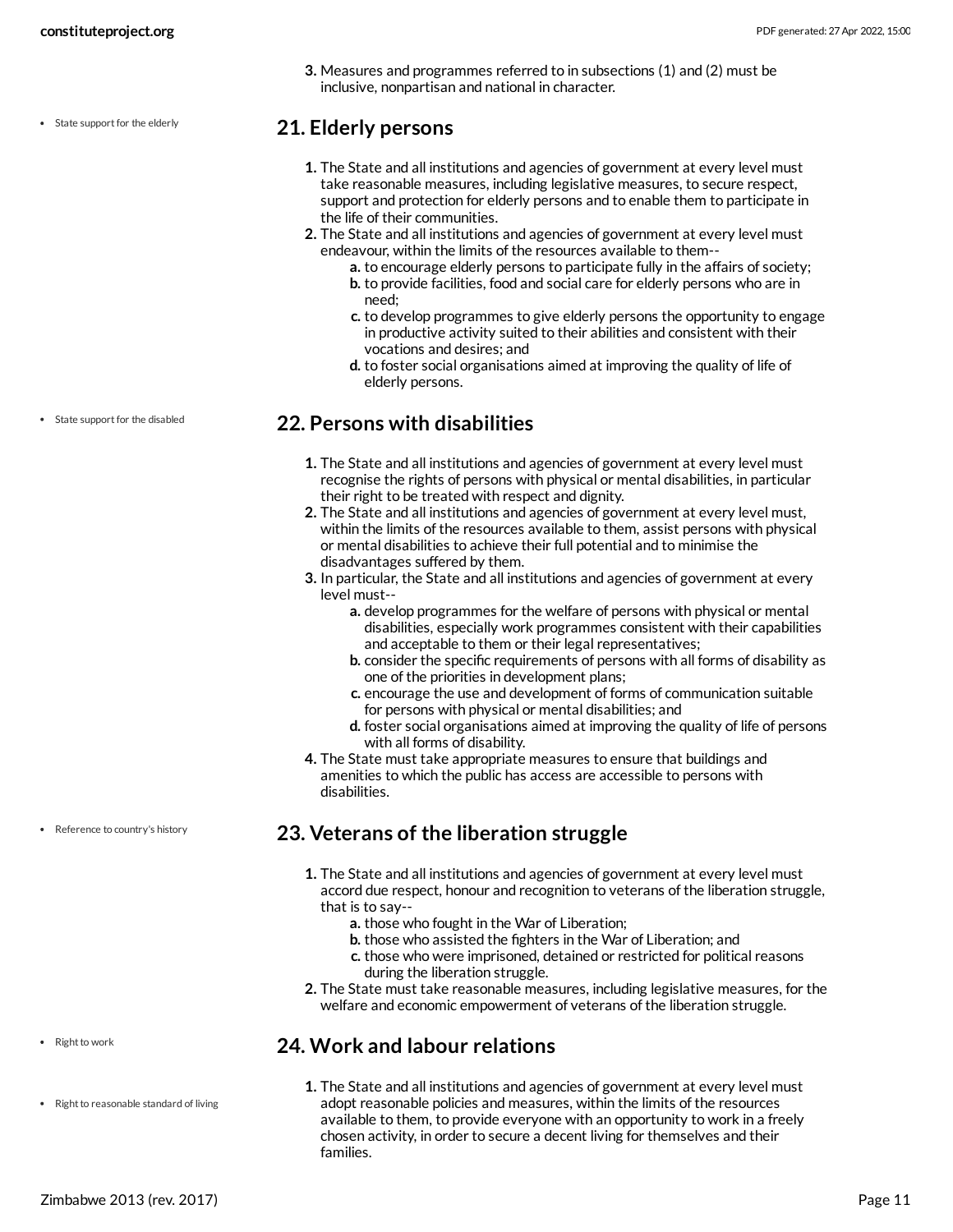- **2.** The State and all institutions and agencies of government at every level must endeavour to secure-
	- **a.** full employment;
	- **b.** the removal of restrictions that unnecessarily inhibit or prevent people from working and otherwise engaging in gainful economic activities;
	- **c.** vocational guidance and the development of vocational and training programmes, including those for persons with disabilities; and
	- **d.** the implementation of measures such as family care that enable women to enjoy a real opportunity to work.

### <span id="page-11-0"></span>**25. Protection of the family**

The State and all institutions and agencies of government at every level must protect and foster the institution of the family and in particular must endeavour, within the limits of the resources available to them, to adopt measures for--

- **a.** the provision of care and assistance to mothers, fathers and other family members who have charge of children; and
- **b.** the prevention of domestic violence.

### <span id="page-11-1"></span>**26. Marriage**

The State must take appropriate measures to ensure that--

- **a.** no marriage is entered into without the free and full consent of the intending spouses;
- **b.** children are not pledged in marriage;
- **c.** there is equality of rights and obligations of spouses during marriage and at its dissolution; and
- **d.** in the event of dissolution of a marriage, whether through death or divorce, provision is made for the necessary protection of any children and spouses.

### <span id="page-11-2"></span>**27. Education**

- **1.** The State must take all practical measures to promote-
	- **a.** free and compulsory basic education for children; and **b.** higher and tertiary education.
- **2.** The State must take measures to ensure that girls are afforded the same opportunities as boys to obtain education at all levels.

### <span id="page-11-3"></span>**28. Shelter**

The State and all institutions and agencies of government at every level must take reasonable legislative and other measures, within the limits of the resources available to them, to enable every person to have access to adequate shelter.

### <span id="page-11-4"></span>**29. Health services**

- **1.** The State must take all practical measures to ensure the provision of basic, accessible and adequate health services throughout Zimbabwe.
- **2.** The State must take appropriate, fair and reasonable measures to ensure that no person is refused emergency medical treatment at any health institution.
- **3.** The State must take all preventive measures within the limits of the resources available to it, including education and public awareness programmes, against the spread of disease.

• State support for the disabled

• Provision for matrimonial equality

- Free education Compulsory education
- 
- Right to shelter

• Right to health care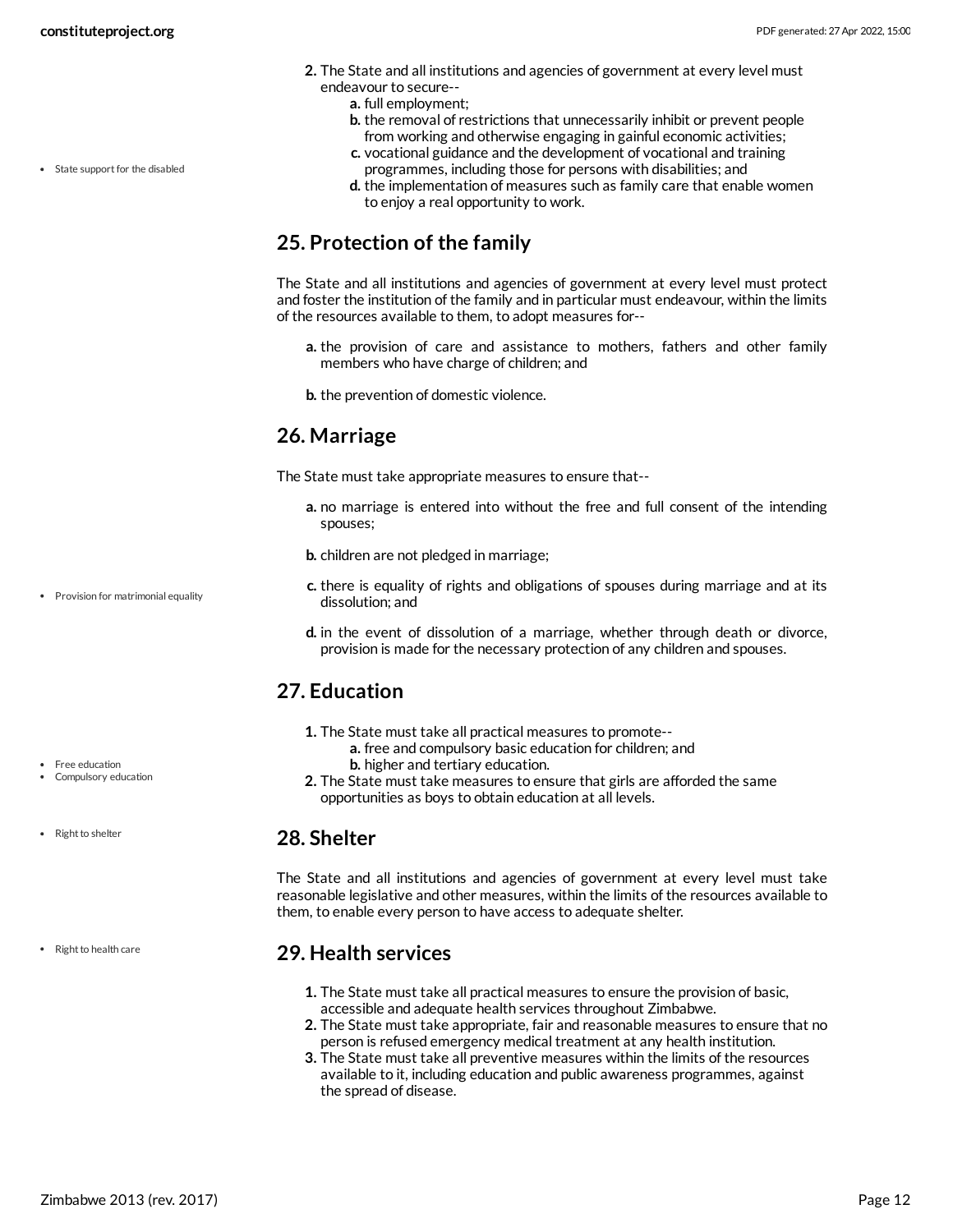### <span id="page-12-0"></span>**30. Social welfare**

The State must take all practical measures, within the limits of the resources available to it, to provide social security and social care to those who are in need.

### <span id="page-12-1"></span>**31. Legal aid**

The State must take all practical measures, within the limits of the resources available to it, to provide legal representation in civil and criminal cases for people who need it and are unable to afford legal practitioners of their choice.

### <span id="page-12-2"></span>**32. Sporting and recreational facilities**

The State must take all practical measures to encourage sporting and recreational activities, including the provision of sporting and recreational facilities for all people.

### <span id="page-12-3"></span>**33. Preservation of traditional knowledge**

The State must take measures to preserve, protect and promote indigenous knowledge systems, including knowledge of the medicinal and other properties of animal and plant life possessed by local communities and people.

### <span id="page-12-4"></span>**34. Domestication of international instruments**

The State must ensure that all international conventions, treaties and agreements to which Zimbabwe is a party are incorporated into domestic law.

# <span id="page-12-5"></span>**CHAPTER 3. CITIZENSHIP**

### <span id="page-12-6"></span>**35. Zimbabwean citizenship**

- **1.** Persons are Zimbabwean citizens by birth, descent or registration.
- **2.** All Zimbabwean citizens are equally entitled to the rights, privileges and benefits of citizenship and are equally subject to the duties and obligations of citizenship.
- **3.** All Zimbabwean citizens are entitled to the following rights and benefits, in addition to any others granted to them by law-
	- **a.** to the protection of the State wherever they may be;
	- **b.** to passports and other travel documents; and
	- **c.** to birth certificates and other identity documents issued by the State.
- **4.** Zimbabwean citizens have the following duties, in addition to any others imposed upon them by law-
	- **a.** to be loyal to Zimbabwe;
	- **b.** to observe this Constitution and to respect its ideals and institutions;
	- **c.** to respect the national flag and the national anthem; and
	- **d.** to the best of their ability, to defend Zimbabwe and its sovereignty.

### <span id="page-12-7"></span>**36. Citizenship by birth**

- **1.** Persons are Zimbabwean citizens by birth if they were born in Zimbabwe and, when they were born-
	- **a.** either their mother or their father was a Zimbabwean citizen; or
- **b.** any of their grandparents was a Zimbabwean citizen by birth or descent. **2.** Persons born outside Zimbabwe are Zimbabwean citizens by birth if, when they
	- were born, either of their parents was a Zimbabwean citizen and- **a.** ordinarily resident in Zimbabwe; or
		- **b.** working outside Zimbabwe for the State or an international organisation.

• Right to counsel

International law

• Right to culture

Duty to obey the constitution National anthem National flag

Requirements for birthright citizenship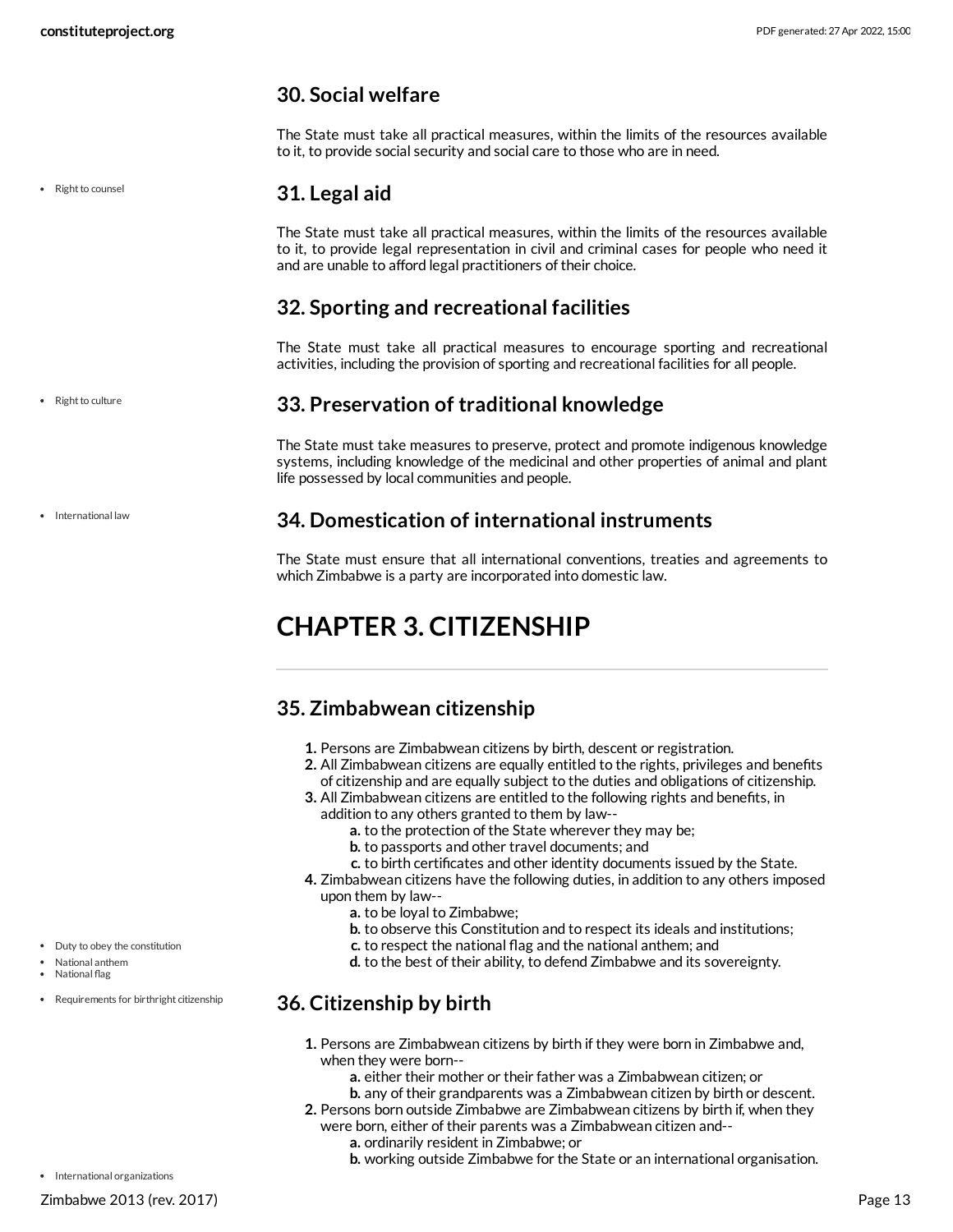Requirements for birthright citizenship

**3.** A child found in Zimbabwe who is, or appears to be, less than fifteen years of age, and whose nationality and parents are not known, is presumed to be a Zimbabwean citizen by birth.

### <span id="page-13-0"></span>**37. Citizenship by descent**

Subject to section 36(2), persons born outside Zimbabwe are Zimbabwean citizens by descent if, when they were born--

- **a.** either of their parents or any of their grandparents was a Zimbabwean citizen by birth or descent; or
- **b.** either of their parents was a Zimbabwean citizen by registration;

and the birth is registered in Zimbabwe in accordance with the law relating to the registration of births.

### <span id="page-13-1"></span>**38. Citizenship by registration**

- **1.** Any person who has been married to a Zimbabwean citizen for at least five years, whether before or after the effective date, and who satisfies the conditions prescribed by an Act of Parliament, is entitled, on application, to be registered as a Zimbabwean citizen.
- **2.** Any person who has been continuously and lawfully resident in Zimbabwe for at least ten years, whether before or after the effective date, and who satisfies the conditions prescribed by an Act of Parliament, is entitled, on application, to be registered as a Zimbabwean citizen.
- **3.** A child who is not a Zimbabwean citizen, but is adopted by a Zimbabwean citizen, whether before or after the effective date, is entitled, on application, to be registered as a Zimbabwean citizen.

### <span id="page-13-2"></span>**39. Revocation of citizenship**

**1.** Zimbabwean citizenship by registration may be revoked if--

- **a.** the person concerned acquired the citizenship by fraud, false representation or concealment of a material fact; or
- **b.** during a war in which Zimbabwe was engaged, the person concerned unlawfully traded or communicated with an enemy or was engaged in or associated with any business that was knowingly carried on so as to assist an enemy in that war.
- **2.** Zimbabwean citizenship by birth may be revoked if---
	- **a.** the citizenship was acquired by fraud, false representation or concealment of a material fact by any person; or
	- **b.** in the case of a person referred to in section 36(3), the person's nationality or parentage becomes known, and reveals that the person was a citizen of another country.
- **3.** Zimbabwean citizenship must not be revoked under this section if the person would be rendered stateless.

### <span id="page-13-3"></span>**40. Retention of citizenship despite marriage or dissolution of marriage**

Zimbabwean citizenship is not lost through marriage or the dissolution of marriage.

### <span id="page-13-4"></span>**41. Citizenship and Immigration Board**

An Act of Parliament must provide for the establishment of a Citizenship and Immigration Board consisting of a chairperson and at least two other members, appointed by the President, to be responsible for--

**a.** granting and revoking citizenship by registration;

• Requirements for naturalization

Conditions for revoking citizenship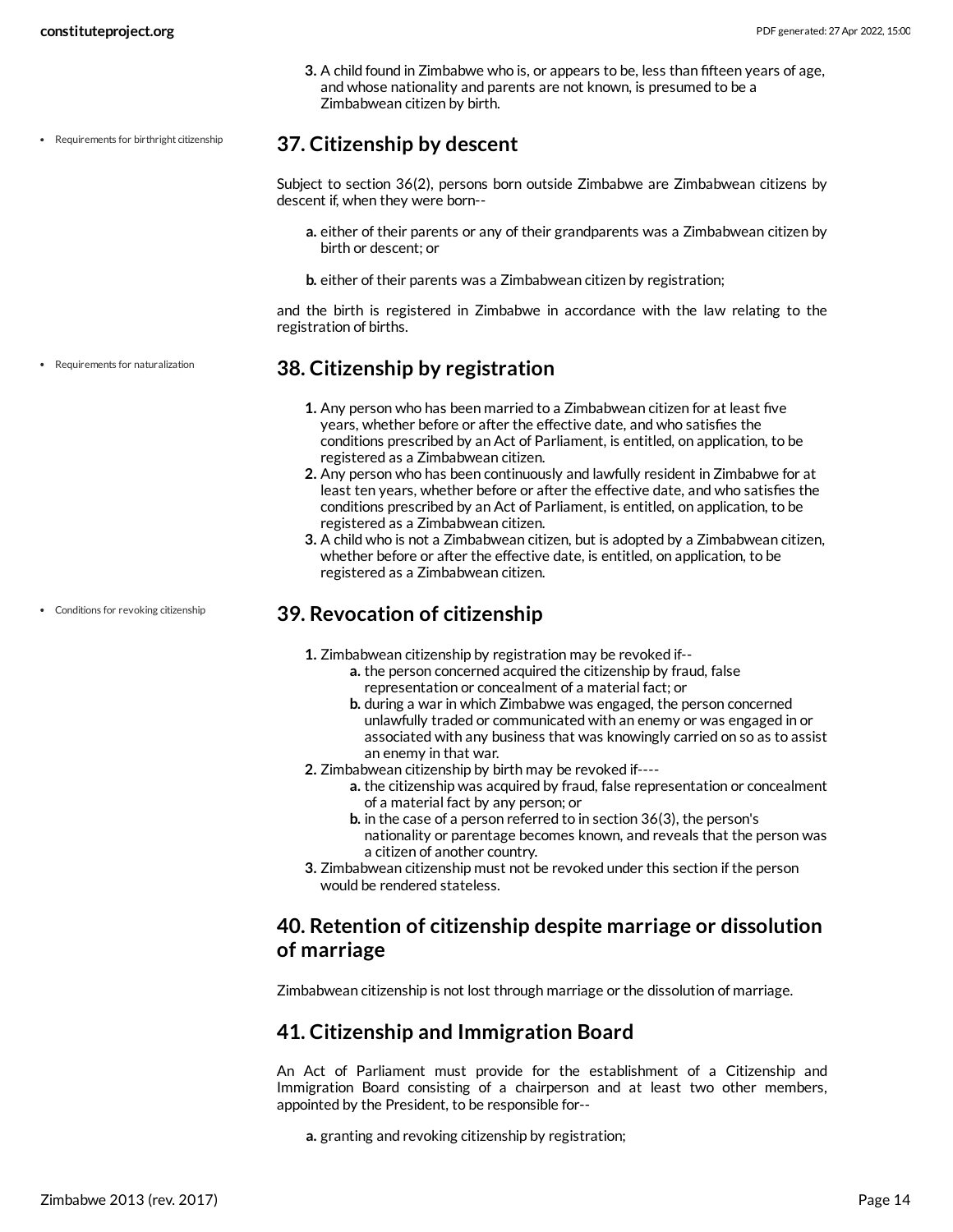- **b.** permitting persons, other than citizens, to reside and work in Zimbabwe, and fixing the terms and conditions under which they may so reside and work; and
- **c.** exercising any other functions that may be conferred or imposed on the Board by or under an Act of Parliament.

### <span id="page-14-0"></span>**42. Powers of Parliament in regard to citizenship**

An Act of Parliament may make provision, consistent with this Chapter, for--

- **a.** procedures by which Zimbabwean citizenship by registration may be acquired;
- **b.** the voluntary renunciation of Zimbabwean citizenship;
- **c.** procedures for the revocation of Zimbabwean citizenship by registration;
- **d.** the restoration of Zimbabwean citizenship;
- **e.** the prohibition of dual citizenship in respect of citizens by descent or registration; and
- <span id="page-14-1"></span>**f.** generally giving effect to this Chapter.

#### **43. Continuation and restoration of previous citizenship** • Requirements for birthright citizenship

- **1.** Every person who, immediately before the effective date, was a Zimbabwean citizen continues to be a Zimbabwean citizen after that date.
- **2.** Every person who was born in Zimbabwe before the effective date is a Zimbabwean citizen by birth if-
	- **a.** one or both of his or her parents was a citizen of a country which became a member of the Southern African Development Community established by the treaty signed at Windhoek in the Republic of Namibia on the 17th August, 1992; and
	- **b.** he or she was ordinarily resident in Zimbabwe on the effective date.

# <span id="page-14-2"></span>**CHAPTER 4. DECLARATION OF RIGHTS**

### <span id="page-14-3"></span>**PART 1. APPLICATION AND INTERPRETATION OF CHAPTER 4**

#### **44. Duty to respectfundamental human rights and freedoms**

The State and every person, including juristic persons, and every institution and agency of the government at every level must respect, protect, promote and fulfil the rights and freedoms set out in this Chapter.

#### **45. Application of Chapter 4**

- **1.** This Chapter binds the State and all executive, legislative and judicial institutions and agencies of government at every level.
- **2.** This Chapter binds natural and juristic persons to the extent that it is applicable to them, taking into account the nature of the right or freedom concerned and any duty imposed by it.
- **3.** Juristic persons as well as natural persons are entitled to the rights and freedoms set out in this Chapter to the extent that those rights and freedoms can appropriately be extended to them.

• Right to renounce citizenship

• International law

Binding effect of const rights

Binding effect of const rights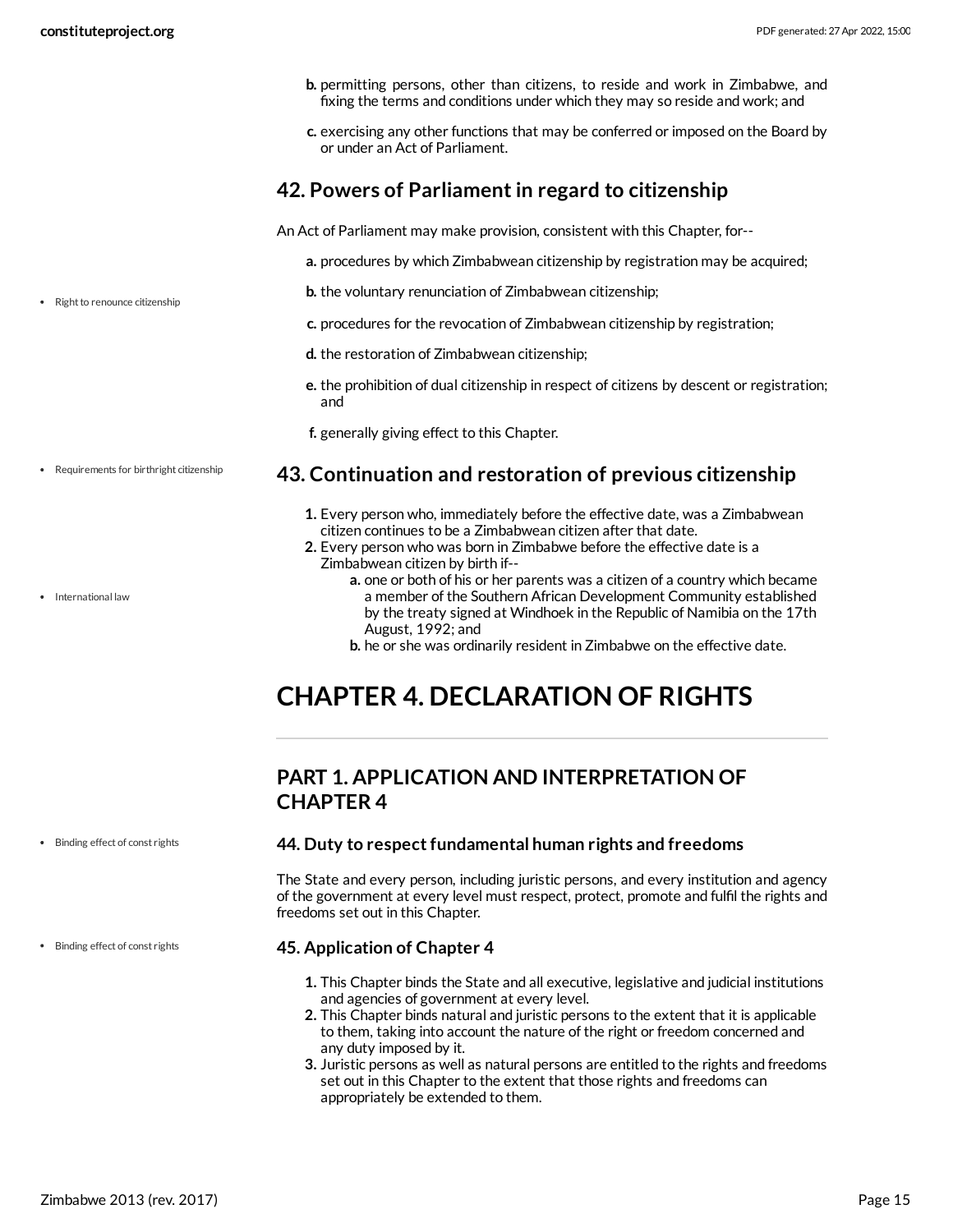• Human dignity

• International law

#### **46. Interpretation of Chapter 4**

- **1.** When interpreting this Chapter, a court, tribunal, forum or body-
	- **a.** must give full effect to the rights and freedoms enshrined in this Chapter;
		- **b.** must promote the values and principles that underlie a democratic society based on openness, justice, human dignity, equality and freedom, and in particular, the values and principles set out in section 3;
		- **c.** must take into account international law and all treaties and conventions to which Zimbabwe is a party;
		- **d.** must pay due regard to all the provisions of this Constitution, in particular the principles and objectives set out in Chapter 2; and
		- **e.** may consider relevant foreign law;

in addition to considering all other relevant factors that are to be taken into account in the interpretation of a Constitution.

**2.** When interpreting an enactment, and when developing the common law and customary law, every court, tribunal, forum or body must promote and be guided by the spirit and objectives of this Chapter.

#### **47. Chapter 4 does not preclude existence of other rights**

This Chapter does not preclude the existence of other rights and freedoms that may be recognised or conferred by law, to the extent that they are consistent with this Constitution.

### <span id="page-15-0"></span>**PART 2. FUNDAMENTAL HUMAN RIGHTS AND FREEDOMS**

• Right to life

#### **48.** Right to life

- **1.** Every person has the right to life.
- **2.** A law may permit the death penalty to be imposed only on a person convicted of murder committed in aggravating circumstances, and
	- **a.** the law must permit the court a discretion whether or not to impose the penalty;
	- **b.** the penalty may be carried out only in accordance with a final judgment of a competent court;
	- **c.** the penalty must not be imposed on a person-
		- **i.** who was less than twenty-one years old when the offence was committed; or
		- **ii.** who is more than seventy years old;
	- **d.** the penalty must not be imposed or carried out on a woman; and
	- **e.** the person sentenced must have a right to seek pardon or commutation of the penalty from the President.
- **3.** An Act of Parliament must protect the lives of unborn children, and that Act must provide that pregnancy may be terminated only in accordance with that law.

#### **49. Right to personal liberty**

- **1.** Every person has the right to personal liberty, which includes the right- **a.** not to be detained without trial; and
	- **b.** not to be deprived of their liberty arbitrarily or without just cause.
- **2.** No person may be imprisoned merely on the ground of inability to fulfil a contractual obligation.

#### **50. Rights of arrested and detained persons**

- **1.** Any person who is arrested-
	- **a.** must be informed at the time of arrest of the reason for the arrest;
	- **b.** must be permitted, without delay-
		- **i.** at the expense of the State, to contact their spouse or partner, or a relative or legal practitioner, or anyone else of their choice; and
- Protection from unjustified restraint
- Rights of debtors

• Protection from unjustified restraint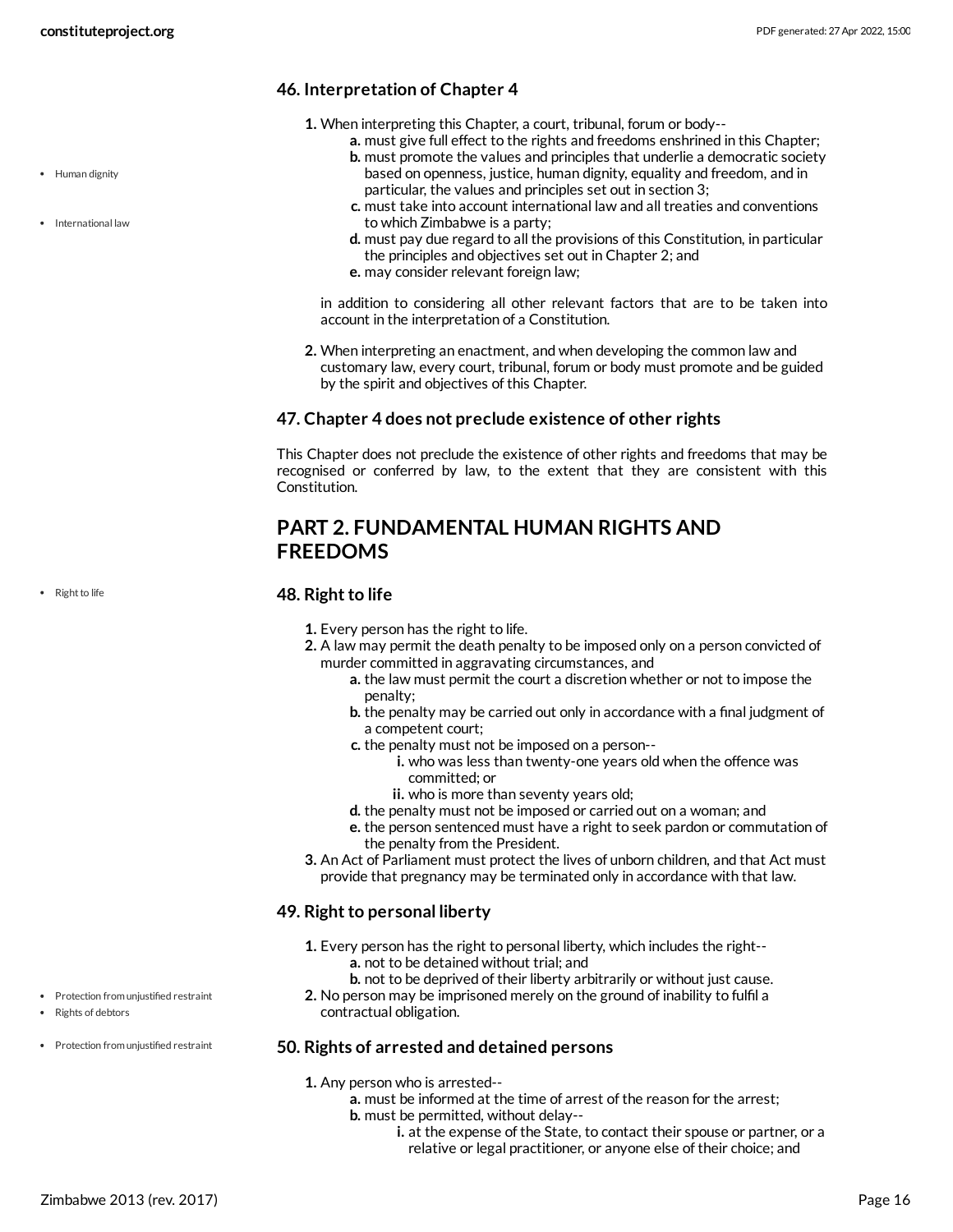• Right to counsel

• Human dignity • Right to pre-trial release **1. b. ii.** at their own expense, to consult in private with a legal practitioner and a medical practitioner of their choice;

and must be informed of this right promptly;

- **c.** must be treated humanely and with respect for their inherent dignity;
- **d.** must be released unconditionally or on reasonable conditions, pending a charge or trial, unless there are compelling reasons justifying their continued detention; and
- **e.** must be permitted to challenge the lawfulness of the arrest in person before a court and must be released promptly if the arrest is unlawful.
- **2.** Any person who is arrested or detained-
	- **a.** for the purpose of bringing him or her before a court; or **b.** for an alleged offence;

and who is not released must be brought before a court as soon as possible and in any event not later than forty-eight hours after the arrest took place or the detention began, as the case may be, whether or not the period ends on a Saturday, Sunday or public holiday.

- **3.** Any person who is not brought to court within the forty-eight hour period referred to in subsection (2) must be released immediately unless their detention has earlier been extended by a competent court.
- **4.** Any person who is arrested or detained for an alleged offence has the right-
	- **a.** to remain silent;
	- **b.** to be informed promptly-
		- **i.** of their right to remain silent; and
		- **ii.** of the consequences of remaining silent and of not remaining silent;
	- **c.** not to be compelled to make any confession or admission; and
	- **d.** at the first court appearance after being arrested, to be charged or to be informed of the reason why their detention should continue, or to be released.
- **5.** Any person who is detained, including a sentenced prisoner, has the right-
	- **a.** to be informed promptly of the reason for their being detained; **b.** at their own expense, to consult in private with a legal practitioner of their
		- choice, and to be informed of this right promptly;
		- **c.** to communicate with, and be visited by-
			- **i.** a spouse or partner;
			- **ii.** a relative;
			- **iii.** their chosen religious counsellor;
			- **iv.** their chosen legal practitioner;
			- **v.** their chosen medical practitioner; and
			- **vi.** subject to reasonable restrictions imposed for the proper administration of prisons or places of detention, anyone else of their choice;
		- **d.** to conditions of detention that are consistent with human dignity, including the opportunity for physical exercise and the provision, at State expense, of adequate accommodation, ablution facilities, personal hygiene, nutrition, appropriate reading material and medical treatment; and
		- **e.** to challenge the lawfulness of their detention in person before a court and, if the detention is unlawful, to be released promptly.

**6.** Any person who is detained pending trial for an alleged offence and is not tried within a reasonable time must be released from detention, either unconditionally

- or on reasonable conditions to ensure that after being released they- **a.** attend trial;
	- **b.** do not interfere with the evidence to be given at the trial; and
	- **c.** do not commit any other offence before the trial begins.
- **7.** If there are reasonable grounds to believe that a person is being detained illegally or if it is not possible to ascertain the whereabouts of a detained person, any person may approach the High Court for an order-
	- **a.** of habeas corpus, that is to say an order requiring the detained person to be released, or to be brought before the court for the lawfulness of the detention to be justified, or requiring the whereabouts of the detained person to be disclosed; or
	- **b.** declaring the detention to be illegal and ordering the detained person's prompt release;

Protection from self-incrimination

- Right to counsel
- Right to counsel
- Human dignity
- Right to pre-trial release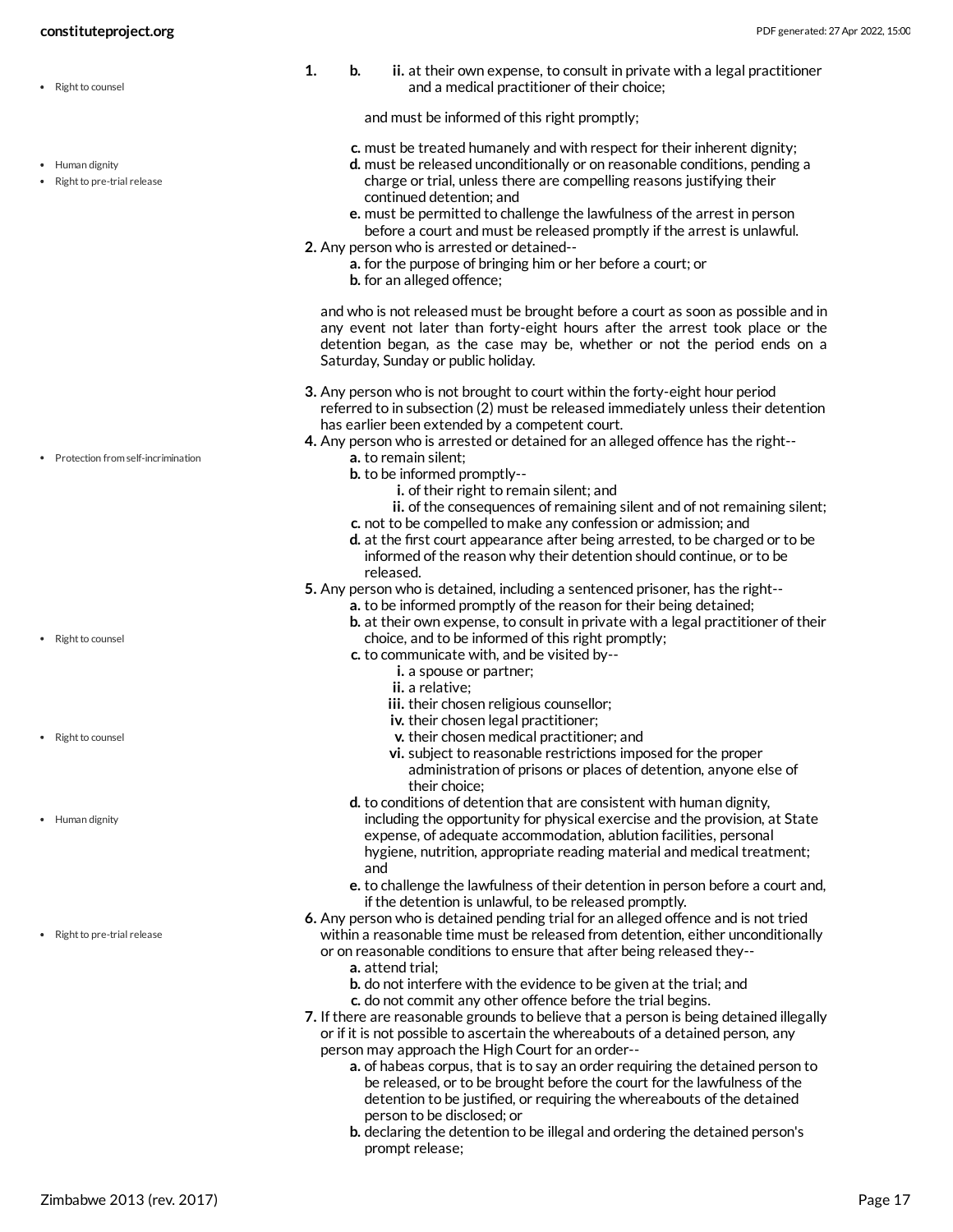• Protection from false imprisonment

- **7.** and the High Court may make whatever order is appropriate in the circumstances.
- **8.** An arrest or detention which contravenes this section, or in which the conditions set out in this section are not met, is illegal.
- **9.** Any person who has been illegally arrested or detained is entitled to compensation from the person responsible for the arrest or detention, but a law may protect the following persons from liability under this section-
	- **a.** a judicial officer acting in a judicial capacity reasonably and in good faith; **b.** any other public officer acting reasonably and in good faith and without culpable ignorance or negligence.

#### **51.** Right to human dignity

-

Every person has inherent dignity in their private and public life, and the right to have that dignity respected and protected.

#### **52. Right to personal security**

Every person has the right to bodily and psychological integrity, which includes the right-

- **a.** to freedom from all forms of violence from public or private sources;
- **b.** subject to any other provision of this Constitution, to make decisions concerning reproduction;
- **c.** not to be subjected to medical or scientific experiments, or to the extraction or use of their bodily tissue, without their informed consent.

#### **53. Freedom from torture or cruel, inhuman or degrading treatment or punishment**

No person may be subjected to physical or psychological torture or to cruel, inhuman or degrading treatment or punishment.

#### **54. Freedom from slavery or servitude**

No person may be subjected to slavery or servitude.

#### **55. Freedom from forced or compulsory labour**

No person may be made to perform forced or compulsory labour.

#### **56. Equality and non-discrimination**

- **1.** All persons are equal before the law and have the right to equal protection and benefit of the law.
- **2.** Women and men have the right to equal treatment, including the right to equal opportunities in political, economic, cultural and social spheres.
- **3.** Every person has the right not to be treated in an unfairly discriminatory manner on such grounds as their nationality, race, colour, tribe, place of birth, ethnic or social origin, language, class, religious belief, political affiliation, opinion, custom, culture, sex, gender, marital status, age, pregnancy, disability or economic or social status, or whether they were born in or out of wedlock.
- **4.** A person is treated in a discriminatory manner for the purpose of subsection (3) if-
	- **a.** they are subjected directly or indirectly to a condition, restriction or disability to which other people are not subjected; or
	- **b.** other people are accorded directly or indirectly a privilege or advantage which they are not accorded.
- **5.** Discrimination on any of the grounds listed in subsection (3) is unfair unless it is established that the discrimination is fair, reasonable and justifiable in a

• Human dignity

• Reference to science

- Prohibition of torture
- Prohibition of cruel treatment
- Prohibition of slavery

• Prohibition of slavery

- Equality regardless of origin General guarantee of equality
- Equality regardless of age
- Equality for persons with disabilities
- Equality regardless of parentage
- Equality regardless of political party
- Equality regardless of social status
- Equality regardless of race Equality regardless of religion
- Equality regardless of gender
- Equality regardless of financial status
- Equality regardless of tribe or clan
- Equality regardless of skin color
- Equality regardless of creed or belief
- Equality regardless of nationality Equality regardless of language

• Human dignity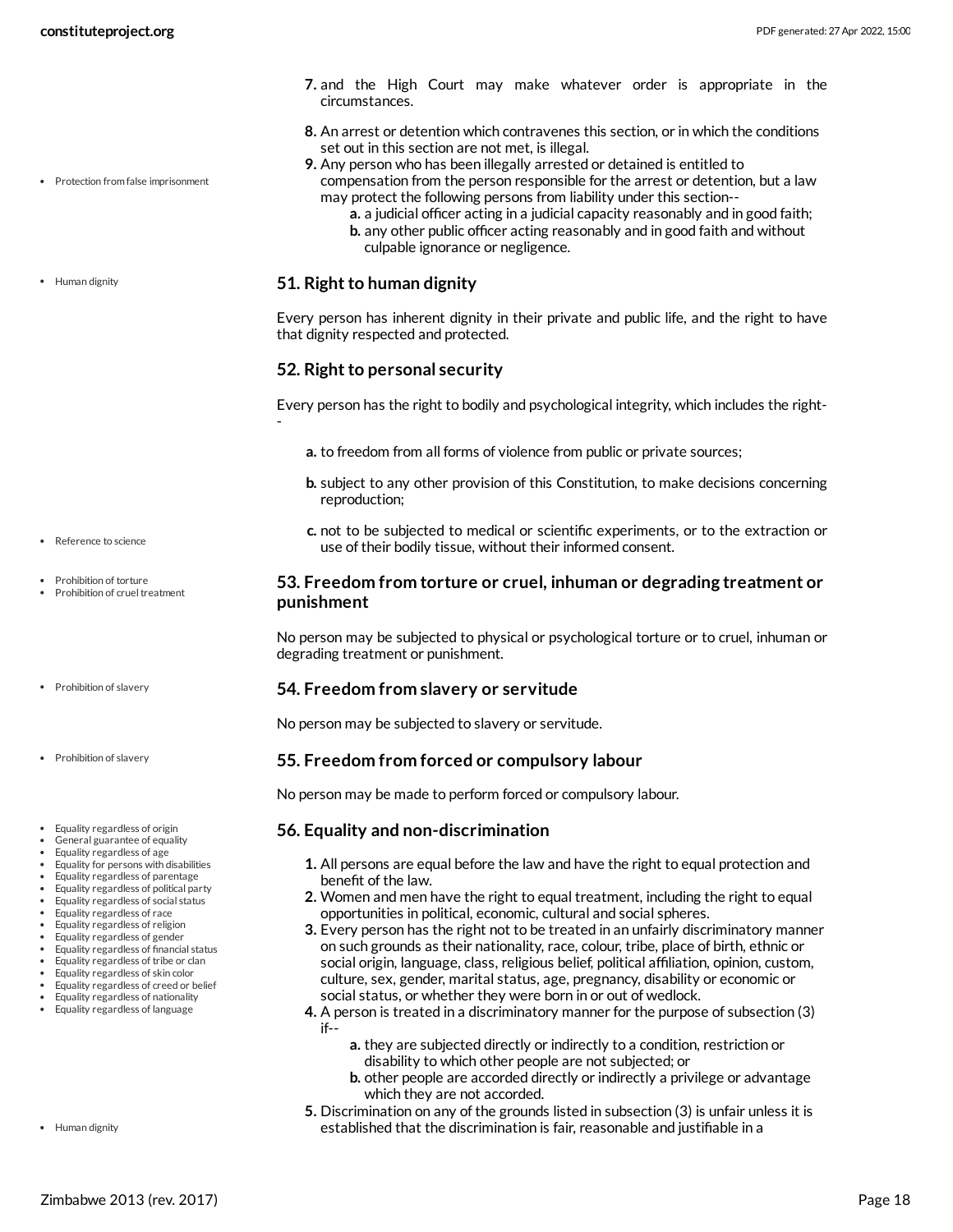- **5.** democratic society based on openness, justice, human dignity, equality and freedom.
- **6.** The State must take reasonable legislative and other measures to promote the achievement of equality and to protect or advance people or classes of people who have been disadvantaged by unfair discrimination, and-
	- **a.** such measures must be taken to redress circumstances of genuine need; **b.** no such measure is to be regarded as unfair for the purposes of subsection (3).

#### **57.** Right to privacy

Every person has the right to privacy, which includes the right not to have--

- **a.** their home, premises or property entered without their permission;
- **b.** their person, home, premises or property searched;
- **c.** their possessions seized;
- **d.** the privacy of their communications infringed; or
- **e.** their health condition disclosed.

#### **58. Freedom of assembly and association**

- **1.** Every person has the right to freedom of assembly and association, and the right not to assemble or associate with others.
- **2.** No person may be compelled to belong to an association or to attend a meeting or gathering.

#### **59. Freedom to demonstrate and petition**

Every person has the right to demonstrate and to present petitions, but these rights must be exercised peacefully.

#### **60. Freedom of conscience**

- **1.** Every person has the right to freedom of conscience, which includes-
	- **a.** freedom of thought, opinion, religion or belief; and
	- **b.** freedom to practise and propagate and give expression to their thought, opinion, religion or belief, whether in public or in private and whether alone or together with others.
- **2.** No person may be compelled to take an oath that is contrary to their religion or belief or to take an oath in a manner that is contrary to their religion or belief.
- **3.** Parents and guardians of minor children have the right to determine, in accordance with their beliefs, the moral and religious upbringing of their children, provided they do not prejudice the rights to which their children are entitled under this Constitution, including their rights to education, health, safety and welfare.
- **4.** Any religious community may establish institutions where religious instruction may be given, even if the institution receives a subsidy or other financial assistance from the State.

#### **61. Freedom of expression and freedom of the media**

- **1.** Every person has the right to freedom of expression, which includes-
	- **a.** freedom to seek, receive and communicate ideas and other information; **b.** freedom of artistic expression and scientific research and creativity; and
	- **c.** academic freedom.
- **2.** Every person is entitled to freedom of the media, which freedom includes protection of the confidentiality of journalists' sources of information.
- **3.** Broadcasting and other electronic media of communication have freedom of establishment, subject only to State licensing procedures that-
	- **a.** are necessary to regulate the airwaves and other forms of signal distribution; and

Regulation of evidence collection **Right to privacy** 

- Freedom of association
- Freedom of assembly
- Right of petition
- Freedom of assembly
- Freedom of opinion/thought/conscience
- Freedom of religion

- Freedom of press • Freedom of expression
- 
- Reference to art
- Reference to science Rightto academic freedom
- Radio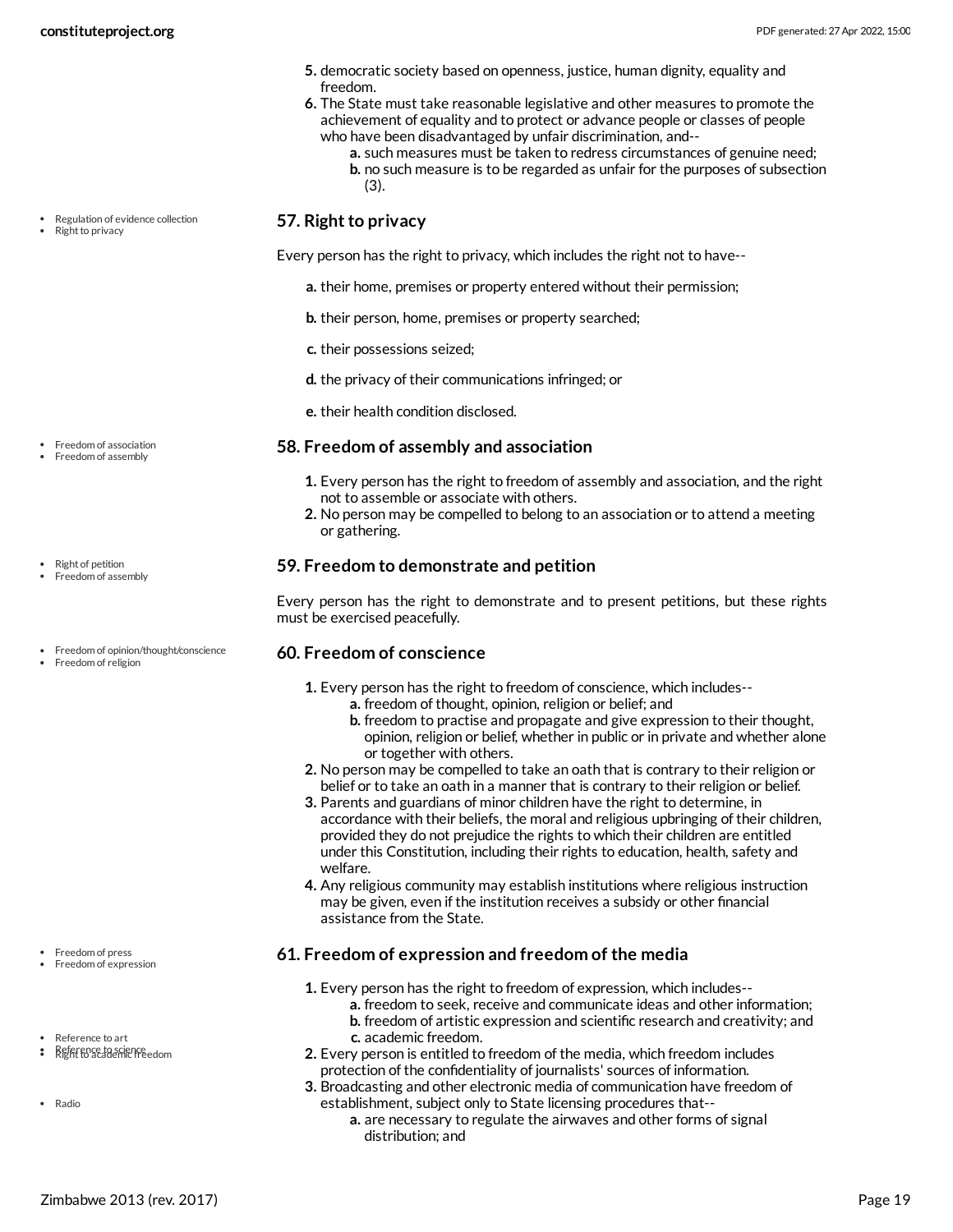- Right to protect one's reputation
- Right to information

- Human dignity
- Right to culture
- Protection of language use
- Right to choose occupation Right to establish a business
- Right to just remuneration
- Right to safe work environment
- Right to join trade unions
- Right to strike
- Right to join trade unions
- **3. b.** are independent of control by government or by political or commercial interests.
- **4.** All State-owned media of communication must-
	- **a.** be free to determine independently the editorial content of their broadcasts or other communications;
	- **b.** be impartial; and
	- **c.** afford fair opportunity for the presentation of divergent views and dissenting opinions.
- **5.** Freedom of expression and freedom of the media exclude-
	- **a.** incitement to violence;
	- **b.** advocacy of hatred or hate speech;
	- **c.** malicious injury to a person's reputation or dignity; or
	- **d.** malicious or unwarranted breach of a person's right to privacy.

#### **62. Access to information**

- **1.** Every Zimbabwean citizen or permanent resident, including juristic persons and the Zimbabwean media, has the right of access to any information held by the State or by any institution or agency of government at every level, in so far as the information is required in the interests of public accountability.
- **2.** Every person, including the Zimbabwean media, has the right of access to any information held by any person, including the State, in so far as the information is required for the exercise or protection of a right.
- **3.** Every person has a right to the correction of information, or the deletion of untrue, erroneous or misleading information, which is held by the State or any institution or agency of the government at any level, and which relates to that person.
- **4.** Legislation must be enacted to give effect to this right, but may restrict access to information in the interests of defence, public security or professional confidentiality, to the extent that the restriction is fair, reasonable, necessary and justifiable in a democratic society based on openness, justice, human dignity, equality and freedom.

#### **63. Language and culture**

Every person has the right--

- **a.** to use the language of their choice; and
- **b.** to participate in the cultural life of their choice;

but no person exercising these rights may do so in a way that is inconsistent with this Chapter.

#### **64. Freedom of profession, trade or occupation**

Every person has the right to choose and carry on any profession, trade or occupation, but the practice of a profession, trade or occupation may be regulated by law.

#### **65. Labour rights**

- **1.** Every person has the right to fair and safe labour practices and standards and to be paid a fair and reasonable wage.
- **2.** Except for members of the security services, every person has the right to form and join trade unions and employee or employers' organisations of their choice, and to participate in the lawful activities of those unions and organisations.
- **3.** Except for members of the security services, every employee has the right to participate in collective job action, including the right to strike, sit in, withdraw their labour and to take other similar concerted action, but a law may restrict the exercise of this right in order to maintain essential services.
- **4.** Every employee is entitled to just, equitable and satisfactory conditions of work.
- **5.** Except for members of the security services, every employee, employer, trade union, and employee or employer's organisation has the right to-
	- **a.** engage in collective bargaining;
		- **b.** organise; and
		- **c.** form and join federations of such unions and organisations.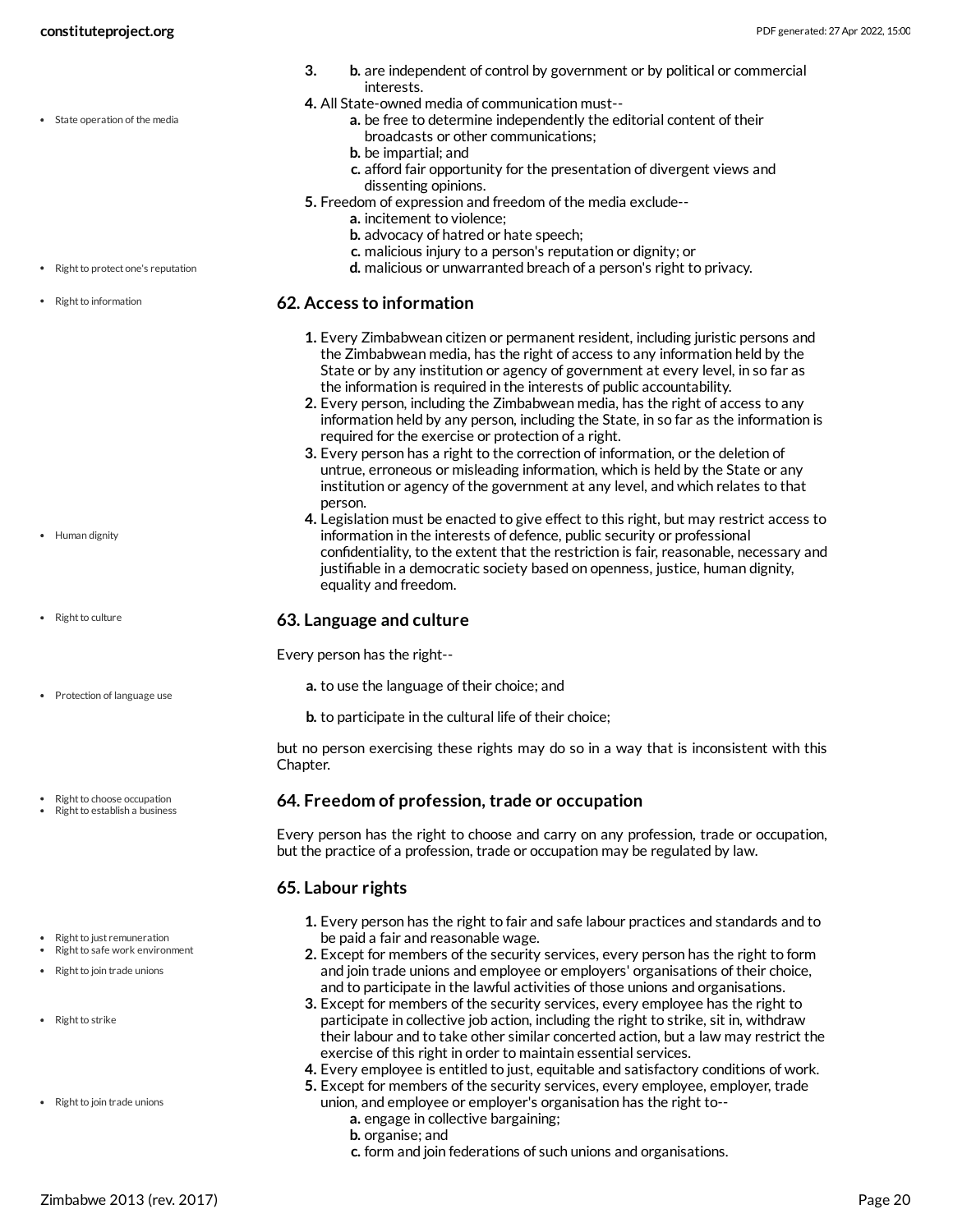- Right to just remuneration
- Freedom of movement
- **6.** Women and men have a right to equal remuneration for similar work.
- **7.** Women employees have a right to fully paid maternity leave for a period of at least three months.

#### **66. Freedom of movement and residence**

- **1.** Every Zimbabwean citizen has-
	- **a.** the right to enter Zimbabwe;
		- **b.** immunity from expulsion from Zimbabwe; and
		- **c.** the right to a passport or other travel document.
- **2.** Every Zimbabwean citizen and everyone else who is legally in Zimbabwe has the right to-
	- **a.** move freely within Zimbabwe;
	- **b.** reside in any part of Zimbabwe; and
	- **c.** leave Zimbabwe.

#### **67. Political rights**

- **1.** Every Zimbabwean citizen has the right-
	- **a.** to free, fair and regular elections for any elective public office established in terms of this Constitution or any other law; and
	- **b.** to make political choices freely.
- **2.** Subject to this Constitution, every Zimbabwean citizen has the right-
	- **a.** to form, to join and to participate in the activities of a political party or organisation of their choice;
	- **b.** to campaign freely and peacefully for a political party or cause;
	- **c.** to participate in peaceful political activity; and
	- **d.** to participate, individually or collectively, in gatherings or groups or in any other manner, in peaceful activities to influence, challenge or support the policies of the Government or any political or whatever cause.
- **3.** Subject to this Constitution, every Zimbabwean citizen who is of or over eighteen years of age has the right-
	- **a.** to vote in all elections and referendums to which this Constitution or any other law applies, and to do so in secret; and
	- **b.** to stand for election for public office and, if elected, to hold such office.
- **4.** For the purpose of promoting multi-party democracy, an Act of Parliament must provide for the funding of political parties.

#### **68.** Right to administrative justice

- **1.** Every person has a right to administrative conduct that is lawful, prompt, efficient, reasonable, proportionate, impartial and both substantively and procedurally fair.
- **2.** Any person whose right, freedom, interest or legitimate expectation has been adversely affected by administrative conduct has the right to be given promptly and in writing the reasons for the conduct.
- **3.** An Act of Parliament must give effect to these rights, and must-
	- **a.** provide for the review of administrative conduct by a court or, where appropriate, by an independent and impartial tribunal;
	- **b.** impose a duty on the State to give effect to the rights in subsections (1) and (2); and
	- **c.** promote an efficient administration.

#### **69.** Right to a fair hearing

- **1.** Every person accused of an offence has the right to a fair and public trial within a reasonable time before an independent and impartial court.
- **2.** In the determination of civil rights and obligations, every person has a right to a fair, speedy and public hearing within a reasonable time before an independent and impartial court, tribunal or other forum established by law.
- **3.** Every person has the right of access to the courts, or to some other tribunal or forum established by law for the resolution of any dispute.
- **4.** Every person has a right, at their own expense, to choose and be represented by a legal practitioner before any court, tribunal or forum.
- Zimbabwe 2013 (rev. 2017) Page 21
- Right to form political parties
- Freedom of assembly
- Claim of universal suffrage
- Restrictions on voting
- Referenda
- Secret ballot
- Campaign financing

- Right to public trial Right to fair trial
- Right to speedy trial

• Right to counsel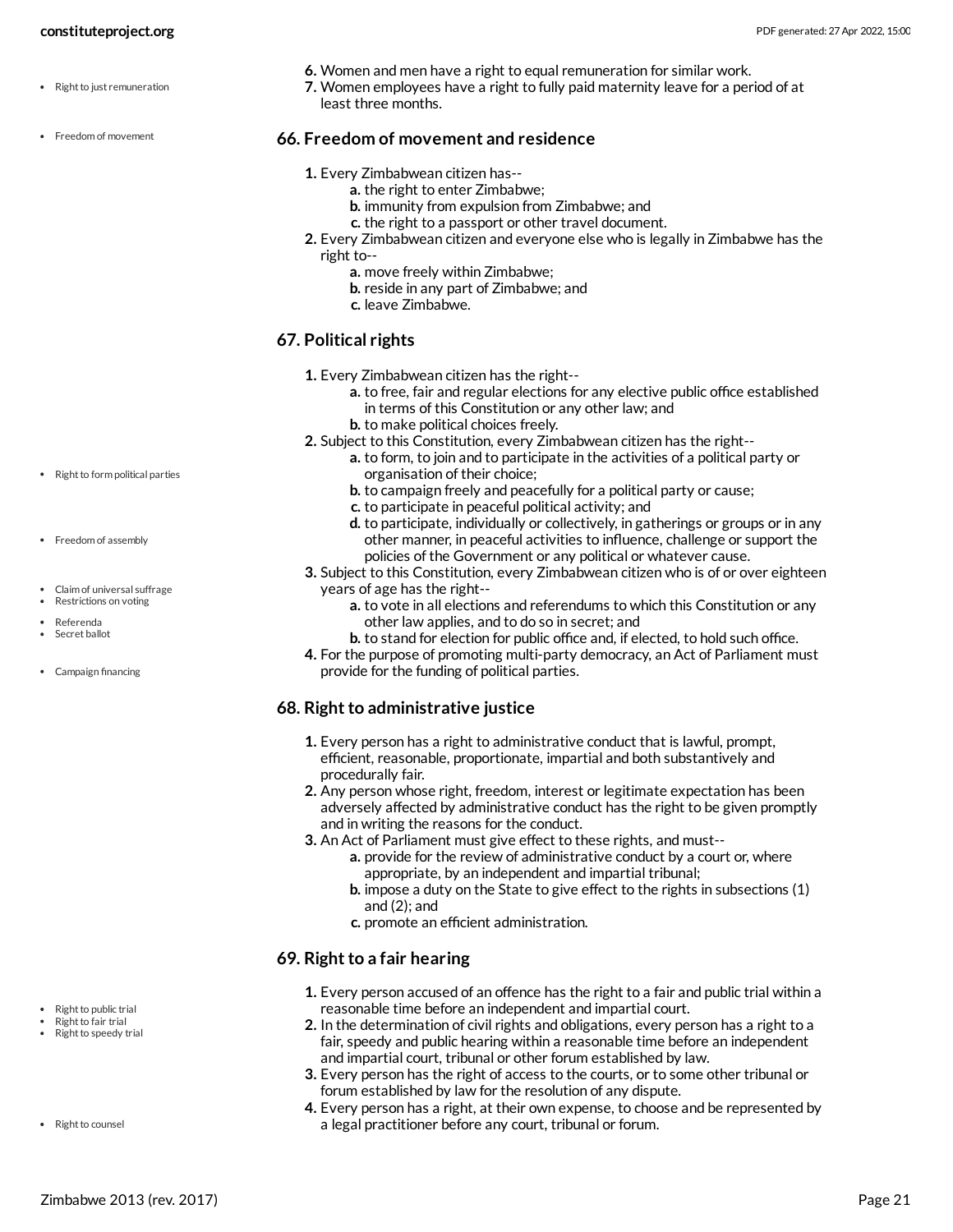#### **70. Rights of accused persons**

- **1.** Any person accused of an offence has the following rights-
	- **a.** to be presumed innocent until proved guilty;
		- **b.** to be informed promptly of the charge, in sufficient detail to enable them to answer it;
		- **c.** to be given adequate time and facilities to prepare a defence;
		- **d.** to choose a legal practitioner and, at their own expense, to be represented by that legal practitioner;
		- **e.** to be represented by a legal practitioner assigned by the State and at State expense, if substantial injustice would otherwise result;
		- **f.** to be informed promptly of the rights conferred by paragraphs (d) and (e);
		- **g.** to be present when being tried;
		- **h.** to adduce and challenge evidence;
		- **i.** to remain silent and not to testify or be compelled to give selfincriminating evidence;
		- **j.** to have the proceedings of the trial interpreted into a language that they understand;
		- **k.** not to be convicted of an act or omission that was not an offence when it took place;
		- **l.** not to be convicted of an act or omission that is no longer an offence;
		- **m.** not to be tried for an offence in respect of an act or omission for which they have previously been pardoned or either acquitted or convicted on the merits;
		- **n.** to be sentenced to the lesser of the prescribed punishments if the prescribed punishment for the offence has been changed between the time the offence was committed and the time of sentencing.
- **2.** Where this section requires information to be given to a person-
	- **a.** the information must be given in a language the person understands; and **b.** if the person cannot read or write, any document embodying the
		- information must be explained in such a way that the person understands it.
- **3.** In any criminal trial, evidence that has been obtained in a manner that violates any provision of this Chapter must be excluded if the admission of the evidence would render the trial unfair or would otherwise be detrimental to the administration of justice or the public interest.
- **4.** Any person who has been tried for an offence has the right, on payment of a reasonable fee prescribed by law, to be given a copy of the record of the proceedings within a reasonable time after judgment is delivered in the trial.
- **5.** Any person who has been tried and convicted of an offence has the right, subject to reasonable restrictions that may be prescribed by law, to-
	- **a.** have the case reviewed by a higher court; or
	- **b.** appeal to a higher court against the conviction and sentence.

#### **71. Property rights**

**1.** In this section--

- "pension benefit" means a pension, annuity, gratuity or similar allowance which is payable--
- "property" means property of any description and any right or interest in property.
- **2.** Subject to section 72, every person has the right, in any part of Zimbabwe, to acquire, hold, occupy, use, transfer, hypothecate, lease or dispose of all forms of property, either individually or in association with others.
- **3.** Subject to this section and to section 72, no person may be compulsorily deprived of their property except where the following conditions are satisfied-
	- **a.** the deprivation is in terms of a law of general application; **b.** the deprivation is necessary for any of the following reasons-
		- **i.** in the interests of defence, public safety, public order, public
			- morality, public health or town and country planning; or
			- **ii.** in order to develop or use that or any other property for a purpose beneficial to the community;
	- **c.** the law requires the acquiring authority--
- Presumption of innocence in trials
- Right to counsel
- Right to counsel
- $\cdot$  Right to examine evidence/witnesses
- Protection from self-incrimination
- Trial in native language of accused
- Protection from ex post facto laws Principle of no punishment without law
- Principle of no punishment without law
- Prohibition of double jeopardy
- Trial in native language of accused
- Regulation of evidence collection
- Right to appeal judicial decisions

- Right to transfer property Right to own property
- Protection from expropriation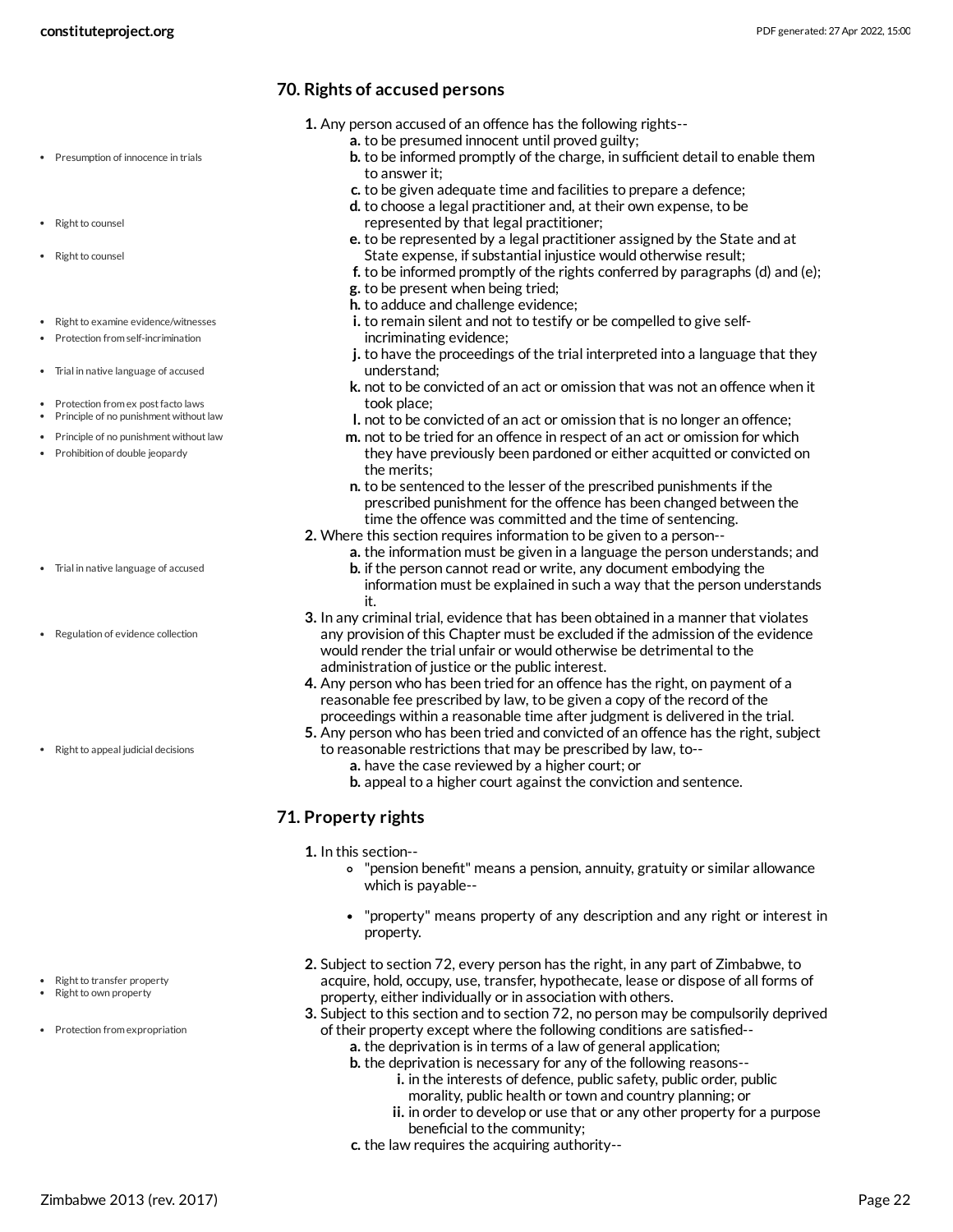- **3. c. i.** to give reasonable notice of the intention to acquire the property to everyone whose interest or right in the property would be affected by the acquisition;
	- **ii.** to pay fair and adequate compensation for the acquisition before acquiring the property or within a reasonable time after the acquisition; and
	- **iii.** if the acquisition is contested, to apply to a competent court before acquiring the property, or not later than thirty days after the acquisition, for an order confirming the acquisition;
	- **d.** the law entitles any person whose property has been acquired to apply to a competent court for the prompt return of the property if the court does not confirm the acquisition; and
	- **e.** the law entitles any claimant for compensation to apply to a competent court for the determination of-
		- **i.** the existence, nature and value of their interest in the property concerned;
		- **ii.** the legality of the deprivation; and
		- **iii.** the amount of compensation to which they are entitled;

and to apply to the court for an order directing the prompt payment of any compensation.

**4.** Where a person has a vested or contingent right to the payment of a pension benefit, a law which provides for the extinction or diminution of that right is regarded, for the purposes of subsection (3), as a law providing for the compulsory acquisition of property.

#### **72. Rights to agricultural land**

- **1.** In this section--
	- "agricultural land" means land used or suitable for agriculture, that is to say for horticulture, viticulture, forestry or aquaculture or for any purpose of husbandry, including--
	- "land" includes anything permanently attached to or growing on land;
	- "piece of agricultural land" means a piece of agricultural land registered as a separate piece of land in a Deeds Registry.
- **2.** Where agricultural land, or any right or interest in such land, is required for a public purpose, including-
	- **a.** settlement for agricultural or other purposes;
	- **b.** land reorganisation, forestry, environmental conservation or the utilisation of wild life or other natural resources; or
	- **c.** the relocation of persons dispossessed as a result of the utilisation of land for a purpose referred to in paragraph (a) or (b);

the land, right or interest may be compulsorily acquired by the State by notice published in the Gazette identifying the land, right or interest, whereupon the land, right or interest vests in the State with full title with effect from the date of publication of the notice.

- **3.** Where agricultural land, or any right or interest in such land, is compulsorily acquired for a purpose referred to in subsection (2)-
	- **a.** no compensation is payable in respect of its acquisition, except for improvements effected on it before its acquisition;
	- **b.** no person may apply to court for the determination of any question relating to compensation, except for compensation for improvements effected on the land before its acquisition, and no court may entertain any such application; and
	- **c.** the acquisition may not be challenged on the ground that it was discriminatory in contravention of section 56.
- **4.** All agricultural land which-
	- **a.** was itemised in Schedule 7 to the former Constitution; or
	- **b.** before the effective date, was identified in terms of section 16B(2)(a)(ii) or (iii) of the former Constitution;
- Protection from expropriation
- Provisions for wealth redistribution

• Protection of environment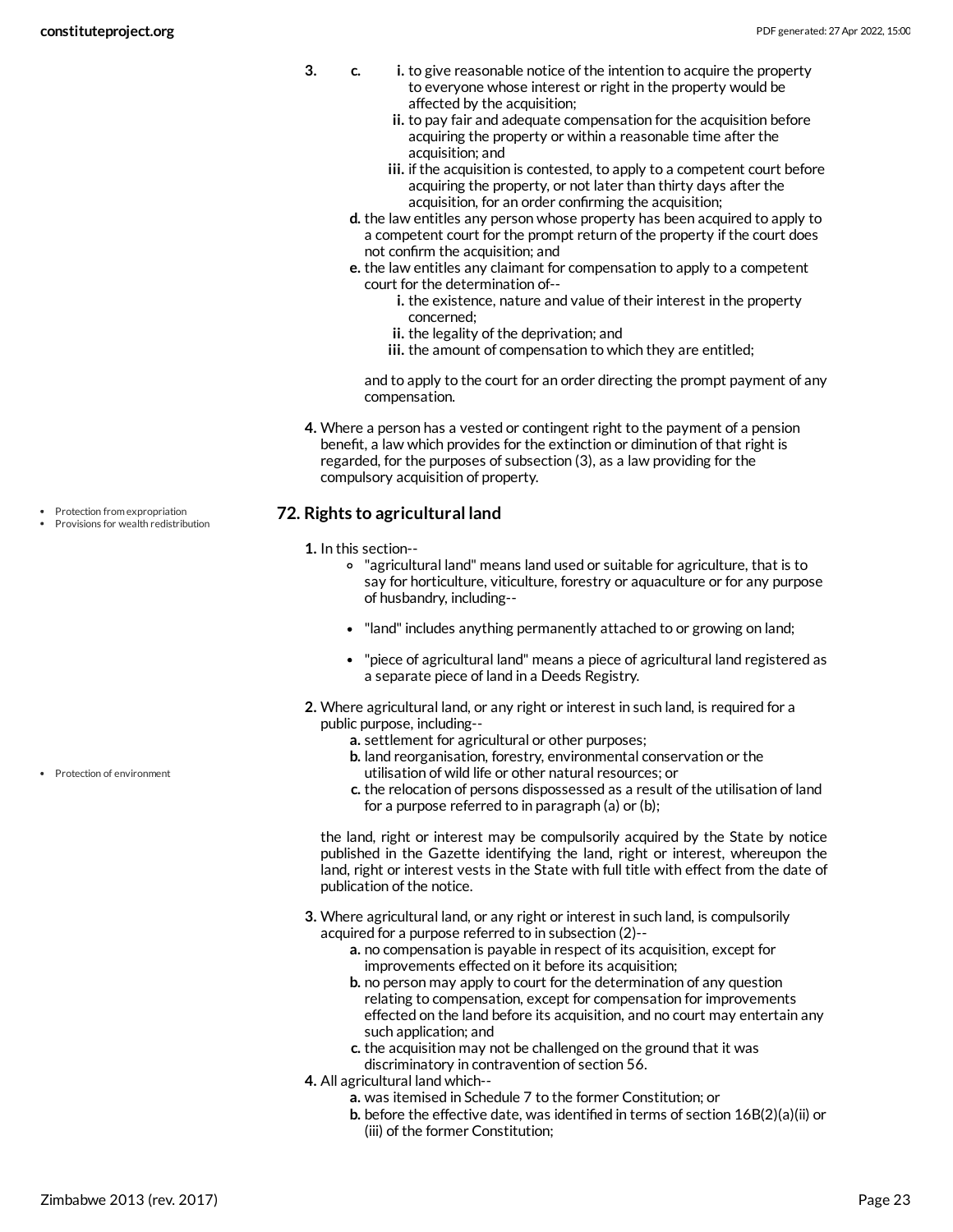- **4.** continues to be vested in the State, and no compensation is payable in respect of its acquisition except for improvements effected on it before its acquisition.
- **5.** As soon as practicable after agricultural land is compulsorily acquired in accordance with subsection (2), the officer responsible for the registration of title over land must, without further notice, effect the necessary endorsements upon any title deed and entries in any register for the purpose of formally cancelling the title deed and registering the State's title over the land.
- **6.** An Act of Parliament may make it an offence for any person, without lawful authority, to possess or occupy agricultural land referred to in this section or other State land.
- **7.** In regard to the compulsory acquisition of agricultural land for the resettlement of people in accordance with a programme of land reform, the following factors must be regarded as of ultimate and overriding importance-
	- **a.** under colonial domination the people of Zimbabwe were unjustifiably dispossessed of their land and other resources without compensation;
	- **b.** the people consequently took up arms in order to regain their land and political sovereignty, and this ultimately resulted in the Independence of Zimbabwe in 1980;
	- **c.** the people of Zimbabwe must be enabled to re-assert their rights and regain ownership of their land;

and accordingly--

- **i.** the former colonial power has an obligation to pay compensation for agricultural land compulsorily acquired for resettlement, through an adequate fund established for the purpose; and
- **ii.** if the former colonial power fails to pay compensation through such a fund, the Government of Zimbabwe has no obligation to pay compensation for agricultural land compulsorily acquired for resettlement.
- **8.** This section applies without prejudice to the obligation of the former colonial power to pay compensation for land referred to in this section that has been acquired for resettlement purposes.

#### **73. Environmental rights**

- **1.** Every person has the right-
	- **a.** to an environment that is not harmful to their health or well-being; and **b.** to have the environment protected for the benefit of present and future generations, through reasonable legislative and other measures that-
		- **i.** prevent pollution and ecological degradation;
		- **ii.** promote conservation; and
		- **iii.** secure ecologically sustainable development and use of natural resources while promoting economic and social development.
- **2.** The State must take reasonable legislative and other measures, within the limits of the resources available to it, to achieve the progressive realisation of the rights set out in this section.

#### **74. Freedom from arbitrary eviction**

No person may be evicted from their home, or have their home demolished, without an order of court made after considering all the relevant circumstances.

#### **75.** Right to education

- **1.** Every citizen and permanent resident of Zimbabwe has a right to-
	- **a.** a basic State-funded education, including adult basic education; and **b.** further education, which the State, through reasonable legislative and
	- other measures, must make progressively available and accessible.
- **2.** Every person has the right to establish and maintain, at their own expense, independent educational institutions of reasonable standards, provided they do not discriminate on any ground prohibited by this Constitution.
- **3.** A law may provide for the registration of educational institutions referred to in subsection (2) and for the closing of any such institutions that do not meet

• Reference to country's history

Crimes of the previous regime

• Protection of environment

- Access to higher education
- Free education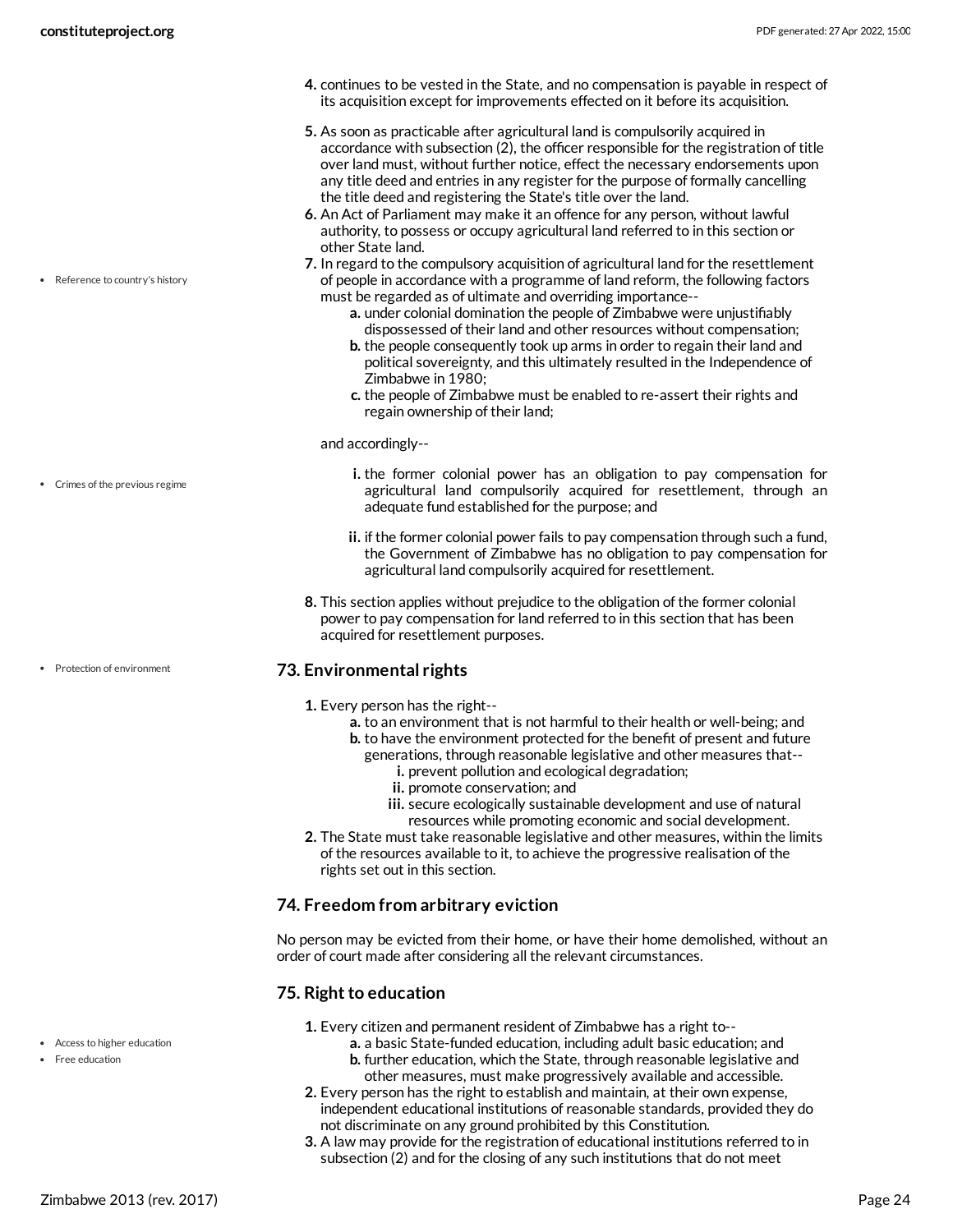- **3.** reasonable standards prescribed for registration.
- **4.** The State must take reasonable legislative and other measures, within the limits of the resources available to it, to achieve the progressive realisation of the right set out in subsection (1).

• Right to health care

#### **76.** Right to health care

- **1.** Every citizen and permanent resident of Zimbabwe has the right to have access to basic health-care services, including reproductive health-care services.
- **2.** Every person living with a chronic illness has the right to have access to basic healthcare services for the illness.
- **3.** No person may be refused emergency medical treatment in any health-care institution.
- **4.** The State must take reasonable legislative and other measures, within the limits of the resources available to it, to achieve the progressive realisation of the rights set out in this section.

• Right to water

• Regulation of marriage

• Right to found a family

#### **77.** Right to food and water

Every person has the right to--

- **a.** safe, clean and potable water; and
- **b.** sufficient food;

and the State must take reasonable legislative and other measures, within the limits of the resources available to it, to achieve the progressive realisation of this right.

#### **78. Marriage rights**

- **1.** Every person who has attained the age of eighteen years has the right to found a family.
- **2.** No person may be compelled to enter into marriage against their will.
- **3.** Persons of the same sex are prohibited from marrying each other.

### <span id="page-24-0"></span>**PART 3. ELABORATION OF CERTAIN RIGHTS**

#### **79. Application of Part 3**

- **1.** This Part elaborates certain rights and freedoms to ensure greater certainty as to the application of those rights and freedoms to particular classes of people.
- **2.** This Part must not be construed as limiting any right or freedom set out in Part 2.

#### **80. Rights of women**

- **1.** Every woman has full and equal dignity of the person with men and this includes equal opportunities in political, economic and social activities.
- **2.** Women have the same rights as men regarding the custody and guardianship of children, but an Act of Parliament may regulate how those rights are to be exercised.
- **3.** All laws, customs, traditions and cultural practices that infringe the rights of women conferred by this Constitution are void to the extent of the infringement.

#### **81. Rights of children**

- **1.** Every child, that is to say every boy and girl under the age of eighteen years, has the right-
	- **a.** to equal treatment before the law, including the right to be heard;
	- **b.** to be given a name and family name;
	- **c.** in the case of a child who is-
		- **i.** born in Zimbabwe; or
			- **ii.** born outside Zimbabwe and is a Zimbabwean citizen by descent;

to the prompt provision of a birth certificate;

• Human dignity

• Rights of children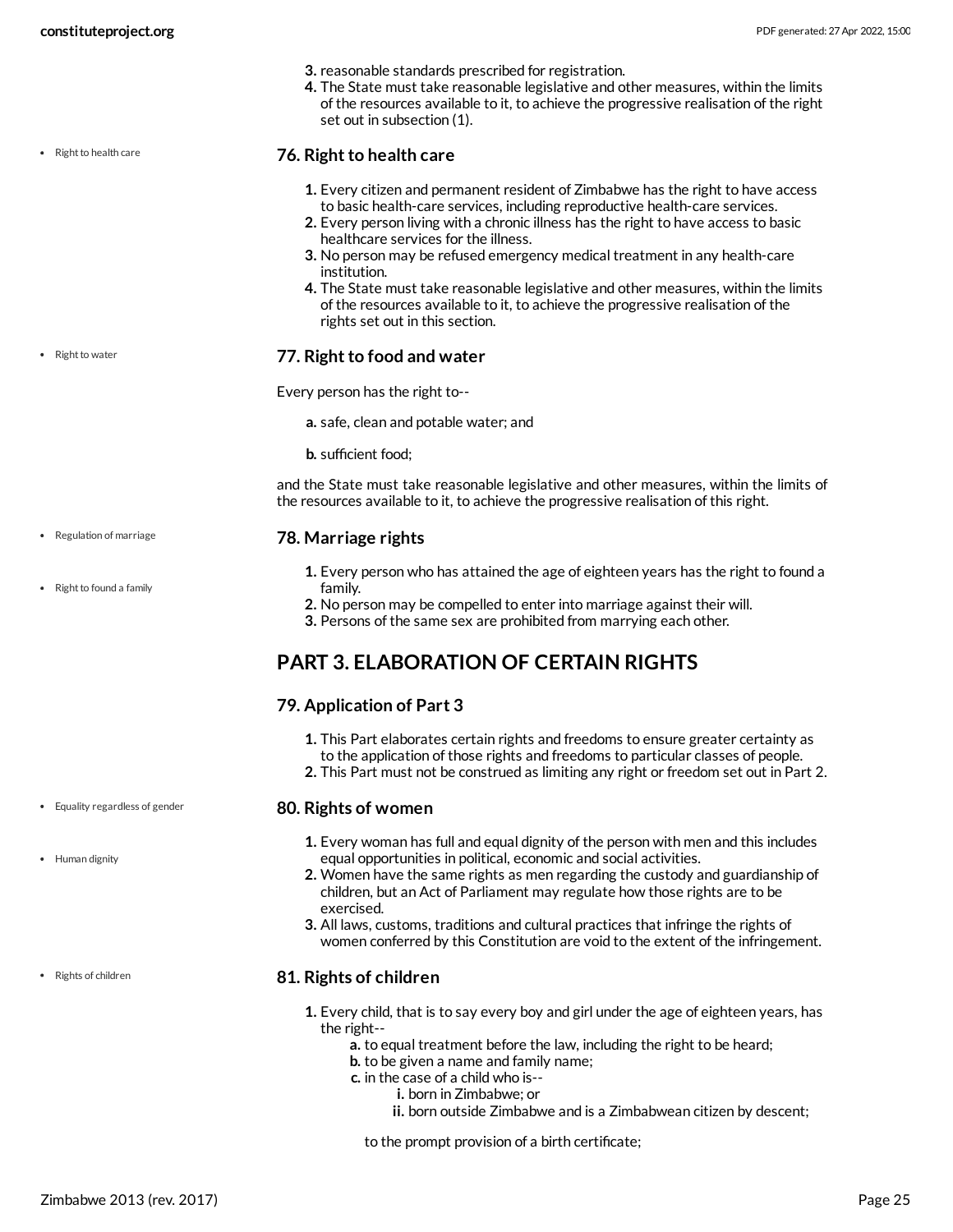Privileges for juveniles in criminal process

- **1. d.** to family or parental care, or to appropriate care when removed from the family environment;
	- **e.** to be protected from economic and sexual exploitation, from child labour, and from maltreatment, neglect or any form of abuse;
	- **f.** to education, health care services, nutrition and shelter;
	- **g.** not to be recruited into a militia force or take part in armed conflict or hostilities;
	- **h.** not to be compelled to take part in any political activity; and
	- **i.** not to be detained except as a measure of last resort and, if detained- **i.** to be detained for the shortest appropriate period;
		- **ii.** to be kept separately from detained persons over the age of eighteen years; and
		- **iii.** to be treated in a manner, and kept in conditions, that take account of the child's age.
- **2.** A child's best interests are paramount in every matter concerning the child.
- **3.** Children are entitled to adequate protection by the courts, in particular by the High Court as their upper guardian.

#### **82. Rights of the elderly**

People over the age of seventy years have the right--

**a.** to receive reasonable care and assistance from their families and the State;

**b.** to receive health care and medical assistance from the State; and

**c.** to receive financial support by way of social security and welfare;

and the State must take reasonable legislative and other measures, within the limits of the resources available to it, to achieve the progressive realisation of this right.

• State support for the disabled

• State support for the elderly

#### **83. Rights of persons with disabilities**

The State must take appropriate measures, within the limits of the resources available to it, to ensure that persons with disabilities realise their full mental and physical potential, including measures--

**a.** to enable them to become self reliant;

- **b.** to enable them to live with their families and participate in social, creative or recreational activities;
- **c.** to protect them from all forms of exploitation and abuse;
- **d.** to give them access to medical, psychological and functional treatment;

**e.** to provide special facilities for their education; and

**f.** to provide State-funded education and training where they need it.

• Reference to country's history

**1.** Veterans of the liberation struggle, that is to say--

**84. Rights of veterans of the liberation struggle**

- **a.** those who fought in the War of Liberation;
	- **b.** those who assisted the fighters in the War of Liberation; and
	- **c.** those who were imprisoned, detained or restricted for political reasons during the liberation struggle;

are entitled to due recognition for their contribution to the liberation of Zimbabwe, and to suitable welfare such as pensions and access to basic health care.

**2.** An Act of Parliament must confer on veterans of the liberation struggle the entitlements due to them under subsection (1).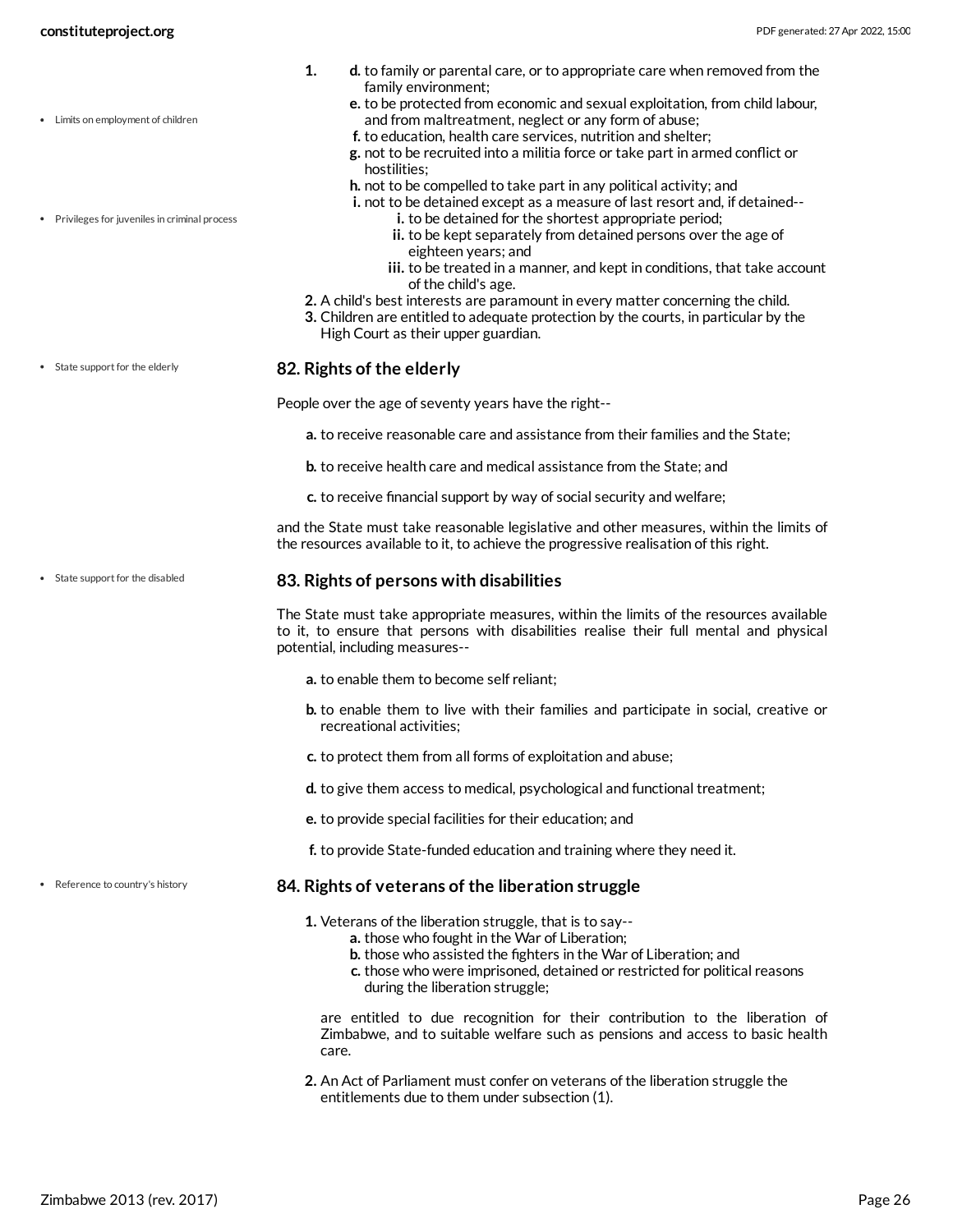### <span id="page-26-0"></span>**PART 4. ENFORCEMENT OF FUNDAMENTAL HUMAN RIGHTS AND FREEDOMS**

#### **85. Enforcement of fundamental human rights and freedoms**

- **1.** Any of the following persons, namely-
	- **a.** any person acting in their own interests;
	- **b.** any person acting on behalf of another person who cannot act for themselves;
	- **c.** any person acting as a member, or in the interests, of a group or class of persons;
	- **d.** any person acting in the public interest;
	- **e.** any association acting in the interests of its members;

is entitled to approach a court, alleging that a fundamental right or freedom enshrined in this Chapter has been, is being or is likely to be infringed, and the court may grant appropriate relief, including a declaration of rights and an award of compensation.

- **2.** The fact that a person has contravened a law does not debar them from approaching a court for relief under subsection (1).
- **3.** The rules of every court must provide for the procedure to be followed in cases where relief is sought under subsection (1), and those rules must ensure that-
	- **a.** the right to approach the court under subsection (1) is fully facilitated;
	- **b.** formalities relating to the proceedings, including their commencement, are kept to a minimum;
	- **c.** the court, while observing the rules of natural justice, is not unreasonably restricted by procedural technicalities; and
	- **d.** a person with particular expertise may, with the leave of the court, appear as a friend of the court.
- **4.** The absence of rules referred to in subsection (3) does not limit the right to commence proceedings under subsection (1) and to have the case heard and determined by a court.

### <span id="page-26-1"></span>**PART 5. LIMITATION OF FUNDAMENTAL HUMAN RIGHTS AND FREEDOMS**

#### **86. Limitation of rights and freedoms**

- **1.** The fundamental rights and freedoms set out in this Chapter must be exercised reasonably and with due regard for the rights and freedoms of other persons.
- **2.** The fundamental rights and freedoms set out in this Chapter may be limited only in terms of a law of general application and to the extent that the limitation is fair, reasonable, necessary and justifiable in a democratic society based on openness, justice, human dignity, equality and freedom, taking into account all relevant factors, including-
	- **a.** the nature of the right or freedom concerned;
	- **b.** the purpose of the limitation, in particular whether it is necessary in the interests of defence, public safety, public order, public morality, public health, regional or town planning or the general public interest;
	- **c.** the nature and extent of the limitation;
	- **d.** the need to ensure that the enjoyment of rights and freedoms by any person does not prejudice the rights and freedoms of others;
	- **e.** the relationship between the limitation and its purpose, in particular whether it imposes greater restrictions on the right or freedom concerned than are necessary to achieve its purpose; and
	- **f.** whether there are any less restrictive means of achieving the purpose of the limitation.
- **3.** No law may limit the following rights enshrined in this Chapter, and no person may violate them-
	- **a.** the right to life, except to the extent specified in section 48;
	- **b.** the right to human dignity;

Ultra-vires administrative actions

• Human dignity

• Inalienable rights

• Human dignity

Zimbabwe 2013 (rev. 2017) Page 27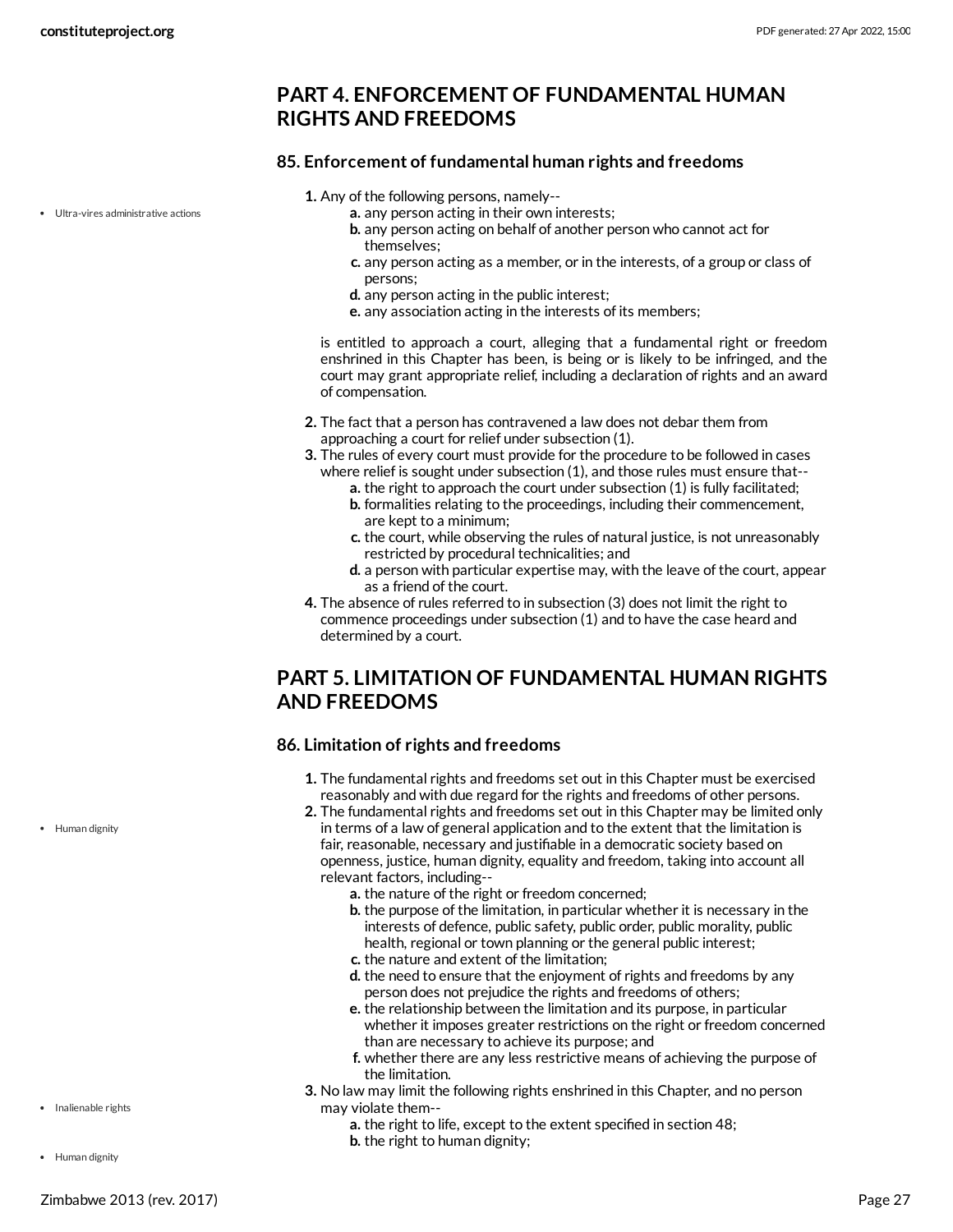- **3. c.** the right not to be tortured or subjected to cruel, inhuman or degrading treatment or punishment;
	- **d.** the right not to be placed in slavery or servitude;
	- **e.** the right to a fair trial;
	- **f.** the right to obtain an order of habeas corpus as provided in section 50(7)  $(a)$

#### • Emergency provisions

#### **87. Limitations during public emergency**

- **1.** In addition to the limitations permitted by section 86, the fundamental rights and freedoms set out in this Chapter may be further limited by a written law providing for measures to deal with situations arising during a period of public emergency, but only to the extent permitted by this section and the Second Schedule.
- **2.** A written law referred to in subsection (1) and any legislative measures taken under that law, must be published in the Gazette.
- **3.** Any limitation which a written law referred to in subsection (1) imposes on a fundamental right or freedom set out in this Chapter must not be greater than is strictly required by the emergency.
- **4.** No law that provides for a declaration of a state of emergency, and no legislative or other measure taken in consequence of such a declaration, may-
	- **a.** indemnify, or permit or authorise an indemnity for, the State or any institution or agency of the government at any level, or any other person, in respect of any unlawful act; or
	- **b.** limit any of the rights referred to in section 86(3), or authorise or permit any of those rights to be violated.

# <span id="page-27-0"></span>**CHAPTER 5. THE EXECUTIVE**

### <span id="page-27-1"></span>**PART 1. EXECUTIVE AUTHORITY**

#### • Duty to obey the constitution

#### **88. Executive authority**

- **1.** Executive authority derives from the people of Zimbabwe and must be exercised in accordance with this Constitution.
- **2.** The executive authority of Zimbabwe vests in the President who exercises it, subject to this Constitution, through the Cabinet.

### <span id="page-27-2"></span>**PART 2. THE PRESIDENT AND VICE PRESIDENTS**

#### **89. The President**

The President is the Head of State and Government and the Commander-in-Chief of the Defence Forces.

#### **90. Duties of President**

- **1.** The President must uphold, defend, obey and respect this Constitution as the supreme law of the nation and must ensure that this Constitution and all the other laws are faithfully observed.
- **2.** The President must-
	- **a.** promote unity and peace in the nation for the benefit and well-being of all the people of Zimbabwe;
	- **b.** recognise and respect the ideals and values of the liberation struggle;
	- **c.** ensure protection of the fundamental human rights and freedoms and the rule of law; and
	- **d.** respect the diversity of the people and communities of Zimbabwe.

Designation of commander in chief Name/structure of executive(s)

- 
- Reference to country's history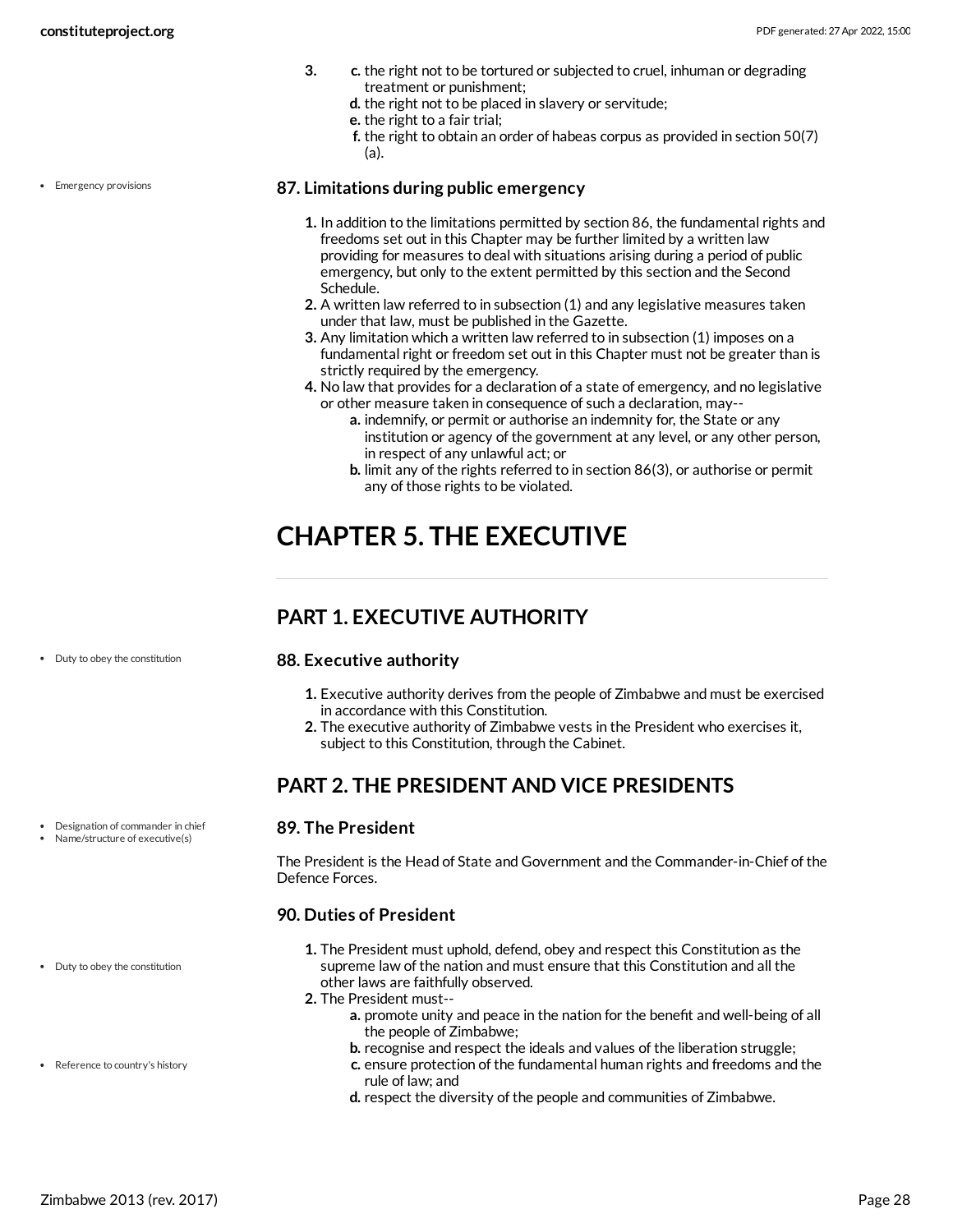- Eligibility for head of state
- Minimum age of head of state
- Head of state term limits
- · Deputy executive
- Head of state selection

- Subsidiary unit government
- Municipal government
- Constitutional court powers
- **91. Qualifications for election as President and Vice-President**
	- **1.** A person qualifies for election as President or Vice-President if he or she-
		- **a.** is a Zimbabwean citizen by birth or descent;
		- **b.** has attained the age of forty years;
		- **c.** is ordinarily resident in Zimbabwe; and
		- **d.** is registered as a voter.
	- **2.** A person is disqualified for election as President or Vice-President if he or she has already held office as President under this Constitution for two terms, whether continuous or not, and for the purpose of this subsection three or more years' service is deemed to be a full term.

#### **92. Election of President and Vice-Presidents**

- **1.** The election of a President and two Vice-Presidents must take place within the period specified in section 158.
- **2.** Every candidate for election as President must nominate two persons to stand for election jointly with him or her as Vice-Presidents, and must designate one of those persons as his or her candidate for first Vice-President and the other as his or her candidate for second Vice-President.
- **3.** The President and the Vice-Presidents are directly elected jointly by registered voters throughout Zimbabwe, and the procedure for their election is as prescribed in the Electoral Law.
- **4.** The qualifications for registration as a voter and for voting at an election of a President and Vice-Presidents are set out in the Fourth Schedule.
- **5.** The election of a President and Vice-Presidents must take place concurrently with every general election of members of Parliament, provincial councils and local authorities.

#### **93. Challenge to presidential election**

- **1.** Subject to this section, any aggrieved candidate may challenge the validity of an election of a President or Vice-President by lodging a petition or application with the Constitutional Court within seven days after the date of the declaration of the results of the election.
- **2.** The election of a Vice-President may be challenged only on the ground that he or she is or was not qualified for election.
- **3.** The Constitutional Court must hear and determine a petition or application under subsection (1) within fourteen days after the petition or application was lodged, and the court's decision is final.
- **4.** In determining a petition or application under subsection (1), the Constitutional Court may---
	- **a.** declare a winner;
	- **b.** invalidate the election, in which case a fresh election must be held within sixty days after the determination; or
	- **c.** make any other order it considers just and appropriate.
- **5.** If, in a petition or application under subsection (1)-
	- **a.** the Constitutional Court sets aside the election of a President, the election of the President's two Vice-Presidents is automatically nullified;
	- **b.** the Constitutional Court sets aside the election of either or both Vice-Presidents, the President must without delay appoint a qualified person or qualified persons, as the case may be, to be Vice-President or Vice-Presidents.

#### **94. Assumption of office by President and Vice-Presidents**

- **1.** Persons elected as President and Vice-Presidents assume office when they take, before the Chief Justice or the next most senior judge available, the oaths of President and Vice-President respectively in the forms set out in the Third Schedule, which oaths they must take-
	- **a.** on the ninth day after they are declared to be elected; or
	- **b.** in the event of a challenge to the validity of their election, within fortyeight hours after the Constitutional Court has declared them to be the winners.

Oaths to abide by constitution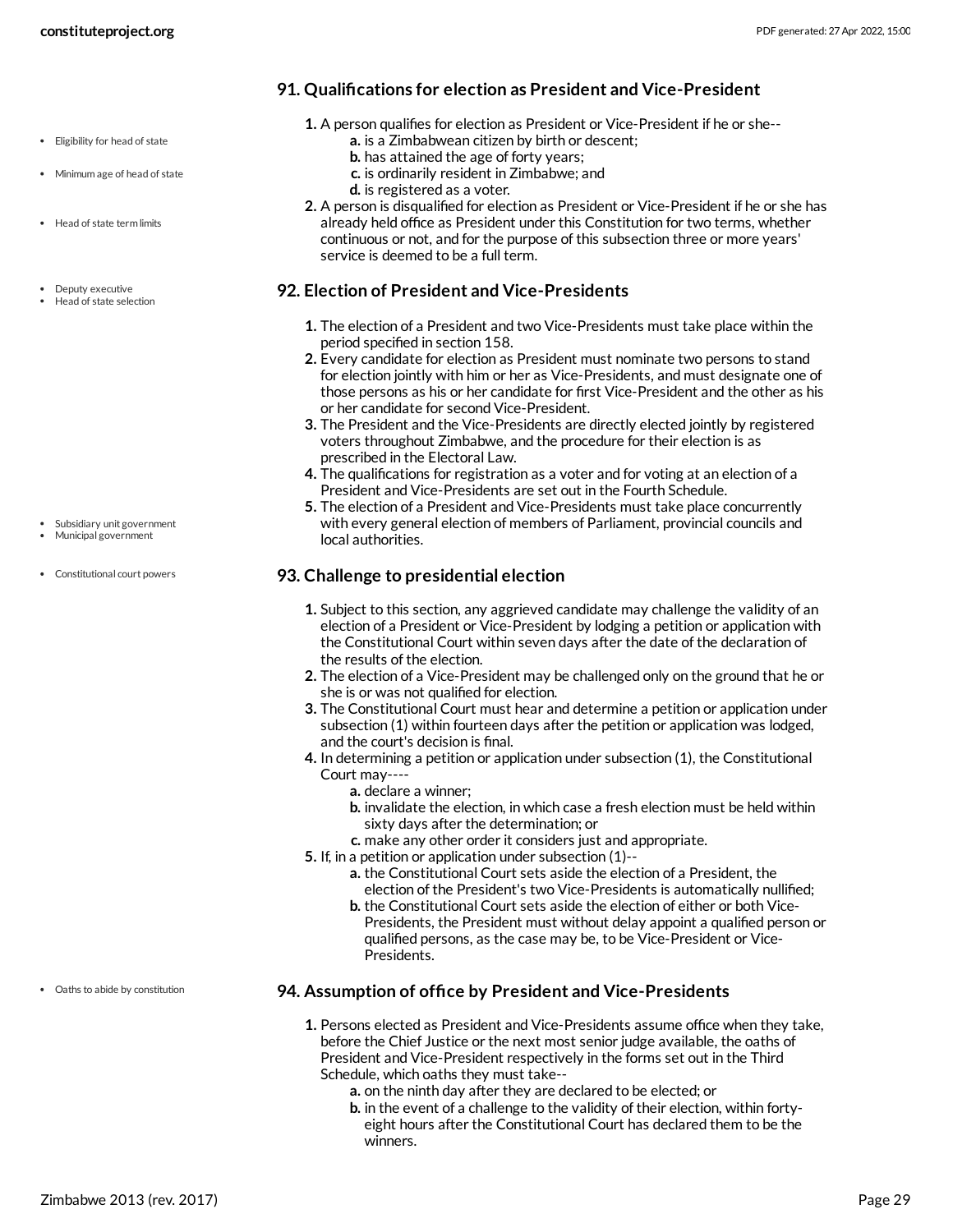- **2.** The incumbent President continues in office until the assumption of office by the President-elect in terms of subsection (1).
- **3.** A Vice-President who becomes President on the death, resignation or removal from office of the President assumes office when he or she takes, before the Chief Justice or the next most senior judge available, the oath of President in the form set out in the Third Schedule, which oath he or she must take as soon as possible and in any event within forty-eight hours after the office of President became vacant.

#### **95. Term of office of President and Vice-Presidents**

- **1.** The term of office of the President or a Vice-President commences on the day he or she is sworn in and assumes office in terms of section 94(1)(a) or 94(3).
- **2.** The term of office of the President or a Vice-President extends until- **a.** he or she resigns or is removed from office; or
	- **b.** following an election, he or she is declared to be re-elected or a new President is declared to be elected;

and, except as otherwise provided in this Constitution, their terms of office are five years and coterminous with the life of Parliament.

#### **96. Resignation of President or Vice-President**

- **1.** The President may resign his or her office by written notice to the Speaker, who must give public notice of the resignation as soon as it is possible to do so and in any event within twenty-four hours.
- **2.** A Vice-President may resign his or her office by written notice to the President, who must give public notice of the resignation as soon as it is possible to do so and in any event within twenty-four hours.

#### **97. Removal of President or Vice-Presidentfrom office**

- **1.** The Senate and the National Assembly, by a joint resolution passed by at least one-half of their total membership, may resolve that the question whether or not the President or a Vice-President should be removed from office for-
	- **a.** serious misconduct;
	- **b.** failure to obey, uphold or defend this Constitution;
	- **c.** wilful violation of this Constitution; or
	- **d.** inability to perform the functions of the office because of physical or mental incapacity;

should be investigated in terms of this section.

- **2.** Upon the passing of a resolution in terms of subsection (1), the Committee on Standing Rules and Orders must appoint a joint committee of the Senate and the National Assembly consisting of nine members reflecting the political composition of Parliament, to investigate the removal from office of the President or Vice-President, as the case may be.
- **3.** If-
	- **a.** the joint committee appointed in terms of subsection (2) recommends the removal from office of the President or Vice-President; and
	- **b.** the Senate and the National Assembly, by a joint resolution passed by at least two-thirds of their total membership, resolve that the President or Vice-President, as the case may be, should be removed from office;

the President or Vice-President thereupon ceases to hold office.

#### **98. Presidential immunity**

- **1.** While in office, the President is not liable to civil or criminal proceedings in any court for things done or omitted to be done in his or her personal capacity.
- **2.** Civil or criminal proceedings may be instituted against a former President for things done and omitted to be done before he or she became President or while he or she was President.
- **3.** The running of prescription in relation to any debt or liability of the President arising before or during his or her term of office is suspended while he or she

Head of state term length

Head of state removal

Legislative committees

• Head of state immunity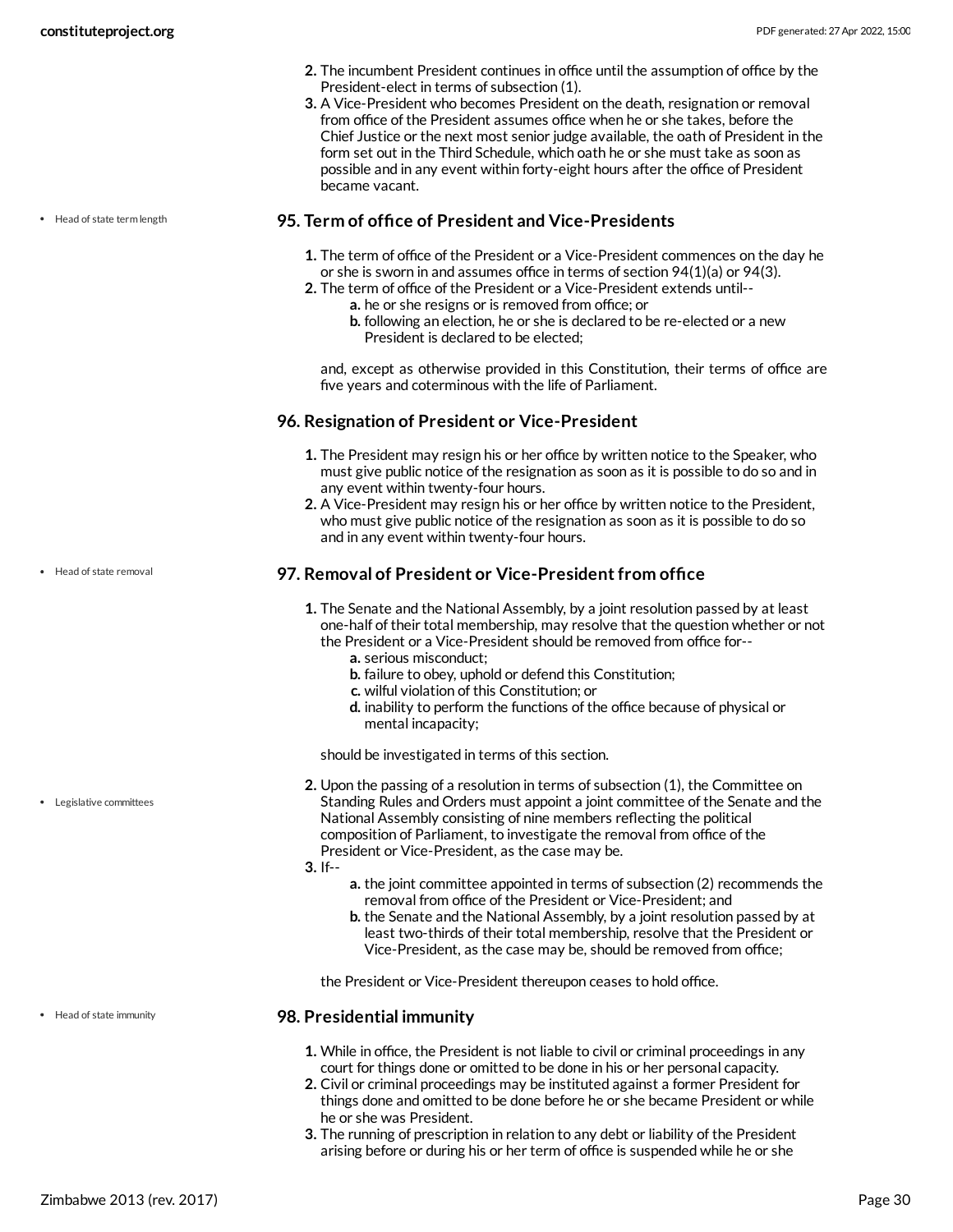- **3.** remains in office.
- **4.** In any proceedings brought against a former President for anything done or omitted to be done in his or her official capacity while he or she was President, it is a defence for him or her to prove that the thing was done or omitted in good faith.

• Deputy executive

#### **99. Functions of Vice-Presidents**

The Vice-Presidents assist the President in the discharge of his or her functions and perform any other functions, including the administration of any Ministry, department or Act of Parliament, that the President may assign to them.

#### **100. Acting President**

- **1.** Whenever the President is absent from Zimbabwe or is unable to exercise his or her official functions through illness or any other cause, those functions must be assumed and exercised-
	- **a.** by the first Vice-President;
	- **b.** where the first Vice-President is unable to exercise those functions, by the second Vice-President; or
	- **c.** if there is no Vice-President who is able to exercise the functions, by a Minister-
		- **i.** designated for such an eventuality by the President; or
		- **ii.** nominated by the Cabinet, where no Minister has been designated by the President in terms of subparagraph (i).
- **2.** Except in accordance with a resolution passed by a majority of the total membership of the Cabinet, a person exercising the functions of the office of President in terms of subsection (1) must not exercise the power of the President-
	- **a.** to deploy the Defence Forces;
	- **b.** to enter into any international convention, treaty or agreement;
	- **c.** to appoint or revoke the appointment of a Vice-President, Minister or Deputy Minister; or
	- **d.** to assign or reassign functions to a Vice-President, Minister or Deputy Minister, including, in the case of a Vice-President or Minister, the administration of any Act of Parliament or of any Ministry or department, or to cancel any such assignment of functions.

#### **101. Succession in event of death, resignation or incapacity of President or Vice-President**

- **1.** If the President dies, resigns or is removed from office-
	- **a.** the first Vice-President assumes office as President until the expiry of the former President's term of office;
	- **b.** the second Vice-President assumes office as first Vice-President until the expiry of the former President's term of office; and
	- **c.** upon assuming office as President, the former first Vice-President must appoint a qualified person to be second Vice-President until the expiry of the former President's term of office.
- **2.** If the first Vice-President dies, resigns or is removed from office-
	- **a.** the second vice-President assumes office as first Vice-President until the expiry of the former first Vice-President's term of office; and
	- **b.** the President must without delay appoint a qualified person to be second Vice-President until the expiry of the former first Vice-President's term of office.

#### **102. Remuneration of President and Vice-Presidents**

-

- **1.** The President and Vice-Presidents are entitled to the salaries, allowances, pensions and other benefits that are prescribed under an Act of Parliament.
- **2.** The salaries and allowances of the President and Vice-Presidents must be charged upon and paid out of the Consolidated Revenue Fund.
- **3.** A person who has ceased to be President or Vice-President is entitled to receive-

International law

- Head of state replacement
- Deputy executive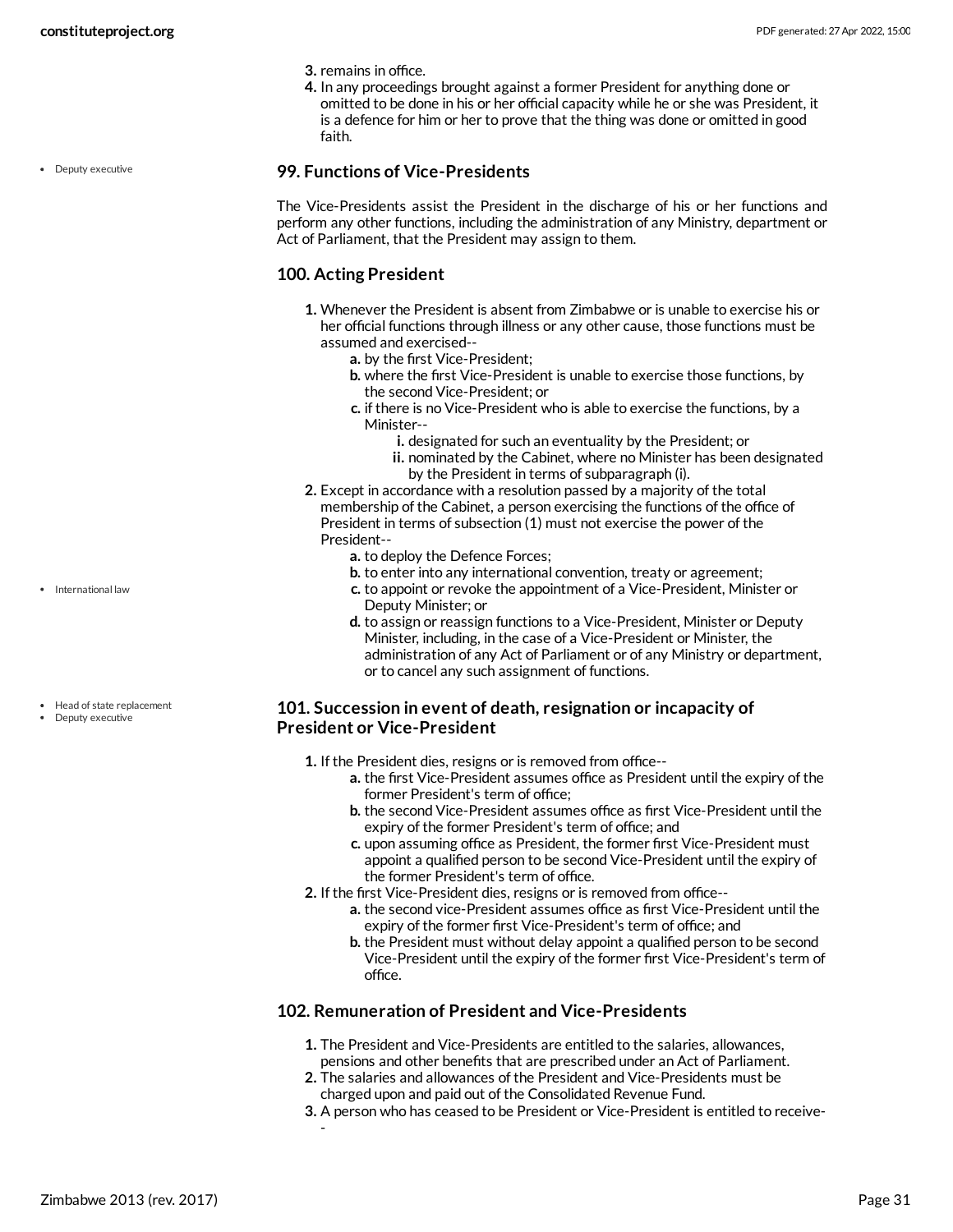- **3. a.** a pension equivalent to the salary of a sitting President or Vice-President, as the case may be; and
	- **b.** such allowances and other benefits as may be prescribed under an Act of Parliament.

#### **103. President and Vice-Presidents and former office-holders notto hold other office or employment**

The President and Vice-Presidents, and any former President or Vice-President, must not, directly or indirectly, hold any other public office or be employed by anyone else while they are in office or are receiving a pension from the State as former President or Vice-President, as the case may be.

#### **PART 3. MINISTERS, DEPUTY MINISTERS AND CABINET** Establishment of cabinet/ministers

#### <span id="page-31-0"></span>**104. Appointment of Ministers and Deputy Ministers**

- **1.** The President appoints Ministers and assigns functions to them, including the administration of any Act of Parliament or of any Ministry or department, but the President may reserve to himself or herself the administration of an Act, Ministry or department.
- **2.** The President may appoint Deputy Ministers to assist any Minister in the exercise of his or her functions.
- **3.** Ministers and Deputy Ministers are appointed from among Senators or Members of the National Assembly, but up to five, chosen for their professional skills and competence, may be appointed from outside Parliament.
- **4.** In appointing Ministers and Deputy Ministers, the President must be guided by considerations of regional and gender balance.
- **5.** Ministers and Deputy Ministers who are not Members of Parliament may sit and speak, but not vote, in the Senate or the National Assembly.
- **6.** Before taking office, a person appointed as Minister or Deputy Minister must take before the President the appropriate Ministerial oath in the form set out in the Third Schedule.

#### **105. Cabinet**

- **1.** There is a Cabinet consisting of the President, as head of the Cabinet, the Vice Presidents and such Ministers as the President may appoint to the Cabinet.
- **2.** Cabinet meetings are presided over by the President or, in his or her absence, by a Vice-President or, in their absence, by a Minister referred to in section 100(1) (c).

#### **106. Conduct of Vice-Presidents, Ministers and Deputy Ministers**

- **1.** Every Vice-President, Minister and Deputy Minister must act in accordance with this Constitution.
- **2.** Vice-Presidents, Ministers and Deputy Ministers may not, during their tenure of office-
	- **a.** directly or indirectly, hold any other public office or undertake any other paid work;
	- **b.** act in any way that is inconsistent with their office, or expose themselves to any situation involving the risk of a conflict between their official responsibilities and private interests; or
	- **c.** use their position, or any information entrusted to them, to enrich themselves or improperly benefit any other person.
- **3.** An Act of Parliament must prescribe a code of conduct for Vice-Presidents, Ministers and Deputy Ministers.

#### **107. Accountability of Vice-Presidents, Ministers and Deputy Ministers**

**1.** Subject to this Constitution, every Vice-President, Minister and Deputy Minister is accountable, collectively and individually, to the President for the performance of his or her functions.

Cabinet selection

Eligibility for cabinet

Oaths to abide by constitution

Duty to obey the constitution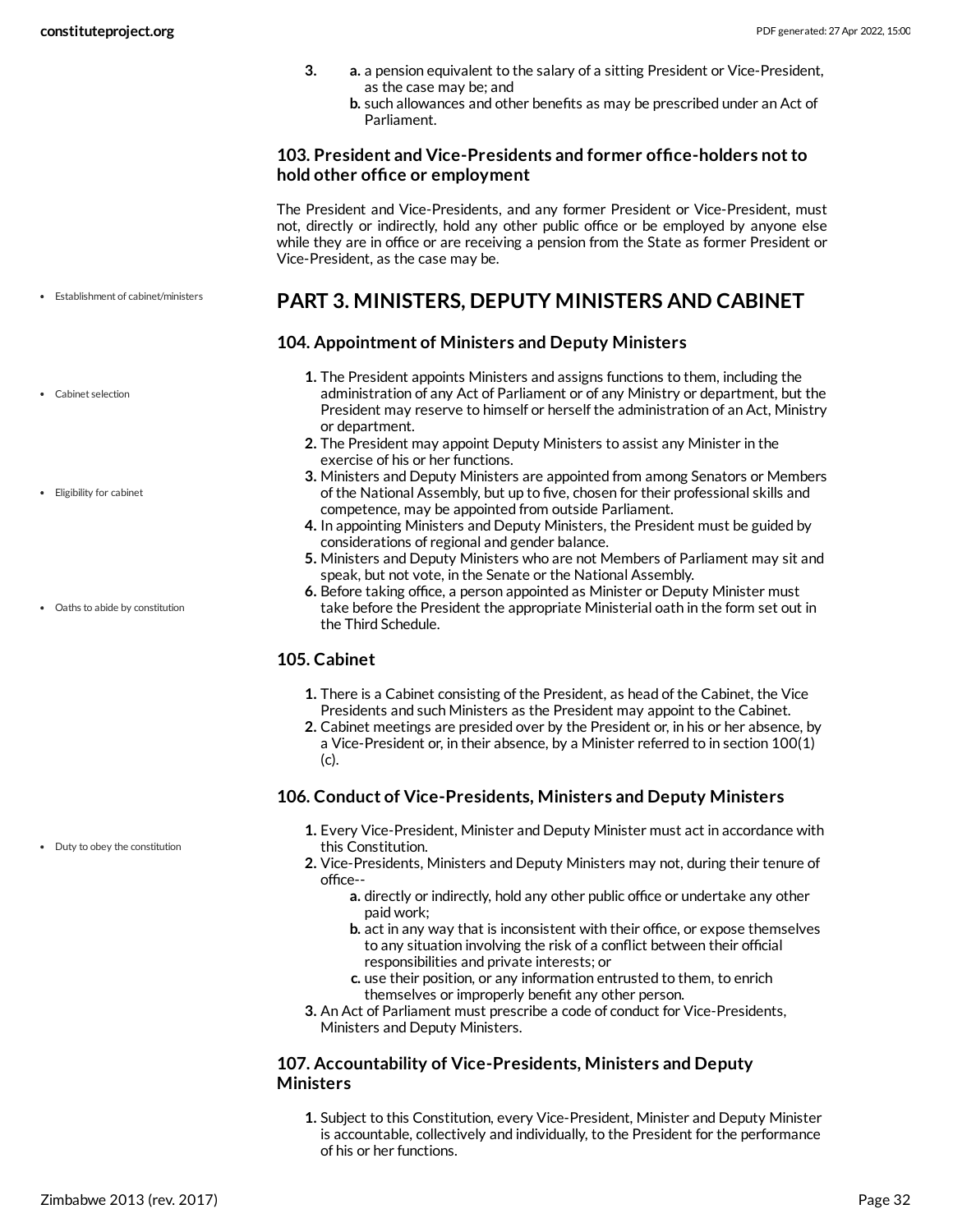- Legislative committees
- Legislative oversight of the executive
- Cabinet removal

Cabinet removal

- Joint meetings of legislative chambers
- 
- Dismissal of the legislature

- Head of state powers
- Approval or veto of general legislation
- Constitutionality of legislation
- Constitutional interpretation
- Extraordinary legislative sessions

**2.** Every Vice-President, Minister and Deputy Minister must attend Parliament and parliamentary committees in order to answer questions concerning matters for which he or she is collectively or individually responsible.

#### **108. Tenure of office of Ministers and Deputy Ministers**

- **1.** The office of a Minister or Deputy Minister becomes vacant-
	- **a.** if the President removes him or her from office;
	- **b.** if he or she resigns from office by written notice to the President;
	- **c.** upon the assumption of office by a new President.
- **2.** Subject to subsection (4), a Minister or Deputy Minister who was a Member of Parliament on appointment as Minister or Deputy Minister vacates his or her office as such upon ceasing to be a Member of Parliament.
- **3.** Subject to subsection (4), a Minister or Deputy Minister who was not a Member of Parliament on appointment as Minister or Deputy Minister vacates his or her office as such if circumstances arise that would result in his or her seat becoming vacant were he or she a Member of Parliament.
- **4.** Subject to this Constitution, in the event of a dissolution of Parliament, Ministers and Deputy Ministers continue to hold office as such until the President-elect assumes office after a general election.

#### **109. Vote of no confidence in Government**

- **1.** The Senate and the National Assembly, by a joint resolution passed by at least two-thirds of their total membership, may pass a vote of no confidence in the Government.
- **2.** A motion for the resolution for a vote of no confidence may be moved only if- **a.** at least seven days' notice of the motion has been given to the Speaker; and
	- **b.** the notice of motion has been signed by at least half of all the Members of the National Assembly.
- **3.** A motion for a vote of no confidence-
	- **a.** must be debated in a joint sitting of the two Houses of Parliament within twenty-one days after the Speaker received the notice of motion; and **b.** must be voted on within seven consecutive sittings after it was moved;

otherwise it is regarded as lost.

- **4.** Where Parliament passes a vote of no confidence in the Government, the President must, within fourteen days after the vote-
	- **a.** remove all Ministers and Deputy Ministers from office, unless they have already resigned as a result of the resolution, and appoint persons in their place; or
	- **b.** dissolve Parliament and, within ninety days, call a general election.
- **5.** If the President does not act in accordance with subsection (4) within fourteen days after the passing of the vote of no confidence in the Government, Parliament stands dissolved.

### <span id="page-32-0"></span>**PART 4. EXECUTIVE FUNCTIONS**

#### **110. Executive functions of President and Cabinet**

- **1.** The President has the powers conferred by this Constitution and by any Act of Parliament or other law, including those necessary to exercise the functions of Head of State.
- **2.** Subject to this Constitution, the President is responsible for-
	- **a.** assenting to and signing Bills;
		- **b.** referring a Bill to the Constitutional Court for an opinion or advice on its constitutionality;
		- **c.** summoning the National Assembly, the Senate or Parliament to an extraordinary sitting to conduct special business;
		- **d.** making appointments which the Constitution or legislation requires the President to make;
		- **e.** calling elections in terms of this Constitution;
		- **f.** calling referendums on any matter in accordance with the law;

Referenda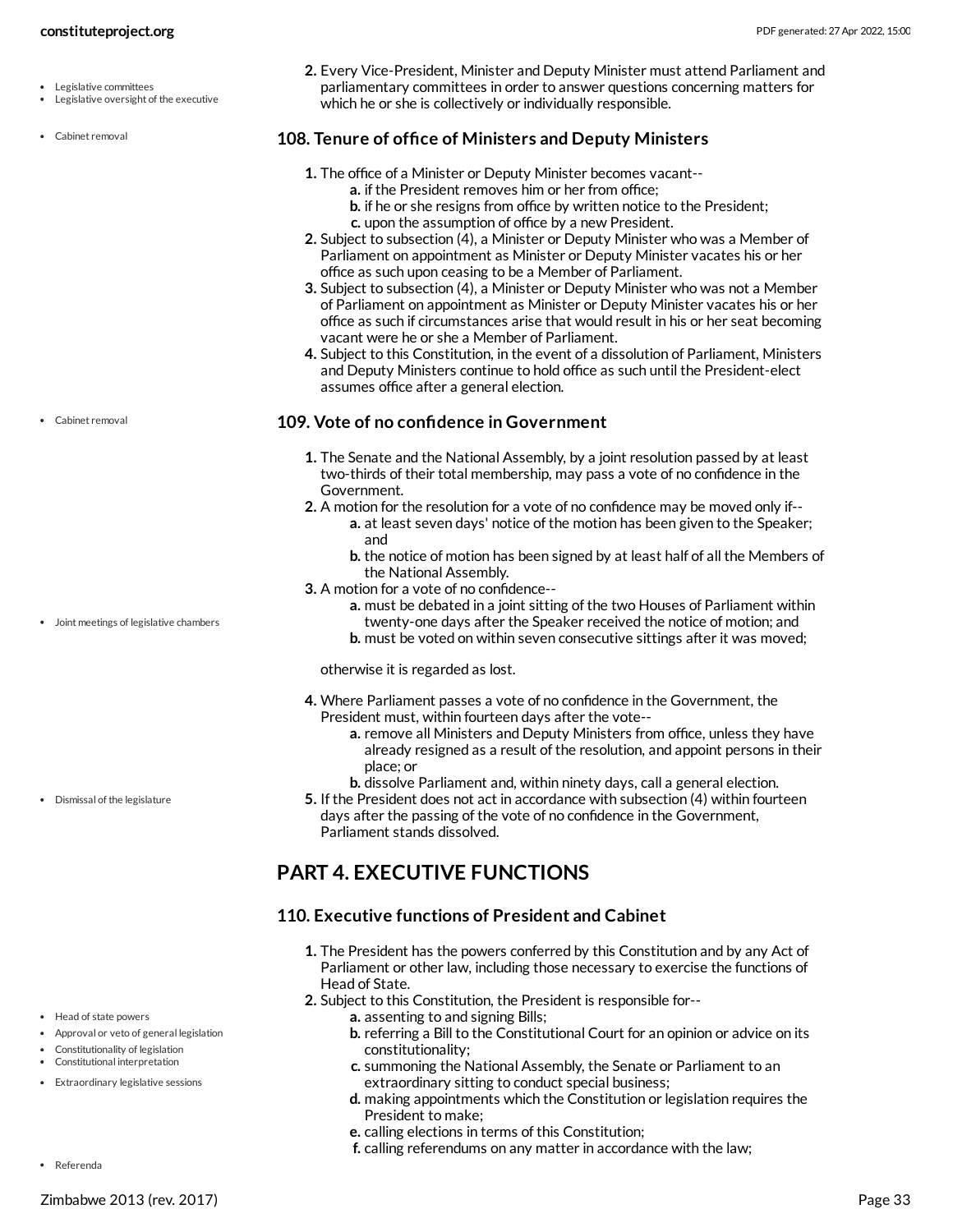- Foreign affairs representative
- Foreign affairs representative
- Powers of cabinet
- Initiation of general legislation
- Foreign affairs representative
- International law International organizations
- Treaty ratification

• Power to pardon

Power to declare/approve war

- **2. g.** deploying the Defence Forces;
	- **h.** conferring honours and awards;
		- **i.** appointing ambassadors, plenipotentiaries, and diplomatic and consular representatives; and
	- **j.** receiving and recognising foreign diplomatic and consular representatives.
- **3.** Subject to this Constitution, the Cabinet is responsible for-
	- **a.** directing the operations of Government;
		- **b.** conducting Government business in Parliament;
		- **c.** preparing, initiating and implementing national legislation;
		- **d.** developing and implementing national policy; and
		- **e.** advising the President.
- **4.** Subject to this Constitution, the President may conclude or execute conventions, treaties and agreements with foreign states and governments and international organisations.
- **5.** A decision by the President must be in writing if it is taken in terms of legislation.
- **6.** In the exercise of his or her executive functions, the President must act on the advice of the Cabinet, except when he or she is acting in terms of subsection (2) above.

#### **111. War and peace**

- **1.** The President has power to declare war and make peace, and must advise the Senate and the National Assembly within seven sitting days.
- **2.** The Senate and the National Assembly, by a joint resolution passed by at least two-thirds of the total membership of Parliament, may resolve that a declaration of war should be revoked.
- **3.** Where Parliament has resolved that a declaration of war should be revoked, the President must take all practical steps to disengage from the war, taking due account of the need to ensure the safety of Zimbabwean personnel and equipment.

#### **112. Power of mercy**

- **1.** The President, after consultation with the Cabinet, may exercise the power of mercy, that is to say, may-
	- **a.** grant a pardon to any person concerned in or convicted of an offence against any law;
	- **b.** grant a respite from the execution of a sentence for any offence for an indefinite or specified period;
	- **c.** substitute a less severe punishment for that imposed for any offence; or
	- **d.** suspend for a specified period or remit the whole or part of a sentence for any offence or any forfeiture imposed in respect of any offence;

and may impose conditions on any such pardon, respite, substitution or suspension.

- **2.** Where a person who is resident in Zimbabwe has been convicted in another country of an offence against a law in force in that country, the President may declare that the conviction is not to be regarded as a conviction for the purposes of this Constitution or any other law in force in Zimbabwe.
- **3.** The grant of a pardon or respite from execution of sentence or the substitution or suspension of a sentence must be published in the Gazette.

#### **113. States of public emergency**

- **1.** The President may by proclamation in the Gazette declare that a state of public emergency exists in the whole or any part of Zimbabwe.
- **2.** A declaration of a state of public emergency ceases to have effect after fourteen days beginning with the day of publication of the proclamation in the Gazette unless, before the end of that period, the declaration is approved by at least twothirds of the total membership of Parliament at a joint sitting of the Senate and the National Assembly.
- **3.** If Parliament is dissolved during the period of fourteen days after a state of public emergency has been declared, the declaration ceases to have effect after twenty-one days, beginning with the day of publication of the proclamation in the Gazette, unless within that period the declaration is approved by a majority of all

• Emergency provisions

- Joint meetings of legislative chambers
- Joint meetings of legislative chambers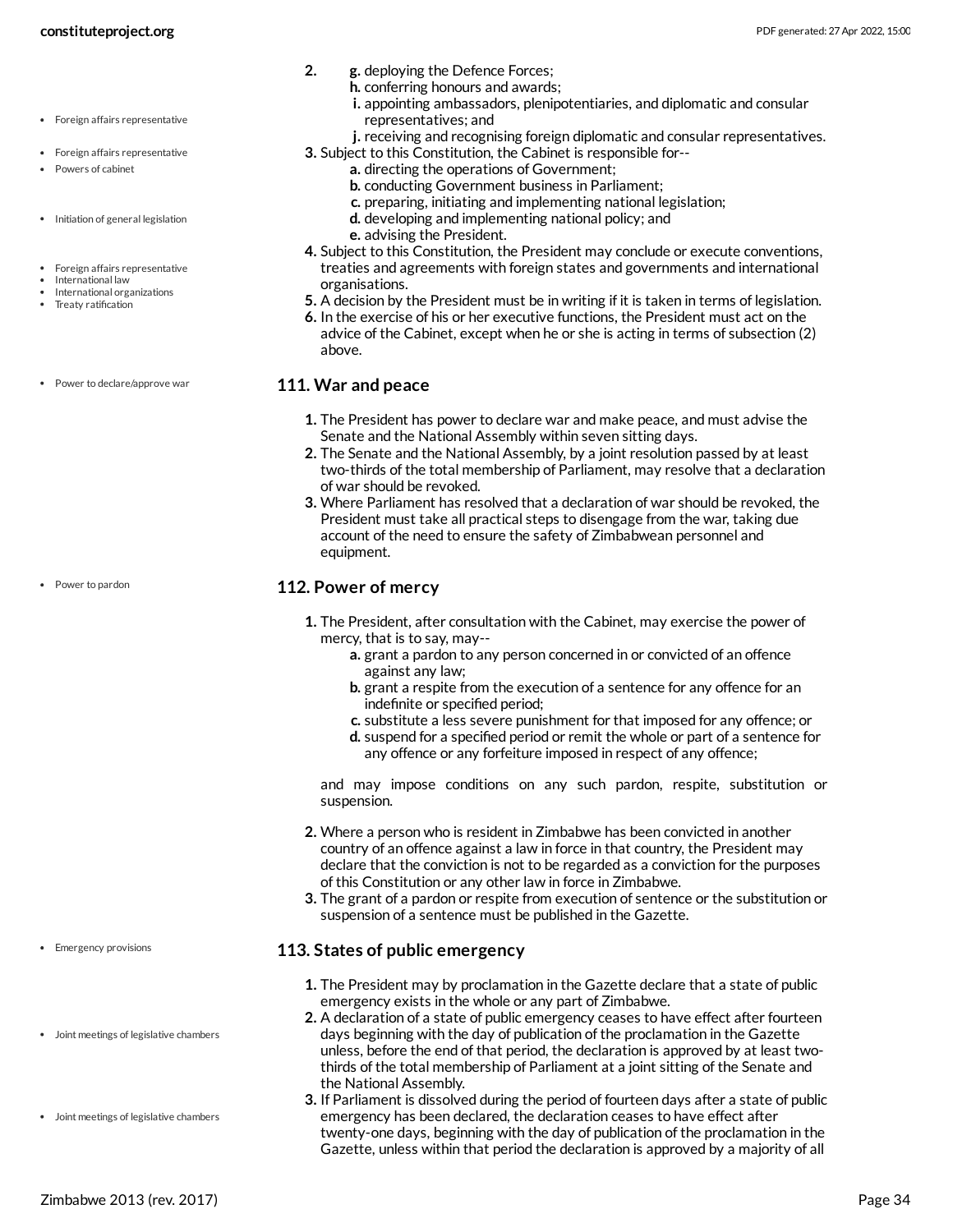- **3.** the Members of the new Parliament at a joint sitting of the Senate and the National Assembly.
- **4.** A declaration of a state of public emergency which has been approved under subsection (2) or (3) remains in effect for three months from the date on which the proclamation was published in the Gazette unless it has earlier been revoked or ceased to have effect under this section.
- **5.** If a declaration of a state of public emergency is not approved after consideration by Parliament, or if for any reason it is not considered by Parliament within the period specified in this section, the President must, within seven days, by proclamation in the Gazette, revoke the declaration.
- **6.** If, by a resolution passed by a majority of the members present at a joint sitting of the Senate and the National Assembly, Parliament resolves that a declaration of a state of public emergency.
	- **a.** should be continued for a further period not exceeding three months, the President must without delay, by proclamation in the Gazette, extend the declaration for that further period;
	- **b.** should be revoked or that it should apply within a smaller area, the President must without delay, by proclamation in the Gazette, revoke the declaration or provide that the declaration relates to that smaller area.
- **7.** The Constitutional Court, on the application of any interested person, may determine the validity of-
	- **a.** a declaration of a state of public emergency;
	- **b.** any extension of a declaration of a state of public emergency.
- **8.** Any court may determine the validity of any legislation enacted, or other action taken, in consequence of a declaration of a state of public emergency.

### <span id="page-34-0"></span>**PART 5. ATTORNEY-GENERAL**

#### **114. Attorney-General**

- **1.** There is an Attorney-General appointed by the President.
- **2.** A person who has been appointed as Attorney-General assumes office upon taking before the President, or a person authorised by the President, the oaths of loyalty and office in the forms set out in the Third Schedule.
- **3.** A person is qualified for appointment as Attorney-General if he or she is qualified for appointment as a judge of the High Court.
- **4.** The functions of the Attorney-General are
	- **a.** to act as the principal legal adviser to the Government;
	- **b.** to represent the Government in civil and constitutional proceedings;
	- **c.** to draft legislation on behalf of the Government;
	- **d.** to promote, protect and uphold the rule of law and to defend the public interest; and
	- **e.** to exercise any other functions that may be assigned to the Attorney-General by an Act of Parliament;

and the Attorney-General may exercise those functions in person or through subordinate officers acting under the Attorney-General's general or specific instructions.

- **5.** The Attorney-General may-
	- **a.** attend Cabinet meetings, but has no vote;
	- **b.** sit and speak in the Senate and the National Assembly, but has no vote; and
	- **c.** with the leave of the court concerned, appear as a friend of the court in any civil proceedings to which the Government is not a party.

#### **115. Removal from office of Attorney-General**

The President may at any time remove the Attorney-General from office.

Joint meetings of legislative chambers

Attorney general

Constitutional court powers

Oaths to abide by constitution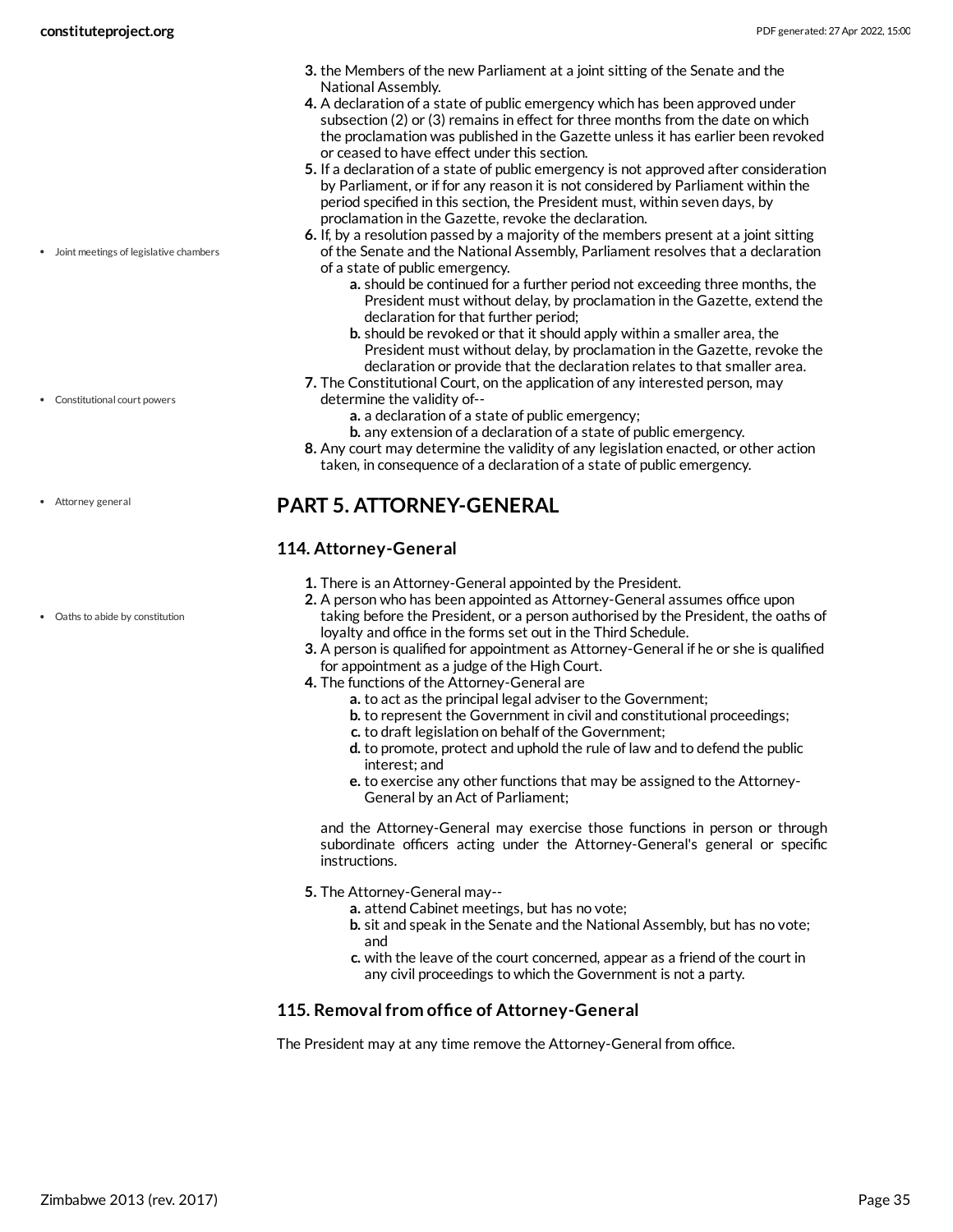# <span id="page-35-0"></span>**CHAPTER 6. THE LEGISLATURE**

### <span id="page-35-1"></span>**PART 1. LEGISLATIVE AUTHORITY**

#### **116. The Legislature**

The Legislature of Zimbabwe consists of Parliament and the President acting in accordance with this Chapter.

#### **117. Nature and extent of legislative authority**

- **1.** The legislative authority of Zimbabwe is derived from the people and is vested in and exercised in accordance with this Constitution by the Legislature.
- **2.** The legislative authority confers on the Legislature the power-
	- **a.** to amend this Constitution in accordance with section 328;
		- **b.** to make laws for the peace, order and good governance of Zimbabwe; and
		- **c.** to confer subordinate legislative powers upon another body or authority in accordance with section 134.

### <span id="page-35-2"></span>**PART 2. PARLIAMENT**

#### **118. Parliament**

Parliament consists of the Senate and the National Assembly.

#### **119. Role of Parliament**

- **1.** Parliament must protect this Constitution and promote democratic governance in Zimbabwe.
- **2.** Parliament has power to ensure that the provisions of this Constitution are upheld and that the State and all institutions and agencies of government at every level act constitutionally and in the national interest.
- **3.** For the purposes of subsection (2), all institutions and agencies of the State and government at every level are accountable to Parliament.

### <span id="page-35-3"></span>**PART 3. THE SENATE**

#### **120. Composition of Senate**

- **1.** The Senate consists of eighty Senators, of whom-
	- **a.** six are elected from each of the provinces into which Zimbabwe is divided, by a system of proportional representation conforming with subsection (2);
	- **b.** sixteen are chiefs, of whom two are elected by the provincial assembly of Chiefs from each of the provinces, other than the metropolitan provinces, into which Zimbabwe is divided;
	- **c.** the President and Deputy President of the National Council of Chiefs; and
	- **d.** two are elected in the manner prescribed in the Electoral Law to represent persons with disabilities.
- **2.** Elections of Senators must be conducted in accordance with the Electoral Law, which must ensure that the Senators referred to in subsection (1)(a) are elected under a party-list system of proportional representation-
	- **a.** which is based on the votes cast for candidates representing political parties in each of the provinces in the general election for Members of the National Assembly; and
	- **b.** in which male and female candidates are listed alternately, every list being headed by a female candidate.

Constitution amendment procedure

• Structure of legislative chamber(s)

Legislative oversight of the executive

- Legislative oversight of the executive
- Second chamber selection
- Second chamber representation quotas
- Size of second chamber
- Indigenous right to representation
- Indigenous right to representation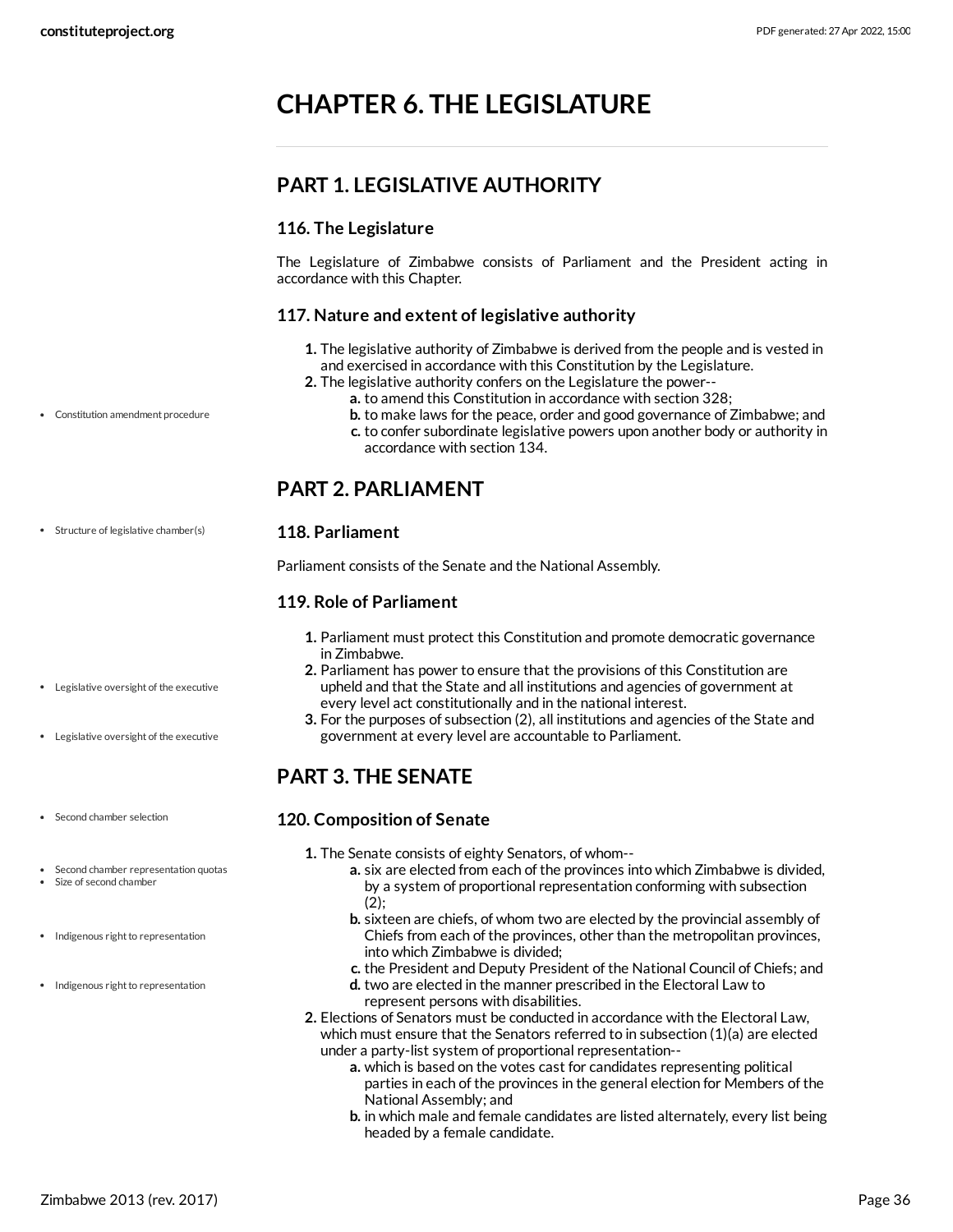### **121. Qualifications and disqualifications for election as Senator**

- **1.** A person is qualified for election as a Senator referred to in section 120(1)(a) or (d) if he or she-
	- **a.** is registered as a voter; and
	- **b.** is at least forty years of age;

unless he or she is disqualified under subsection (4) or (5).

- **2.** A person is qualified for election as a Senator Chief referred to in section 120(1) (b) if he or she-
	- **a.** holds the office of Chief; and
	- **b.** is registered as a voter;

unless he or she is disqualified under subsection (4) or (5).

- **3.** A person is qualified for election as a Senator referred to in section 120(1)(d) if he or she is a person with a disability as defined in the Electoral Law, unless he or she is disqualified under subsection (4) or (5).
- **4.** A person is disqualified for election as a Senator if-
	- **a.** he or she is disqualified under the Fourth Schedule for registration as a voter; or
	- **b.** within five years before the election, he or she vacated a seat in the Senate or the National Assembly in terms of section 129(1)(i) through having been convicted of an offence.
- **5.** A person is disqualified for election at a by-election in the Senate if he or she is a Member of Parliament.

### **122. President of Senate**

- **1.** At its first sitting after a general election and before proceeding to any other business, the Senate must elect a presiding officer to be known as the President of the Senate.
- **2.** Whenever there is a vacancy in the office of President of the Senate, the Senate must without delay elect a person to fill the vacancy.
- **3.** A person is qualified for election as President of the Senate if he or she is or has been a Senator or is qualified to be elected to the Senate.
- **4.** Elections to the office of President of the Senate must be conducted by the Clerk of Parliament under the supervision of the Zimbabwe Electoral Commission, by secret ballot in accordance with Standing Orders, and the results must be announced forthwith.
- **5.** Before commencing his or her duties, the President of the Senate must take before the Chief Justice or the next most senior judge available the oaths of loyalty and office in the forms set out in the Third Schedule.
- **6.** A Senator who is elected as President of the Senate ceases to be a Senator, and the vacant seat must be filled in accordance with the Electoral Law.
- **7.** The President of the Senate may resign by announcing his or her resignation in person to the Senate or, if the Senate is not sitting, by giving written notice to the Clerk of Parliament.
- **8.** The President of the Senate must vacate his or her office-
	- **a.** on the day on which the Senate first meets after a general election; **b.** upon accepting any other public office or upon entering employment with any other person;
	- **c.** upon becoming a Member of Parliament or the Speaker;
	- **d.** upon becoming a Vice-President, Minister or Deputy Minister;
	- **e.** if circumstances arise that would oblige him or her to vacate his or her seat, if he or she were a Senator; or
	- **f.** if a resolution for his or her removal from office is passed by at least twothirds of the total membership of the Senate.

### **123. Deputy President of Senate**

**1.** As soon as practicable after electing a President of the Senate following a general election, the Senate must elect a Senator to be the Deputy President of the Senate.

Minimum age for second chamber

Leader of second chamber

Oaths to abide by constitution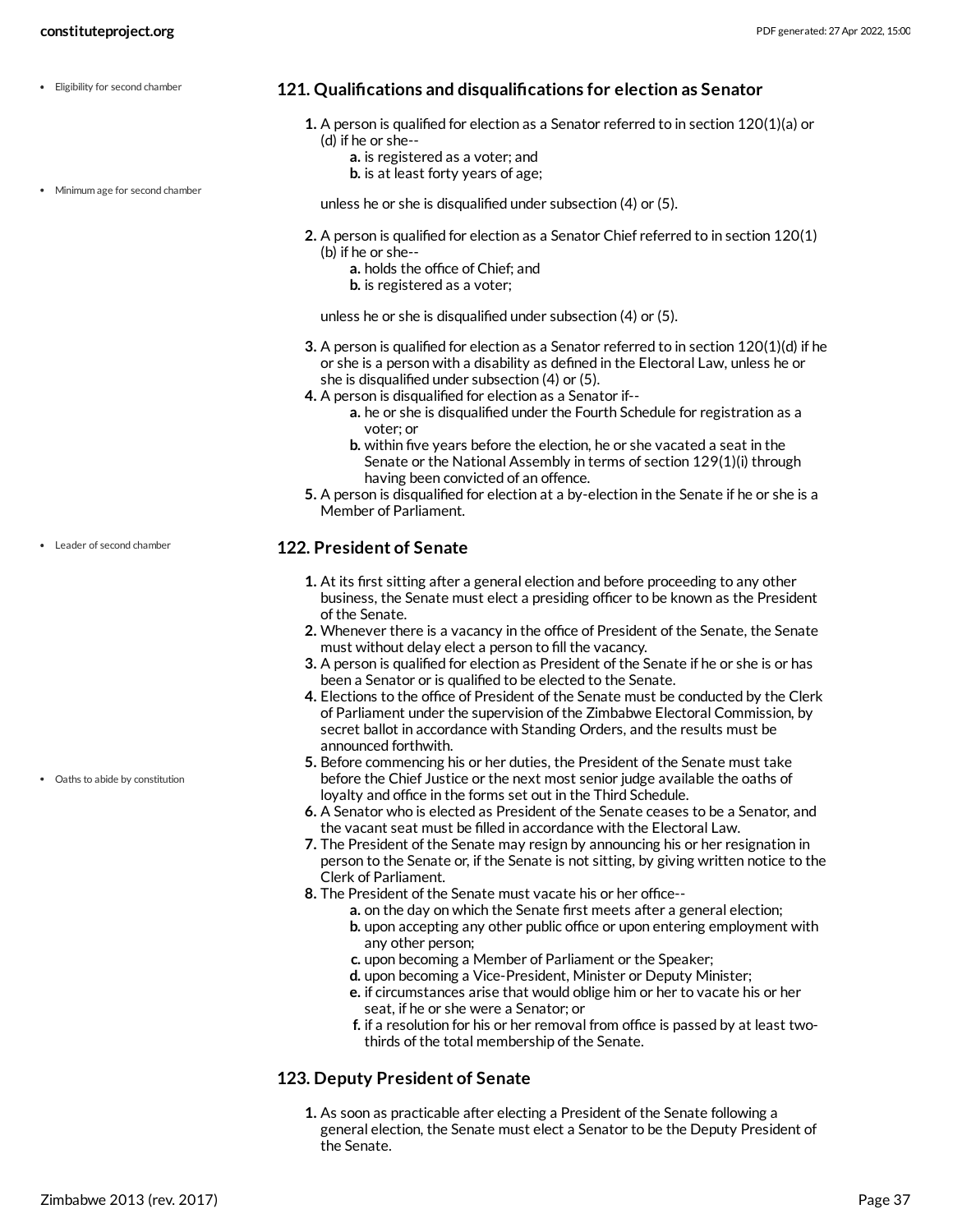- **2.** Whenever there is a vacancy in the office of Deputy President of the Senate, the Senate must without delay elect a person to fill the vacancy.
- **3.** Elections to the office of Deputy President of the Senate must be conducted by the Clerk of Parliament under the supervision of the Zimbabwe Electoral Commission, by secret ballot in accordance with Standing Orders, and the results must be announced forthwith.
- **4.** Before commencing his or her duties, the Deputy President of the Senate must take before the Chief Justice or the next most senior judge available the oaths of loyalty and office in the forms set out in the Third Schedule.
- **5.** The Deputy President of the Senate may resign his or her office by announcing his or her resignation in person to the Senate or, if the Senate is not sitting, by giving written notice to the President of the Senate or, in the absence of the President of the Senate, to the Clerk of Parliament.
- **6.** The Deputy President of the Senate must vacate his or her office-
	- **a.** upon ceasing to be a Senator;
		- **b.** upon becoming the Speaker;
		- **c.** upon becoming a Vice-President, Minister or Deputy Minister;
		- **d.** if a resolution for his or her removal from office is passed by at least twothirds of the total membership of the Senate.

### **PART 4. THE NATIONAL ASSEMBLY**

#### **124. Composition of National Assembly**

- **1.** The National Assembly consists of-
	- **a.** two hundred and ten members elected by secret ballot from the two hundred and ten constituencies into which Zimbabwe is divided; and
	- **b.** for the life of the first two Parliaments after the effective date, an additional sixty women members, six from each of the provinces into which Zimbabwe is divided, elected through a system of proportional representation based on the votes cast for candidates representing political parties in a general election for constituency members in the provinces.
- **2.** Elections of Members of the National Assembly must be conducted in accordance with the Electoral Law.
- **3.** The qualifications for registration as a voter and for voting at elections of Members of the National Assembly are set out in the Fourth Schedule.

#### **125. Qualifications and disqualifications for election to National Assembly**

- **1.** A person is qualified for election as a Member of the National Assembly if he or she-
	- **a.** is registered as a voter; and
	- **b.** is at least twenty-one years of age;

unless he or she is disqualified under subsection (2) or (3).

- **2.** A person is disqualified for election as a Member of the National Assembly if- **a.** he or she is disqualified under the Fourth Schedule for registration as a
	- voter; or
	- **b.** within five years before the election, he or she vacated a seat in the Senate or the National Assembly in terms of section 129(1)(i) through having been convicted of an offence.
- **3.** A person is disqualified for election at a by-election in the National Assembly if he or she is a Member of Parliament.

#### **126. Speaker of National Assembly**

- **1.** At its first sitting after a general election, and before proceeding to any other business, the National Assembly must elect a presiding officer to be known as the Speaker.
- **2.** Whenever there is a vacancy in the office of Speaker, the National Assembly must without delay elect a person to fill the vacancy.

Oaths to abide by constitution

- First chamber selection
- Size of first chamber
- Secret ballot
- First chamber representation quotas

- Eligibility for first chamber
- Minimum age for first chamber

Leader of first chamber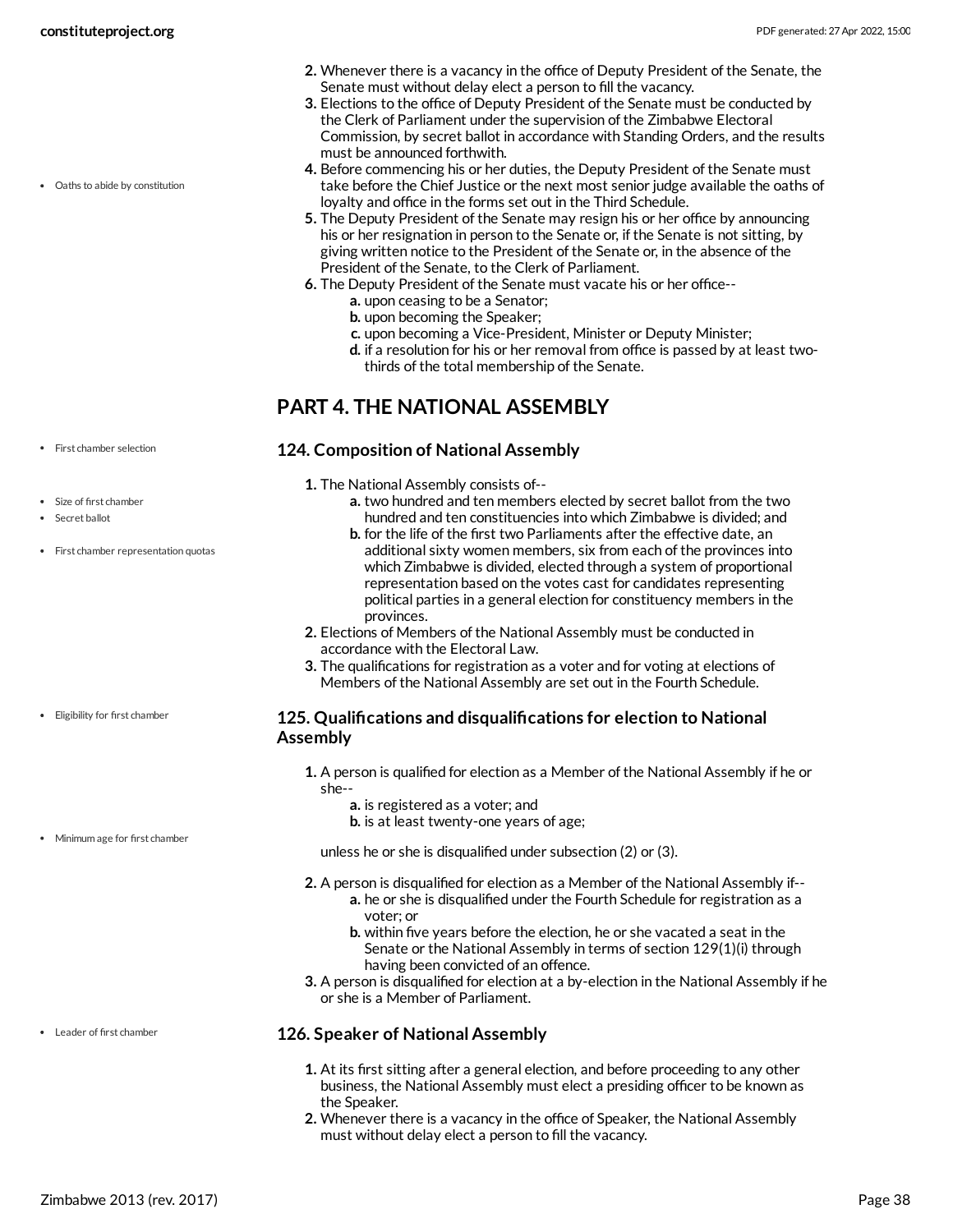Oaths to abide by constitution

- **3.** A person is qualified for election as Speaker if he or she is or has been a Member of the National Assembly or is qualified to be elected to the National Assembly.
- **4.** Elections to the office of Speaker must be conducted by the Clerk of Parliament under the supervision of the Zimbabwe Electoral Commission, by secret ballot in accordance with Standing Orders, and the results must be announced forthwith.
- **5.** Before commencing his or her duties, the Speaker must take before the Chief Justice or the next most senior judge available the oaths of loyalty and office in the forms set out in the Third Schedule.
- **6.** A Member of the National Assembly who is elected as Speaker ceases to be a Member of the National Assembly, and the vacant seat must be filled in accordance with the Electoral Law.
- **7.** The Speaker may resign by announcing his or her resignation in person to the National Assembly or, if the National Assembly is not sitting, by giving written notice to the Clerk of Parliament.
- **8.** The Speaker must vacate his or her office-
	- **a.** on the day on which the National Assembly first meets after a general election;
	- **b.** upon accepting any other public office or upon entering employment with any other person;
	- **c.** upon becoming a Member of Parliament or the President of the Senate;
	- **d.** upon becoming a Vice-President, Minister or Deputy Minister;
	- **e.** if circumstances arise that would oblige him or her to vacate his or her seat, if he or she were a Member of the National Assembly; or
	- **f.** if a resolution for his or her removal from office is passed by at least twothirds of the total membership of the National Assembly.

### **127. Deputy Speaker of National Assembly**

- **1.** As soon as practicable after electing a Speaker following a general election, the National Assembly must elect one of its Members to be the Deputy Speaker.
- **2.** Whenever there is a vacancy in the office of Deputy Speaker, the National Assembly must without delay elect a person to fill the vacancy.
- **3.** Elections to the office of Deputy Speaker must be conducted by the Clerk of Parliament under the supervision of the Zimbabwe Electoral Commission, by secret ballot in accordance with Standing Orders, and the results must be announced forthwith.
- **4.** Before commencing his or her duties, the Deputy Speaker must take before the Chief Justice or the next most senior judge available the oaths of loyalty and office in the forms set out in the Third Schedule.
- **5.** The Deputy Speaker may resign by announcing his or her resignation in person to the National Assembly or, if the National Assembly is not sitting, by giving written notice to the Speaker or, in the absence of the Speaker, to the Clerk of Parliament.
- **6.** The Deputy Speaker must vacate his or her office-
	- **a.** upon ceasing to be a Member of the National Assembly;
	- **b.** upon becoming the President of the Senate;
	- **c.** upon becoming a Vice-President, Minister or Deputy Minister; or
	- **d.** if a resolution for his or her removal from office is passed by at least twothirds of the total membership of the National Assembly.

### **PART 5. TENURE OF MEMBERS OF PARLIAMENT**

#### **128. Oath of Member of Parliament**

- **1.** Before a Member of Parliament takes his or her seat in Parliament, the Member must take the oath of a Member of Parliament in the form set out in the Third Schedule.
- **2.** The oath referred to in subsection (1) must be taken before the Clerk of Parliament.

Removal of individual legislators

Oaths to abide by constitution

### **129. Tenure of seat of Member of Parliament**

**1.** The seat of a Member of Parliament becomes vacant **a.** on the dissolution of Parliament;

Oaths to abide by constitution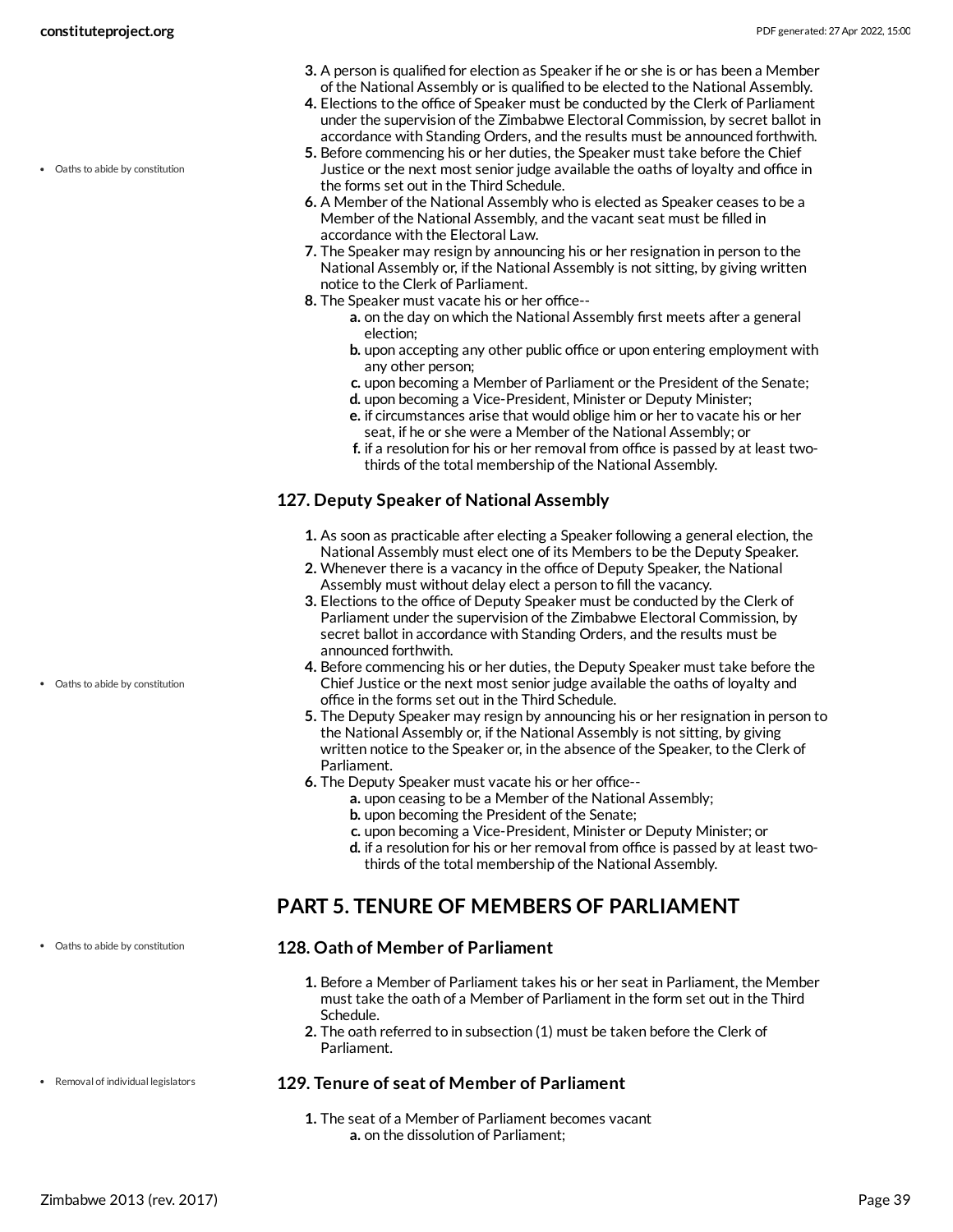- Outside professions of legislators
- Attendance by legislators
- Outside professions of legislators
- Outside professions of legislators
- **1. b.** upon the Member resigning his or her seat by written notice to the President of the Senate or to the Speaker, as the case may be;
	- **c.** upon the Member becoming President or a Vice-President;
	- **d.** upon the Member becoming President of the Senate or Speaker or a member of the other House;
	- **e.** if the Member ceases to be qualified for registration as a voter;
	- **f.** if, without leave from the Speaker or the President of the Senate, as the case may be, the Member is absent from the House of which he or she is a member for twenty-one consecutive days on which the House sits, and the House concerned resolves by a vote of at least one-half of its total membership that the seat should become vacant;
	- **g.** if the Member accepts public office or office as a member of a statutory body, government-controlled entity, provincial or metropolitan council or local authority or employment as an employee of a statutory body, provincial or metropolitan council or local authority;
	- **h.** if the Member was a public officer or a member or employee of a statutory body, a government-controlled entity, a provincial or metropolitan council or a local authority on the date he or she was declared as a Member of Parliament, and he or she fails to relinquish that office, membership or employment within thirty days after that date;
	- **i.** if the Member is convicted
		- **i.** in Zimbabwe of an offence of which breach of trust, dishonesty or physical violence is an essential element; or
		- **ii.** outside Zimbabwe of conduct which, if committed in Zimbabwe, would be an offence of which breach of trust, dishonesty or physical violence is an essential element;

and sentenced to imprisonment for six months or more without the option of a fine or without the option of any other non-custodial punishment, unless on appeal the Member's conviction is set aside or the sentence of imprisonment is reduced to less than six months or a punishment other than imprisonment is substituted;

- **j.** if the Member has been declared insolvent under a law in force in Zimbabwe and has not been rehabilitated or discharged, or if the Member has made an assignment under such a law with his or her creditors which has not been rescinded or set aside;
- **k.** if the Member has ceased to belong to the political party of which he or she was a member when elected to Parliament and the political party concerned, by written notice to the Speaker or the President of the Senate, as the case may be, has declared that the Member has ceased to belong to it;
- **l.** if the Member, not having been a member of a political party when he or she was elected to Parliament, becomes a member of a political party;
- **m.** if the Member is certified to be mentally disordered or intellectually handicapped under any law in force in Zimbabwe; or
- **n.** if the Member has been convicted of an offence under the Electoral Law and has been declared by the High Court to be disqualified for registration as a voter or from voting at any election.
- **2.** A Member referred to in subsection (1)(i) who has noted an appeal against his or her conviction may continue, until the final determination of the appeal, to exercise his or her functions as a Member and to receive remuneration as a Member, unless a court has ordered that he or she should be detained in prison pending the outcome of the appeal.
- **3.** A Member of Parliament who becomes a chairperson of a provincial council vacates the seat which he or she held before assuming office as chairperson.

### **PART 6. LEGISLATIVE AND OTHER POWERS**

#### **130. Powers and functions of Senate and National Assembly**

- **1.** Except as provided in the Fifth Schedule, in the exercise of their legislative authority both the Senate and the National Assembly have power to initiate, prepare, consider or reject any legislation.
- **2.** In addition to their functions under this Constitution, the Senate and the National Assembly may exercise any further functions conferred or imposed on them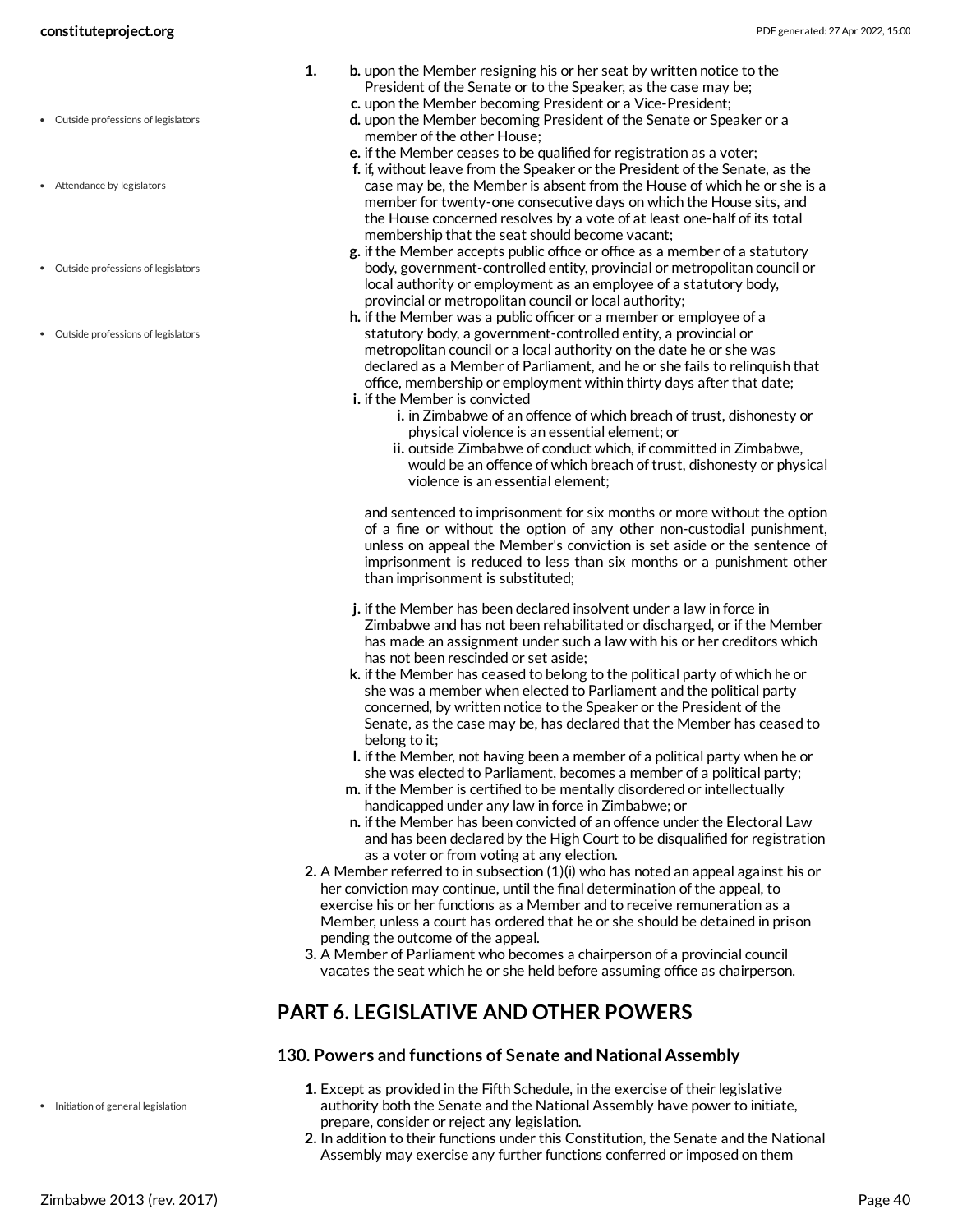**2.** under any law.

### **131. Acts of Parliament and procedure for their enactment**

- **1.** Parliament's legislative authority is exercised through the enactment of Acts of Parliament.
- **2.** An Act of Parliament is a Bill which has been-
	- **a.** presented in and passed by both Houses of Parliament; and **b.** assented to and signed by the President;

in accordance with this Constitution.

- **3.** The words of enactment in Acts of Parliament are "Enacted by the Parliament and the President of Zimbabwe", or words to that effect.
- **4.** The procedure to be followed by the National Assembly and the Senate with regard to Bills is set out in the Fifth Schedule.
- **5.** After a Bill has been passed by both Houses in accordance with the Fifth Schedule, the President of the Senate or the Speaker, as the case may be, must without delay
	- **a.** cause it to be presented to the President for assent and signature, together with any certificate which is required by this Constitution to accompany the Bill; and
- **b.** give public notice of the date on which the Bill was sent to the President.
- **6.** When a Bill is presented to the President for assent and signature, he or she must, within twenty-one days, either-
	- **a.** assent to it and sign it, and then cause it to be published in Gazette without delay; or
	- **b.** if he or she considers it to be unconstitutional or has any other reservations about it, refer the Bill back to Parliament through the Clerk of Parliament, together with detailed written reasons for those reservations and a request that the Bill be reconsidered.
- **7.** Where a Bill has been referred back to Parliament in terms of subsection (6)(b), the Speaker must without delay convene a sitting of the National Assembly, which must-
	- **a.** reconsider the Bill and fully accommodate the President's reservations; or **b.** pass the Bill, with or without amendments, by a two-thirds majority of the
		- total membership of the National Assembly;

and in either case the Speaker must cause the Bill to be presented to the President without delay for assent and signature and must give public notice of the date on which the Bill was sent to the President.

- **8.** If a Bill that has been presented to the President in terms of subsection (7) fully accommodates the President's reservations, the President must assent to the Bill and sign it within twenty-one days and then cause it to be published in the Gazette without delay, but if the President still has reservations about the Bill, he or she must within that period either-
	- **a.** assent to the Bill and sign it, despite those reservations; or
	- **b.** refer the Bill to the Constitutional Court for advice on its constitutionality.
- **9.** If on a reference under subsection (8) the Constitutional Court advises that the Bill is constitutional, the President must assent to it and sign it immediately and cause it to be published in the Gazette without delay.
- **10.** If a Bill is presented to the President for assent and signature and it is not accompanied by a certificate which is required by any provision of this Constitution, the President must not assent to the Bill or sign it until the certificate is produced but must cause the Clerk of Parliament to be notified, immediately and in writing, that the certificate was not sent with the Bill.

### **132. Commencement of Acts of Parliament**

An Act of Parliament comes into operation at the beginning of the day on which it is published in the Gazette, or at the beginning of any other day that may be specified in the Act or some other enactment.

Approval or veto of general legislation

- Approval or veto of general legislation
- Constitutionality of legislation
- Veto override procedure
- Approval or veto of general legislation

- Approval or veto of general legislation
- Constitutional interpretation
- : Approval or although the sister of degislation
- Approval or veto of general legislation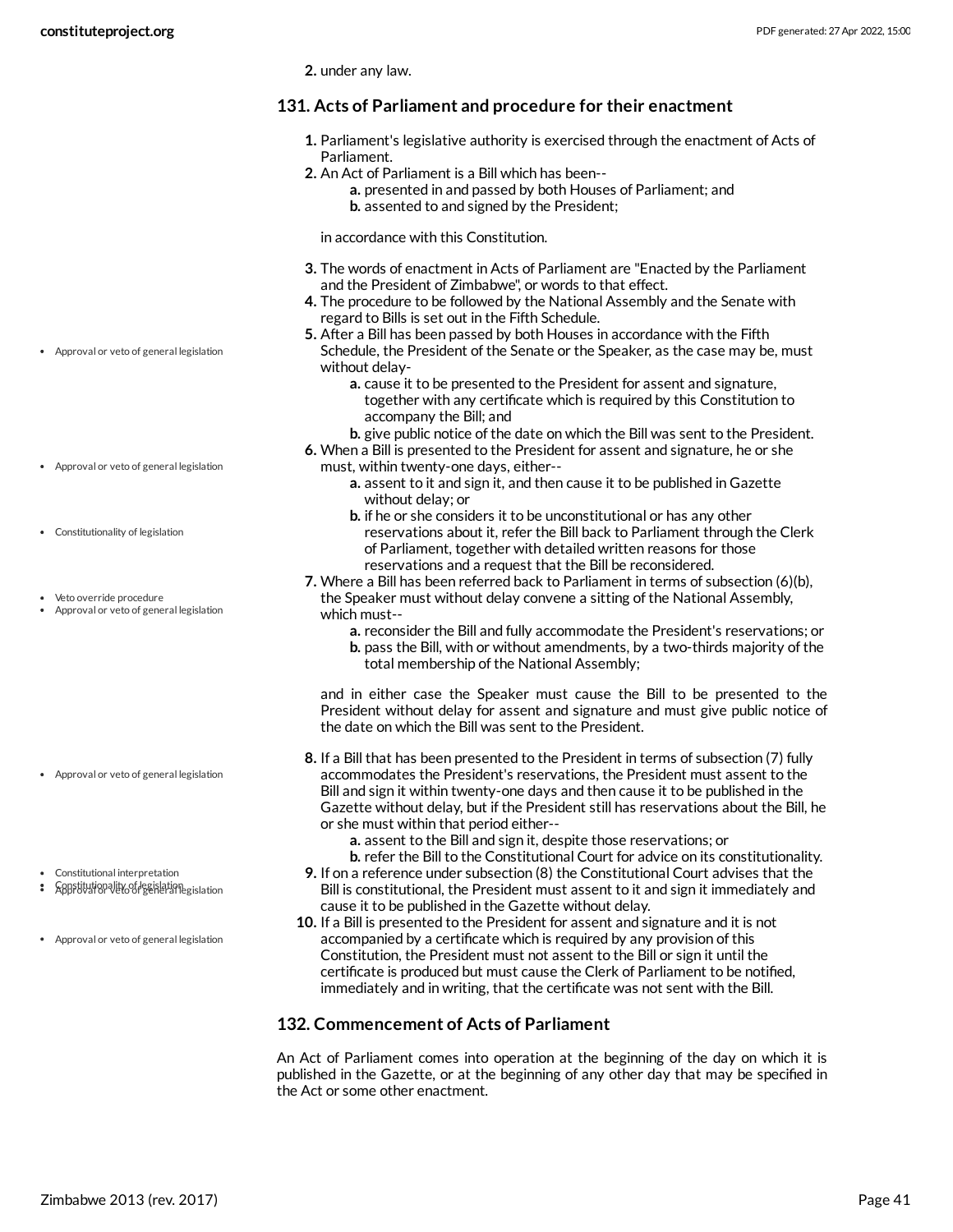### **133. Enrolment of Acts of Parliament**

- **1.** When the President has assented to and signed an Act of Parliament, the Clerk of Parliament must transmit a fair copy of it, authenticated by the President's signature and the public seal of Zimbabwe, to be enrolled in the office of the Registrar of the High Court, and that copy is conclusive evidence of the provisions of the Act unless the Act is revised under an Act of Parliament referred to in subsection (2).
- **2.** An Act of Parliament may provide for the statute law, or any part of it, to be published in revised form and may further provide that
	- **a.** upon being published, the revision is the sole authentic version of the statutes contained in it;
	- **b.** a copy of the revision must be deposited in the office of the Registrar of the High Court; and
	- **c.** the copy that is deposited in the office of the Registrar of the High Court is conclusive evidence of the provisions of the statutes contained in it.
- **3.** The validity of an Act of Parliament or a revision of the statute law does not depend on its enrolment or deposit under this section.

### **134. Subsidiary legislation**

Parliament may, in an Act of Parliament, delegate power to make statutory instruments within the scope of and for the purposes laid out in that Act, but--

- **a.** Parliament's primary law-making power must not be delegated;
- **b.** statutory instruments must not infringe or limit any of the rights and freedoms set out in the Declaration of Rights;
- **c.** statutory instruments must be consistent with the Act of Parliament under which they are made;
- **d.** the Act must specify the limits of the power, the nature and scope of the statutory instrument that may be made, and the principles and standards applicable to the statutory instrument;
- **e.** statutory instruments do not have the force of law unless they have been published in the Gazette; and
- **f.** statutory instruments must be laid before the National Assembly in accordance with its Standing Orders and submitted to the Parliamentary Legal Committee for scrutiny.

### **PART 7. PROCEDURE IN PARLIAMENT**

### **135. Head of Parliament**

- **1.** The Speaker is the head of Parliament but must exercise his or her functions as such subject to Standing Orders.
- **2.** Subject to Standing Orders, the President of the Senate is the deputy head of Parliament and acts as head whenever the Speaker is for any reason unable to do so.

### **136. Persons presiding in Parliament**

- **1.** The person presiding at any sitting of the Senate must be-
	- **a.** the President of the Senate or, in his or her absence, the Deputy President of the Senate; or
	- **b.** in the absence of the President and Deputy President of the Senate, a Senator elected for the purpose by the Senate, but that Senator must not be a Minister or Deputy Minister.
- **2.** The person presiding at any sitting of the National Assembly must be-
	- **a.** the Speaker or, in his or her absence, the Deputy Speaker; or

Legislative committees

Leader of second chamber

Leader of first chamber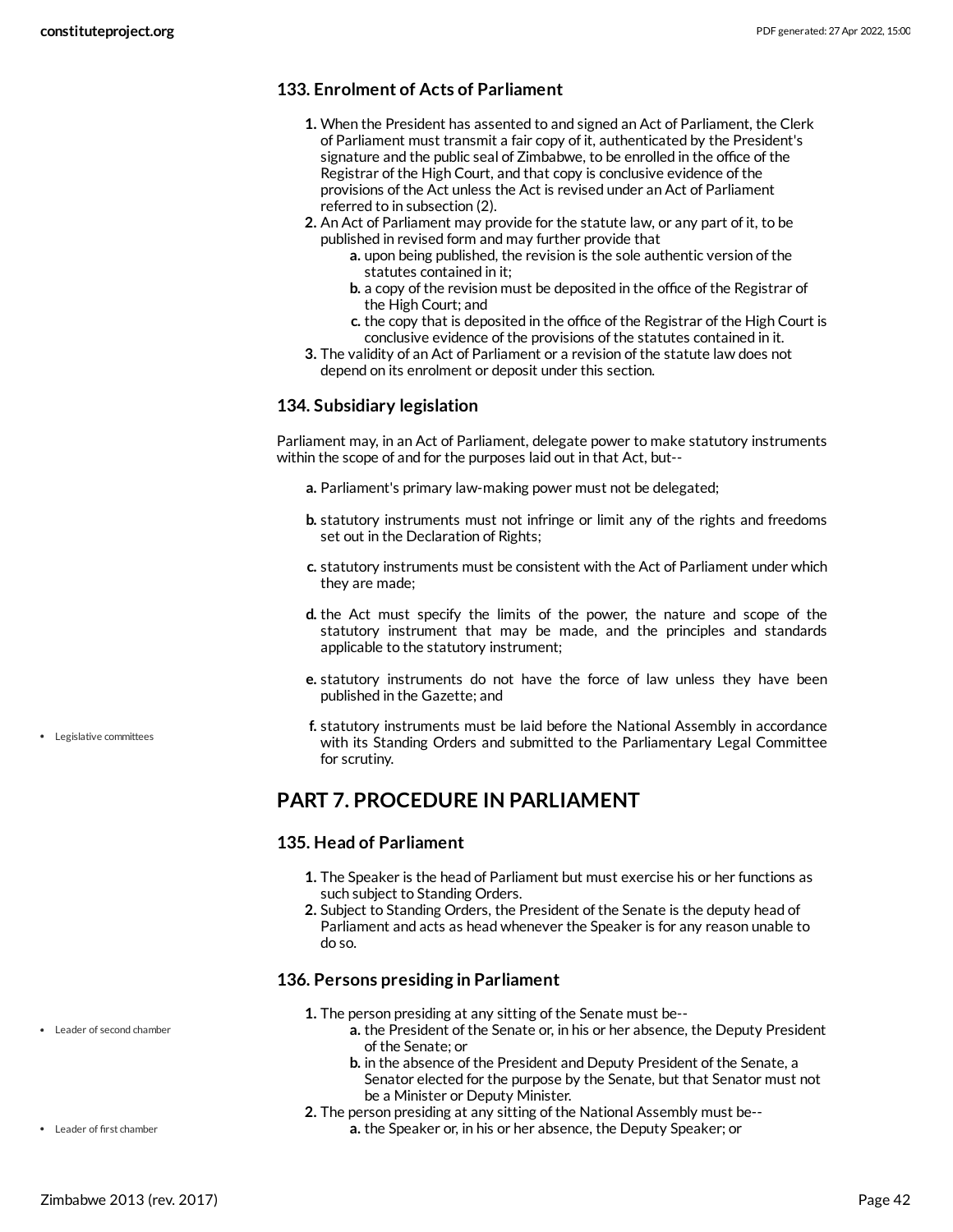Quorum for legislative sessions

- **2. b.** in the absence of the Speaker and Deputy Speaker, a Member of the National Assembly elected for the purpose by the National Assembly, but that Member must not be a Minister or Deputy Minister.
- **3.** The Speaker, or in his or her absence the President of the Senate, must preside at any joint sitting of the National Assembly and the Senate.

### **137. Quorum in Parliament**

The Senate and the National Assembly must prescribe in Standing Orders the minimum number of Members who must be present for the conduct of business.

#### **138. Voting and right of audience in Parliament**

- **1.** Except where this Constitution provides otherwise-
	- **a.** all questions proposed for decision in either House of Parliament are decided by a majority of the votes of the Members of that House present and voting;
	- **b.** the person presiding in either House of Parliament does not have either a deliberative or a casting vote on any issue before the House;
	- **c.** if the votes in either House of Parliament are equally divided on any motion, the motion is lost.
- **2.** Vice-Presidents are entitled to sit and speak, but not vote, in both Houses of Parliament.
- **3.** Ministers and Deputy Ministers are entitled to sit and speak in both Houses of Parliament but have no right to vote in a House of which they are not Members.
- **4.** Members of the Parliamentary Legal Committee and any other joint committee of Parliament are entitled to sit and speak in either House of Parliament for the purpose of introducing or debating any report of that committee which is before the House, but have no right to vote in a House of which they are not Members.
- **5.** Where a Member of Parliament, other than a Minister or Deputy Minister, has introduced a Bill in the House of which he or she is a Member, and the House has passed the Bill, that Member or, in his or her absence, any other Member of that House is entitled to sit and speak in the other House for the purpose of conducting the Bill through that other House, but has no right to vote in that other House.

### **139. Standing Orders**

- **1.** The proceedings of the Senate and the National Assembly are regulated by rules known as Standing Orders, which are made by the Houses individually or jointly on the recommendation of the Committee on Standing Rules and Orders.
- **2.** Standing Orders may provide for-
	- **a.** the passing of Bills;
	- **b.** the appointment and functions of committees and the delegation of functions to them;
	- **c.** the way in which the powers, privileges and immunities of the Houses may be exercised and upheld;
	- **d.** the questioning of Ministers and Deputy Ministers by Members of Parliament;
	- **e.** a code of conduct for Members of Parliament;
	- **f.** the exercise of the right of the public to petition Parliament; and
	- **g.** generally, the regulation and orderly conduct of business and proceedings in and between the Houses.
- **3.** The procedures and processes of Parliament and its committees, as provided for in Standing Orders, must promote transparency, must encourage the involvement of members of all political parties in Parliament and the public, and must be fair and just.
- **4.** Any committee established by or under Standing Orders must reflect, as closely as possible, the political and gender composition of Parliament or of the House to which the Standing Orders apply.

### **140. Presidential addresses and messages to Parliament**

**1.** The President may at any time address either House of Parliament or a joint sitting of both Houses.

Legislative committees

Legislative committees

Legislative oversight of the executive

Legislative oversight of the executive

Joint meetings of legislative chambers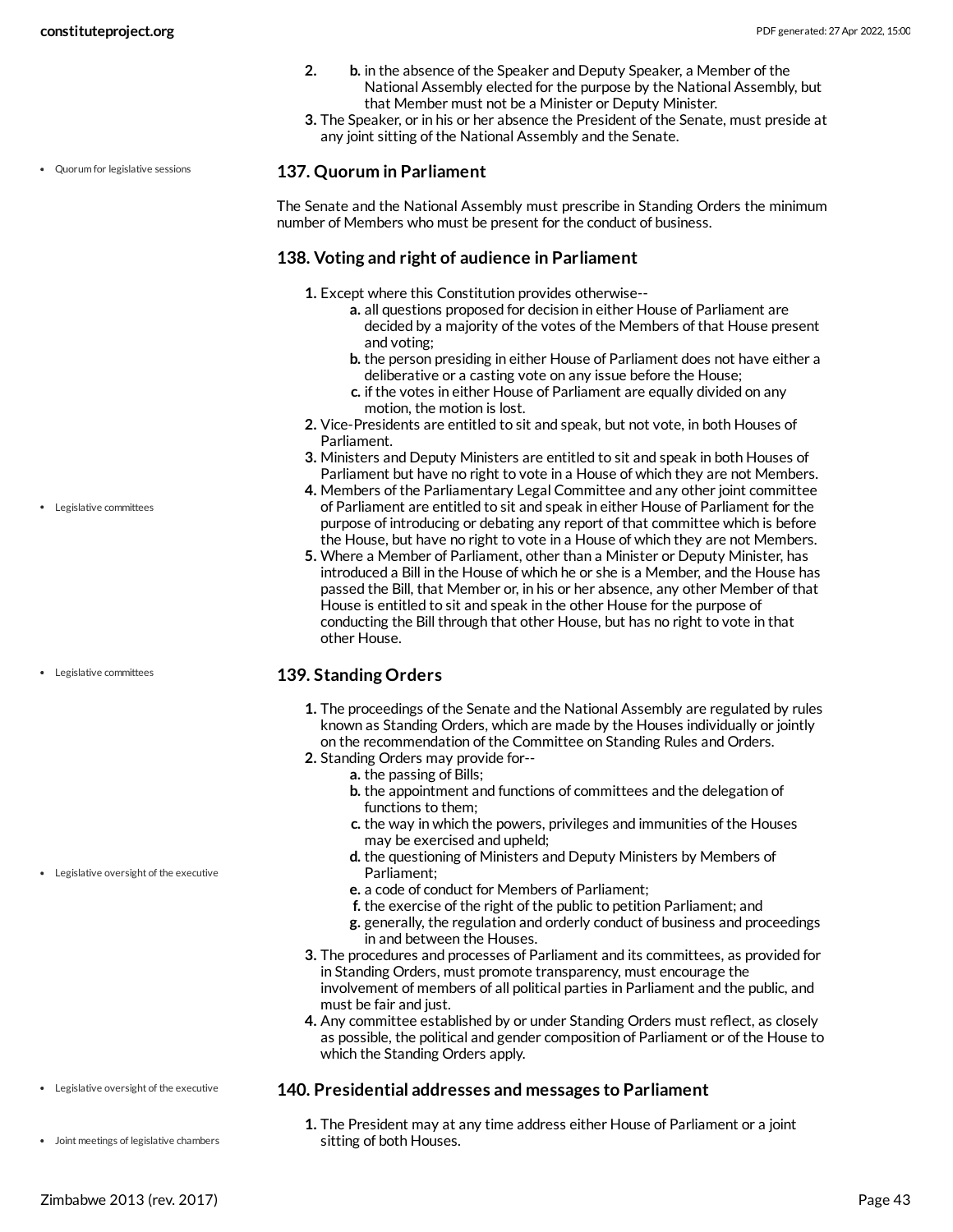- **2.** The President may send messages to either House of Parliament, and any such message must be read by a Vice-President or Minister or by the person presiding over the House concerned.
- **3.** The President may attend Parliament to answer questions on any issue as may be provided in Standing Orders.
- **4.** At least once a year the President must address a joint sitting of both Houses of Parliament on the state of the nation, and the Speaker and the President of the Senate must make the necessary arrangements for Parliament to receive such an address.

#### **141. Public access to and involvementin Parliament**

Parliament must--

- **a.** facilitate public involvement in its legislative and other processes and in the processes of its committees;
- **b.** ensure that interested parties are consulted about Bills being considered by Parliament, unless such consultation is inappropriate or impracticable; and
- **c.** conduct its business in a transparent manner and hold its sittings, and those of its committees, in public, though measures may be taken-
	- **i.** to preserve order in parliamentary proceedings;
	- **ii.** to regulate public access, including access of the media, to Parliament and its committees;
	- **iii.** to exclude the public, including the media, from sittings of committees; and
	- **iv.** to provide for the searching of persons and, where appropriate, the refusal of entry to Parliament or the removal of any person from Parliament;

but those measures must be fair, reasonable and justifiable in a democratic society based on openness, justice, human dignity, equality and freedom.

### **142. Validity of proceedings in Parliament**

- **1.** A vacancy in the membership of the Senate or the National Assembly, or the suspension of a Member of Parliament, does not prevent the Senate or the National Assembly from transacting its business.
- **2.** The fact that a person who was not entitled to do so sat and voted in the Senate or the National Assembly or otherwise took part in the proceedings of the Senate or the National Assembly does not invalidate the proceedings.

### **PART 8. DURATION, DISSOLUTION AND SITTINGS OF PARLIAMENT**

#### **143. Duration and dissolution of Parliament**

- **1.** Parliament is elected for a five-year term which runs from the date on which the President-elect is sworn in and assumes office in terms of section 94(1)(a), and Parliament stands dissolved at midnight on the day before the first polling day in the next general election called in terms of section 144.
- **2.** The President must by proclamation dissolve Parliament if the Senate and the National Assembly, sitting separately, by the votes of at least two-thirds of the total membership of each House, have passed resolutions to dissolve.
- **3.** The President may by proclamation dissolve Parliament if the National Assembly has unreasonably refused to pass an Appropriation Bill referred to in section 305.
- **4.** A decision to dissolve Parliament in terms of subsection (3) may, on the application of any Member of Parliament, be set aside on review by the Constitutional Court.
- **5.** An application for the review of a decision to dissolve Parliament must be filed with the Constitutional Court within seven days after the decision was published,

Joint meetings of legislative chambers

- Public or private sessions
- Legislative committees
- Legislative committees

• Human dignity

- Dismissal of the legislature
- Term length of second chamber
- Term length for first chamber
- Constitutional court powers
- Constitutional court powers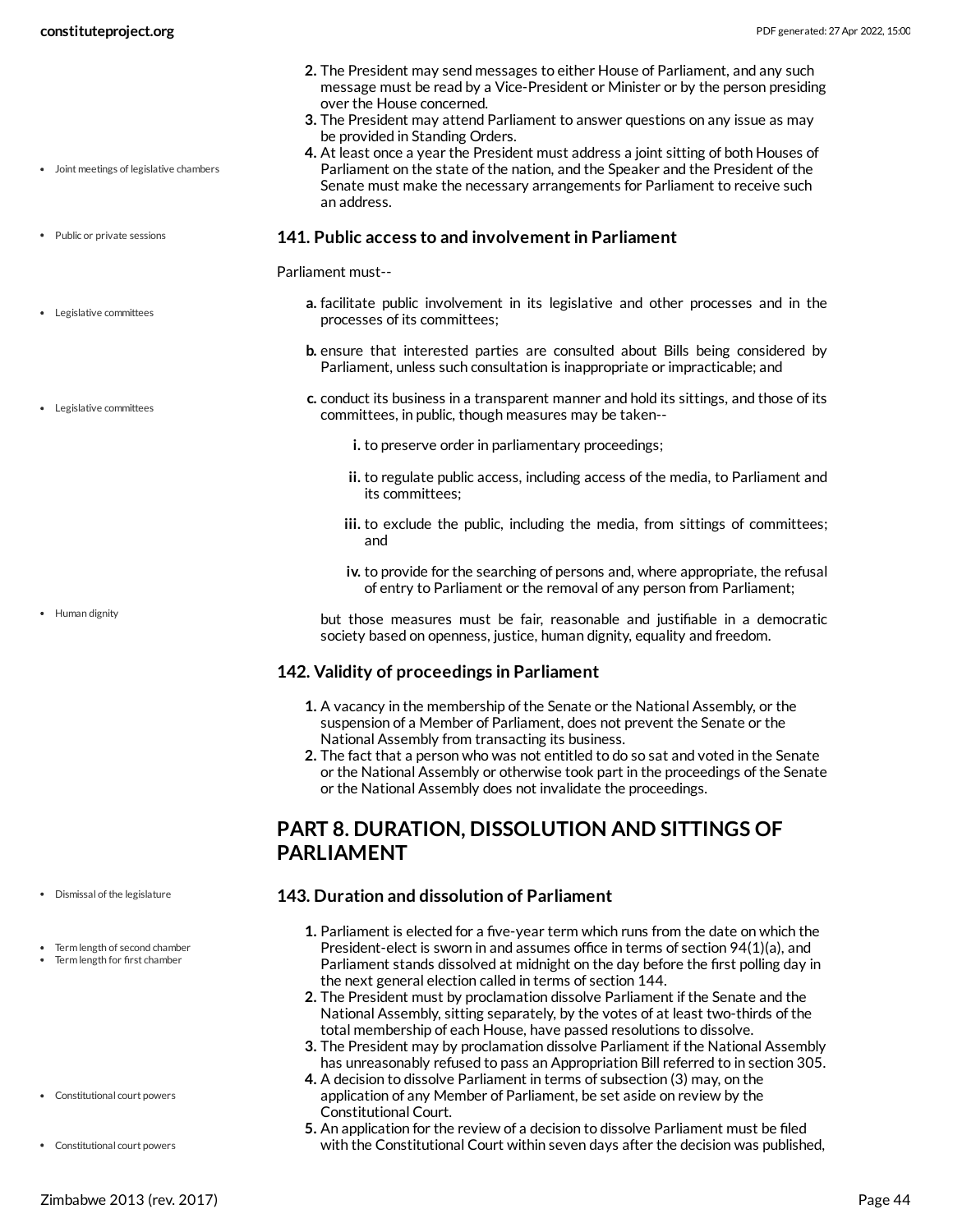- **5.** and-
	- **a.** the Constitutional Court must determine the application within fourteen days after it was filed; and
	- **b.** pending the Constitutional Court's determination of the application, the decision to dissolve Parliament is suspended.

### **144. General election resulting from dissolution of Parliament**

- **1.** Where Parliament has not earlier passed resolutions to dissolve in terms of section 143(2), the President must by proclamation call and set dates for a general election to be held within the period prescribed in section 158.
- **2.** Where-
	- **a.** Parliament has passed resolutions to dissolve in terms of section 143(2);
	- **b.** the President has dissolved Parliament in terms of section 143(3);
	- **c.** the President has dissolved Parliament following a vote of no confidence in terms of section 109(4); or
	- **d.** Parliament stands dissolved following a vote of no confidence in terms of section 109(5);

the President must by proclamation call and set dates for a general election to be held not more than ninety days after Parliament passed the resolutions or the President dissolved Parliament or Parliament stood dissolved, as the case may be.

**3.** The dates for a general election called in terms of subsection (1) or (2) must be fixed by the President after consultation with the Zimbabwe Electoral Commission.

### **145. First sitting of Parliamentfollowing general election**

- **1.** The first sitting of Parliament after a general election must take place at a time and date determined by the President, but the date must not be later than thirty days after the President-elect assumes office in terms of section 94.
- **2.** Until the election of a President of the Senate or a Speaker, as the case may be, the first meeting of a House of Parliament must be presided over by the Clerk of Parliament.

#### **146. Sittings and recess periods**

Each House of Parliament determines the time and duration of its sittings, other than its first sitting, and its periods of recess, but--

- **a.** the President may summon Parliament at any time to conduct special business;
- **b.** no more than one hundred and eighty days may elapse between the sittings of a House.

### **147. Lapsing of Bills, motions, petitions and other business on dissolution of Parliament**

On the dissolution of Parliament, all proceedings pending at the time are terminated, and every Bill, motion, petition and other business lapses.

### **PART 9. GENERAL MATTERS RELATING TO PARLIAMENT**

#### **148. Privileges and immunities of Parliament**

- **1.** The President of the Senate, the Speaker and Members of Parliament have freedom of speech in Parliament and in all parliamentary committees and, while they must obey the rules and orders of the House concerned, they are not liable to civil or criminal proceedings, arrest or imprisonment or damages for anything said in, produced before or submitted to Parliament or any of its committees.
- **2.** An Act of Parliament may-
	- **a.** provide for other privileges, immunities and powers of Parliament and its Members and officers;

Scheduling of elections

Extraordinary legislative sessions

Length of legislative sessions

- Immunity of legislators
- Legislative committees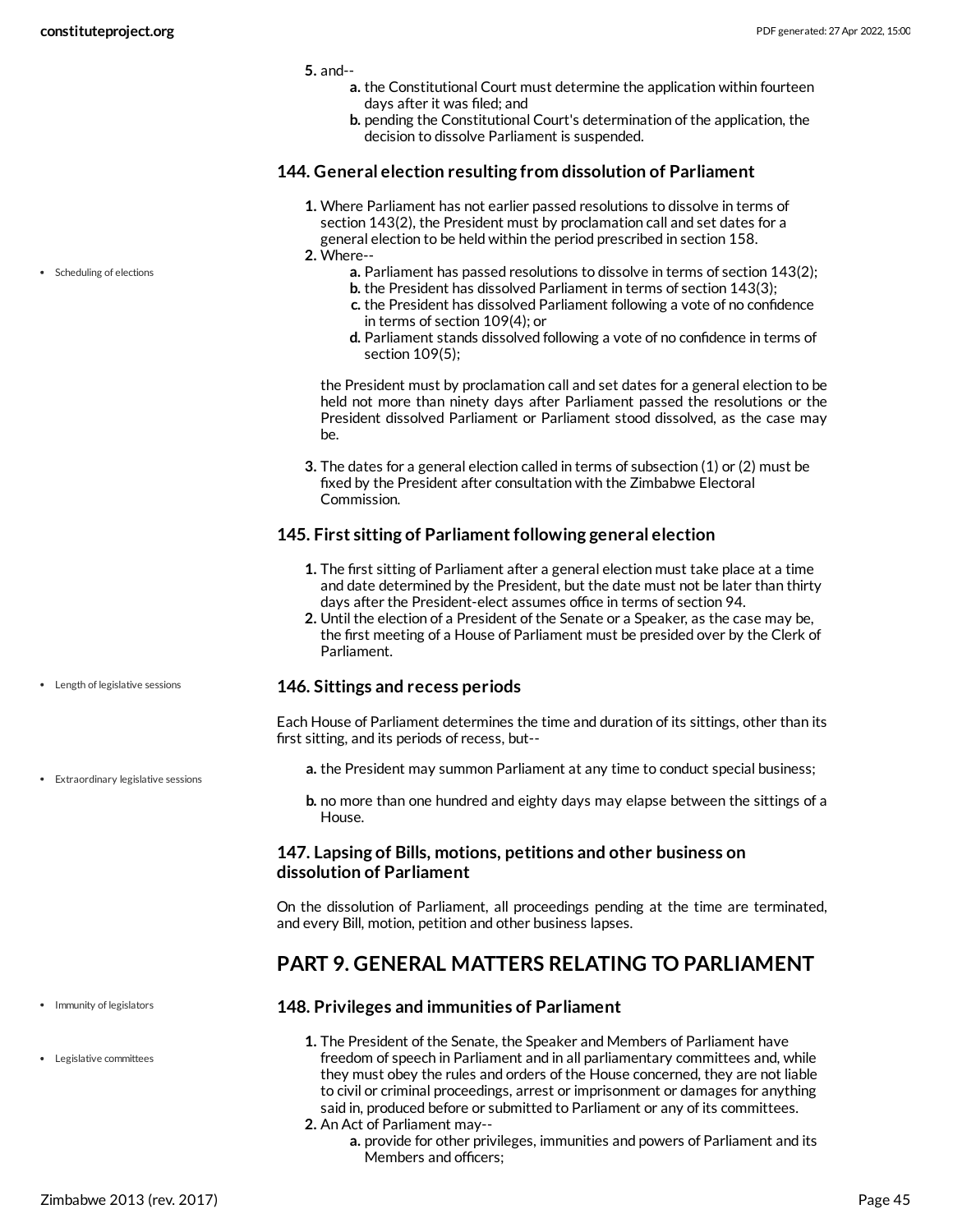- **2. b.** define conduct which constitutes contempt of Parliament, whether committed by Members of Parliament or other people; and
	- **c.** provide for a right of reply, through the Speaker or the President of the Senate, as the case may be, for persons who are unjustly injured by what is said about them in Parliament;

but no such Act may permit Parliament or its Members or officers to impose any punishment in the nature of a criminal penalty, other than a fine, for breach of privilege or contempt of Parliament.

#### **149. Right to petition Parliament**

- **1.** Every citizen and permanent resident of Zimbabwe has a right to petition Parliament to consider any matter within its authority, including the enactment, amendment or repeal of legislation.
- **2.** The manner in which petitions are to be presented to Parliament, and the action that Parliament is to take on presentation of a petition, must be prescribed in Standing Orders.

### **150. Venue of Parliament**

Parliament may sit at places other than the ordinary seat of Parliament, but only on grounds of public interest, security or convenience.

### **151. Committee on Standing Rules and Orders**

- **1.** Parliament must appoint a committee to be known as the Committee on
	- Standing Rules and Orders for the purpose of-
		- **a.** supervising the administration of Parliament;
		- **b.** formulating Standing Orders;
		- **c.** considering and deciding all matters concerning Parliament; and
		- **d.** exercising any other functions that may be conferred or imposed on the committee by this Constitution or by Standing Orders or any other law.
- **2.** The Committee on Standing Rules and Orders must consist of the Speaker and the President of the Senate and the following Members of Parliament-
	- **a.** the Deputy Speaker;
	- **b.** the Deputy President of the Senate;
	- **c.** the Minister responsible for finance and two other Ministers appointed by the President;
	- **d.** the Leader of Government Business in each House;
	- **e.** the Leader of the Opposition in each House;
	- **f.** the chief whips of all the political parties represented in each House;
	- **g.** the President of the National Council of Chiefs;
	- **h.** two Members who are not Ministers or Deputy Ministers, one being a Senator appointed to the committee by the President of the Senate and one being a Member of the National Assembly appointed by the Speaker; and
	- **i.** eight Members who are not Ministers or Deputy Ministers, four being elected to the committee by the Senate and four being elected by the National Assembly.
- **3.** Members must be appointed or elected to the Committee on Standing Rules and Orders as soon as possible after the beginning of the first session of each Parliament, and they must be selected so that the committee reflects as nearly as possible the political and gender composition of the combined Houses of Parliament.
- **4.** The Committee on Standing Rules and Orders is appointed for the life of each Parliament.
- **5.** The Committee on Standing Rules and Orders is chaired by the Speaker or, in his or her absence, by the President of the Senate.
- **6.** The procedure to be followed by the Committee on Standing Rules and Orders must be prescribed in Standing Orders.
- **7.** Whenever a vacancy occurs in the Committee on Standing Rules and Orders a Member must be elected or appointed, as the case may be, as soon as possible to fill the vacancy.

• Right of petition

Legislative committees

Legislative committees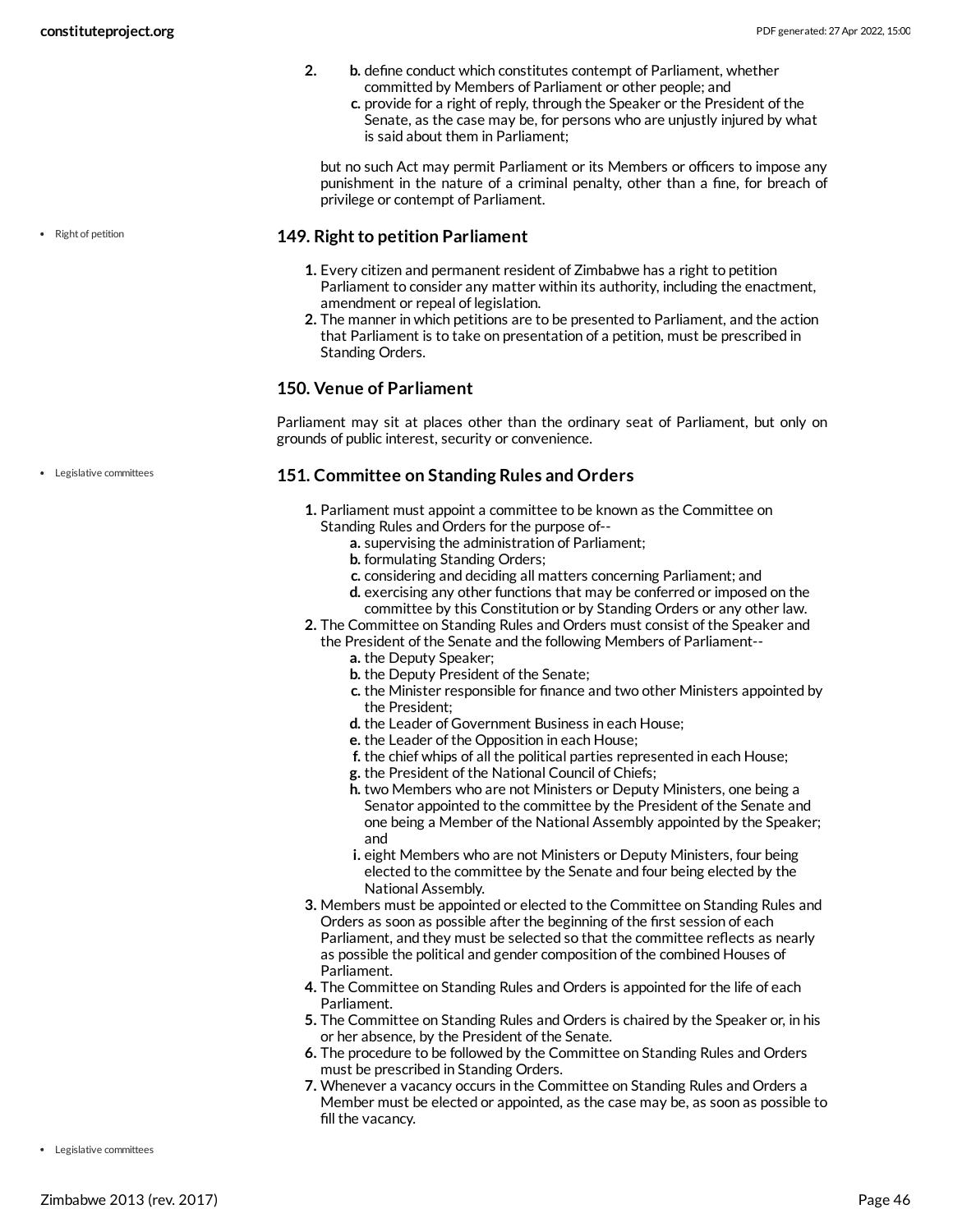### **152. Parliamentary Legal Committee**

- **1.** As soon as practicable after the beginning of each session of Parliament, the Committee on Standing Rules and Orders must appoint a committee to be known as the Parliamentary Legal Committee, consisting of at least three Members of Parliament who are not Ministers or Deputy Ministers.
- **2.** A majority of the members of the Parliamentary Legal Committee must be qualified to practise in Zimbabwe as legal practitioners unless there are insufficient such persons eligible to be appointed to the Committee.
- **3.** The Parliamentary Legal Committee must examine-
	- **a.** every Bill, other than a Constitutional Bill, before it receives its final vote in the Senate or the National Assembly;
	- **b.** any Bill which has been amended after being examined by the Committee, before the Bill receives its final vote in the Senate or the National Assembly;
	- **c.** every statutory instrument published in the Gazette;
	- **d.** every draft Bill which has been referred to the Committee by a Vice-President or a Minister; and
	- **e.** every draft statutory instrument which has been referred to the Committee by the authority empowered to make the instrument;

and must report to Parliament or to the Vice-President, Minister or authority, as the case may be, whether it considers any provision in the Bill, statutory instrument or draft contravenes or, if enacted, would contravene any provision of this Constitution.

- **4.** After examining any statutory instrument or draft statutory instrument the Parliamentary Legal Committee must report to Parliament or to the Vice-President, Minister or authority concerned whether it considers any provision in the instrument is or, if enacted, would be ultra vires the enabling Act of Parliament.
- **5.** An Act of Parliament or Standing Orders may confer further functions on the Parliamentary Legal Committee.

#### **153. Remuneration of President of Senate, Speaker and Members of Parliament**

- **1.** The remuneration of the Speaker and the President of the Senate-
	- **a.** must be prescribed in an Act of Parliament and is a charge on the Consolidated Revenue Fund;
	- **b.** must not be reduced while they hold office; and
	- **c.** must continue to be paid to them after a dissolution until they cease to hold office.
- **2.** The remuneration paid to Members of Parliament must be prescribed under an Act of Parliament.

### **154. Clerk of Parliament and other staff**

- **1.** The Committee on Standing Rules and Orders, with the approval of the National Assembly, must appoint an officer to be known as the Clerk of Parliament to be responsible, subject to Standing Orders and to the control and supervision of the Speaker, for the day-to-day administration of Parliament.
- **2.** The Clerk of Parliament is appointed for a six-year term, and may be reappointed for one further such term.
- **3.** The Clerk of Parliament must vacate his or her office-
	- **a.** if, on the recommendation of the Committee on Standing Rules and Orders, more than half of all the Members of the National Assembly resolve that the Clerk should be removed;
	- **b.** if the Clerk would be required to vacate his or her seat were he or she a Member of Parliament; or
	- **c.** in any event, after holding office as Clerk for twelve years.
- **4.** The Committee on Standing Rules and Orders must appoint such other staff of Parliament as it considers necessary.
- **5.** The Clerk of Parliament and the other staff of Parliament.

Legislative committees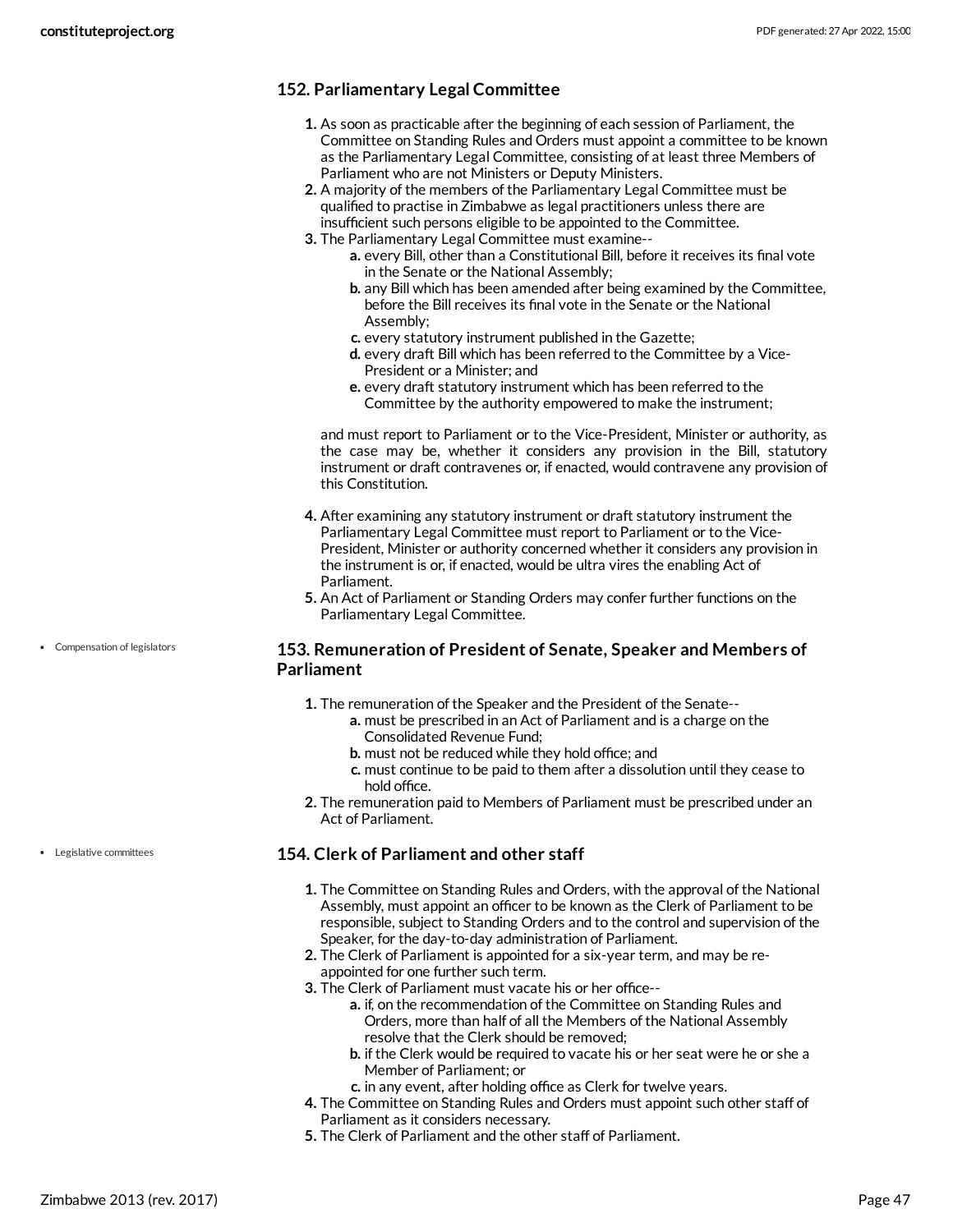**5. a.** are appointed on terms of service approved from time to time by the Committee on Standing Rules and Orders; and **b.** are public officers but do not form part of the Civil Service.

# **CHAPTER 7. ELECTIONS**

### **PART 1. ELECTORAL SYSTEMS AND PROCESSES**

Referenda

• Secret ballot

Claim of universal suffrage

- **155. Principles of electoral system**
	- **1.** Elections, which must be held regularly, and referendums, to which this Constitution applies must be-
		- **a.** peaceful, free and fair;
		- **b.** conducted by secret ballot;
		- **c.** based on universal adult suffrage and equality of votes; and
		- **d.** free from violence and other electoral malpractices.
	- **2.** The State must take all appropriate measures, including legislative measures, to ensure that effect is given to the principles set out in subsection (1) and, in particular, must-
		- **a.** ensure that all eligible citizens, that is to say the citizens qualified under the Fourth Schedule, are registered as voters;
		- **b.** ensure that every citizen who is eligible to vote in an election or referendum has an opportunity to cast a vote, and must facilitate voting by persons with disabilities or special needs;
		- **c.** ensure that all political parties and candidates contesting an election or participating in a referendum have reasonable access to all material and information necessary for them to participate effectively;
		- **d.** provide all political parties and candidates contesting an election or participating in a referendum with fair and equal access to electronic and print media, both public and private; and
		- **e.** ensure the timely resolution of electoral disputes.

### **156. Conduct of elections and referendums**

At every election and referendum, the Zimbabwe Electoral Commission must ensure that--

- **a.** whatever voting method is used, it is simple, accurate, verifiable, secure and transparent;
- **b.** the results of the election or referendum are announced as soon as possible after the close of the polls; and
- **c.** appropriate systems and mechanisms are put in place-
	- **i.** to eliminate electoral violence and other electoral malpractices; and
	- **ii.** to ensure the safekeeping of electoral materials.

### **157. Electoral Law**

- **1.** An Act of Parliament must provide for the conduct of elections and referendums to which this Constitution applies, and in particular for the following matters-
	- **a.** the periodic delimitation of constituencies and wards in accordance with section 161;
	- **b.** the registration of voters, and requirements for registration on particular voters' rolls;
	- **c.** a code of conduct for political parties, candidates and other persons participating in elections or referendums;
	- **d.** a system of proportional representation for the election of persons to the seats in the Senate referred to in section 120(1)(a) and the seats reserved for women in the National Assembly referred to in section
- Campaign financing
- Electoral commission
- Referenda

- Restrictions on voting
- Restrictions on political parties
- Replacement of legislators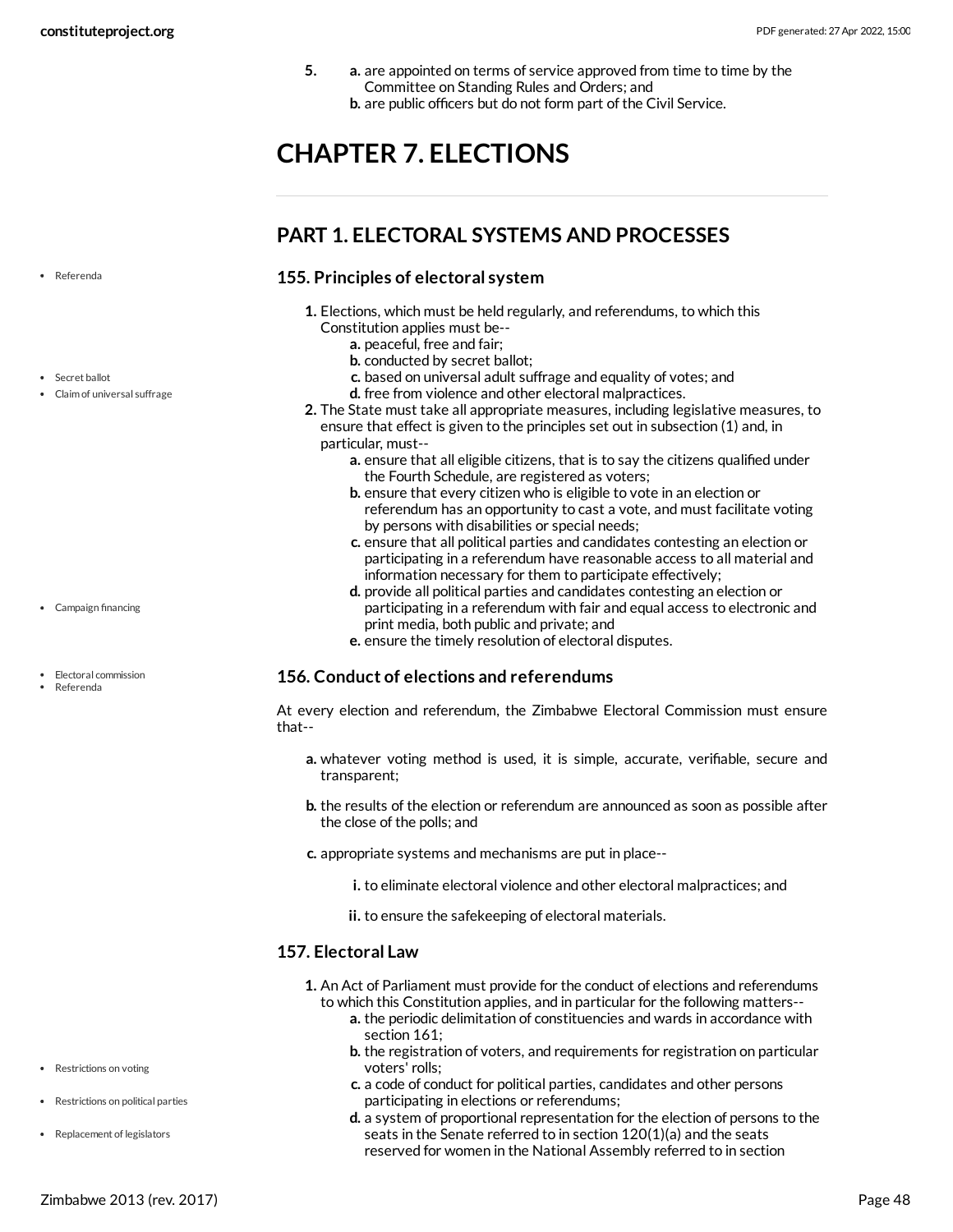- **1. d.** 124(1)(b), and the procedure for filling vacancies in those seats, which vacancies must be filled by persons-
	- **i.** belonging to the same political parties as those who previously held the seats; and
	- **ii.** of the same gender as the persons who previously held the seats;
	- **e.** the election of representatives of persons with disabilities under section 120(1)(d);
	- **f.** the conduct of elections to provincial and metropolitan councils and local authorities;
	- **g.** challenges to election results.
- **2.** The system of proportional representation provided for in terms of subsection (1) (d) must ensure equal representation of women among the Senators referred to in section 120(1)(a).
- **3.** The Electoral Law must provide for the nomination of candidates in any election to take place at least fourteen days after the election was called and thirty days before polling in the election.
- **4.** No amendments may be made to the Electoral Law, or to any subsidiary legislation made under that law, unless the Zimbabwe Electoral Commission has been consulted and any recommendations made by the Commission have been duly considered.
- **5.** After an election has been called, no change to the Electoral Law or to any other law relating to elections has effect for the purpose of that election.

### **PART 2. TIMING OF ELECTIONS**

### **158. Timing of elections**

- **1.** A general election must be held so that polling takes place not more than-
	- **a.** thirty days before the expiry of the five-year period specified in section 143;
	- **b.** where Parliament has passed resolutions to dissolve in terms of section 143(2), ninety days after the passing of the last such resolution; or
	- **c.** where Parliament is dissolved in terms of section 109(4) or (5) following a vote of no confidence, ninety days after the dissolution.
- **2.** General elections to local authorities must take place concurrently with presidential and parliamentary general elections.
- **3.** Polling in by-elections to Parliament and local authorities must take place within ninety days after the vacancies occurred unless the vacancies occur within nine months before a general election is due to be held, in which event the vacancies may remain unfilled until the general election.

### **159. Filling of electoral vacancies**

Whenever a vacancy occurs in any elective public office established in terms of this Constitution, other than an office to which section 158 applies, the authority charged with organising elections to that body must cause an election to be held within ninety days to fill the vacancy.

### **PART 3. DELIMITATION OF ELECTORAL BOUNDARIES**

### **160. Number of constituencies and wards**

- **1.** For the purpose of electing Members of Parliament, the Zimbabwe Electoral Commission must divide Zimbabwe into two hundred and ten constituencies.
- **2.** For the purpose of elections to local authorities, the Zimbabwe Electoral Commission must divide local authority areas into wards according to the number of members to be elected to the local authorities concerned.

### **161. Delimitation of electoral boundaries**

**1.** Once every ten years, on a date or within a period fixed by the Commission so as to fall as soon as possible after a population census, the Zimbabwe Electoral Commission must conduct a delimitation of the electoral boundaries into which Zimbabwe is to be divided.

• Second chamber representation quotas

Municipal government Subsidiary unit government

Electoral commission

• Scheduling of elections

- 
- Replacement of legislators

Electoral districts Electoral commission

- Electoral commission • Electoral districts
- Census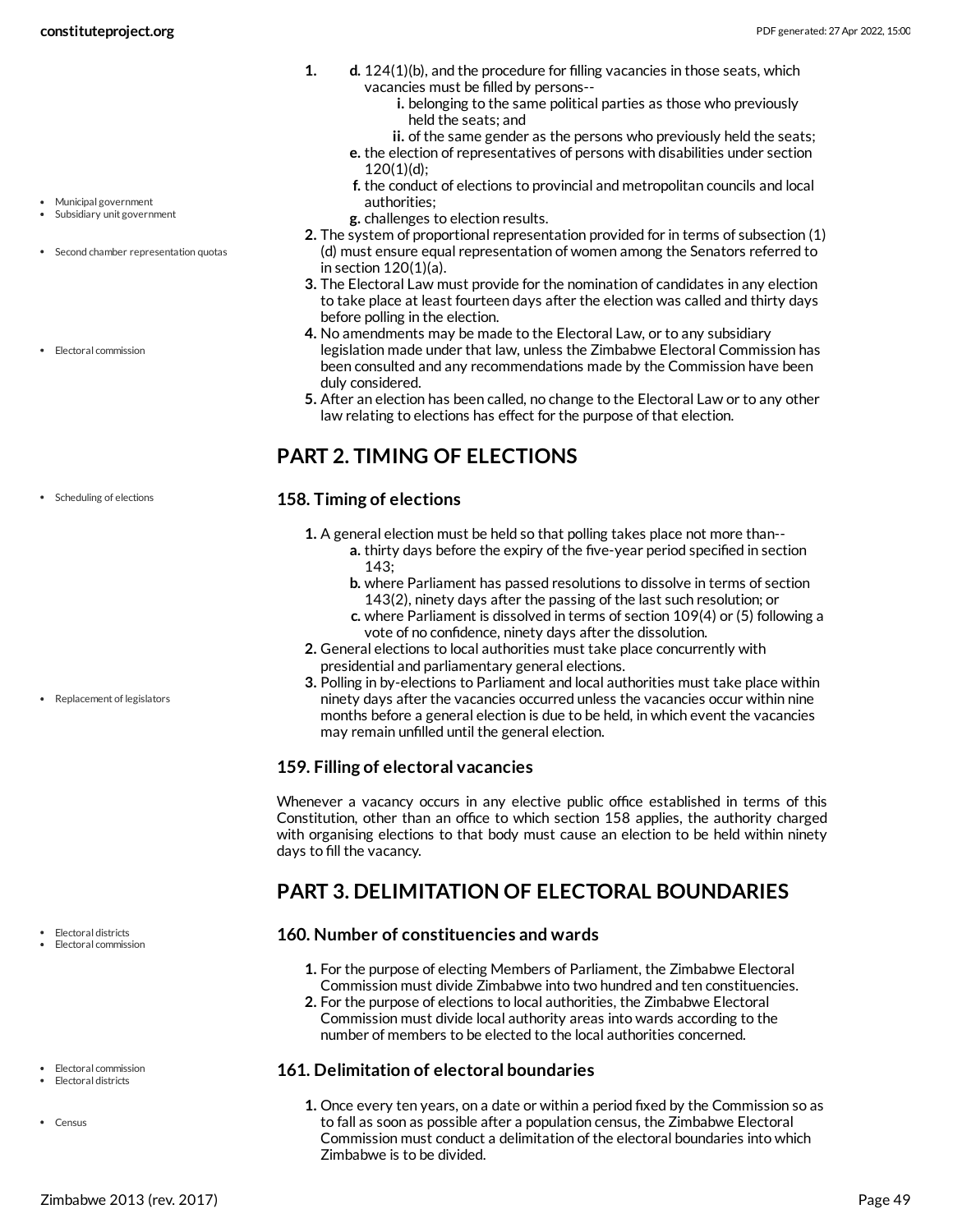- **2.** If a delimitation of electoral boundaries is completed less than six months before polling day in a general election, the boundaries so delimited do not apply to that election, and instead the boundaries that existed immediately before the delimitation are applicable.
- **3.** The boundaries of constituencies must be such that, so far as possible, at the time of delimitation equal numbers of voters are registered in each constituency within Zimbabwe.
- **4.** The boundaries of wards must be such that, so far as possible, at the time of delimitation equal numbers of voters are registered in each ward of the local authority concerned.
- **5.** In delimiting-
	- **a.** the boundaries of wards, the Zimbabwe Electoral Commission must ensure that no ward is divided between two or more local authority areas;
	- **b.** the boundaries of constituencies, the Zimbabwe Electoral Commission must ensure that no ward is divided between two or more constituencies.
- **6.** In dividing Zimbabwe into wards and constituencies, the Zimbabwe Electoral Commission must, in respect of any area, give due consideration to
	- **a.** its physical features;
	- **b.** the means of communication within the area;
	- **c.** the geographical distribution of registered voters;
	- **d.** any community of interest as between registered voters;
	- **e.** in the case of any delimitation after the first delimitation, existing electoral boundaries; and
	- **f.** its population;

and to give effect to these considerations, the Commission may depart from the requirement that constituencies and wards must have equal numbers of voters, but no constituency or ward of the local authority concerned may have more than twenty per cent more or fewer registered voters than the other such constituencies or wards.

- **7.** After delimiting wards and constituencies, the Zimbabwe Electoral Commission must submit to the President a preliminary report containing-
	- **a.** a list of the wards and constituencies, with the names assigned to each and a description of their boundaries;
	- **b.** a map or maps showing the wards and constituencies; and
	- **c.** any further information or particulars which the Commission considers necessary;

and the President must cause the preliminary delimitation report to be laid before Parliament within seven days.

- **8.** Within fourteen days after a preliminary delimitation report has been laid before Parliament-
	- **a.** the President may refer the report back to the Zimbabwe Electoral Commission for further consideration of any matter or issue;
	- **b.** either House may resolve that the report should be referred back to the Zimbabwe Electoral Commission for further consideration of any matter or issue, and in that event the President must refer the report back to the Commission for that further consideration.
- **9.** Where a preliminary delimitation report has been referred back to it under subsection (8), the Zimbabwe Electoral Commission must give further consideration to the matter or issue concerned, but the Commission's decision on it is final.
- **10.** As soon as possible after complying with subsections (7) and (9), the Zimbabwe Electoral Commission must submit a final delimitation report to the President.
- **11.** Within fourteen days after receiving the Zimbabwe Electoral Commission's final report, the President must publish a proclamation in the Gazette declaring the names and boundaries of the wards and constituencies as finally determined by the Commission.
- **12.** If there is a discrepancy between the description of the boundaries of any ward or constituency and the map or maps prepared by the Zimbabwe Electoral Commission, the description prevails.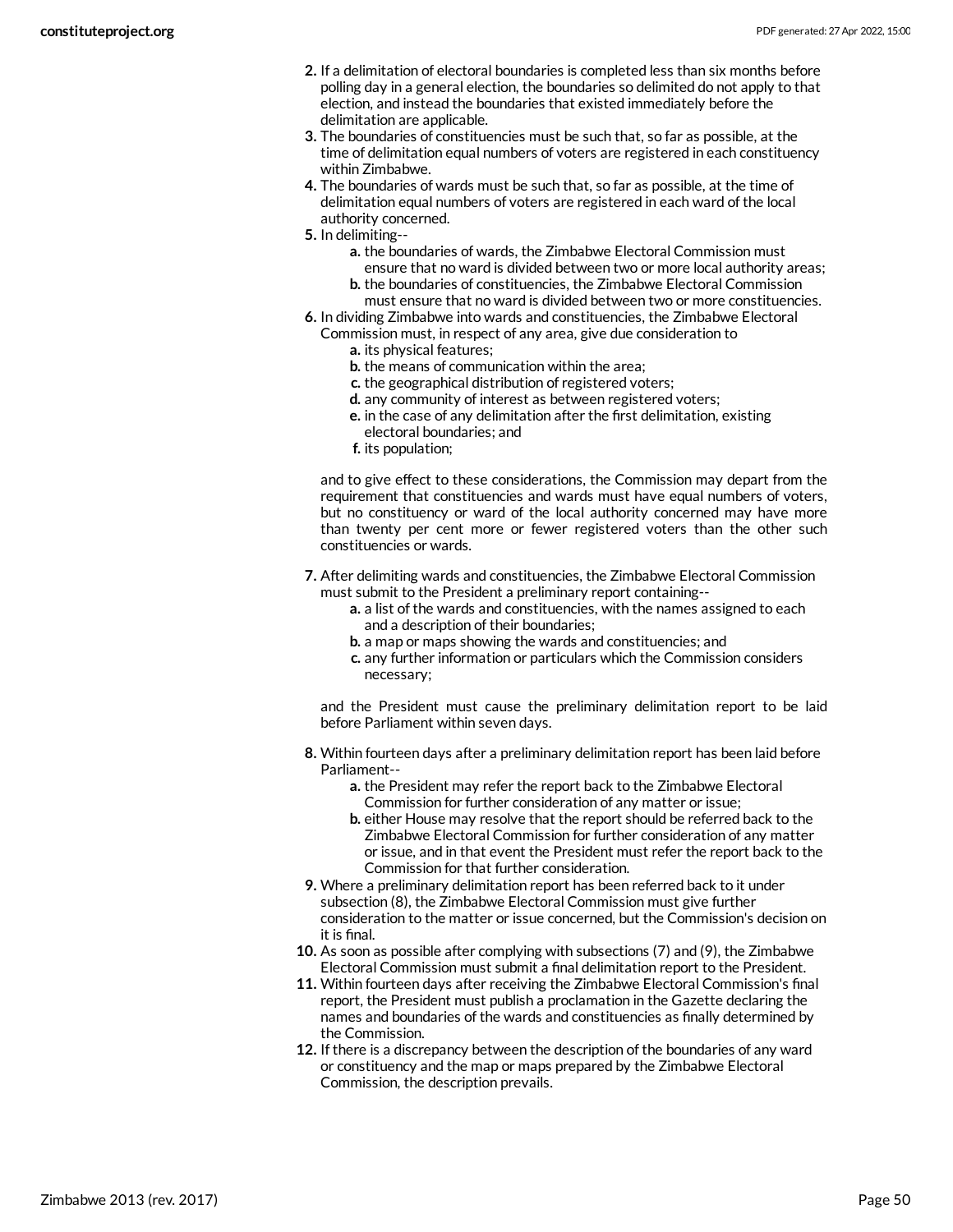## **CHAPTER 8. THE JUDICIARY AND THE COURTS**

### **PART 1. THE COURT SYSTEM**

Structure of the courts

### **162. Judicial authority**

**a.** the Constitutional Court;

**e.** the Administrative Court;

**f.** the magistrates courts;

court;

that court; and

**g.** the customary law courts; and

**1.** The judiciary of Zimbabwe consists of--

Constitutional Court;

**b.** the judges of the Supreme Court;

**b.** the Supreme Court;

**c.** the High Court;

**163. The judiciary**

**d.** the Labour Court;

Judicial authority derives from the people of Zimbabwe and is vested in the courts, which comprise--

- Establishment of constitutional court
- **•** Establishment of labor courts
- Establishment of administrative courts

- Establishment of labor courts
- Establishment of administrative courts
- **f.** persons presiding over magistrates courts, customary law courts and other courts established by or under an Act of Parliament.

**a.** the Chief Justice, the Deputy Chief Justice and the other judges of the

**c.** the Judge President of the High Court and the other judges of that court; **d.** the Judge President of the Labour Court and the other judges of that

**e.** the Judge President of the Administrative Court and the other judges of

- **2.** The Chief Justice is head of the judiciary and is in charge of the Constitutional Court and the Supreme Court.
- **3.** The Judge President of the High Court is in charge of that court.

**h.** other courts established by or under an Act of Parliament.

- **4.** The Judge President of the Labour Court is in charge of that court.
- **5.** The Judge President of the Administrative Court is in charge of that court.

### **164. Independence of judiciary**

- **1.** The courts are independent and are subject only to this Constitution and the law, which they must apply impartially, expeditiously and without fear, favour or prejudice.
- **2.** The independence, impartiality and effectiveness of the courts are central to the rule of law and democratic governance, and therefore-
	- **a.** neither the State nor any institution or agency of the government at any level, and no other person, may interfere with the functioning of the courts;
	- **b.** the State, through legislative and other measures, must assist and protect the courts to ensure their independence, impartiality, dignity, accessibility and effectiveness and to ensure that they comply with the principles set out in section 165.
- **3.** An order or decision of a court binds the State and all persons and governmental institutions and agencies to which it applies, and must be obeyed by them.
- 
- Establishment of labor courts
- Establishment of administrative courts
- Judicial independence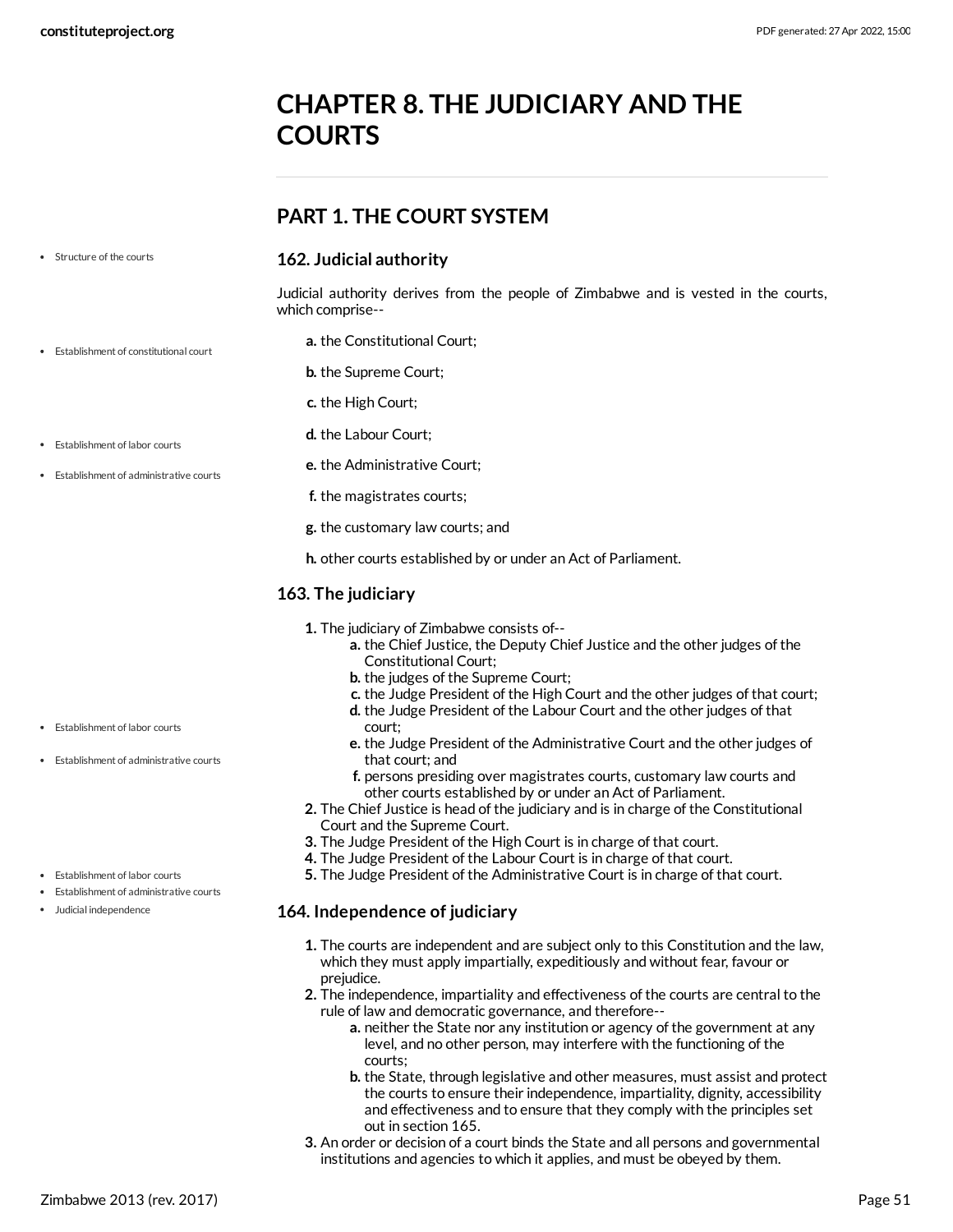**4.** Nothing in this section is to be construed as preventing an Act of Parliament from vesting functions other than adjudicating functions in a member of the judiciary, provided that the exercise of those functions does not compromise the independence of the judicial officer concerned in the performance of his or her judicial functions and does not compromise the independence of the judiciary in general.

### **165. Principles guiding judiciary**

- **1.** In exercising judicial authority, members of the judiciary must be guided by the following principles-
	- **a.** justice must be done to all, irrespective of status;
	- **b.** justice must not be delayed, and to that end members of the judiciary must perform their judicial duties efficiently and with reasonable promptness;
	- **c.** the role of the courts is paramount in safeguarding human rights and freedoms and the rule of law.
- **2.** Members of the judiciary, individually and collectively, must respect and honour their judicial office as a public trust and must strive to enhance their
- independence in order to maintain public confidence in the judicial system. **3.** When making a judicial decision, a member of the judiciary must make it freely and without interference or undue influence.
- **4.** Members of the judiciary must not-
	- **a.** engage in any political activities;
	- **b.** hold office in or be members of any political organisation;
	- **c.** solicit funds for or contribute towards any political organisation; or
	- **d.** attend political meetings.
- **5.** Members of the judiciary must not solicit or accept any gift, bequest, loan or favour that may influence their judicial conduct or give the appearance of judicial impropriety.
- **6.** Members of the judiciary must give their judicial duties precedence over all other activities, and must not engage in any activities which interfere with or compromise their judicial duties.
- **7.** Members of the judiciary must take reasonable steps to maintain and enhance their professional knowledge, skills and personal qualities, and in particular must keep themselves abreast of developments in domestic and international law.

### **166. Constitutional Court**

- **1.** The Constitutional Court is a superior court of record and consists of-
	- **a.** the Chief Justice and the Deputy Chief Justice; and
	- **b.** five other judges of the Constitutional Court;
- **2.** If the services of an acting judge are required on the Constitutional Court for a limited period, the Chief Justice may appoint a judge or a former judge to act as a judge of the Constitutional Court for that period.
- **3.** Cases before the Constitutional Court-
	- **a.** concerning alleged infringements of a fundamental human right or freedom enshrined in Chapter 4, or concerning the election of a President or Vice-President, must be heard by all the judges of the Court;
	- **b.** other than cases referred to in paragraph (a), must be heard by at least three judges of the Court;

but an Act of Parliament or rules of the Court may provide for interlocutory matters to be heard by one or more judges of the Court.

**4.** Judges or former judges appointed to act under subsection (2) may continue to sit as judges of the Constitutional Court after their appointments have expired, for the purpose of dealing with any proceedings commenced before them while they were so acting.

### **167. Jurisdiction of Constitutional Court**

- **1.** The Constitutional Court-
	- **a.** is the highest court in all constitutional matters, and its decisions on those matters bind all other courts;
- International law
- Establishment of constitutional court

Constitutional interpretation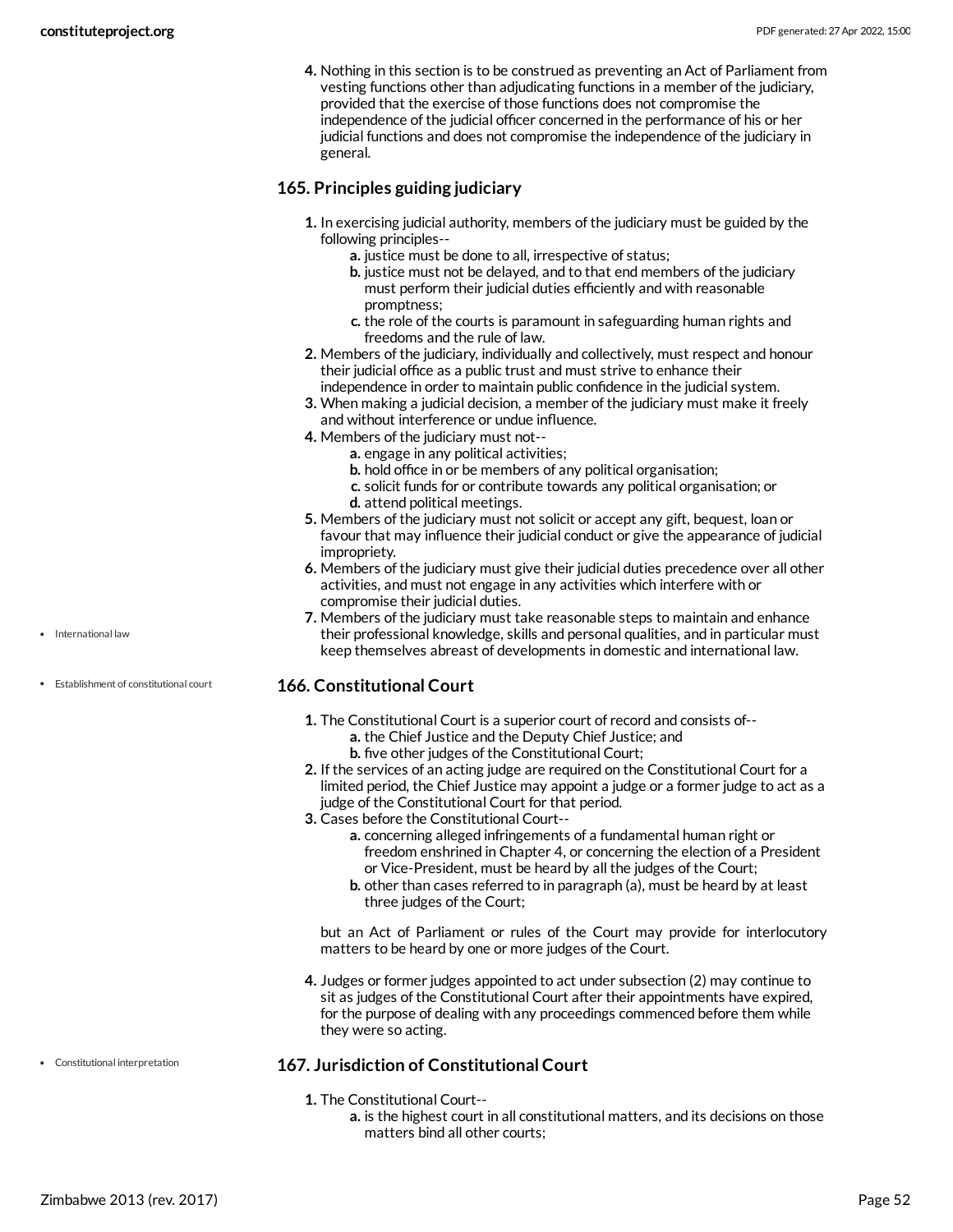- **1. b.** decides only constitutional matters and issues connected with decisions on constitutional matters, in particular references and applications under section 131(8)(b) and paragraph 9(2) of the Fifth Schedule; and
	- **c.** makes the final decision whether a matter is a constitutional matter or whether an issue is connected with a decision on a constitutional matter.
- **2.** Subject to this Constitution, only the Constitutional Court may-
	- **a.** advise on the constitutionality of any proposed legislation, but may do so only where the legislation concerned has been referred to it in terms of this Constitution;
		- **b.** hear and determine disputes relating to election to the office of President;
		- **c.** hear and determine disputes relating to whether or not a person is qualified to hold the office of Vice-President; or
		- **d.** determine whether Parliament or the President has failed to fulfil a constitutional obligation.
- **3.** The Constitutional Court makes the final decision whether an Act of Parliament or conduct of the President or Parliament is constitutional, and must confirm any order of constitutional invalidity made by another court before that order has any force.
- **4.** An Act of Parliament may provide for the exercise of jurisdiction by the Constitutional Court and for that purpose may confer the power to make rules of court.
- **5.** Rules of the Constitutional Court must allow a person, when it is in the interests of justice and with or without leave of the Constitutional Court-
	- **a.** to bring a constitutional matter directly to the Constitutional Court;
	- **b.** to appeal directly to the Constitutional Court from any other court;
	- **c.** to appear as a friend of the court.

### **168. Supreme Court**

- **1.** The Supreme Court is a superior court of record and consists of-
	- **a.** the Chief Justice and the Deputy Chief Justice;
	- **b.** no fewer than two other judges of the Supreme Court; and
	- **c.** any additional judges appointed under subsection (2).
- **2.** If the services of an additional judge are required on the Supreme Court for a limited period, the Chief Justice may appoint a judge of the High Court, or a former judge to act as a judge of the Supreme Court for that period.
- **3.** Judges or former judges appointed to act under subsection (2) may continue to sit as judges of the Supreme Court after their appointments have expired, for the purpose of dealing with any proceedings commenced before them while they were so acting.

### **169. Jurisdiction of Supreme Court**

- **1.** The Supreme Court is the final court of appeal for Zimbabwe, except in matters over which the Constitutional Court has jurisdiction.
- **2.** Subject to subsection (1), an Act of Parliament may confer additional jurisdiction and powers on the Supreme Court.
- **3.** An Act of Parliament may provide for the exercise of jurisdiction by the Supreme Court and for that purpose may confer the power to make rules of court.
- **4.** Rules of court may confer on a registrar of the Supreme Court any of the Court's jurisdiction and powers in civil cases-
	- **a.** to make orders in uncontested cases, other than orders affecting status or the custody or guardianship of children;
	- **b.** to decide preliminary or interlocutory matters, including applications for directions, but not matters affecting the liberty of any person;

but the rules must give any person affected by the registrar's order or decision a right to have it reviewed by a judge of the Supreme Court, who may confirm it, amend it or set it aside or give any other order or decision he or she thinks fit.

#### **170. High Court**

The High Court is a superior court of record and consists of--

**a.** the Chief Justice, the Deputy Chief Justice and the Judge President of the High Court; and

- Constitutional court powers
- Constitutional court powers

- Constitutionality of legislation
- Right to appeal judicial decisions
- Structure of the courts
- Number of supreme court judges
- Number of supreme court judges
- Number of supreme court judges
- Number of supreme court judges

• Right to appeal judicial decisions

Structure of the courts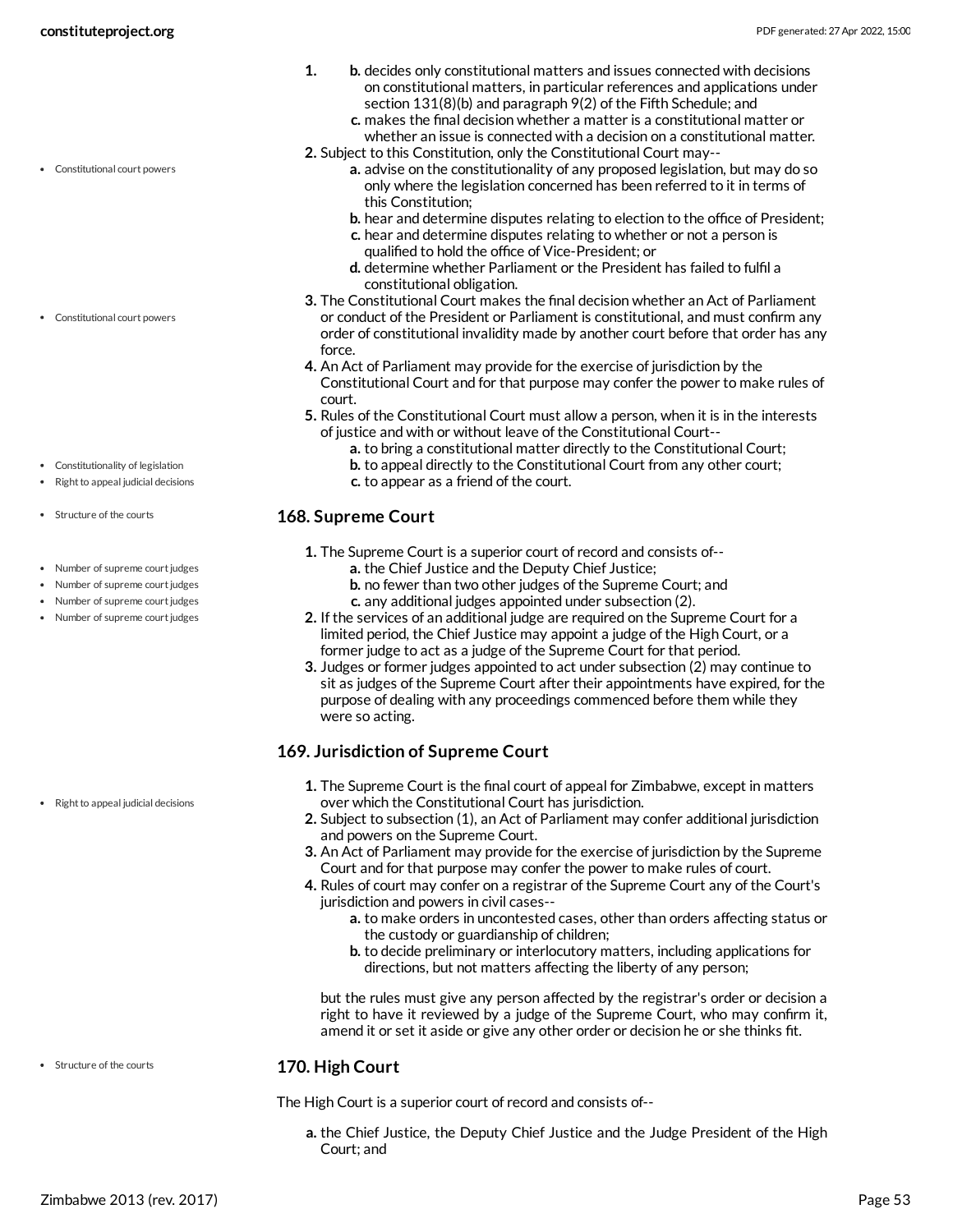**b.** such other judges of the High Court as may be appointed from time to time.

### **171. Jurisdiction of High Court**

- **1.** The High Court-
	- **a.** has original jurisdiction over all civil and criminal matters throughout Zimbabwe;
	- **b.** has jurisdiction to supervise magistrates courts and other subordinate courts and to review their decisions;
	- **c.** may decide constitutional matters except those that only the Constitutional Court may decide; and
	- **d.** has such appellate jurisdiction as may be conferred on it by an Act of Parliament.
- **2.** An Act of Parliament may provide for the exercise of jurisdiction by the High Court and for that purpose may confer the power to make rules of court.
- **3.** An Act of Parliament may provide for the High Court to be divided into specialised divisions, but every such division must be able to exercise the general jurisdiction of the High Court in any matter that is brought before it.
- **4.** Rules of court may confer on a registrar of the High Court power in civil cases- **a.** to make orders in uncontested cases, other than orders affecting status or the custody or guardianship of children;
	- **b.** to decide preliminary or interlocutory matters, including applications for directions, but not matters affecting the liberty of any person;

but the rules must give any person affected by the registrar's order or decision a right to have it reviewed by a judge of the High Court, who may confirm it, amend it or set it aside or give any other order or decision he or she thinks fit.

### **172. Labour Court**

- **1.** The Labour Court is a court of record and consists of-
	- **a.** a senior judge; and
	- **b.** such other judges of the Labour Court as may be appointed from time to time.
- **2.** The Labour Court has such jurisdiction over matters of labour and employment as may be conferred upon it by an Act of Parliament.
- **3.** An Act of Parliament may provide for the exercise of jurisdiction by the Labour Court and for that purpose may confer the power to make rules of court.

### **173. Administrative Court**

- **1.** The Administrative Court is a court of record and consists of-
	- **a.** a senior judge; and
	- **b.** such other judges of the Administrative Court as may be appointed from time to time.
- **2.** The Administrative Court has such jurisdiction over administrative matters as may be conferred upon it by an Act of Parliament.
- **3.** An Act of Parliament may provide for the exercise of jurisdiction by the Administrative Court and for that purpose may confer the power to make rules of court.

### **174. Other courts and tribunals**

- **1.** An Act of Parliament may provide for the establishment, composition and jurisdiction of-
	- **a.** magistrates courts, to adjudicate on civil and criminal cases;
	- **b.** customary law courts whose jurisdiction consists primarily in the application of customary law;
	- **c.** other courts subordinate to the High Court; and
	- **d.** tribunals for arbitration, mediation and other forms of alternative dispute resolution.
- **2.** For the purpose of this section and section 171(1)(b), it is declared, for the avoidance of doubt, that the Labour Court and Administrative Court are courts subordinate to the High Court.

• Right to appeal judicial decisions

Establishment of labor courts

Establishment of administrative courts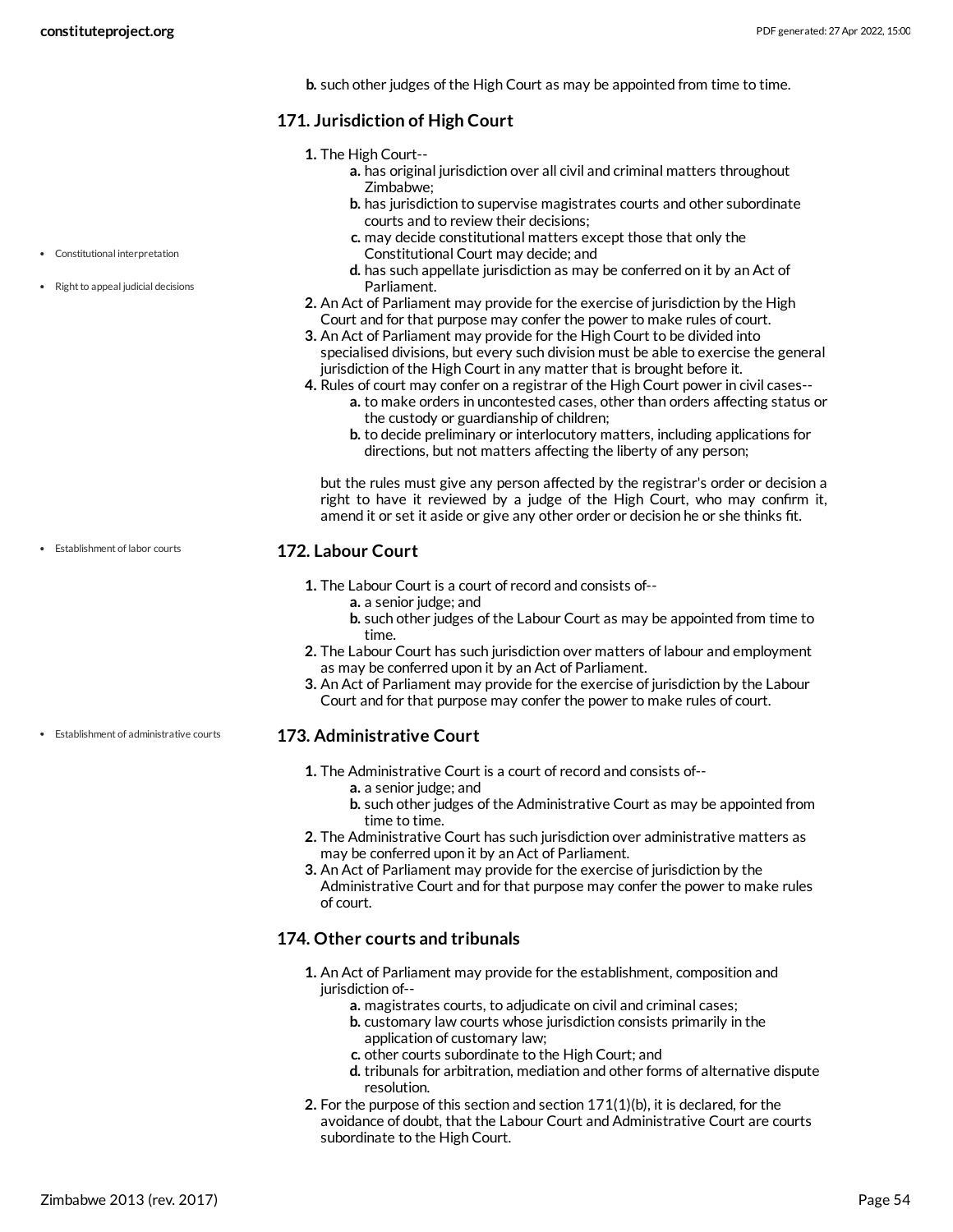Constitutionality of legislation

### **175. Powers of courts in constitutional matters**

- **1.** Where a court makes an order concerning the constitutional invalidity of any law or any conduct of the President or Parliament, the order has no force unless it is confirmed by the Constitutional Court.
- **2.** A court which makes an order of constitutional invalidity referred to in subsection (1) may grant a temporary interdict or other temporary relief to a party, or may adjourn the proceedings, pending a decision of the Constitutional Court on the validity of the law or conduct concerned.
- **3.** Any person with a sufficient interest may appeal, or apply, directly to the Constitutional Court to confirm or vary an order concerning constitutional validity by a court in terms of subsection (1).
- **4.** If a constitutional matter arises in any proceedings before a court, the person presiding over that court may and, if so requested by any party to the proceedings, must refer the matter to the Constitutional Court unless he or she considers the request is merely frivolous or vexatious.
- **5.** An Act of Parliament or rules of court must provide for the reference to the Constitutional Court of an order concerning constitutional invalidity made in terms of subsection (1) by a court other than the Constitutional Court.
- **6.** When deciding a constitutional matter within its jurisdiction a court may- **a.** declare that any law or conduct that is inconsistent with the Constitution is invalid to the extent of the inconsistency;
	- **b.** make any order that is just and equitable, including an order limiting the retrospective effect of the declaration of invalidity and an order suspending conditionally or unconditionally the declaration of invalidity for any period to allow the competent authority to correct the defect.

### **176. Inherent powers of Constitutional Court, Supreme Court and High Court**

The Constitutional Court, the Supreme Court and the High Court have inherent power to protect and regulate their own process and to develop the common law or the customary law, taking into account the interests of justice and the provisions of this Constitution.

### **PART 2. APPOINTMENT AND TENURE OF MEMBERS OF JUDICIARY**

### **177. Qualifications of judges of Constitutional Court**

- **1.** A person is qualified for appointment as a judge of the Constitutional Court if he or she is a Zimbabwean citizen, is at least forty years old and has a sound knowledge of constitutional law and, in addition, possesses one of the following qualifications-
	- **a.** he or she has been a judge of a court with unlimited jurisdiction in civil or criminal matters in a country in which the common law is Roman-Dutch or English, and English is an officially recognised language; or
	- **b.** for at least twelve years, whether continuously or not, he or she has been qualified to practise as a legal practitioner-
		- **i.** in Zimbabwe; or
		- **ii.** in a country in which the common law is Roman-Dutch or English and English is an officially recognised language;

and is currently so qualified to practise.

### **183. Judicial officers notto be appointed to more than one court**

Except as otherwise provided in this Constitution, a person must not be appointed as a judicial officer of more than one court.

- Eligibility for const court judges
- Min age of const court judges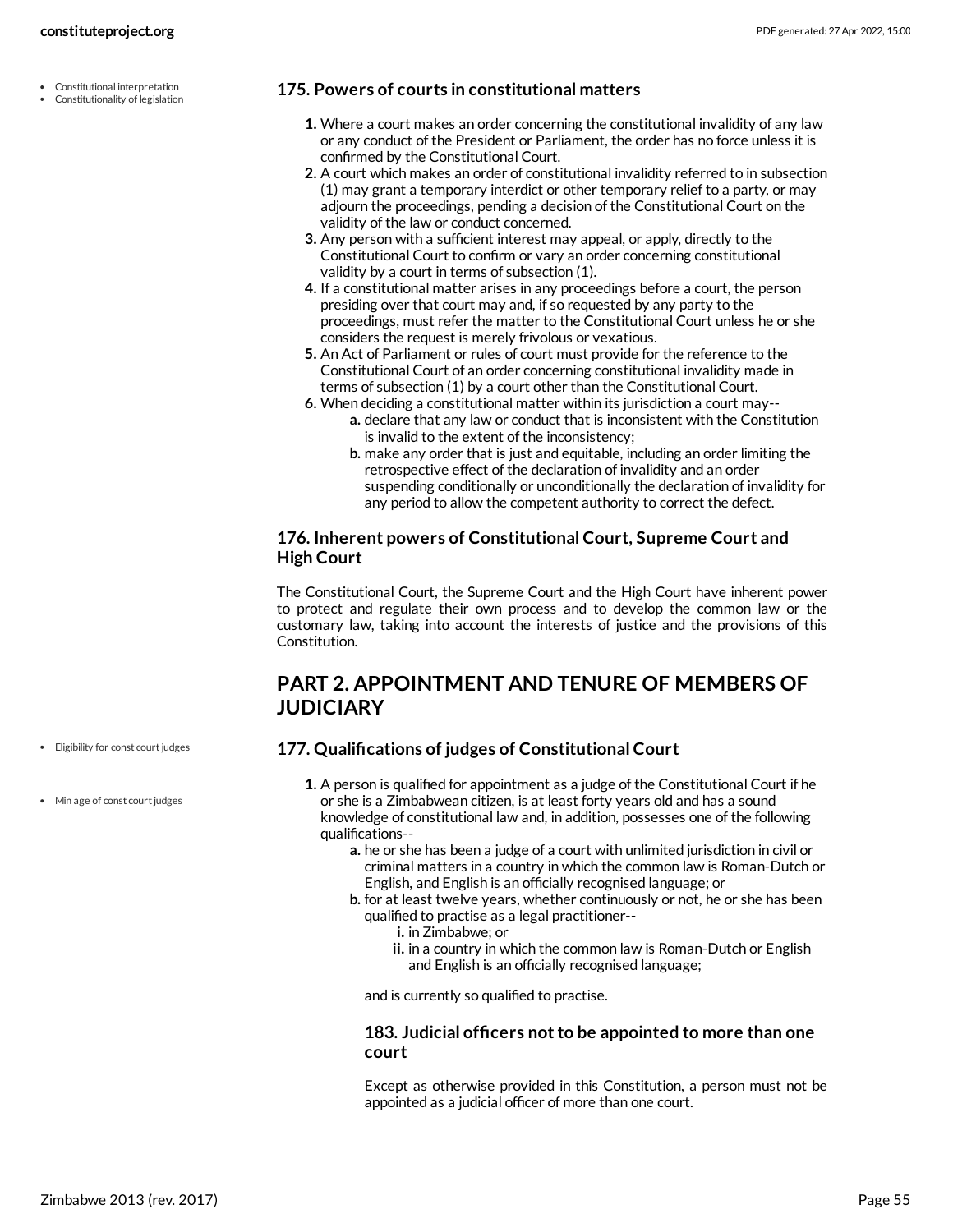### **1. b. 184. Judicial appointments to reflect society**

Appointments to the judiciary must reflect broadly the diversity and gender composition of Zimbabwe.

**2.** To be appointed as a judge of the Constitutional Court a person must be a fit and proper person to hold office as a judge.

#### **178. Qualifications of judges of Supreme Court**

- **1.** A person is qualified for appointment as a judge of the Supreme Court if he or she
	- is a Zimbabwean citizen and at least forty years old and, in addition- **a.** is or has been a judge of a court with unlimited jurisdiction in civil or criminal matters in a country in which the common law is Roman-Dutch or
		- English and English is an officially recognised language; or **b.** for at least ten years, whether continuously or not, he or she has been
			- qualified to practise as a legal practitioner- **i.** in Zimbabwe; or
				- **ii.** in a country in which the common law is Roman-Dutch or English and English is an officially recognised language;

and is currently so qualified to practise.

**2.** To be appointed as a judge of the Supreme Court a person must be a fit and proper person to hold office as a judge.

### **179. Qualifications of judges of High Court, Labour Court and Administrative Court**

- **1.** A person is qualified for appointment as a judge of the High Court, the Labour Court or the Administrative Court if he or she is at least forty years old and, in addition-
	- **a.** is or has been a judge of a court with unlimited jurisdiction in civil or criminal matters in a country in which the common law is Roman-Dutch or English and English is an officially recognised language; or
	- **b.** for at least seven years, whether continuously or not, he or she has been qualified to practise as a legal practitioner-
		- **i.** in Zimbabwe;
		- **ii.** in a country in which the common law is Roman-Dutch and English is an officially recognised language; or
		- **iii.** if he or she is a Zimbabwean citizen, in a country in which the common law is English and English is an officially recognised language;

and is currently so qualified to practise.

**2.** To be appointed as a judge of the High Court, the Labour Court or the Administrative Court a person must be a fit and proper person to hold office as a judge.

### **180. Appointment of judges**

- **1.** The Chief Justice, the Deputy Chief Justice, and the Judge President of the High Court and all other judges are appointed by the President in accordance with this section.
- **2.** The Chief Justice, the Deputy Chief Justice, and the Judge President of the High Court shall be appointed by the President after consultation with the Judicial Service Commission.
- **3.** If the appointment of a Chief Justice, Deputy Chief Justice or Judge President of the High Court is not consistent with any recommendation made by the Judicial Service Comnnission in terms of subsection (2), the President shalt cause the Senate to be informed as soon as is practicable: **1.**
- **4.** Whenever it is necessary to appoint a judge other than the Chief Justice, Deputy Chief Justice or Judge President of the High Court, the Judicial Service
- Eligibility for supreme court judges
- Minimum age of supreme court judges

- $\bullet$  Eligibility for ordinary court judges
- Eligibility for administrative judges
- Attorney general
- Minimum age of ordinary court judges
- Min age of administrative judges

- Ordinary court selection
- Supreme court selection
- Constitutional court selection Establishment of judicial council
- Administrative court selection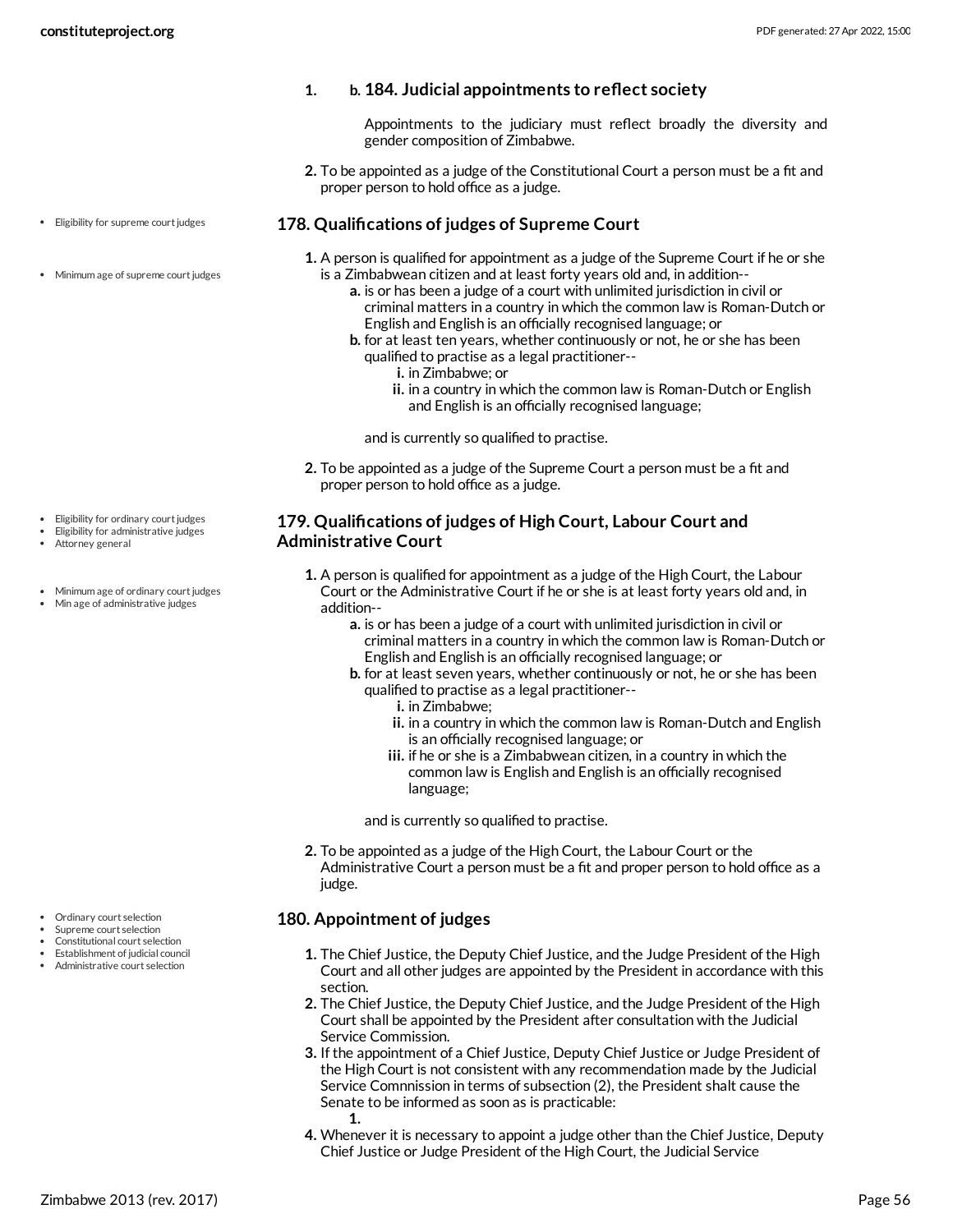- **4.** Commission must
	- **a.** advertise the position; and
		- **b.** invite the President and the public to make nondnations; and
		- **c.** conduct public interviews of prospective candidates; and
		- **d.** prepare a list of three qualified persons as nominees for the office; and
		- **e.** submit the list to the President; whereupon, subject to subsection (5), the President must appoint one of the nominees to the office concerned.
- **5.** If the President considers that none of the persons on the list submitted to him or her in terms of subsection (4)(e) are suitable for appointment to the office, he or she must require the Judicial Service Commissionto submit a further list of three qualified persons, whereupon the President must appoint one of the nominees to the office concerned.
- **6.** The President must cause notice of every appointment under this section to be published in the Gazette.
- **7.** The offices of senior judge of the Labour Court and senior judge of the Adrninistrative Court must be filled by another judge or an additional or acting judge, as the case may be, of the court concemed, and are appointed by the Chief Justice after consultation with the Judicial Service Commission.

### **181. Acting judicial appointments**

- **1.** If the office of Chief Justice is vacant or if the office-holder is unable to perform the functions of the office, the Deputy Chief Justice acts in his or her place, but if both offices are vacant or both office-holders are unable to perform their functions, the next most senior judge of the Constitutional Court acts as Chief Justice.
- **2.** If the office of-
	- **a.** Judge President of the High Court;
	- **b.** senior judge of the Labour Court; or
	- **c.** senior judge of the Administrative Court;

is vacant or if the office-holder is unable to perform the functions of that office, the next most senior judge of the court concerned acts as Judge President.

- **3.** If the services of an additional judge of the High Court, the Labour Court or the Administrative Court are required for a limited period the President, acting on the advice of the Judicial Service Commission, may appoint a former judge to act in that office for not more than twelve months, which period may be renewed for one further period of twelve months.
- **4.** Persons appointed to act under subsection (3) may continue to sit as judges after their appointments have expired, for the purpose of dealing with any proceedings commenced before them while they were so acting.

### **182. Appointment of magistrates and other members of judiciary**

An Act of Parliament must provide for the appointment of magistrates and other judicial officers other than judges, but--

- **a.** magistrates must be appointed by the Judicial Service Commission;
- **b.** judicial officers other than magistrates or judges must be appointed with the approval of the Judicial Service Commission;
- **c.** all such appointments must be made transparently and without fear, favour, prejudice or bias.

### **185. Oath of office**

- **1.** Before the Chief Justice or Deputy Chief Justice assumes office, he or she must take, before the President or a person authorised by the President, the judicial oath in the form set out in the Third Schedule.
- **2.** Before a judge, other than the Chief Justice or Deputy Chief Justice, assumes office, he or she must take, before the Chief Justice or the next most senior judge available, the judicial oath in the form set out in the Third Schedule.
- **3.** The Acts of Parliament under which magistrates and other members of the judiciary, other than judges, are appointed must prescribe the oath to be taken by
- Establishment of judicial council
- Ordinary court selection
- Establishment of judicial council

Oaths to abide by constitution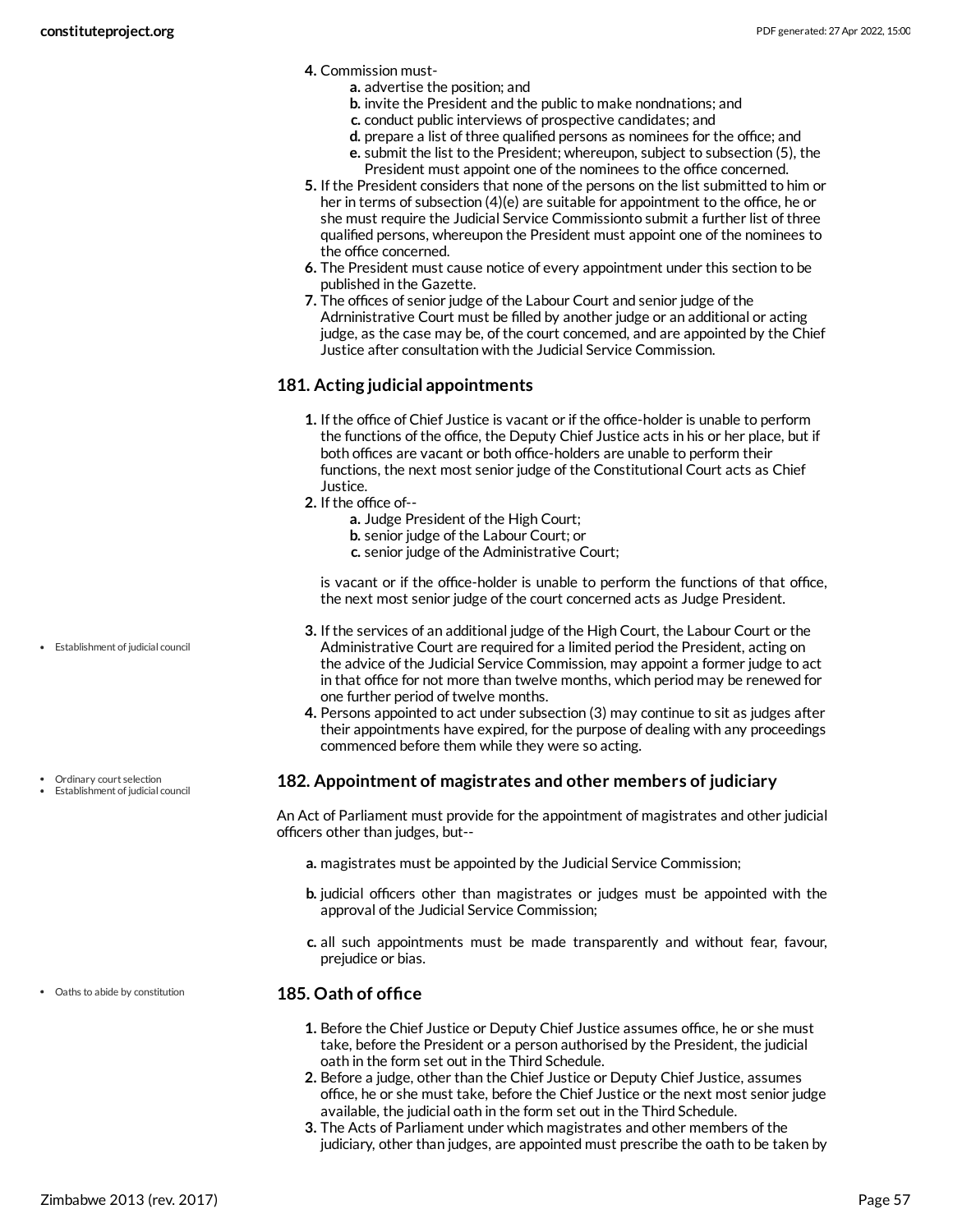• Constitutional court term limits Constitutional court term length Mandatory retirement age for judges

• Supreme court term length Ordinary court term length Mandatory retirement age for judges **3.** those members of the judiciary.

### **186. Tenure of office of judges**

- **1.** Judges of the Constitutional Court are appointed for a non-renewable term of not more than fifteen years, but-
	- **a.** they must retire earlier if they reach the age of seventy years; and
	- **b.** after the completion of their term, they may be appointed as judges of the Supreme Court or the High Court, at their option, if they are eligible for such appointment.
- **2.** Judges of the Supreme Court and the High Court hold office from the date of their assumption of office until they reach the age of seventy years, when they must retire.
- **3.** A person may be appointed as a judge of the Supreme Court or the High Court for a fixed term, but if a person is so appointed, other than in an acting capacity, he or she ceases to be a judge on reaching the age of seventy years even if the term of his or her appointment has not expired;
- **4.** Even though a judge has resigned or reached the age of seventy years or, in the case of a judge of the Constitutional Court or a judge referred to in subsection (3), reached the end of his or her term of office, he or she may continue to sit as a judge for the purpose of dealing with any proceedings commenced before him or her while he or she was a judge.
- **5.** A judge may resign from his or her office at any time by written notice to the President given through the Judicial Service Commission.
- **6.** The office of a judge must not be abolished during his or her tenure of office.

### **187. Removal of judges from office**

- **1.** A judge may be removed from office only for-
	- **a.** inability to perform the functions of his or her office, due to mental or physical incapacity;
	- **b.** gross incompetence; or
	- **c.** gross misconduct;

and a judge cannot be removed from office except in accordance with this section.

- **2.** If the President considers that the question of removing the Chief Justice from office ought to be investigated, the President must appoint a tribunal to inquire into the matter.
- **3.** If the Judicial Service Commission advises the President that the question of removing any judge, including the Chief Justice, from office ought to be investigated, the President must appoint a tribunal to inquire into the matter.
- **4.** A tribunal appointed under this section must consist of at least three members appointed by the President, of whom-
	- **a.** at least one must be a person who-
		- **i.** has served as a judge of the Supreme Court or High Court in Zimbabwe; or
		- **ii.** holds or has held office as a judge of a court with unlimited jurisdiction in civil or criminal matters in a country whose common law is Roman-Dutch or English, and English is an officially recognised language;
	- **b.** at least one must be chosen from a list of three or more legal practitioners of seven years' standing or more who have been nominated by the association, constituted under an Act of Parliament, which represents legal practitioners in Zimbabwe.
- **5.** The association referred to in subsection (4)(b) must prepare the list referred to in that subsection when so required by the President.
- **6.** The President must designate one of the members of a tribunal appointed under this section to be chairperson of the tribunal.
- **7.** A tribunal appointed under subsection (2) or (3) must inquire into the question of removing the judge concerned from office and, having done so, must report its findings to the President and recommend whether or not the judge should be removed from office.
- **8.** The President must act in accordance with the tribunal's recommendation in terms of subsection (7).

• Supreme/ordinary court judge removal

Establishment of judicial council

Establishment of judicial council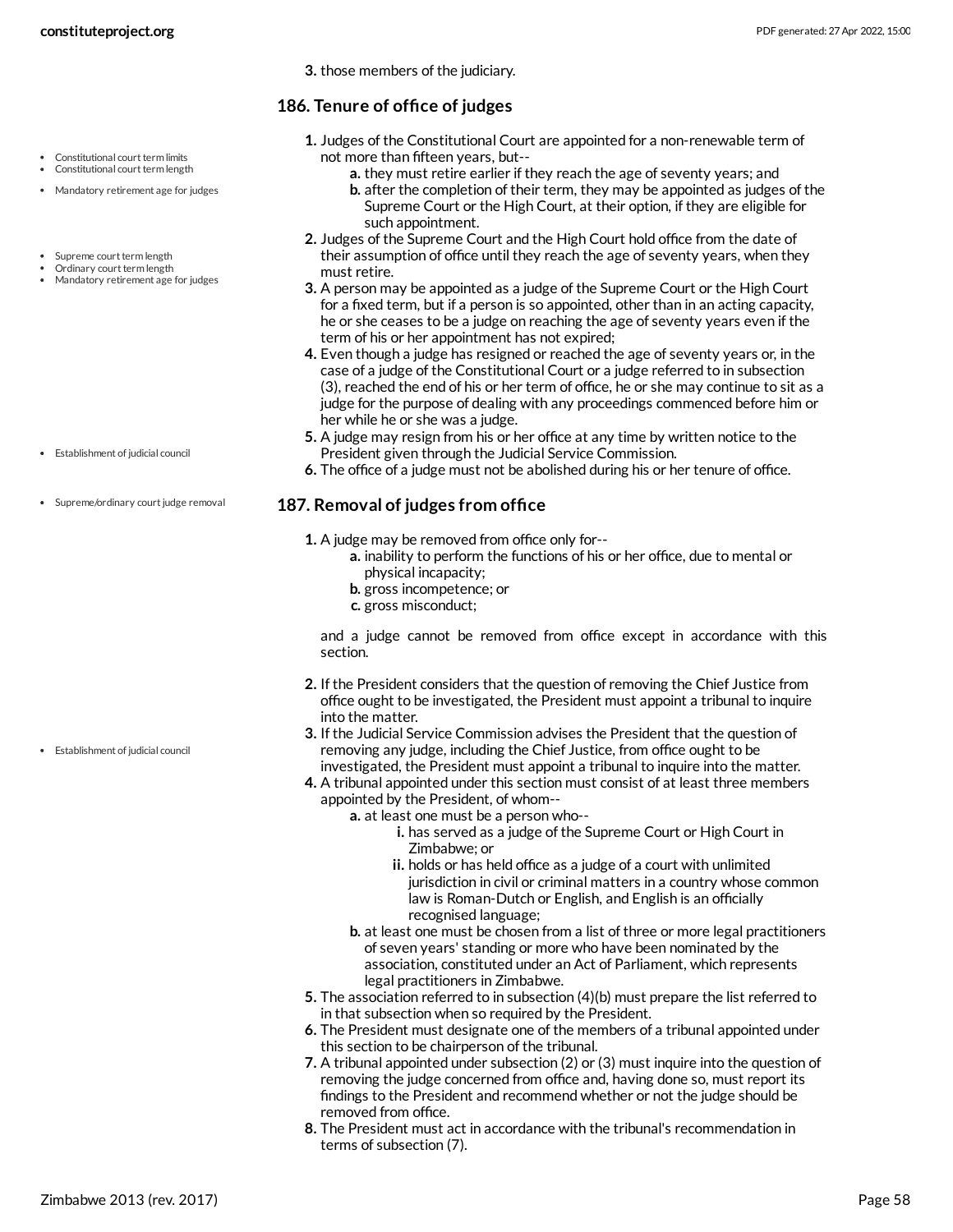- **9.** A tribunal appointed under this section has the same rights and powers as commissioners under the Commissions of Inquiry Act [Chapter 10:07], or any law that replaces that Act.
- **10.** If the question of removing a judge from office has been referred to a tribunal under this section, the judge is suspended from office until the President, on the recommendation of the tribunal, revokes the suspension or removes the judge from office.
- **11.** An Act of Parliament may empower the Judicial Service Commission or a tribunal appointed under this section to require any judge to submit to a medical examination by a medical board established for that purpose, in order to ascertain his or her physical or mental health.

### **188. Conditions of service and tenure of members of judiciary**

- **1.** Judges are entitled to the salaries, allowances and other benefits fixed from time to time by the Judicial Service Commission with the approval of the President given after consultation with the Minister responsible for justice and on the recommendation of the Minister responsible for finance.
- **2.** An Act of Parliament must provide for the conditions of service of judicial officers other than judges and must ensure that their promotion, transfer and dismissal, and any disciplinary steps taken against them, take place-
	- **a.** with the approval of the Judicial Service Commission; and
	- **b.** in a fair and transparent manner and without fear, favour or prejudice.
- **3.** The salaries, allowances and other benefits of members of the judiciary are a charge on the Consolidated Revenue Fund.
- **4.** The salaries, allowances and other benefits of members of the judiciary must not be reduced while they hold or act in the office concerned.

### **PART 3. JUDICIAL SERVICE COMMISSION**

### **189. Establishment and composition of Judicial Service Commission**

- **1.** There is a Judicial Service Commission consisting of-
	- **a.** the Chief Justice;
	- **b.** the Deputy Chief Justice;
	- **c.** the Judge President of the High Court;
	- **d.** one judge nominated by the judges of the Constitutional Court, the Supreme Court, the High Court, the Labour Court and the Administrative Court;
	- **e.** the Attorney-General;
	- **f.** the chief magistrate;
	- **g.** the chairperson of the Civil Service Commission;
	- **h.** three practising legal practitioners of at least seven years' experience designated by the association, constituted under an Act of Parliament, which represents legal practitioners in Zimbabwe;
	- **i.** one professor or senior lecturer of law designated by an association representing the majority of the teachers of law at Zimbabwean universities or, in the absence of such an association, appointed by the President;
	- **j.** one person who for at least seven years has practised in Zimbabwe as a public accountant or auditor, and who is designated by an association, constituted under an Act of Parliament, which represents such persons; and
	- **k.** one person with at least seven years' experience in human resources management, appointed by the President.
- **2.** The Chief Justice or, in his or her absence, the Deputy Chief Justice presides at meetings of the Judicial Service Commission, and in the absence of both of them at any meeting the members present elect one of their number to preside at the meeting.
- **3.** The members of the Judicial Service Commission referred to in paragraphs (d), (h), (i), (j) and (k) of subsection (1) are appointed for one non-renewable term of six years.

Establishment of judicial council

- Establishment of judicial council
- Establishment of judicial council
- Protection of judges' salaries
- Establishment of judicial council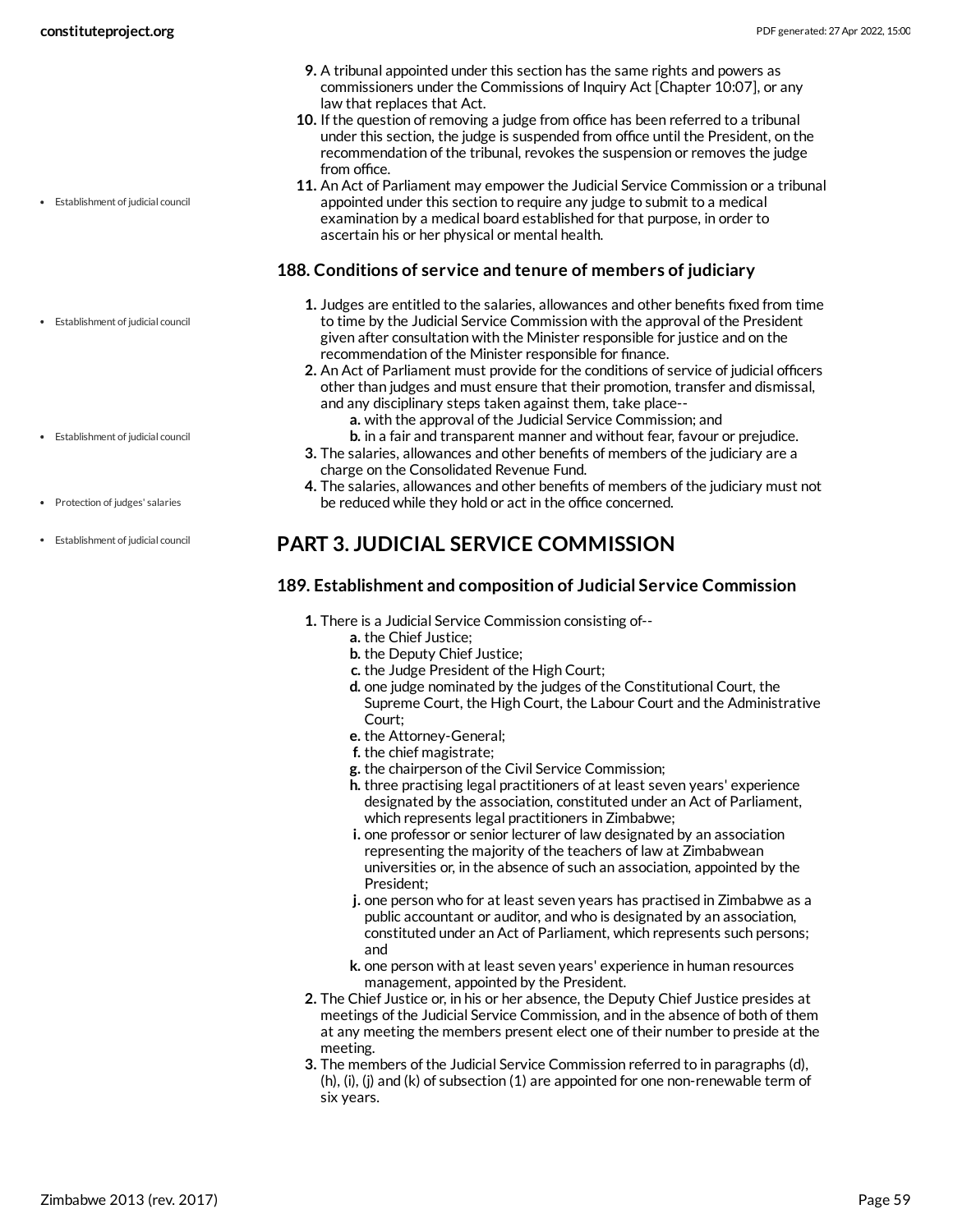### **190. Functions of Judicial Service Commission**

- **1.** The Judicial Service Commission may tender advice to the Government on any matter relating to the judiciary or the administration of justice, and the Government must pay due regard to any such advice.
- **2.** The Judicial Service Commission must promote and facilitate the independence and accountability of the judiciary and the efficient, effective and transparent administration of justice in Zimbabwe, and has all the powers needed for this purpose.
- **3.** The Judicial Service Commission, with the approval of the Minister responsible for justice, may make regulations for any purpose set out in this section.
- **4.** An Act of Parliament may confer on the Judicial Service Commission functions in connection with the employment, discipline and conditions of service of persons employed in the Constitutional Court, the Supreme Court, the High Court, the Labour Court, the Administrative Court and other courts.

### **191. Fairness and transparency of proceedings of Judicial Service Commission**

The Judicial Service Commission must conduct its business in a just, fair and transparent manner.

### **PART 4. GENERAL**

### **192. Law to be administered**

The law to be administered by the courts of Zimbabwe is the law that was in force on the effective date, as subsequently modified.

### **193. Criminal jurisdiction of courts**

Only the following courts may exercise or be given jurisdiction in criminal cases--

- **a.** the Constitutional Court, the Supreme Court, the High Court and magistrates courts;
- **b.** a court or tribunal that deals with cases under a disciplinary law, to the extent that the jurisdiction is necessary for the enforcement of discipline in the disciplined force concerned.

## **CHAPTER 9. PRINCIPLES OF PUBLIC ADMINISTRATION AND LEADERSHIP**

### **194. Basic values and principles governing public administration**

- **1.** Public administration in all tiers of government, including institutions and agencies of the State, and government-controlled entities and other public enterprises, must be governed by the democratic values and principles enshrined in this Constitution, including the following principles-
	- **a.** a high standard of professional ethics must be promoted and maintained;
	- **b.** efficient and economical use of resources must be promoted;
	- **c.** public administration must be development-oriented;
	- **d.** services must be provided impartially, fairly, equitably and without bias;
	- **e.** people's needs must be responded to within a reasonable time, and the public must be encouraged to participate in policy-making;
	- **f.** public administration must be accountable to Parliament and to the people;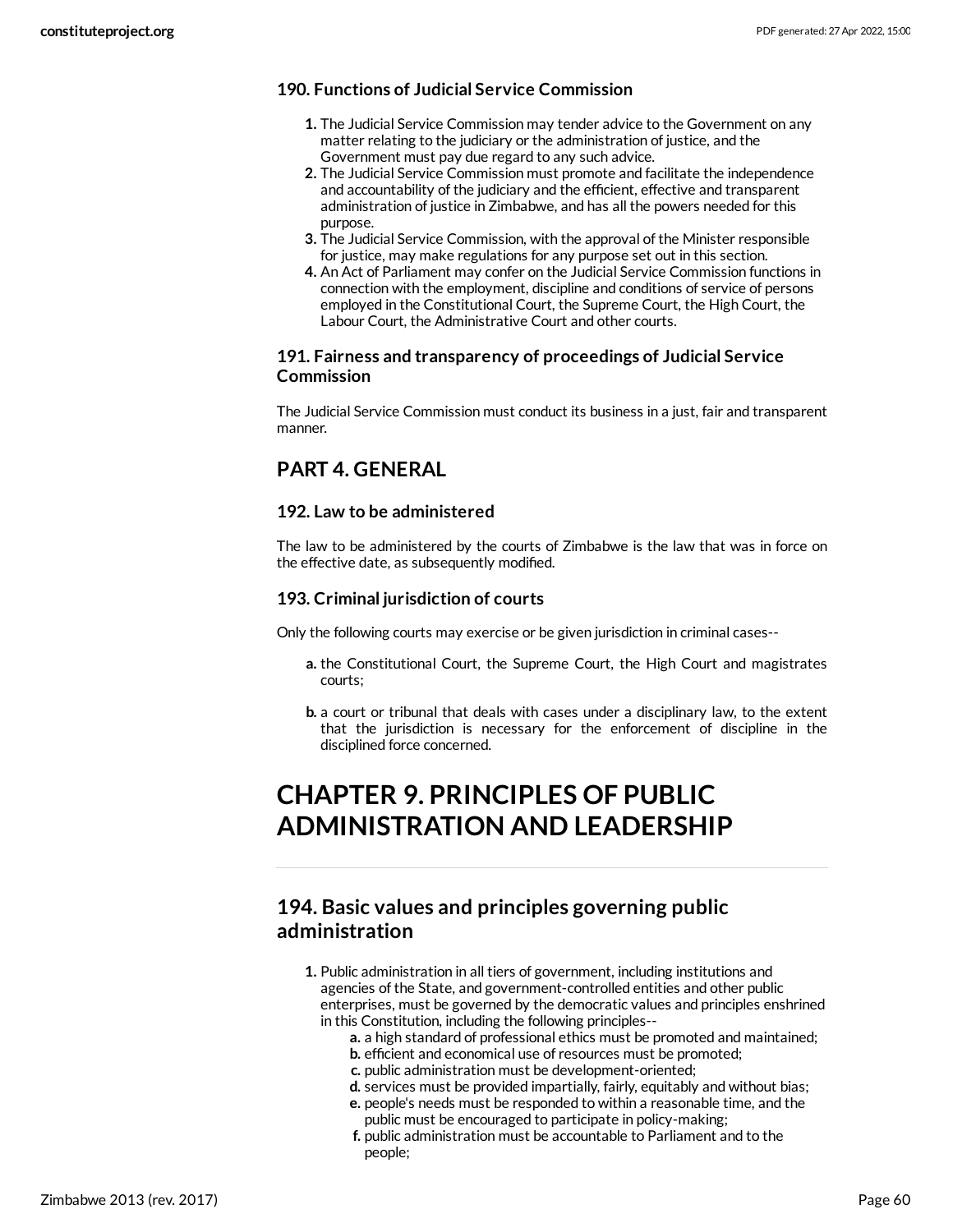- **1. g.** institutions and agencies of government at all levels must co-operate with each other;
	- **h.** transparency must be fostered by providing the public with timely, accessible and accurate information;
	- **i.** good human-resource management and career-development practices, to maximise human potential, must be cultivated;
	- **j.** public administration must be broadly representative of the diverse communities of Zimbabwe;
	- **k.** employment, training and advancement practices must be based on merit, ability, objectivity, fairness, the equality of men and women and the inclusion of persons with disabilities;

and the State must take measures, including legislative measures, to promote these values and principles.

**2.** Appointments to offices in all tiers of government, including government institutions and agencies and government-controlled entities and other public enterprises, must be made primarily on the basis of merit.

### **195. State-controlled commercial entities**

- **1.** Companies and other commercial entities owned or wholly controlled by the State must, in addition to complying with the principles set out in section 194(1), conduct their operations so as to maintain commercial viability and abide by generally accepted standards of good corporate governance.
- **2.** Companies and other commercial entities referred to in subsection (1) must establish transparent, open and competitive procurement systems.

### **196. Responsibilities of public officers and principles of leadership**

- **1.** Authority assigned to a public officer is a public trust which must be exercised in a manner which-
	- **a.** is consistent with the purposes and objectives of this Constitution;
	- **b.** demonstrates respect for the people and a readiness to serve them rather than rule them; and
	- **c.** promotes public confidence in the office held by the public officer.
- **2.** Public officers must conduct themselves, in public and private life, so as to avoid any conflict between their personal interests and their public or official duties, and to abstain from any conduct that demeans their office.
- **3.** Public officers in leadership positions must abide by the following principles of leadership-
	- **a.** objectivity and impartiality in decision making;
	- **b.** honesty in the execution of public duties;
	- **c.** accountability to the public for decisions and actions; and
	- **d.** discipline and commitment in the service of the people.

### **197. Terms of office of heads of government-controlled entities**

An Act of Parliament may limit the terms of office of chief executive officers or heads of government-controlled entities and other commercial entities and public enterprises owned or wholly controlled by the State.

### **198. Legislation to enforce Chapter 9**

An Act of Parliament must provide measures to enforce the provisions of this Chapter, including measures--

**a.** requiring public officers to make regular disclosures of their assets;

**b.** establishing codes of conduct to be observed by public officers;

Civil service recruitment

Civil service recruitment

Duty to obey the constitution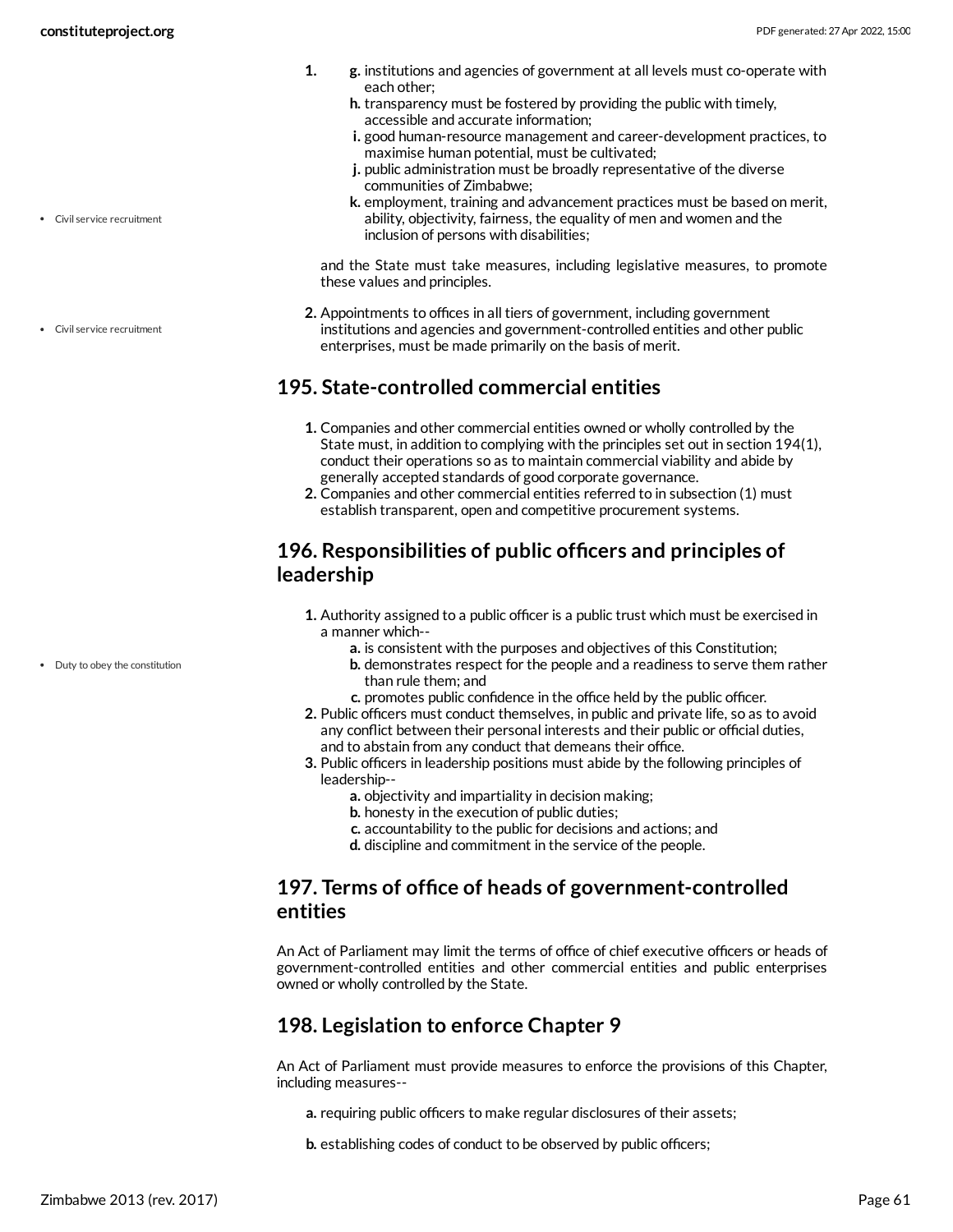- **c.** specifying the standards of good corporate governance to be observed by government-controlled entities and other commercial entities owned or wholly controlled by the State;
- **d.** providing for the disciplining of persons who contravene the provisions of this Chapter or of any code of conduct or standard referred to in paragraph (b).

# **CHAPTER 10. CIVIL SERVICE**

## **199. Civil Service**

- **1.** There is a single Civil Service, which is responsible for the administration of Zimbabwe.
- **2.** The Civil Service consists of persons employed by the State other than-
	- **a.** members of the security services and any other security service that may be established;
	- **b.** judges, magistrates and persons presiding over courts established by an Act of Parliament;
	- **c.** members of Commissions established by this Constitution;
	- **d.** the staff of Parliament; and
	- **e.** any other person whose office or post is stated, by this Constitution or an Act of Parliament, not to form part of the Civil Service.
- **3.** An Act of Parliament must provide for the organisation, structure, management, regulation, discipline and, subject to section 203, the conditions of service of members of the Civil Service.

### **200. Conduct of members of Civil Service**

- **1.** Members of the Civil Service must act in accordance with this Constitution and the law.
- **2.** No member of the Civil Service may obey an order that is manifestly illegal.
- **3.** No member of the Civil Service may, in the exercise of their functions-
	- **a.** act in a partisan manner;
	- **b.** further the interests of any political party or cause;
	- **c.** prejudice the lawful interests of any political party or cause; or
	- **d.** violate the fundamental rights or freedoms of any person.
- **4.** Members of the Civil Service must not be office-bearers of any political party.
- **5.** An Act of Parliament must make provision to ensure the political neutrality of the Civil Service.

### **201. Minister responsible for Civil Service**

The President must appoint a Minister to be responsible for the Civil Service.

### **202. Establishment and composition of Civil Service Commission**

- **1.** There is a Civil Service Commission consisting of-
	- **a.** a chairperson and deputy chairperson; and
	- **b.** a minimum of two and a maximum of five other members;

appointed by the President.

**2.** Members of the Civil Service Commission must be chosen for their knowledge of or experience in administration, management or the provision of public services.

• Duty to obey the constitution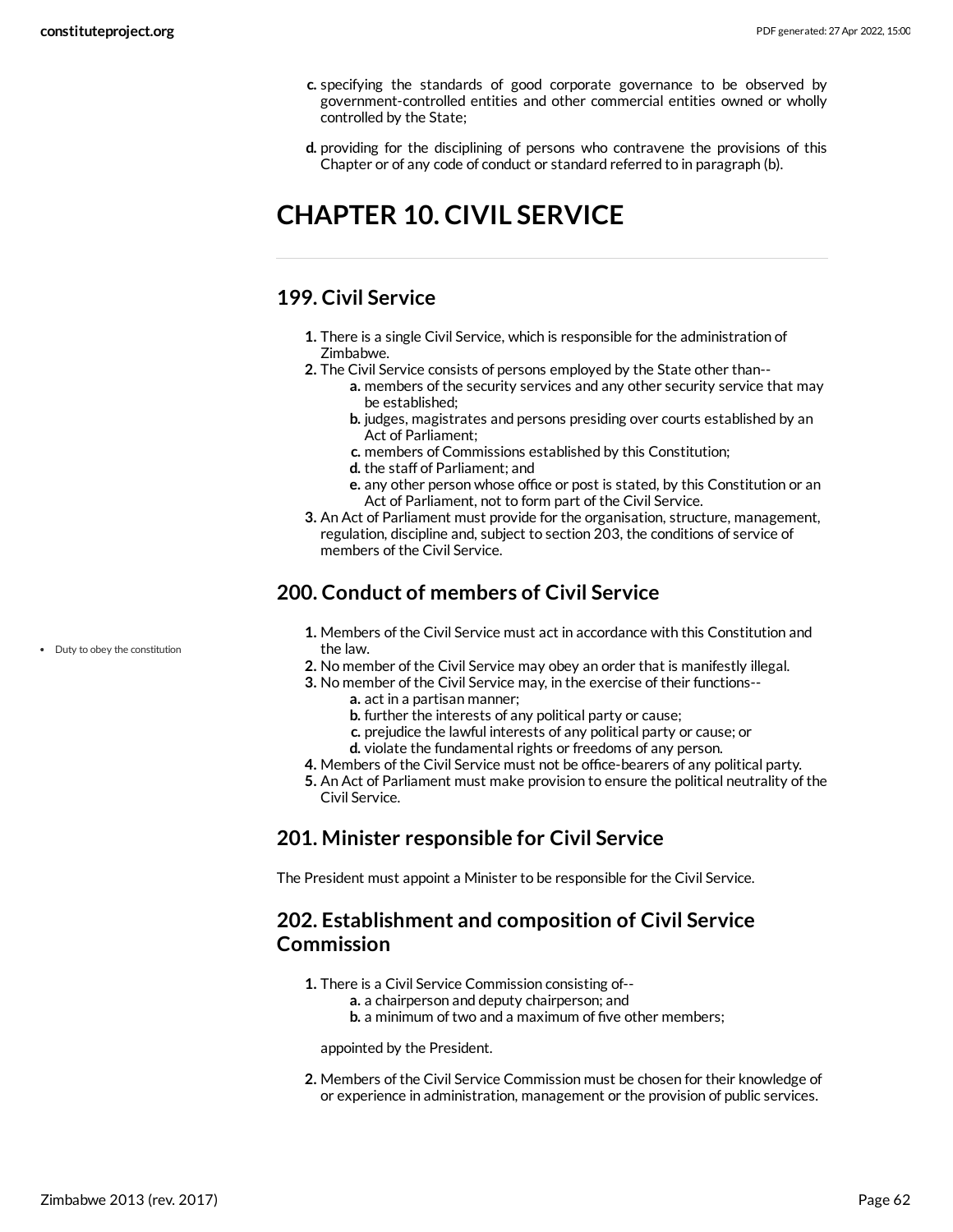### **203. Functions of Civil Service Commission**

- **1.** The Civil Service Commission has the following functions-
	- **a.** to appoint qualified and competent persons to hold posts in the Civil Service;
	- **b.** subject to section 65(5), to fix and regulate conditions of service, including salaries, allowances and other benefits, of members of the Civil Service;
	- **c.** to exercise control and disciplinary powers over members of the Civil Service;
	- **d.** to investigate grievances and to remedy the grievances of members of the Civil Service concerning official acts or omissions;
	- **e.** to implement measures to ensure effective and efficient performance within, and the general well-being of, the Civil Service;
	- **f.** to ensure that members of the Civil Service carry out their duties efficiently and impartially;
	- **g.** to advise the President and the Minister on any matter relating to the Civil Service;
	- **h.** to promote throughout the Civil Service the values and principles set out in this Constitution; and
	- **i.** to exercise any other function that is conferred or imposed on the Commission by this Constitution or an Act of Parliament.
- **2.** The Civil Service Commission, with the approval of the Minister responsible for the Civil Service, may make regulations for any of the purposes set out in subsection (1).
- **3.** The Civil Service Commission must exercise its functions in accordance with any general written policy directives which the Minister responsible for the Civil Service may give it.
- **4.** In fixing the salaries, allowances and other benefits of members of the Civil Service, the Civil Service Commission must act with the approval of the President given on the recommendation of the Minister responsible for finance and after consultation with the Minister responsible for the Civil Service.

### **204. Ambassadors and other principal representatives of Zimbabwe**

The President may appoint persons to be ambassadors or other principal representatives of Zimbabwe in other countries or to be accredited to international organisations and may, at any time, remove those persons from their posts.

### **205. Permanent Secretaries**

- **1.** Permanent Secretaries of Ministries are appointed by the President after consultation with the Civil Service Commission.
- **2.** The term of office of a Permanent Secretary is a period of up to five years, and is renewable once only subject to competence, performance and delivery.

## **CHAPTER 11. SECURITY SERVICES**

### **PART 1. GENERAL PROVISIONS**

### **206. National security**

- **1.** The national security objectives of Zimbabwe must reflect the resolve of Zimbabweans to live as equals in liberty, peace and harmony, free from fear, and in prosperity.
- **2.** The national security of Zimbabwe must be secured in compliance with this Constitution and the law.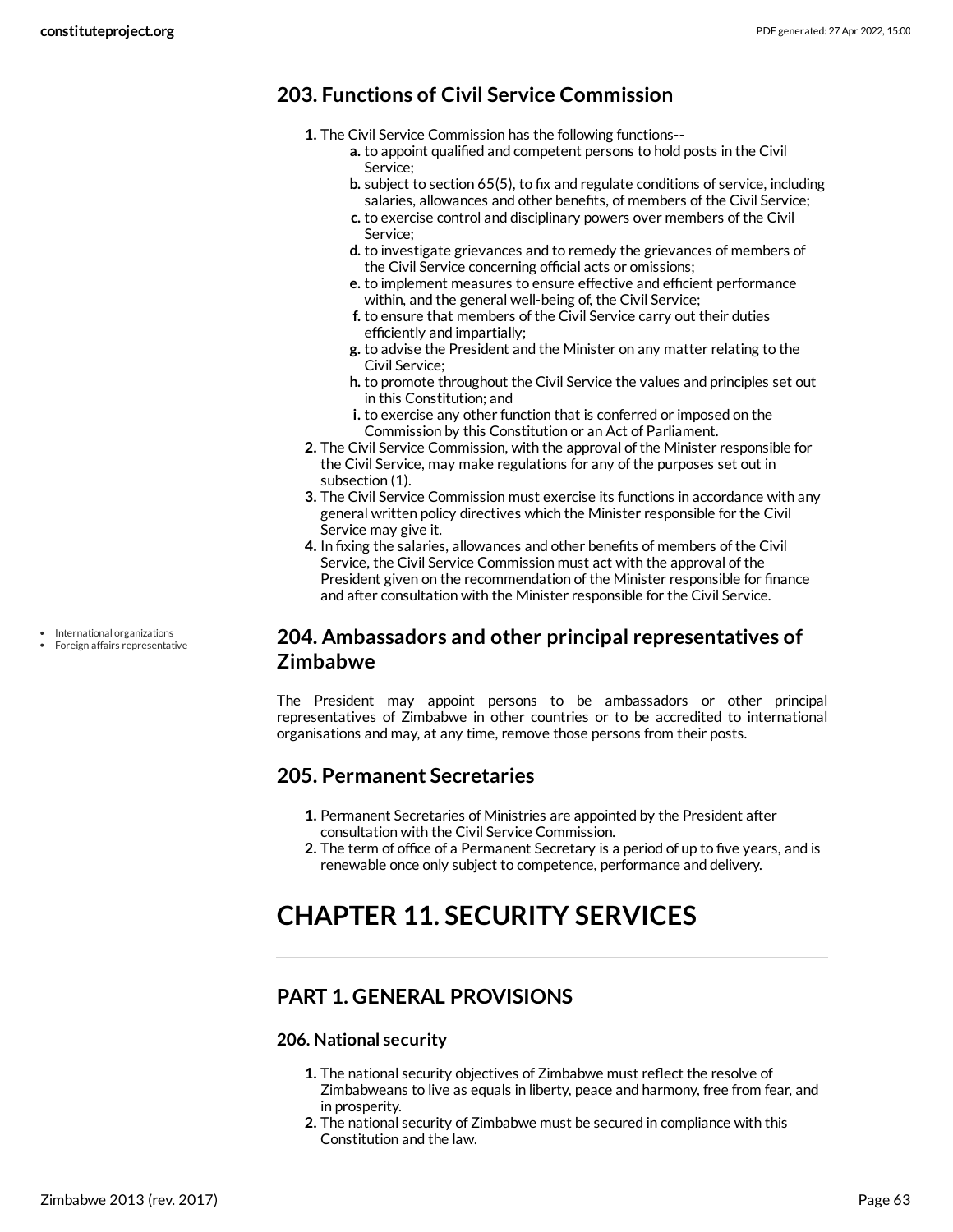- **3.** In particular, the protection of national security must be pursued with the utmost respect for-
	- **a.** the fundamental rights and freedoms and the democratic values and principles enshrined in this Constitution; and
	- **b.** the rule of law.

### **207. Security services**

- **1.** The security services of Zimbabwe consist of-
	- **a.** the Defence Forces;
	- **b.** the Police Service;
	- **c.** the intelligence services;
	- **d.** the Prisons and Correctional Service; and
	- **e.** any other security service established by Act of Parliament.
- **2.** The security services are subject to the authority of this Constitution, the President and Cabinet and are subject to parliamentary oversight.
- **3.** Membership of the security services must reflect the diversity of the people of Zimbabwe.

### **208. Conduct of members of security services**

- **1.** Members of the security services must act in accordance with this Constitution and the law.
- **2.** Neither the security services nor any of their members may, in the exercise of their functions-
	- **a.** act in a partisan manner;
	- **b.** further the interests of any political party or cause;
	- **c.** prejudice the lawful interests of any political party or cause; or
	- **d.** violate the fundamental rights or freedoms of any person.
- **3.** Members of the security services must not be active members or office-bearers of any political party or organisation.
- **4.** Serving members of the security services must not be employed or engaged in civilian institutions except in periods of public emergency.

### **209. National Security Council**

- **1.** There is a National Security Council consisting of the President as chairperson, the Vice-Presidents and such Ministers and members of the security services and other persons as may be determined in an Act of Parliament.
- **2.** The functions of the National Security Council are-
	- **a.** to develop the national security policy for Zimbabwe;
	- **b.** to inform and advise the President on matters relating to national security; and
	- **c.** to exercise any other functions that may be prescribed in an Act of Parliament.
- **3.** The commanders of the security services must provide the National Security Council with such reports on the security situation in Zimbabwe as the Council may reasonably require.

### **210. Independent complaints mechanism**

An Act of Parliament must provide an effective and independent mechanism for receiving and investigating complaints from members of the public about misconduct on the part of members of the security services, and for remedying any harm caused by such misconduct.

### **PART 2. DEFENCE FORCES**

### **211. Defence Forces**

- **1.** The Defence Forces of Zimbabwe consist of an Army, an Air Force and any other services that may be established under an Act of Parliament.
- **2.** The Defence Forces are the only lawful military forces in Zimbabwe.

Restrictions on the armed forces

• Duty to obey the constitution

#### Advisory bodies to the head of state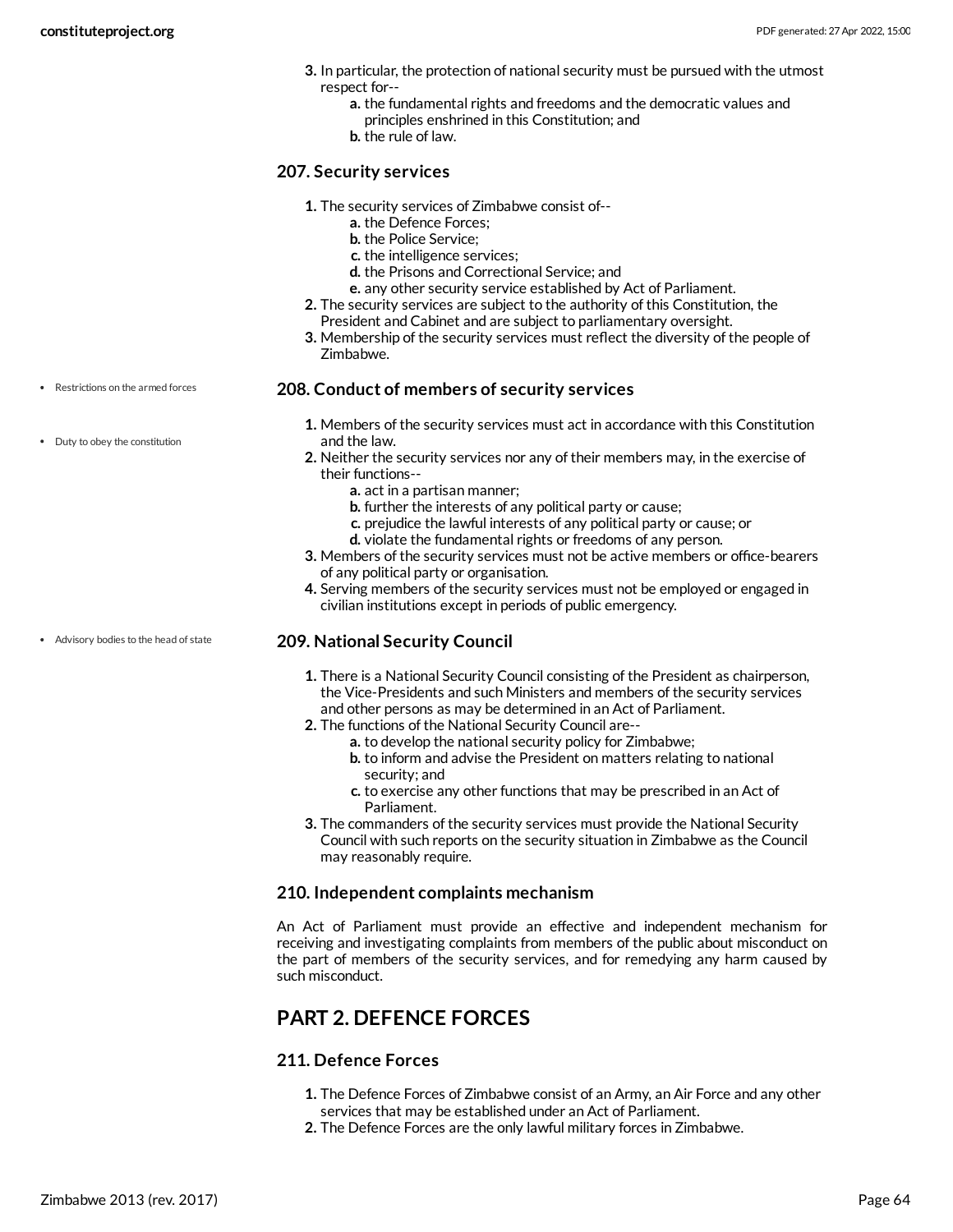- **3.** The Defence Forces must respect the fundamental rights and freedoms of all persons and be non-partisan, national in character, patriotic, professional and subordinate to the civilian authority as established by this Constitution.
- **4.** The Defence Forces must be maintained as disciplined military forces.
- **5.** An Act of Parliament must provide for the organisation, structure, management, regulation, discipline and, subject to section 218, the conditions of service of members of the Defence Forces.

### **212. Function of Defence Forces**

The function of the Defence Forces is to protect Zimbabwe, its people, its national security and interests and its territorial integrity and to uphold this Constitution.

Designation of commander in chief

- **213. Deployment of Defence Forces**
	- **1.** Subject to this Constitution, only the President, as Commander-in-Chief of the Defence Forces, has power-
		- **a.** to authorise the deployment of the Defence Forces; or
		- **b.** has power to determine the operational use of the Defence Forces.
	- **2.** With the authority of the President, the Defence Forces may be deployed in Zimbabwe-
		- **a.** in defence of Zimbabwe;
		- **b.** in support of the Police Service in the maintenance of public order; or
		- **c.** in support of the Police Service and other civilian authorities in the event of an emergency or disaster.
	- **3.** With the authority of the President, the Defence Forces may be deployed outside Zimbabwe-
		- **a.** on peace-keeping operations under the auspices of the United Nations Organisation or any other international or regional organisation of which Zimbabwe is a member;
		- **b.** to defend the territorial integrity of a foreign country;
		- **c.** in fulfilment of an international commitment; or
		- **d.** in defence of Zimbabwe's national security or national interests.
	- **4.** By a two-thirds majority of the total membership of Parliament at a joint sitting of the Senate and the National Assembly, Parliament may resolve that a deployment of the Defence Forces outside Zimbabwe should be rescinded.
	- **5.** Where Parliament has resolved that a deployment of the Defence Forces outside Zimbabwe should be rescinded, the President must take all practical steps to withdraw the Defence Forces, taking due account of the need to ensure the safety of Zimbabwean personnel and equipment.

### **214. Political accountability for deployment of Defence Forces**

When the Defence Forces are deployed--

**a.** in Zimbabwe to assist in the maintenance of public order; or

**b.** outside Zimbabwe;

the President must cause Parliament to be informed, promptly and in appropriate detail, of the reasons for their deployment and--

- **i.** where they are deployed in Zimbabwe, the place where they are deployed;
- **ii.** where they are deployed outside Zimbabwe, the country in which they are deployed.

### **215. Minister responsible for Defence Forces**

The President must appoint a Minister to be responsible for the Defence Forces.

### **216. Command of Defence Forces**

- **1.** An Act of Parliament may provide that-
	- **a.** the Defence Forces are to be under the command of a single Commander; or
- International organizations
- International law
- Joint meetings of legislative chambers
- Designation of commander in chief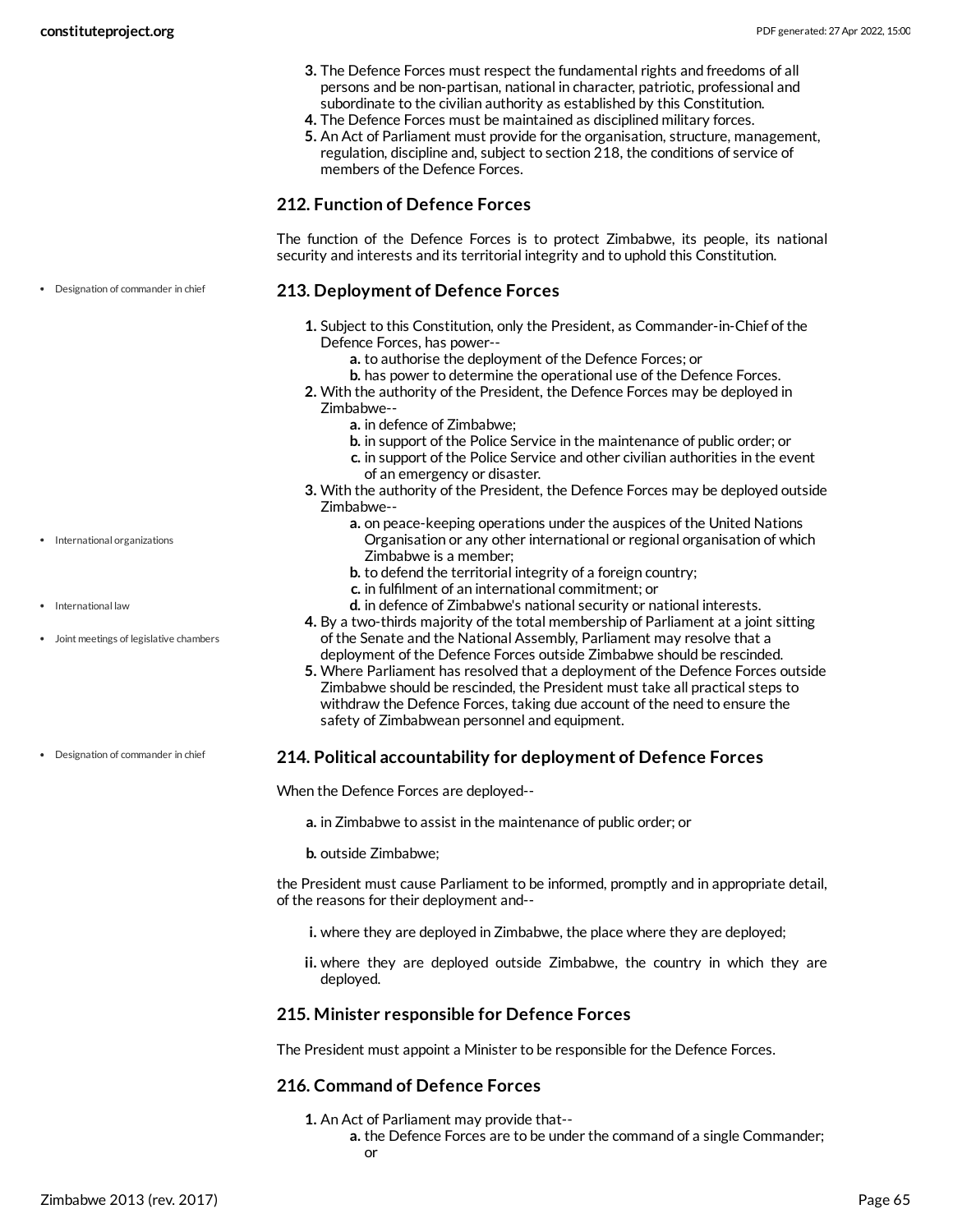- **1. b.** each service of the Defence Forces, or any two or more of them jointly, are to be under the command of a separate Commander.
- **2.** Every Commander of the Defence Forces, and every Commander of a service of the Defence Forces, is appointed by the President after consultation with the Minister responsible for the Defence Forces.
- **3.** Commanders of the Defence Forces and Commanders of services of the Defence Forces, are appointed for a term of not more than five years, and a person must not serve in any one of those offices for more than two terms.
- **4.** A person who has served as Commander of a service of the Defence Forces may be appointed as Commander of the Defence Forces, but a person who has served as Commander of the Defence Forces may not be appointed as Commander of a service of the Defence Forces or to the command of any other security service.
- **5.** Every Commander of the Defence Forces, and every Commander of a service of the Defence Forces, must exercise his or her command in accordance with general written policy directives given by the Minister responsible for the Defence Forces acting under the authority of the President.

### **217. Establishment and composition of Defence Forces Service Commission**

**1.** There is a Defence Forces Service Commission consisting of a chairperson who must be the chairperson of the Civil Service Commission, and a minimum of two and a maximum of six other members appointed by the President.

**2.** Members of the Defence Forces Service Commission must be chosen for their knowledge of or experience in administration, management, military affairs, their professional qualifications or their general suitability for appointment, and--

- **a.** at least half of them must be persons who are not and have not been members of the Defence Forces;
- **b.** at least one of them must have held senior rank in the Defence Forces for one or more periods amounting to at least five years.

### **218. Functions of Defence Forces Service Commission**

- **1.** The Defence Forces Service Commission has the following functions-
	- **a.** to appoint qualified and competent persons to hold posts or ranks in the Defence Forces;
	- **b.** to fix and regulate conditions of service, including salaries, allowances and other benefits, of members of the Defence Forces;
	- **c.** to ensure the general well-being and good administration of the Defence Forces and their maintenance in a high state of efficiency;
	- **d.** to ensure that members of the Defence Forces comply with section 208;
	- **e.** to foster harmony and understanding between the Defence Forces and
		- civilians;
	- **f.** to advise the President and the Minister on any matter relating to the Defence Forces; and
	- **g.** to exercise any other function conferred or imposed on the Commission by this Constitution or an Act of Parliament.
- **2.** The Defence Forces Service Commission, with the approval of the Minister responsible for the Defence Forces, may make regulations for any of the purposes set out in subsection (1).
- **3.** In fixing the salaries, allowances and other benefits of members of the Defence Forces, the Defence Forces Service Commission must act with the approval of the President given on the recommendation of the Minister responsible for finance and after consultation with the Minister responsible for the Defence Forces.

### **PART 3. POLICE SERVICE**

### **219. Police Service and its functions**

- **1.** There is a Police Service which is responsible for-
	- **a.** detecting, investigating and preventing crime;
	- **b.** preserving the internal security of Zimbabwe;
	- **c.** protecting and securing the lives and property of the people;
	- **d.** maintaining law and order; and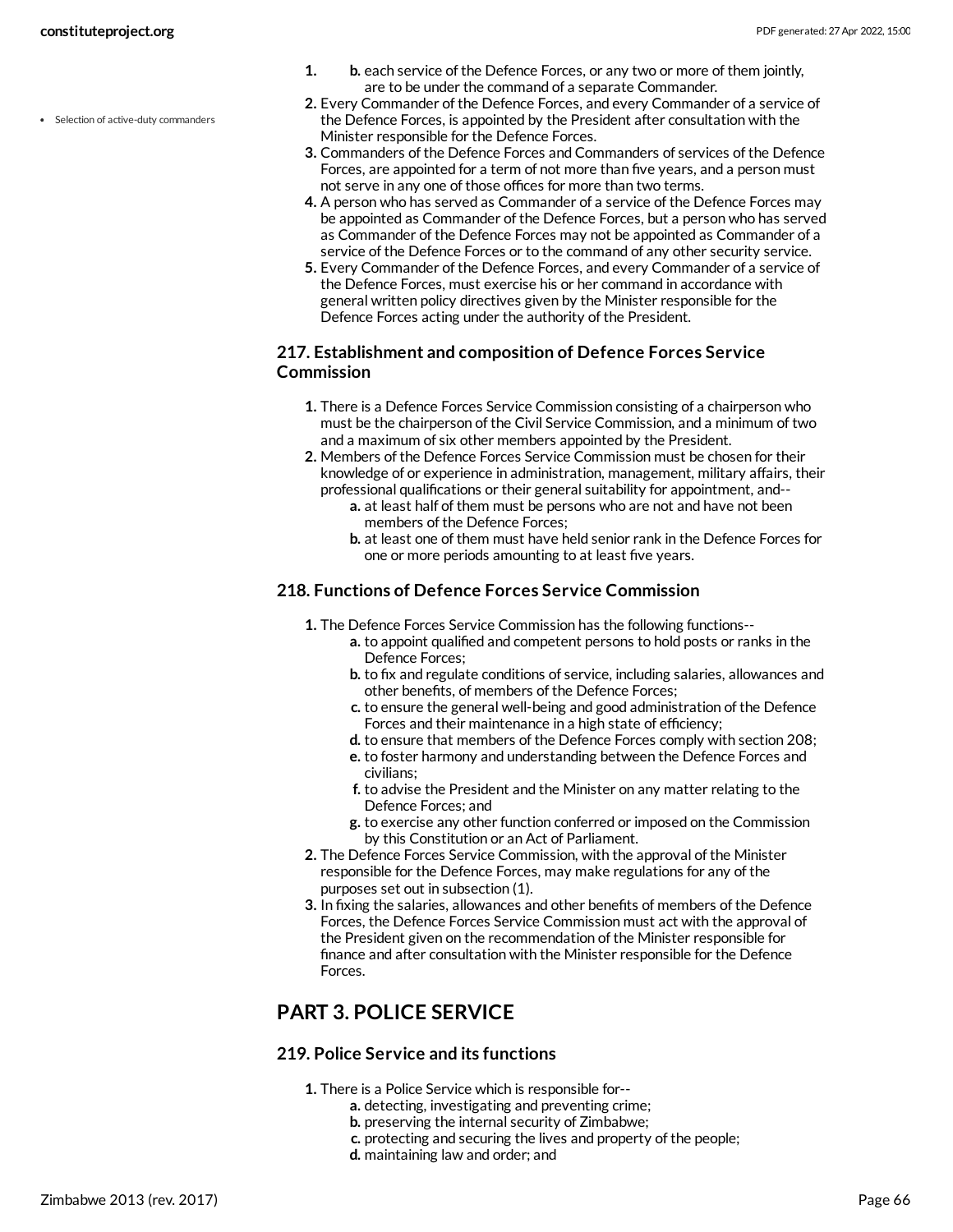- Duty to obey the constitution
- 
- International organizations
- **1. e.** upholding this Constitution and enforcing the law without fear or favour.
- **2.** The Police Service must exercise its functions in co-operation with-
	- **a.** any intelligence service that may be established by law; **b.** any body that may be established by law for the purpose of detecting, investigating or preventing particular classes of offences; and **c.** regional and international bodies formed to combat crime.
- **3.** The Police Service must be non-partisan, national in character, patriotic, professional and subordinate to the civilian authority as established by this Constitution.
- **4.** An Act of Parliament must provide for the organisation, structure, management, regulation, discipline and, subject to section 223, the conditions of service of members of the Police Service.

### **220. Minister responsible for Police Service**

The President must appoint a Minister to be responsible for the Police Service.

### **221. Commissioner-General of Police**

- **1.** The Police Service is under the command of a Commissioner-General of Police appointed by the President after consultation with the Minister responsible for the police.
- **2.** The Commissioner-General of Police is appointed for a five-year term which may be renewed once.
- **3.** A person who has served as Commissioner-General of Police may not be appointed to the command of any other security service.
- **4.** The Commissioner-General of Police must exercise his or her command in accordance with any general written policy directives given by the Minister responsible for the police acting under the authority of the President.

### **222. Establishment and composition of Police Service Commission**

- **1.** There is a Police Service Commission consisting of a chairperson, who must be the chairperson of the Civil Service Commission, and a minimum of two and a maximum of six other members appointed by the President.
- **2.** Members of the Police Service Commission must be chosen for their knowledge of or experience in the maintenance of law and order, administration, or their professional qualifications or their general suitability for appointment, and-
	- **a.** at least half of them must be persons who are not and have not been members of the Police Service;
	- **b.** at least one of them must have held a senior rank in the Police Service for one or more periods amounting to at least five years.

### **223. Functions of Police Service Commission**

- **1.** The Police Service Commission has the following functions-
	- **a.** to appoint qualified and competent persons to hold posts or ranks in the Police Service;
	- **b.** to fix and regulate conditions of service, including salaries, allowances and other benefits, of members of the Police Service;
	- **c.** to ensure the general well-being and good administration of the Police Service and its maintenance in a high state of efficiency;
	- **d.** to ensure that members of the Police Service comply with section 208;
	- **e.** to foster harmony and understanding between the Police Service and civilians;
	- **f.** to advise the President and the Minister on any matter relating to the Police Service; and
	- **g.** to exercise any other function conferred or imposed on the Commission by this Constitution or an Act of Parliament.
- **2.** The Police Service Commission, with the approval of the Minister responsible for the Police Service, may make regulations for any of the purposes set out in subsection (1).
- **3.** In fixing the salaries, allowances and other benefits of members of the Police Service, the Police Service Commission must act with the approval of the President given on the recommendation of the Minister responsible for finance and after consultation with the Minister responsible for the Police Service.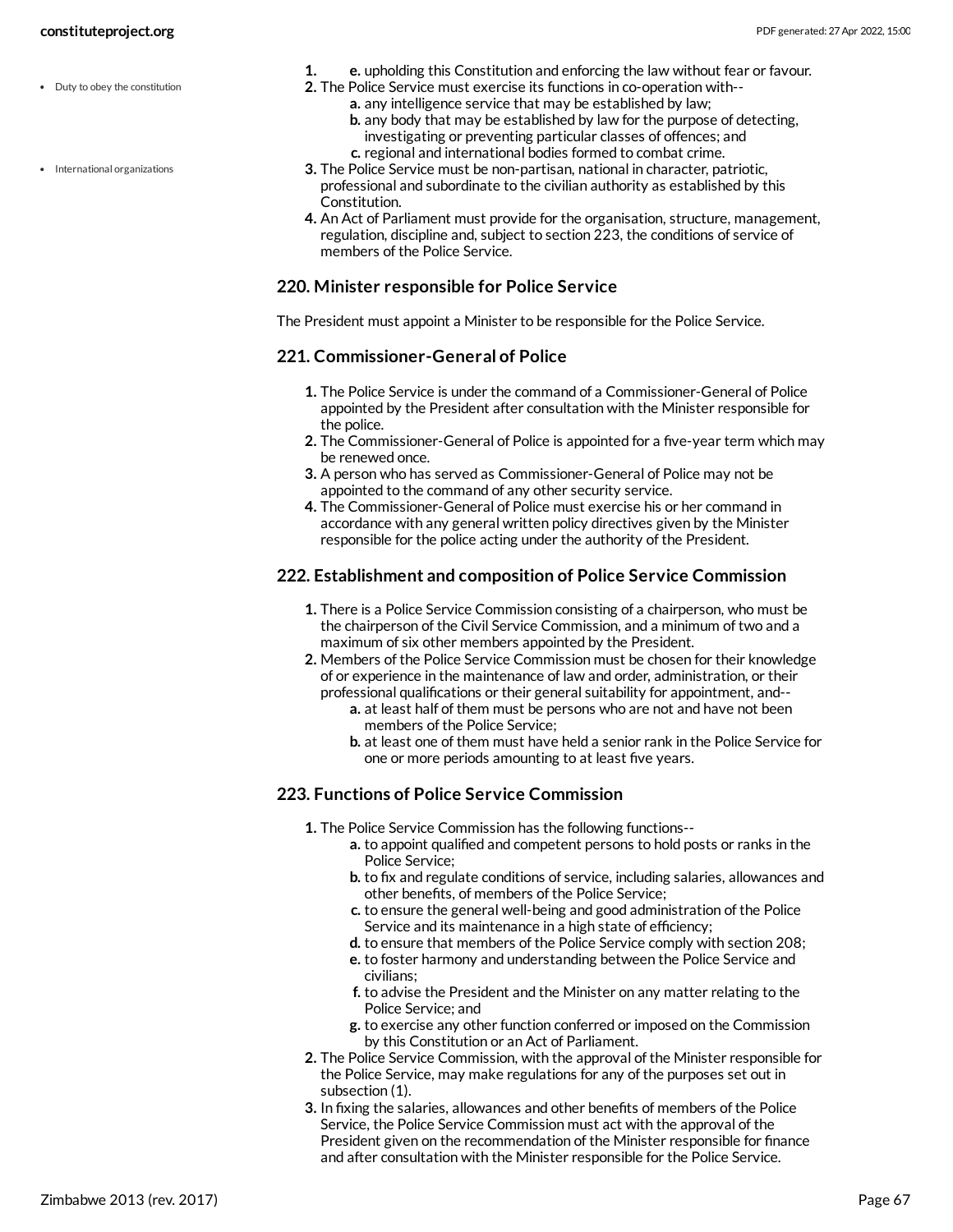### **PART 4. INTELLIGENCE SERVICES**

### **224. Establishment of intelligence services**

- **1.** Any intelligence service of the State, other than an intelligence division of the Defence Forces or the Police Service, must be established in terms of a law or a Presidential or Cabinet directive or order.
- **2.** Any intelligence service of the State must be non-partisan, national in character, patriotic, professional and subordinate to the civilian authority as established by this Constitution.

### **225. Minister responsible for national intelligence service**

The President must appoint a Minister to be responsible for any national intelligence service.

### **226. Command or control of national intelligence service**

- **1.** A national intelligence service must be under the command or control of a Director-General of Intelligence Services who must be appointed by the President for a five-year term which may be renewed once.
- **2.** The Director-General of Intelligence Services must exercise his or her command or control in accordance with any general written policy directives given by the Minister responsible for the national intelligence service acting under the authority of the President.
- **3.** A person who has served as Director-General of Intelligence Services may not be appointed to the command of any other security service.

### **PART 5. PRISONS AND CORRECTIONAL SERVICE**

### **227. Prisons and Correctional Service and its functions**

- **1.** There is a Prisons and Correctional Service which is responsible for-
	- **a.** the protection of society from criminals through the incarceration and rehabilitation of convicted persons and others who are lawfully required to be detained, and their reintegration into society; and
	- **b.** the administration of prisons and correctional facilities.
- **2.** The Prisons and Correctional Service must be non-partisan, national in character, patriotic, professional and subordinate to the civilian authority as established by this Constitution.
- **3.** An Act of Parliament must provide for the organisation, structure, management, regulation, discipline and, subject to section 231, the conditions of service of members of the Prisons and Correctional Service.

### **228. Minister responsible for Prisons and Correctional Service**

The President must appoint a Minister to be responsible for the Prisons and Correctional Service.

### **229. Commissioner-General of Prisons and Correctional Service**

- **1.** The Prisons and Correctional Service is under the command of a Commissioner-General of the Prisons and Correctional Service appointed by the President after consultation with the Minister responsible for the Prisons and Correctional Service.
- **2.** The Commissioner-General of the Prisons and Correctional Service is appointed for a five-year term which may be renewed once.
- **3.** A person who has served as Commissioner-General of the Prisons and Correctional Service may not be appointed to the command of any other security service.
- **4.** The Commissioner-General of the Prisons and Correctional Service must exercise his or her command in accordance with general written policy directives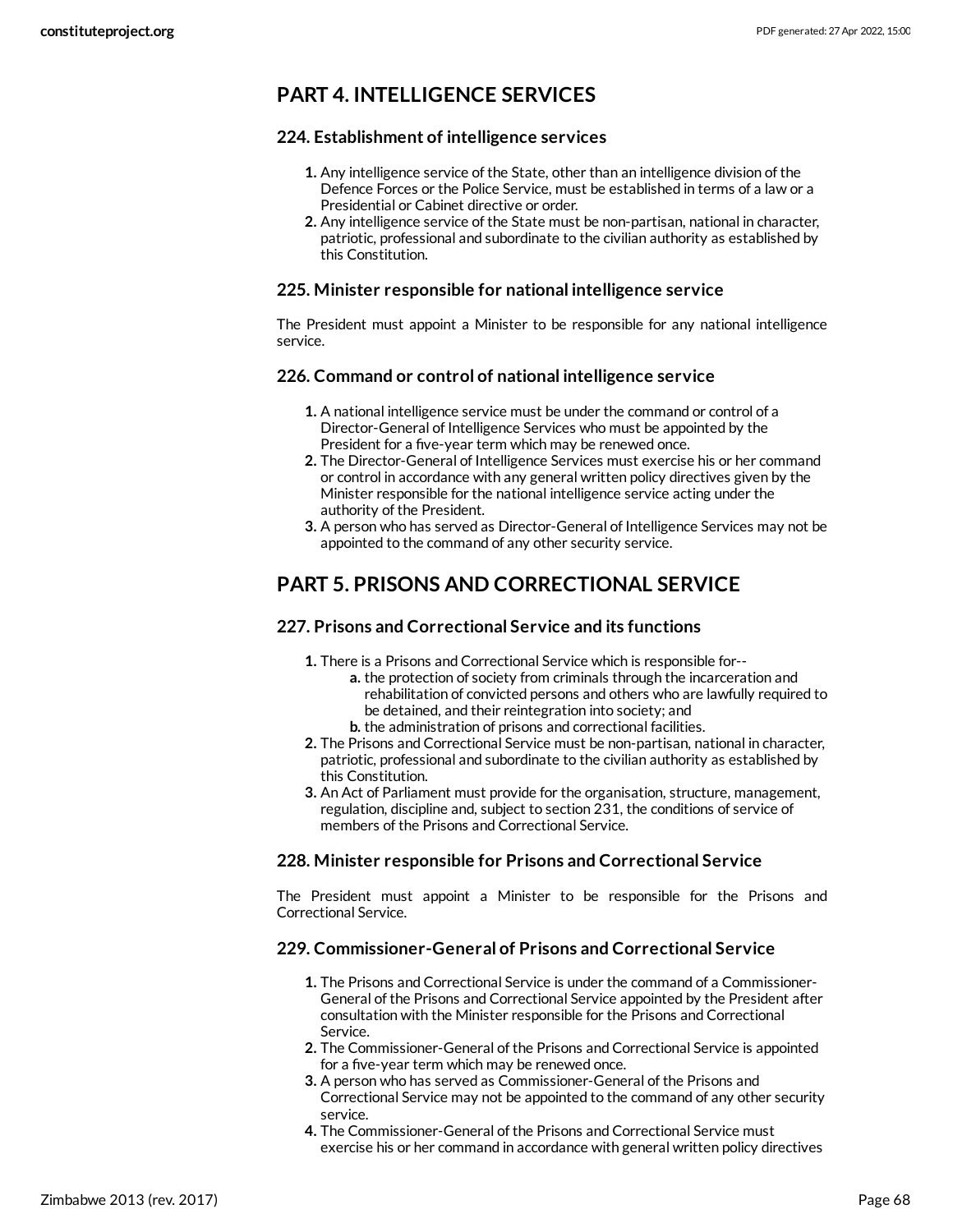**4.** given by the Minister responsible for the Prisons and Correctional Service acting under the authority of the President.

### **230. Establishment and composition of Prisons and Correctional Service Commission**

- **1.** There is a Prisons and Correctional Service Commission consisting of a chairperson, who must be the chairperson of the Civil Service Commission, and a minimum of two and a maximum of six other members appointed by the President.
- **2.** Members of the Prisons and Correctional Service Commission must be chosen for their knowledge of or experience in administration, management, security affairs, or for their professional qualifications or their general suitability for appointment, and-
	- **a.** at least half of them must be persons who are not and have not been members of the Prisons and Correctional Service;
	- **b.** at least one of them must have held senior rank in the Prisons and Correctional Service for one or more periods amounting to at least five years.

### **231. Functions of Prisons and Correctional Service Commission**

- **1.** The Prisons and Correctional Service Commission has the following functions-
	- **a.** to appoint qualified and competent persons to hold posts or ranks in the Prisons and Correctional Service;
	- **b.** to fix and regulate conditions of service, including salaries, allowances and other benefits, of members of the Prisons and Correctional Service;
	- **c.** to ensure the general well-being and good administration of the Prisons and Correctional Service and its maintenance in a high state of efficiency;
	- **d.** to ensure that members of the Prisons and Correctional Service comply with section 208;
	- **e.** to foster harmony and understanding between the Prisons and Correctional Service and civilians;
	- **f.** to advise the President and the Minister on any matter relating to the Prisons and Correctional Service; and
	- **g.** to exercise any other function conferred or imposed on the Commission by this Constitution or an Act of Parliament.
- **2.** The Prisons and Correctional Service Commission, with the approval of the Minister responsible for the Prisons and Correctional Service, may make regulations for any of the purposes set out in subsection (1).
- **3.** In fixing the salaries, allowances and other benefits of members of the Prisons and Correctional Service, the Prisons and Correctional Service Commission must act with the approval of the President given on the recommendation of the Minister responsible for finance and after consultation with the Minister responsible for the Prisons and Correctional Service.

## **CHAPTER 12. INDEPENDENT COMMISSIONS SUPPORTING DEMOCRACY**

### **PART 1. GENERAL**

### **232. Independent Commissions**

The following are the independent Commissions--

**a.** the Zimbabwe Electoral Commission;

- **b.** the Zimbabwe Human Rights Commission;
- **c.** the Zimbabwe Gender Commission;
- Flectoral commission
- Human rights commission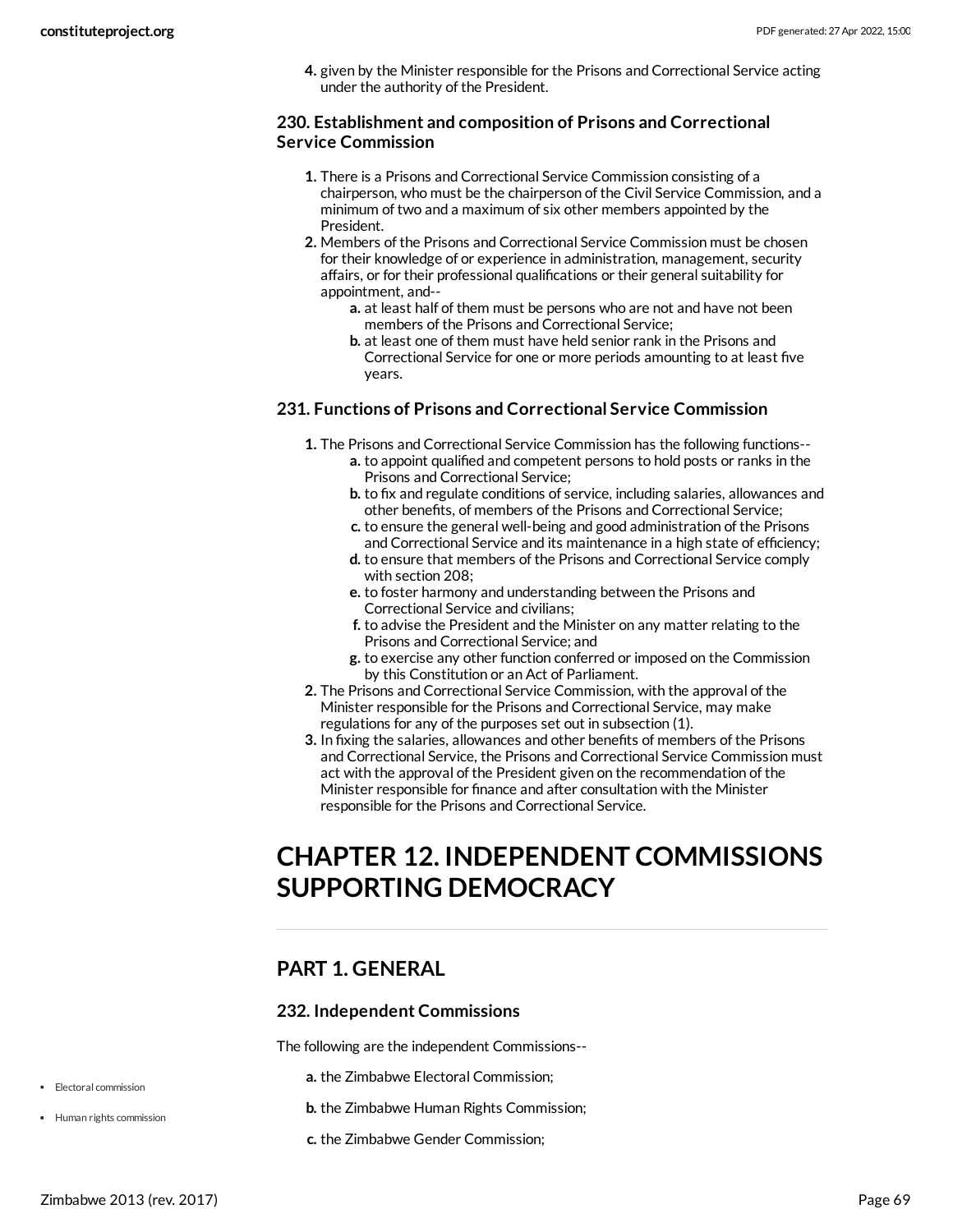- Media commission
- Truth and reconciliation commission
- **d.** the Zimbabwe Media Commission; and
- **e.** the National Peace and Reconciliation Commission.

#### **233. Objectives of independent Commissions**

The independent Commissions have the following general objectives in addition to those given to them individually--

- **a.** to support and entrench human rights and democracy;
- **b.** to protect the sovereignty and interests of the people;
- **c.** to promote constitutionalism;
- **d.** to promote transparency and accountability in public institutions;
- **e.** to secure the observance of democratic values and principles by the State and all institutions and agencies of government, and government-controlled entities; and
- **f.** to ensure that injustices are remedied.

#### **234. Staff of independent Commissions**

The independent Commissions have power to employ staff and, subject to the law, to regulate their conditions of service.

#### **235. Independence of Commissions**

- **1.** The independent Commissions-
	- **a.** are independent and are not subject to the direction or control of anyone; **b.** must act in accordance with this Constitution; and
	- **c.** must exercise their functions without fear, favour or prejudice;

although they are accountable to Parliament for the efficient performance of their functions.

- **2.** The State and all institutions and agencies of government at every level, through legislative and other measures, must assist the independent Commissions and must protect their independence, impartiality, integrity and effectiveness.
- **3.** No person may interfere with the functioning of the independent Commissions.

#### **236. Members of independent Commissions to be non-political**

- **1.** Members of the independent Commissions must not, in the exercise of their functions-
	- **a.** act in a partisan manner;
	- **b.** further the interests of any political party or cause;
	- **c.** prejudice the lawful interests of any political party or cause; or
	- **d.** violate the fundamental rights or freedoms of any person.
- **2.** Persons who are members of a political party or organisation on their appointment to an independent Commission must relinquish that membership without delay and in any event within thirty days of their appointment.
- **3.** If a member of an independent Commission-
	- **a.** becomes a member of a political party or organisation; or
	- **b.** having been a member of a political party or organisation on his or her appointment to the commission, fails to relinquish that membership within thirty days of the appointment;

he or she ceases immediately to be a member of the Commission concerned.

Duty to obey the constitution

Media commission

Electoral commission Human rights commission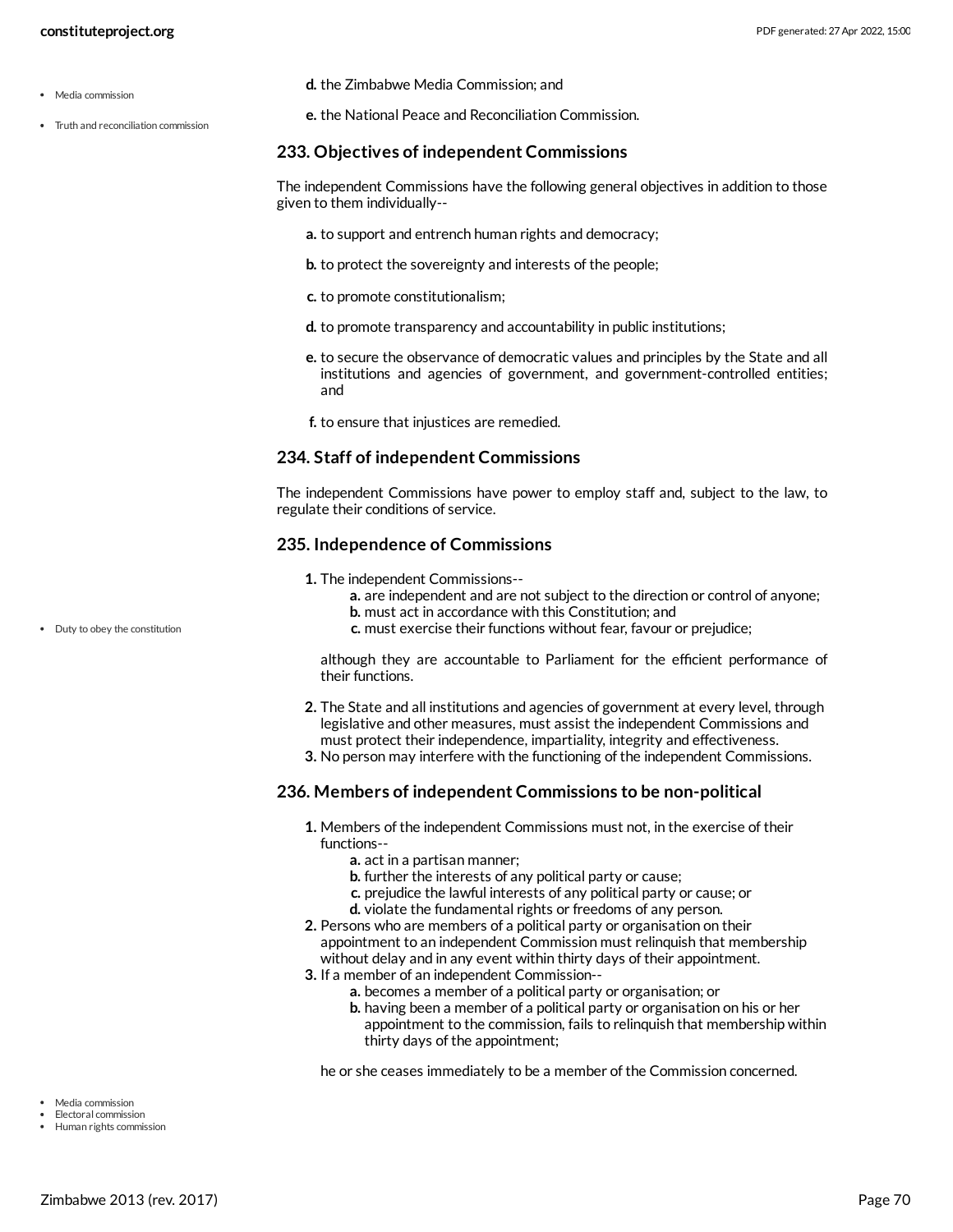### **237. Appointment and removal from office of members of independent Commissions**

**1.** For the purpose of nominating persons for appointment to any independent

Commission, the Committee on Standing Rules and Orders must--

- **a.** advertise the position;
- **b.** invite the public to make nominations;
- **c.** conduct public interviews of prospective candidates;
- **d.** prepare a list of the appropriate number of nominees for appointment; and
- **e.** submit the list to the President.
- **2.** A member of an independent Commission may be removed from office only on the ground that the member concerned-
	- **a.** is unable to perform the functions of his or her office because of physical or mental incapacity;
	- **b.** has been grossly incompetent;
	- **c.** has been guilty of gross misconduct; or
	- **d.** has become ineligible for appointment to the Commission concerned.
- **3.** The procedure for the removal of judges from office applies to the removal from office of a member of an independent Commission.

### **PART 2. ZIMBABWE ELECTORAL COMMISSION**

### **238. Establishment and composition of Zimbabwe Electoral Commission**

- **1.** There is a commission to be known as Zimbabwe Electoral Commission consisting of-
	- **a.** a chairperson appointed by the President after consultation with the Judicial Service Commission and the Committee on Standing Rules and Orders; and
	- **b.** eight other members appointed by the President from a list of not fewer than twelve nominees submitted by the Committee on Standing Rules and Orders.
- **2.** The chairperson of the Zimbabwe Electoral Commission must be a judge or former judge or a person qualified for appointment as a judge.
- **3.** If the appointment of a chairperson to the Zimbabwe Electoral Commission is not consistent with a recommendation of the Judicial Service Commission, the President must cause the Committee on Standing Rules and Orders to be informed as soon as practicable.
- **4.** Members of the Zimbabwe Electoral Commission must be Zimbabwean citizens and chosen for their integrity and experience and for their competence in the conduct of affairs in the public or private sector.
- **5.** Members of the Zimbabwe Electoral Commission are appointed for a six-year term and may be re-appointed for one such further term, but no person may be appointed to or serve on the Commission after he or she has been a member for one or more periods, whether continuous or not, that amount to twelve years.

### **239. Functions of Zimbabwe Electoral Commission**

The Zimbabwe Electoral Commission has the following functions--

**a.** to prepare for, conduct and supervise--

- **i.** elections to the office of President and to Parliament;
- **ii.** elections to provincial and metropolitan councils and the governing bodies of local authorities;
- **iii.** elections of members of the National Council of Chiefs established by section 285; and
- **iv.** referendums;

Legislative committees

Electoral commission

- Legislative committees
- Establishment of judicial council
- Legislative committees
- Establishment of judicial council

Referenda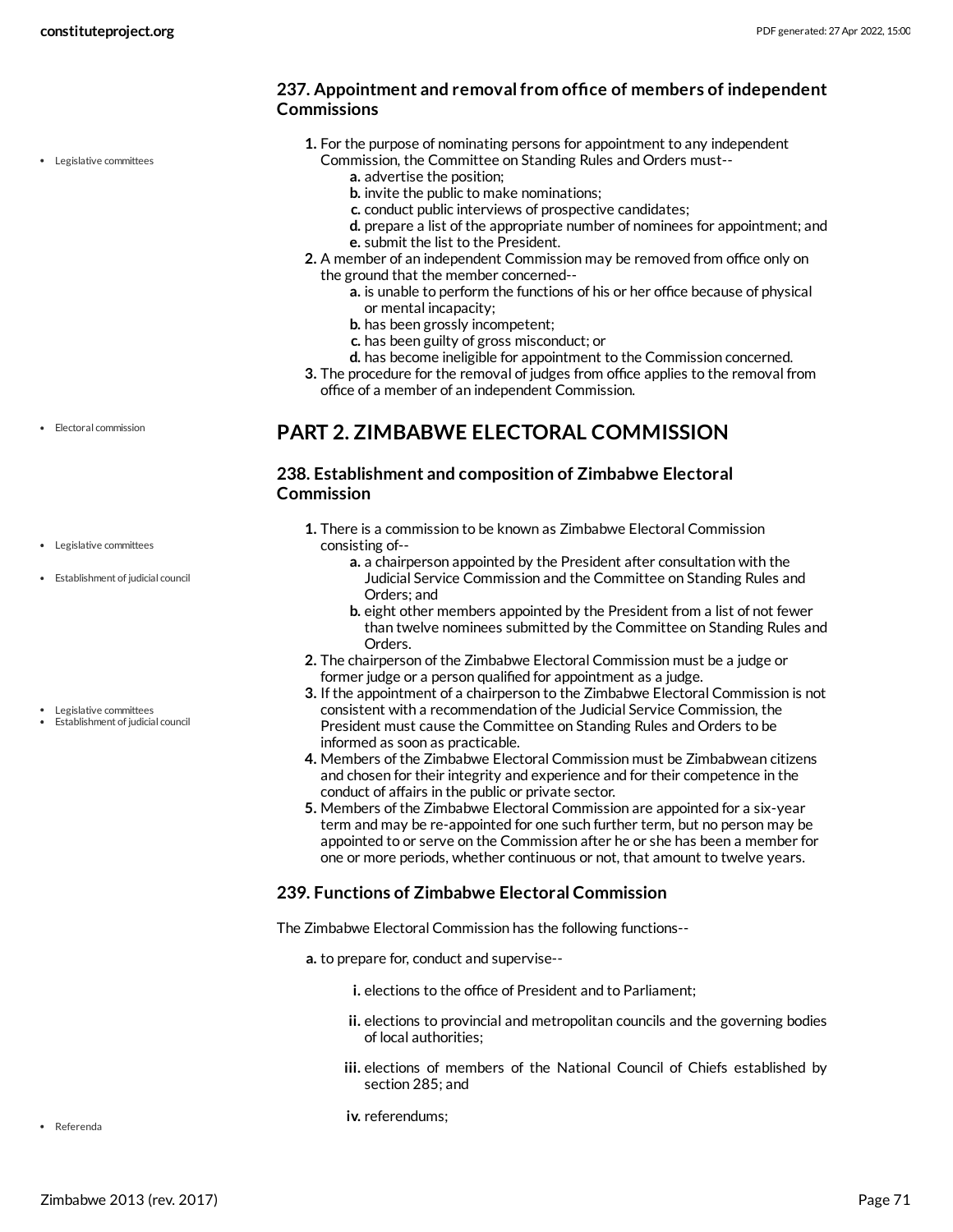Electoral districts

- **a.** and to ensure that those elections and referendums are conducted efficiently, freely, fairly, transparently and in accordance with the law;
- **b.** to supervise elections of the President of the Senate and the Speaker and to ensure that those elections are conducted efficiently and in accordance with the law;
- **c.** to register voters;
- **d.** to compile voters' rolls and registers;
- **e.** to ensure the proper custody and maintenance of voters' rolls and registers;
- **f.** to delimit constituencies, wards and other electoral boundaries;
- **g.** to design, print and distribute ballot papers, approve the form of and procure ballot boxes, and establish and operate polling centres;
- **h.** to conduct and supervise voter education;
- **i.** to accredit observers of elections and referendums;
- **j.** to give instructions to persons in the employment of the State or of a local authority for the purpose of ensuring the efficient, free, fair, proper and transparent conduct of any election or referendum; and
- **k.** to receive and consider complaints from the public and to take such action in regard to the complaints as it considers appropriate.

#### **240. Disqualifications for appointmentto Zimbabwe Electoral Commission**

In addition to the persons mentioned in section 320(3), the following persons are ineligible for appointment to the Zimbabwe Electoral Commission--

- **a.** public officers, other than judges;
- **b.** employees of provincial and metropolitan councils and local authorities; and
- **c.** members and employees of statutory bodies and government-controlled entities.

### **241. Zimbabwe Electoral Commission to report on elections and referendums**

In addition to the report it is required to submit in terms of section 323, the Zimbabwe Electoral Commission must without delay, and through the appropriate Minister, submit a report to Parliament on the conduct of every election and every referendum.

- Human rights commission
- Legislative committees
- Establishment of judicial council

**PART 3. ZIMBABWE HUMAN RIGHTS COMMISSION**

### **242. Establishment and composition of Zimbabwe Human Rights Commission**

- **1.** There is a commission to be known as the Zimbabwe Human Rights Commission consisting of-
	- **a.** a chairperson appointed by the President after consultation with the Judicial Service Commission and the Committee on Standing Rules and Orders; and
	- **b.** eight other members appointed by the President from a list of not fewer than twelve nominees submitted by the Committee on Standing Rules and Orders.
- **2.** The chairperson of the Zimbabwe Human Rights Commission must be a person who has been qualified for at least seven years to practise as a legal practitioner in Zimbabwe.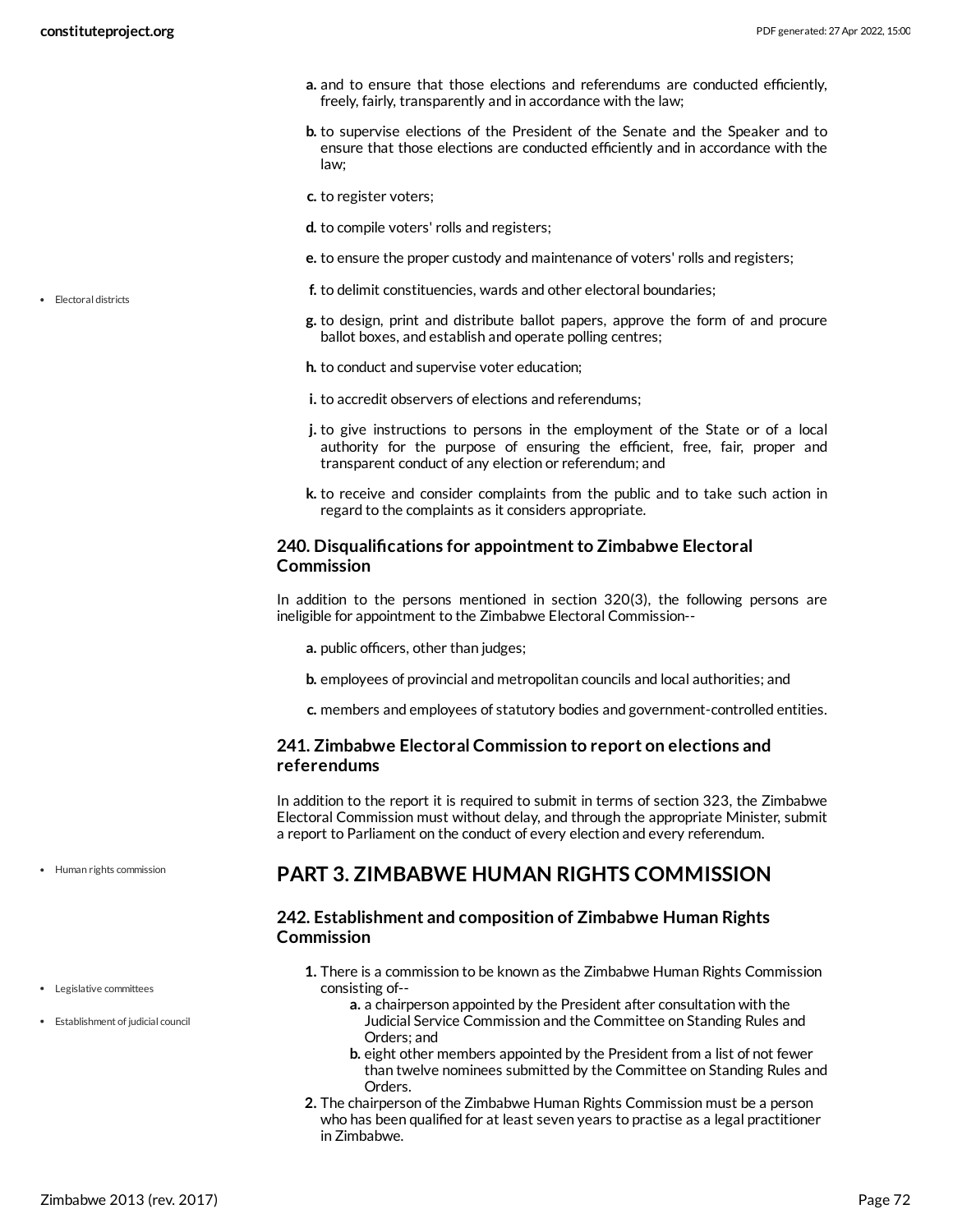- Establishment of judicial council
- Legislative committees
- **3.** If the appointment of a chairperson to the Zimbabwe Human Rights Commission is not consistent with a recommendation of the Judicial Service Commission, the President must cause the Committee on Standing Rules and Orders to be informed as soon as practicable.
- **4.** Members of the Zimbabwe Human Rights Commission must be chosen for their integrity and their knowledge and understanding of, and experience in, the promotion of human rights.

### **243. Functions of Zimbabwe Human Rights Commission**

- **1.** The Zimbabwe Human Rights Commission has the following functions-
	- **a.** to promote awareness of and respect for human rights and freedoms at all levels of society;
	- **b.** to promote the protection, development and attainment of human rights and freedoms;
	- **c.** to monitor, assess and ensure observance of human rights and freedoms;
	- **d.** to receive and consider complaints from the public and to take such action in regard to the complaints as it considers appropriate;
	- **e.** to protect the public against abuse of power and maladministration by State and public institutions and by officers of those institutions;
	- **f.** to investigate the conduct of any authority or person, where it is alleged that any of the human rights and freedoms set out in the Declaration of Rights has been violated by that authority or person;
	- **g.** to secure appropriate redress, including recommending the prosecution of offenders, where human rights or freedoms have been violated;
	- **h.** to direct the Commissioner-General of Police to investigate cases of suspected criminal violations of human rights or freedoms and to report to the Commission on the results of any such investigation;
	- **i.** to recommend to Parliament effective measures to promote human rights and freedoms;
	- **j.** to conduct research into issues relating to human rights and freedoms and social justice; and
	- **k.** to visit and inspect-
		- **i.** prisons, places of detention, refugee camps and related facilities; and
		- **ii.** places where mentally disordered or intellectually handicapped persons are detained;

in order to ascertain the conditions under which persons are kept there, and to make recommendations regarding those conditions to the Minister responsible for administering the law relating to those places.

**2.** The Commissioner-General of Police must comply with any directive given to him or her by the Zimbabwe Human Rights Commission under subsection (1)(h).

### **244. Reports to and by Zimbabwe Human Rights Commission**

- **1.** The Zimbabwe Human Rights Commission may require any person, institution or agency, whether belonging to or employed by the State or otherwise-
	- **a.** to inform the Commission of measures they have taken to give effect to the human rights and freedoms set out in the Declaration of Rights; and
	- **b.** to provide the Commission with information it needs to prepare any report required to be submitted to any regional or international body under any human rights convention, treaty or agreement to which Zimbabwe is a party.
- **2.** In addition to the report it is required to submit in terms of section 323, the Zimbabwe Human Rights Commission may, through the appropriate Minister, submit reports to Parliament on particular matters relating to human rights and freedoms which, in the Commission's opinion, should be brought to the attention of Parliament.

# **PART 4. ZIMBABWE GENDER COMMISSION**

- International organizations
- International law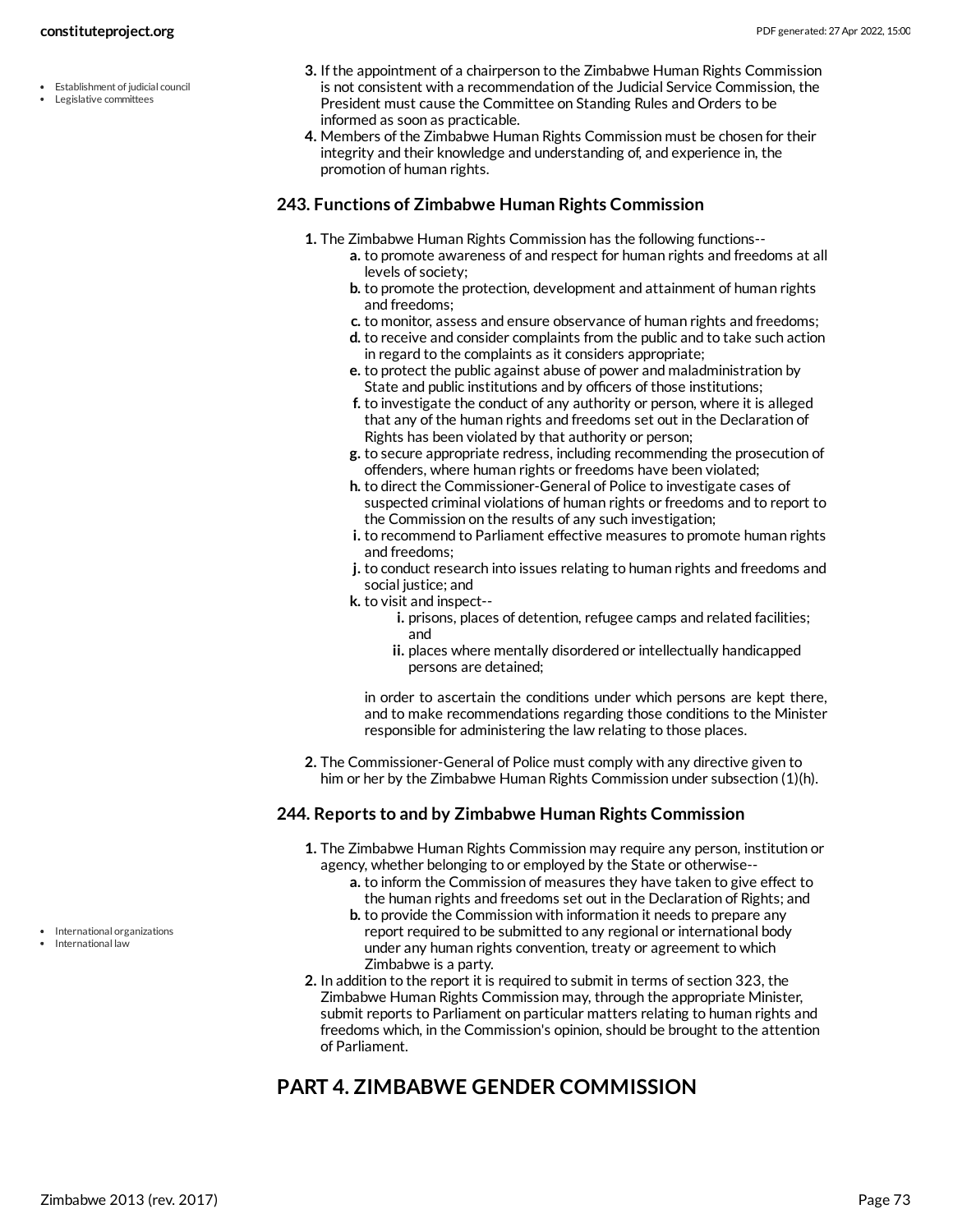Legislative committees

### **245. Establishment and composition of Zimbabwe Gender Commission**

- **1.** There is a commission to be known as the Zimbabwe Gender Commission consisting of-
	- **a.** a chairperson appointed by the President after consultation with the Committee on Standing Rules and Orders; and
	- **b.** eight other members, of whom-
		- **i.** seven are appointed by the President from a list of not fewer than twelve nominees submitted by the Committee on Standing Rules and Orders; and
		- **ii.** one is a nominee of the National Council of Chiefs, appointed by the President.
- **2.** Members of the Zimbabwe Gender Commission must be chosen for their integrity and their knowledge and understanding of gender issues in social, cultural, economic and political spheres, and the genders must be equally represented on the Commission.

### **246. Functions of Zimbabwe Gender Commission**

The Zimbabwe Gender Commission has the following functions--

- **a.** to monitor issues concerning gender equality to ensure gender equality as provided in this Constitution;
- **b.** to investigate possible violations of rights relating to gender;
- **c.** to receive and consider complaints from the public and to take such action in regard to the complaints as it considers appropriate;
- **d.** to conduct research into issues relating to gender and social justice, and to recommend changes to laws and practices which lead to discrimination based on gender;
- **e.** to advise public and private institutions on steps to be taken to ensure gender equality;
- **f.** to recommend affirmative action programmes to achieve gender equality;
- **g.** to recommend prosecution for criminal violations of rights relating to gender;
- **h.** to secure appropriate redress where rights relating to gender have been violated; and
- **i.** to do everything necessary to promote gender equality.

### **247. Reports by Zimbabwe Gender Commission**

In addition to the report it is required to submit in terms of section 323, the Zimbabwe Gender Commission may, through the appropriate Minister, submit reports to Parliament on particular matters relating to gender issues which, in the Commission's opinion, should be brought to the attention of Parliament.

• Media commission

Legislative committees

# **PART 5. ZIMBABWE MEDIA COMMISSION**

### **248. Establishment and composition of Zimbabwe Media Commission**

- **1.** There is a commission to be known as the Zimbabwe Media Commission consisting of-
	- **a.** a chairperson appointed by the President after consultation with the Committee on Standing Rules and Orders; and
	- **b.** eight other members appointed by the President from a list of not fewer than twelve nominees submitted by the Committee on Standing Rules and Orders.
- **2.** Members of the Zimbabwe Media Commission must be chosen for their integrity and their competence in administration and their knowledge and understanding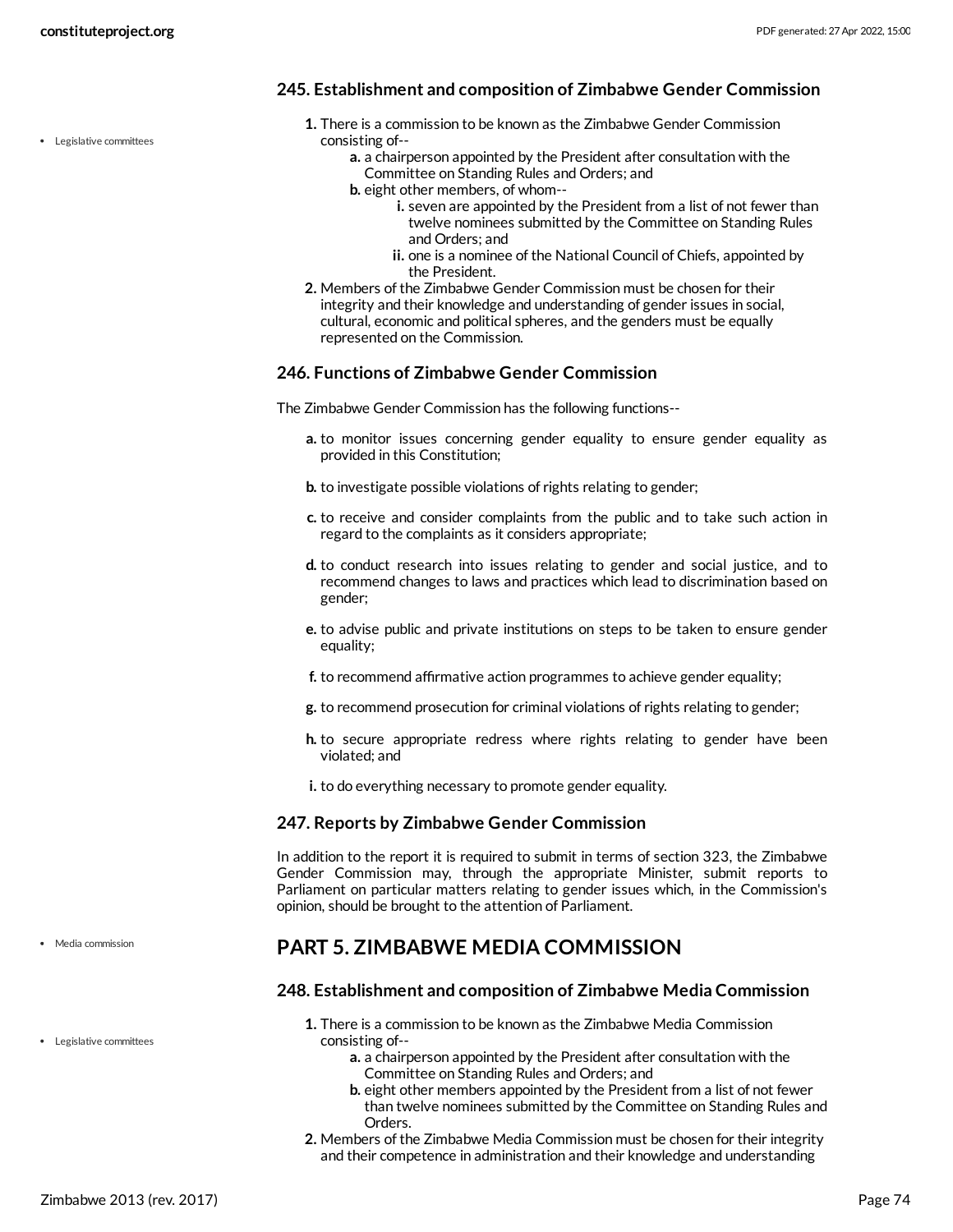• Radio

• Radio

**2.** of human rights issues and the best practices in media matters.

### **249. Functions of Zimbabwe Media Commission**

- **1.** The Zimbabwe Media Commission has the following functions-
	- **a.** to uphold, promote and develop freedom of the media;
	- **b.** to promote and enforce good practices and ethics in the media;
	- **c.** to monitor broadcasting in the public interest and, in particular, to ensure
	- fairness and diversity of views broadly representing Zimbabwean society; **d.** to encourage the formulation of codes of conduct for persons employed in
	- the media and, where no such code exists, to formulate and enforce one; **e.** to receive and consider complaints from the public and, where
	- appropriate, to take action against journalists and other persons employed in the media or broadcasting who are found to have breached any law or any code of conduct applicable to them;
	- **f.** to ensure that the people of Zimbabwe have fair and wide access to information;
	- **g.** to encourage the use and development of all the officially recognised languages of Zimbabwe;
	- **h.** to encourage the adoption of new technology in the media and in the dissemination of information;
	- **i.** to promote fair competition and diversity in the media; and
	- **j.** to conduct research into issues relating to freedom of the press and of expression, and in that regard to promote reforms in the law.
	- **2.** An Act of Parliament may confer power on the Zimbabwe Media Commission to
		- **a.** conduct investigations and inquiries into

-

- **i.** any conduct or circumstance that appears to threaten the freedom of the media; and
- **ii.** the conduct of the media; and
- **b.** take or recommend disciplinary action against media practitioners who are found to have breached any law or any code of conduct applicable to them.
- **3.** An Act of Parliament may provide for the regulation of the media.

### **250. Reports of Zimbabwe Media Commission**

In addition to the report it is required to submit in terms of section 323, the Zimbabwe Media Commission may, through the appropriate Minister, submit reports to Parliament on particular matters relating to the media which, in the Commission's opinion, should be brought to the attention of Parliament.

Truth and reconciliation commission

# **PART 6. NATIONAL PEACE AND RECONCILIATION COMMISSION**

### **251. Establishment and composition of National Peace and Reconciliation Commission**

- **1.** For a period of ten years after the effective date, there is a commission to be known as the National Peace and Reconciliation Commission consisting of-
	- **a.** a chairperson appointed by the President after consultation with the Judicial Service Commission and the Committee on Standing Rules and Orders; and
	- **b.** eight other members appointed by the President from a list of not fewer than twelve nominees submitted by the Committee on Standing Rules and Orders.
- **2.** The chairperson of the National Peace and Reconciliation Commission must be a person who has been qualified for at least seven years to practise as a legal practitioner in Zimbabwe.
- **3.** If the appointment of a chairperson to the National Peace and Reconciliation Commission is not consistent with a recommendation of the Judicial Service Commission, the President must cause the Committee on Standing Rules and Orders to be informed as soon as practicable.
- Legislative committees
- Establishment of judicial council

- Legislative committees
- Establishment of judicial council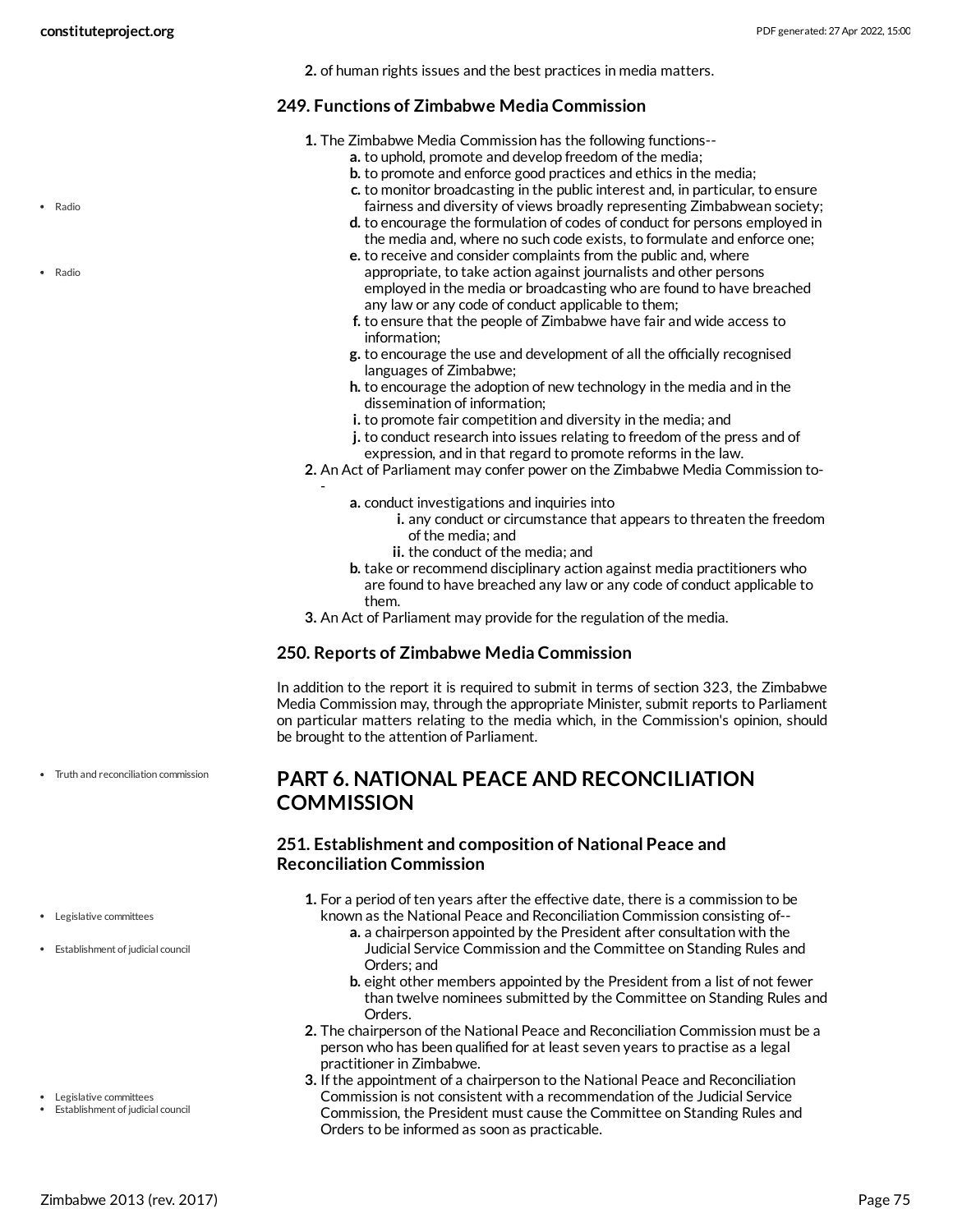**4.** Members of the National Peace and Reconciliation Commission must be chosen for their integrity and their knowledge and understanding of, and experience in, mediation, conciliation, conflict prevention and management, post-conflict reconciliation or peace-building.

### **252. Functions of National Peace and Reconciliation Commission**

The National Peace and Reconciliation Commission has the following functions--

- **a.** to ensure post-conflict justice, healing and reconciliation;
- **b.** to develop and implement programmes to promote national healing, unity and cohesion in Zimbabwe and the peaceful resolution of disputes;
- **c.** to bring about national reconciliation by encouraging people to tell the truth about the past and facilitating the making of amends and the provision of justice;
- **d.** to develop procedures and institutions at a national level to facilitate dialogue among political parties, communities, organisations and other groups, in order to prevent conflicts and disputes arising in the future;
- **e.** to develop programmes to ensure that persons subjected to persecution, torture and other forms of abuse receive rehabilitative treatment and support;
- **f.** to receive and consider complaints from the public and to take such action in regard to the complaints as it considers appropriate;
- **g.** to develop mechanisms for early detection of areas of potential conflicts and disputes, and to take appropriate preventive measures;
- **h.** to do anything incidental to the prevention of conflict and the promotion of peace;
- **i.** to conciliate and mediate disputes among communities, organisations, groups and individuals; and
- **j.** to recommend legislation to ensure that assistance, including documentation, is rendered to persons affected by conflicts, pandemics or other circumstances.

### **253. Reports of National Peace and Reconciliation Commission**

In addition to the report it is required to submit in terms of section 323, the National Peace and Reconciliation Commission may, through the appropriate Minister, submit reports to Parliament on particular matters relating to national peace and reconciliation which, in the Commission's opinion, should be brought to the attention of Parliament.

# **CHAPTER 13. INSTITUTIONS TO COMBAT CORRUPTION AND CRIME**

Counter corruption commission

# **PART 1. ZIMBABWE ANTI-CORRUPTION COMMISSION**

### **254. Establishment and composition of Zimbabwe Anti-Corruption Commission**

- **1.** There is a commission to be known as the Zimbabwe Anti-Corruption Commission consisting of-
	- **a.** a chairperson appointed by the President after consultation with the Committee on Standing Rules and Orders; and
	- **b.** eight other members appointed by the President from a list of not fewer than twelve nominees submitted by the Committee on Standing Rules and Orders.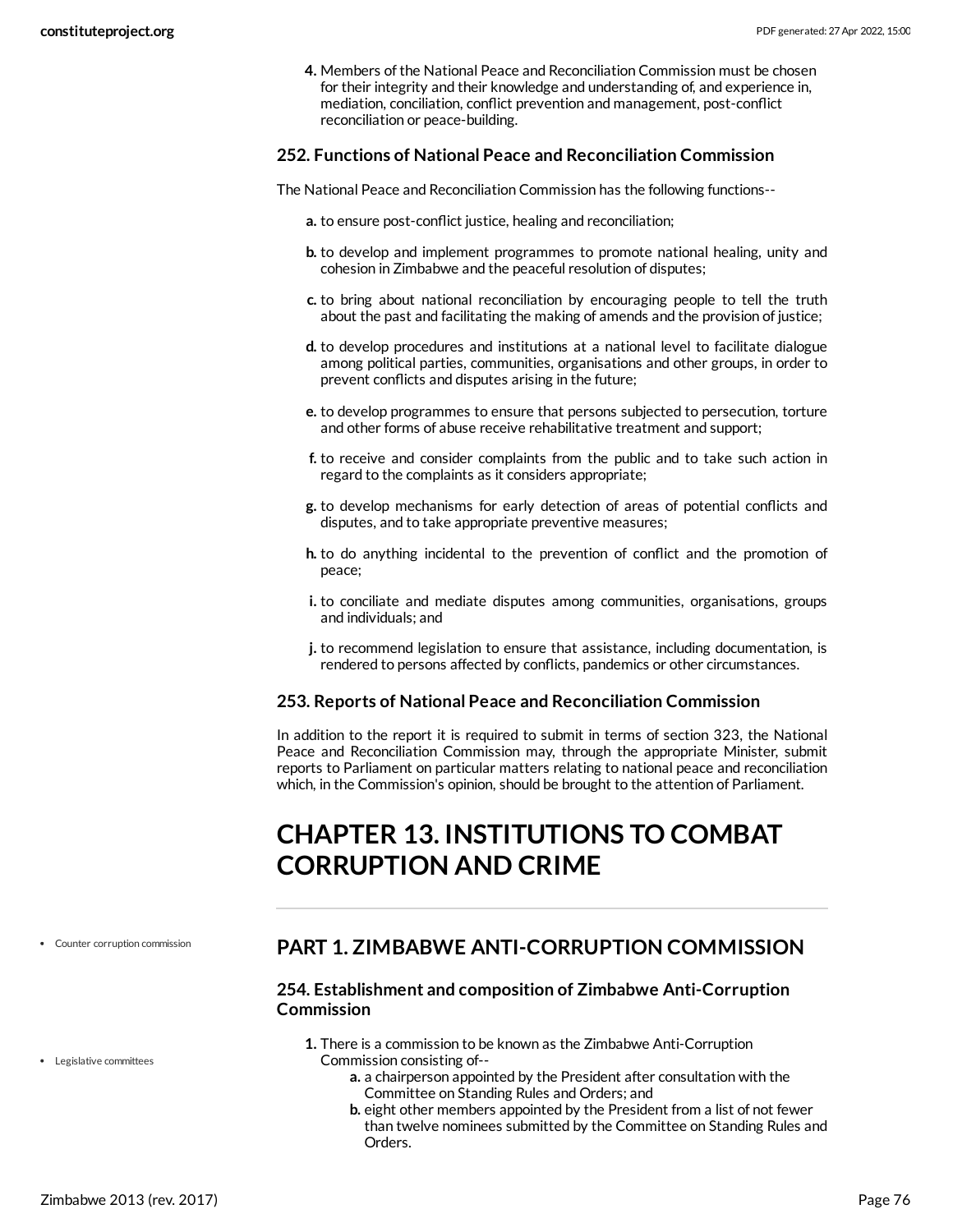- **2.** Members of the Zimbabwe Anti-Corruption Commission must be chosen for their integrity and their knowledge of and experience in administration or the prosecution or investigation of crime or for their general suitability for appointment, and-
	- **a.** at least one must be qualified to practise as a legal practitioner in Zimbabwe, and have been so qualified for at least seven years;
	- **b.** at least one must be qualified to practise as a public accountant or public auditor in Zimbabwe, and have been so qualified for at least seven years; and
	- **c.** at least one must be a person with at least ten years' experience in the investigation of crime.

### **255. Functions of Zimbabwe Anti-Corruption Commission**

- **1.** The Zimbabwe Anti-Corruption Commission has the following functions-
	- **a.** to investigate and expose cases of corruption in the public and private sectors;
	- **b.** to combat corruption, theft, misappropriation, abuse of power and other improper conduct in the public and private sectors;
	- **c.** to promote honesty, financial discipline and transparency in the public and private sectors;
	- **d.** to receive and consider complaints from the public and to take such action in regard to the complaints as it considers appropriate;
	- **e.** to direct the Commissioner-General of Police to investigate cases of suspected corruption and to report to the Commission on the results of any such investigation;
	- **f.** to refer matters to the National Prosecuting Authority for prosecution;
	- **g.** to require assistance from members of the Police Service and other investigative agencies of the State; and
	- **h.** to make recommendations to the Government and other persons on measures to enhance integrity and accountability and prevent improper conduct in the public and private sectors.
- **2.** The Commissioner-General of Police must comply with any directive given to him or her by the Zimbabwe Anti-Corruption Commission under subsection (1) (e).
- **3.** The Government must ensure, through legislative and other means, that the Zimbabwe Anti-Corruption Commission has power to recommend the arrest and secure the prosecution of persons reasonably suspected of corruption, abuse of power and other improper conduct which falls within the Commission's jurisdiction.

### **256. Application of certain provisions of Chapter 12 to Zimbabwe Anti-Corruption Commission**

Sections 234, 235, 236 and 237 apply to the Zimbabwe Anti-Corruption Commission and its members as if it were an independent Commission established by Chapter 12.

### **257. Reports by Zimbabwe Anti-Corruption Commission**

In addition to the report it is required to submit in terms of section 323, the Zimbabwe Anti-Corruption Commission may, through the appropriate Minister, submit reports to Parliament on particular matters relating to improper conduct in the public and private sectors which, in the Commission's opinion, should be brought to the attention of Parliament.

Attorney general

# **PART 2. NATIONAL PROSECUTING AUTHORITY**

### **258. Establishment and functions of National Prosecuting Authority**

There is a National Prosecuting Authority which is responsible for instituting and undertaking criminal prosecutions on behalf of the State and discharging any functions that are necessary or incidental to such prosecutions.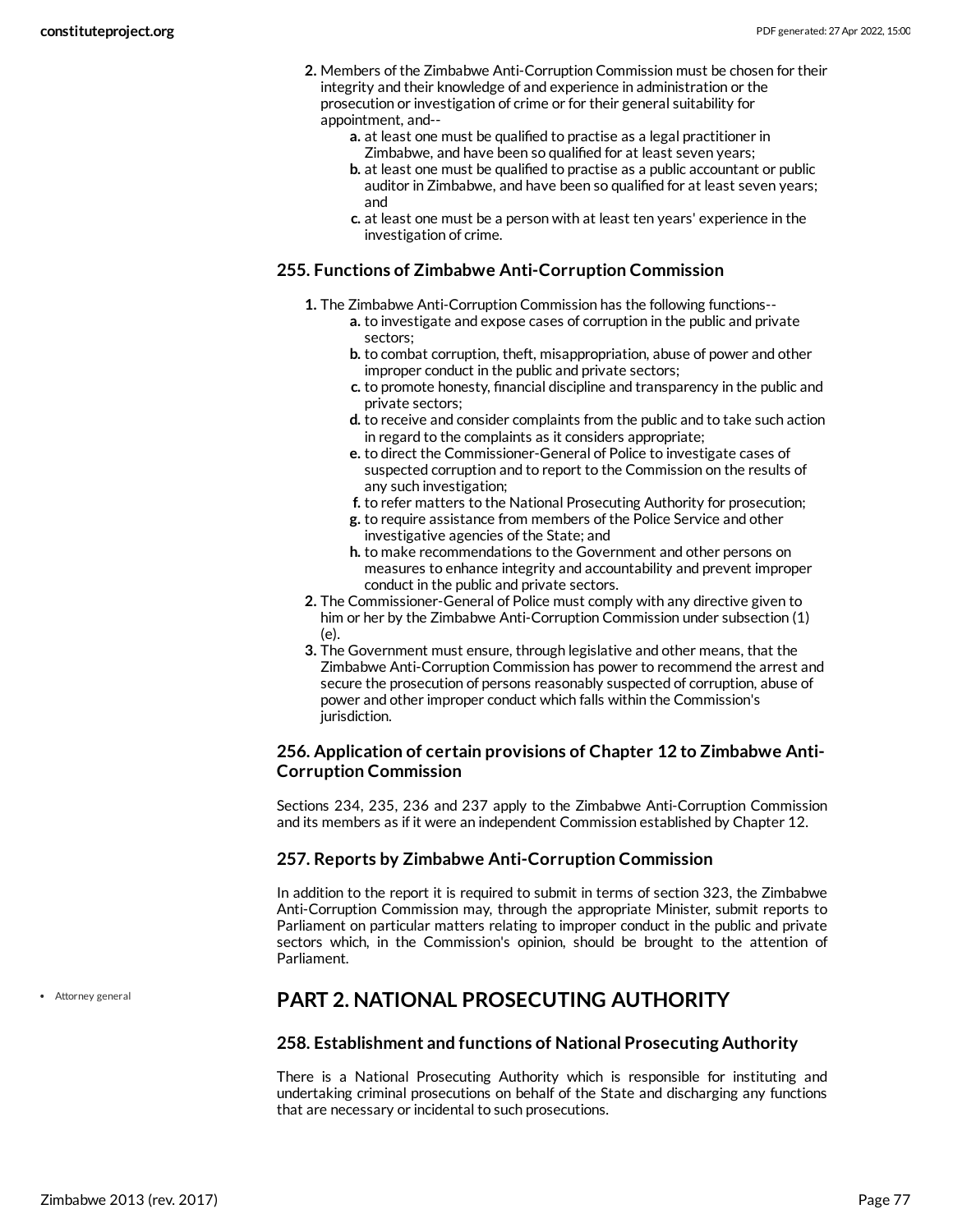### **259. Prosecutor-General and other officers**

- **1.** There is a Prosecutor-General who is the head of the National Prosecuting Authority.
- **2.** The office of the Prosecutor-General is a public office but does not form part of the Civil Service.
- **3.** The Prosecutor-General is appointed by the President on the advice of the Judicial Service Commission following the procedure for the appointment of a judge.
- **4.** The Prosecutor-General must be a person qualified for appointment as a judge of the Supreme Court.
- **5.** The term of office of the Prosecutor-General is a period of six years and is renewable for one further such term.
- **6.** Before taking office, the Prosecutor-General must take, before the President or a person authorised by the President, the oath of office in the form set out in the Third Schedule.
- **7.** The provisions relating to the removal of a judge from office apply to the removal of the Prosecutor-General from office.
- **8.** The conditions of service of the Prosecutor-General, including his or her remuneration, must be provided for in an Act of Parliament, but the remuneration must not be reduced during the Prosecutor-General's tenure of office.
- **9.** The remuneration of the Prosecutor-General is a charge on the Consolidated Revenue Fund.
- **10.** An Act of Parliament must provide for the appointment of a board to employ persons to assist the Prosecutor-General in the exercise of his or her functions, and must also provide-
	- **a.** for the qualifications of those persons;
	- **b.** for the conditions of service, conduct and discipline of those persons;
	- **c.** that in exercising their functions, those persons must be independent and impartial and subject only to the law and to the direction and control of the Prosecutor-General;
	- **d.** for the structure and organisation of the National Prosecuting Authority; and
	- **e.** generally, for the efficient performance and well-being of the National Prosecuting Authority.
- **11.** The Prosecutor-General may direct the Commissioner-General of Police to investigate and report to him on anything which, in the Prosecutor-General's opinion, relates to an offence or alleged or suspected offence, and the Commissioner-General of Police must comply with that direction.

### **260. Independence of Prosecutor-General**

- **1.** Subject to this Constitution, the Prosecutor-General-
	- **a.** is independent and is not subject to the direction or control of anyone; and **b.** must exercise his or her functions impartially and without fear, favour, prejudice or bias.
- **2.** The Prosecutor-General must formulate and publicly disclose the general principles by which he or she decides whether and how to institute and conduct criminal proceedings.

### **261. Conduct of officers of National Prosecuting Authority**

- **1.** The Prosecutor-General and officers of the National Prosecuting Authority must act in accordance with this Constitution and the law.
- **2.** No officer of the National Prosecuting Authority may, in the exercise of his or her functions-
	- **a.** act in a partisan manner;
	- **b.** further the interests of any political party or cause;
	- **c.** prejudice the lawful interests of any political party or cause; or
	- **d.** violate the fundamental rights or freedoms of any person.
- **3.** Officers of the National Prosecuting Authority must not be active members or office-bearers of any political party or organisation.
- **4.** An Act of Parliament may make further provision to ensure the political neutrality of officers of the National Prosecuting Authority.

Establishment of judicial council

• Duty to obey the constitution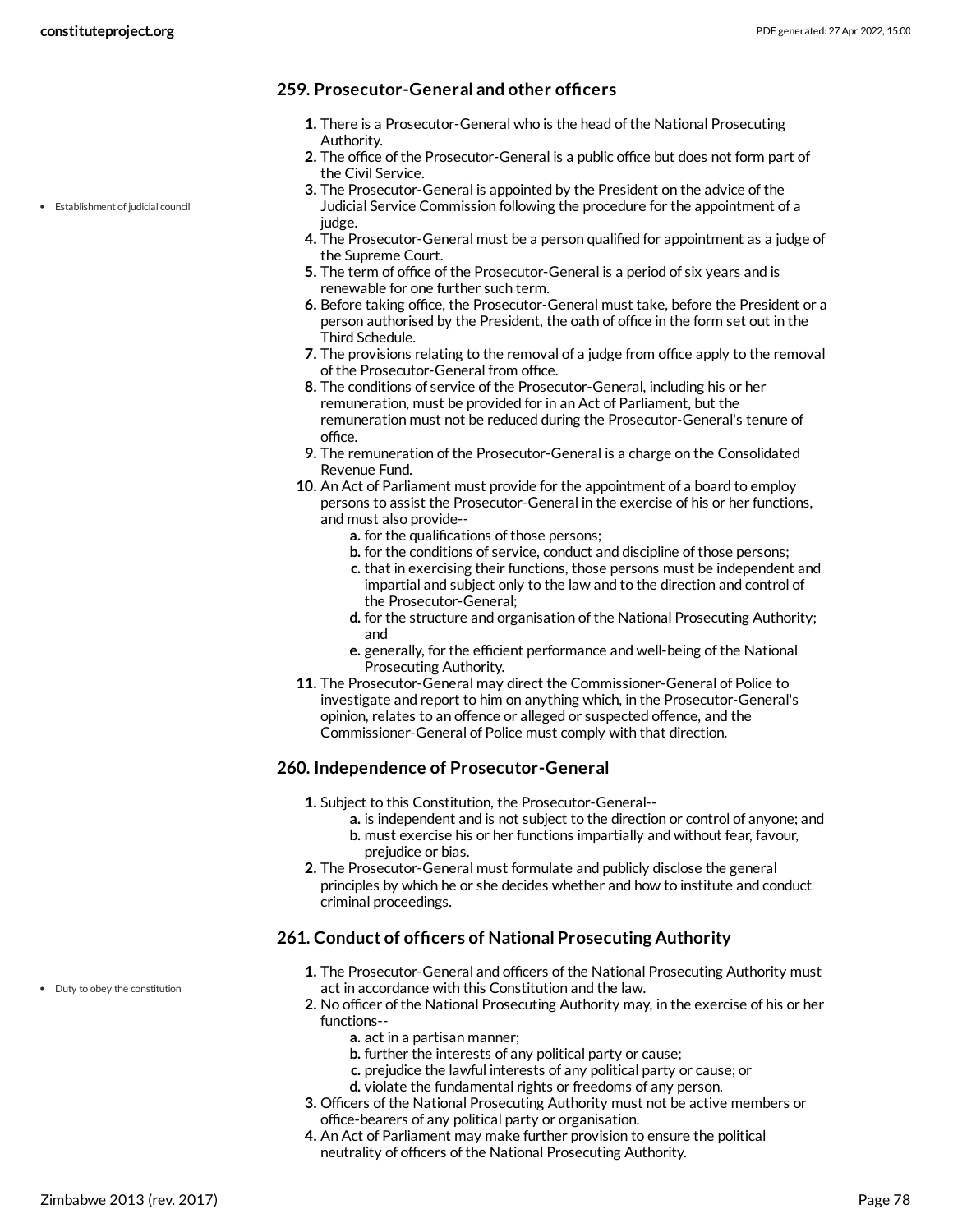### **262. Prosecutor-Generalto report annually to Parliament**

The Prosecutor-General must submit to Parliament, through the appropriate Minister, an annual report on the operations and activities of the National Prosecuting Authority, the report being submitted not later than six months after the beginning of the year following the year to which the report relates.

### **263. Other powers of prosecution**

An Act of Parliament may confer powers of prosecution on persons other than the National Prosecuting Authority, but those powers must not limit or conflict with the Authority's powers under this Part.

# **CHAPTER 14. PROVINCIAL AND LOCAL GOVERNMENT**

### **Preamble**

Whereas it is desirable to ensure:

- **a.** the preservation of national unity in Zimbabwe and the prevention of all forms of disunity and secessionism;
- **b.** the democratic participation in government by all citizens and communities of Zimbabwe; and
- **c.** the equitable allocation of national resources and the participation of local communities in the determination of development priorities within their areas;

there must be devolution of power and responsibilities to lower tiers of government in Zimbabwe.

# **PART 1. PRELIMINARY**

### **264. Devolution of governmental powers and responsibilities**

- **1.** Whenever appropriate, governmental powers and responsibilities must be devolved to provincial and metropolitan councils and local authorities which are competent to carry out those responsibilities efficiently and effectively.
- **2.** The objectives of the devolution of governmental powers and responsibilities to provincial and metropolitan councils and local authorities are-
	- **a.** to give powers of local governance to the people and enhance their participation in the exercise of the powers of the State and in making decisions affecting them;
	- **b.** to promote democratic, effective, transparent, accountable and coherent government in Zimbabwe as a whole;
	- **c.** to preserve and foster the peace, national unity and indivisibility of Zimbabwe;
	- **d.** to recognise the right of communities to manage their own affairs and to further their development;
	- **e.** to ensure the equitable sharing of local and national resources; and
	- **f.** to transfer responsibilities and resources from the national government in order to establish a sound financial base for each provincial and metropolitan council and local authority.
- **265. General principles of provincial and local government**
	- **1.** Provincial and metropolitan councils and local authorities must, within their spheres--
- Municipal government
- Subsidiary unit government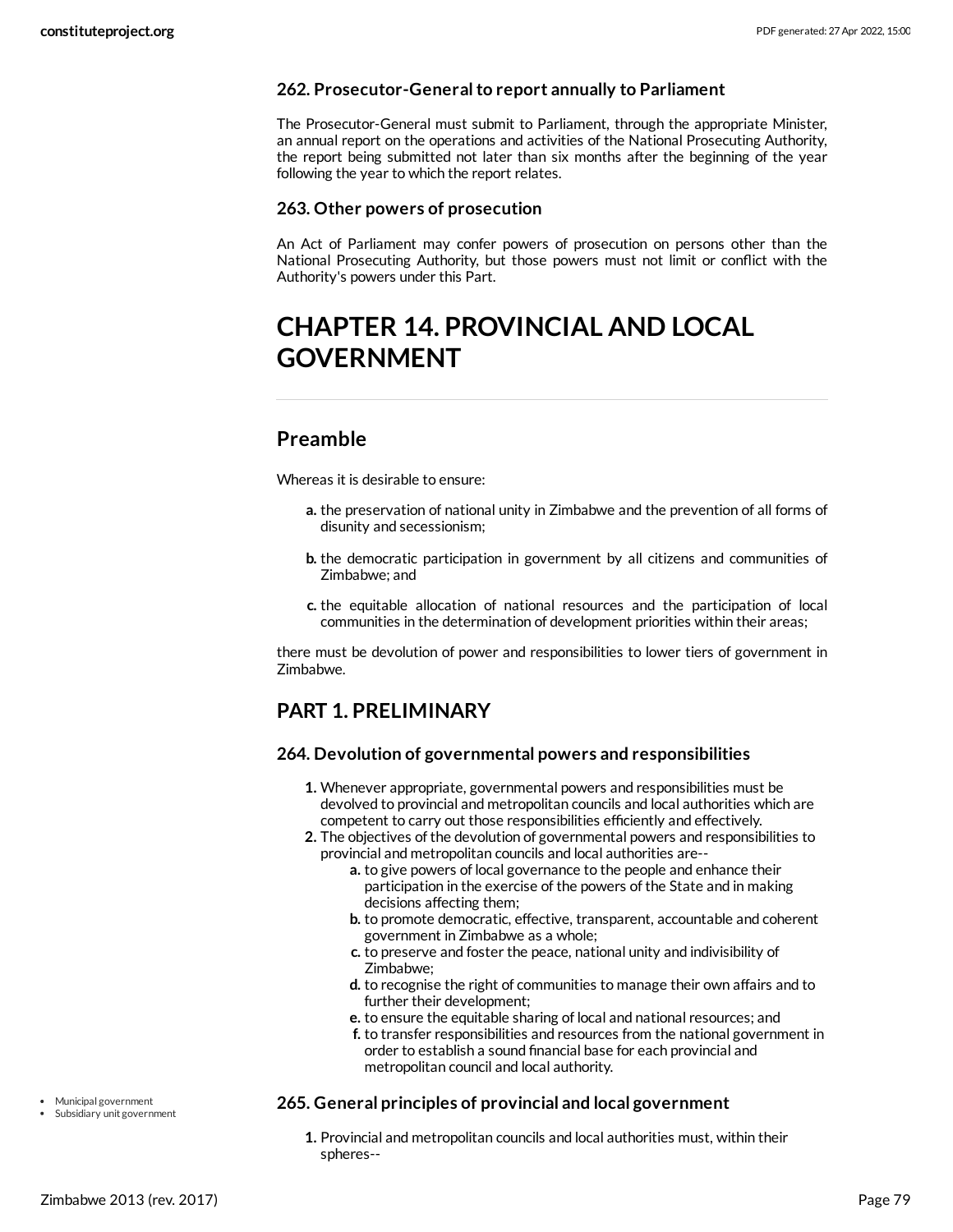- **1. a.** ensure good governance by being effective, transparent, accountable and institutionally coherent;
	- **b.** assume only those functions conferred on them by this Constitution or an Act of Parliament;
	- **c.** exercise their functions in a manner that does not encroach on the geographical, functional or institutional integrity of another tier of government;
	- **d.** co-operate with one another, in particular by-
		- **i.** informing one another of, and consulting one another on, matters of common interest;
		- **ii.** harmonising and co-ordinating their activities;
	- **e.** preserve the peace, national unity and indivisibility of Zimbabwe;
	- **f.** secure the public welfare; and
	- **g.** ensure the fair and equitable representation of people within their areas of jurisdiction.
- **2.** All members of local authorities must be elected by registered voters within the areas for which the local authorities are established.
- **3.** An Act of Parliament must provide appropriate mechanisms and procedures to facilitate co-ordination between central government, provincial and metropolitan councils and local authorities.

### **266. Conduct of employees of provincial and local governments**

- **1.** Employees of provincial and metropolitan councils and local authorities must act in accordance with this Constitution and the law.
- **2.** No employee of a provincial or metropolitan council or a local authority may, in the exercise of their functions-
	- **a.** act in a partisan manner;
	- **b.** further the interests of any political party or cause;
	- **c.** prejudice the lawful interests of any political party or cause; or
	- **d.** violate the fundamental rights or freedoms of any person.
- **3.** Employees of provincial and metropolitan councils and local authorities must not be office-bearers of any political party.
- **4.** An Act of Parliament must make provision to ensure the political neutrality of employees of provincial and metropolitan councils and local authorities.

# **PART 2. PROVINCES AND PROVINCIAL AND METROPOLITAN COUNCILS**

### **267. Provinces and districts of Zimbabwe**

- **1.** The provinces into which Zimbabwe is divided are-
	- **a.** Bulawayo Metropolitan Province;
	- **b.** Harare Metropolitan Province;
	- **c.** Manicaland Province;
	- **d.** Mashonaland Central Province;
	- **e.** Mashonaland East Province;
	- **f.** Mashonaland West Province;
	- **g.** Masvingo Province;
	- **h.** Matabeleland North Province;
	- **i.** Matabeleland South Province; and
	- **j.** Midlands Province;

whose boundaries are fixed under an Act of Parliament.

- **2.** An Act of Parliament-
	- **a.** must provide for the division of provinces into districts; and **b.** may provide for the alteration of provincial and district boundaries;

after consultation with the Zimbabwe Electoral Commission and the people in the provinces and districts concerned.

Subsidiary unit government

Duty to obey the constitution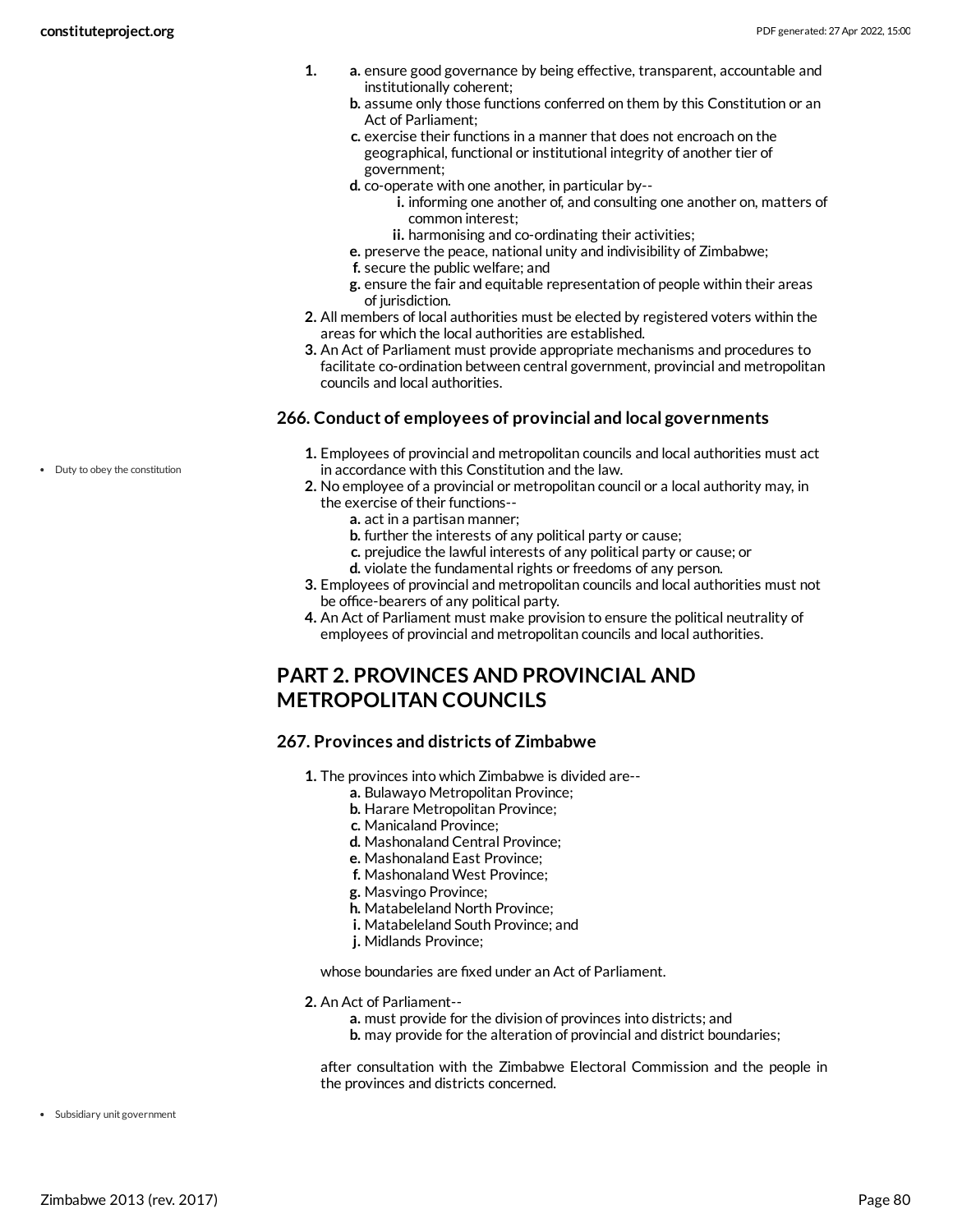### **268. Provincial councils**

- **1.** There is a provincial council for each province, except the metropolitan provinces, consisting of-
	- **a.** a chairperson of the council, elected in terms of section 272;
	- **b.** the senators elected from the province concerned;
	- **c.** the two senator chiefs elected from the province concerned in terms of section 120(1)(b);
	- **d.** the president and deputy president of the National Council of Chiefs, where their areas fall within the province concerned;
	- **e.** all the Members of the National Assembly whose constituencies fall within the province concerned;
	- **f.** the women Members of the National Assembly who are elected in terms of section 124(1)(b) from the province concerned;
	- **g.** the mayors and chairpersons, by whatever title they are called, of all urban and rural local authorities in the province concerned; and
	- **h.** ten persons elected by a system of proportional representation referred to in subsection (3);
- **2.** A person is qualified to be elected to a provincial council in terms of subsection
- (1)(f) if he or she is qualified for election as a Member of the National Assembly.
- **3.** Elections to provincial councils must be conducted in accordance with the Electoral Law, which must ensure that the councillors referred to in subsection (1)(f) are elected under a party-list system of proportional representation-
	- **a.** which is based on the votes cast for candidates representing political parties in the province concerned in the general election for Members of the National Assembly; and
	- **b.** in which male and female candidates are listed alternately, every list being headed by a female candidate.
- **4.** The seat of a member of a provincial council referred to in-
	- **a.** paragraph (b), (c), (e) or (g) of subsection (1) becomes vacant if the member vacates his or her seat in Parliament;
	- **b.** paragraph (d) of subsection (1) becomes vacant if the member ceases to be a mayor or chairperson of a local authority in the province concerned;
	- **c.** paragraph (f) of subsection (1) becomes vacant in the circumstances set out in section 129, as if the member were a Member of Parliament.

### **269. Metropolitan councils**

- **1.** For each of the metropolitan provinces there is a metropolitan council consisting of-
	- **a.** in the case of Bulawayo, the mayor of the City of Bulawayo, who is the chairperson of the Bulawayo Metropolitan Council;
	- **b.** in the case of Harare-
		- **i.** the mayor of the City of Harare, who is the chairperson of the Harare Metropolitan Council; and
		- **ii.** the mayor or chairperson of the second-largest urban local authority within the province, who is the deputy chairperson of the Harare Metropolitan Council;
	- **c.** all the Members of the National Assembly whose constituencies fall within the metropolitan province concerned;
	- **d.** the women Members of the National Assembly who are elected in terms of section 124(1)(b) from the metropolitan province concerned;
	- **e.** the Senators elected from the metropolitan province concerned; and
	- **f.** the mayors and deputy mayors and the chairpersons and deputy chairpersons, by whatever title they are called, of all local authorities in the metropolitan province concerned.
- **2.** The seat of a member of a council referred to in-
	- **a.** paragraph (a) or (b) of subsection (1) becomes vacant if the member ceases to be mayor, deputy mayor or chairperson, as the case may be;
	- **b.** paragraph (c), (d) or (e) of subsection (1) becomes vacant if the member vacates his or her seat in Parliament;
	- **c.** paragraph (f) of subsection (1) becomes vacant if the member ceases to be a mayor, deputy mayor, chairperson or deputy chairperson, as the case may be, of a local authority in the metropolitan province concerned.

Subsidiary unit government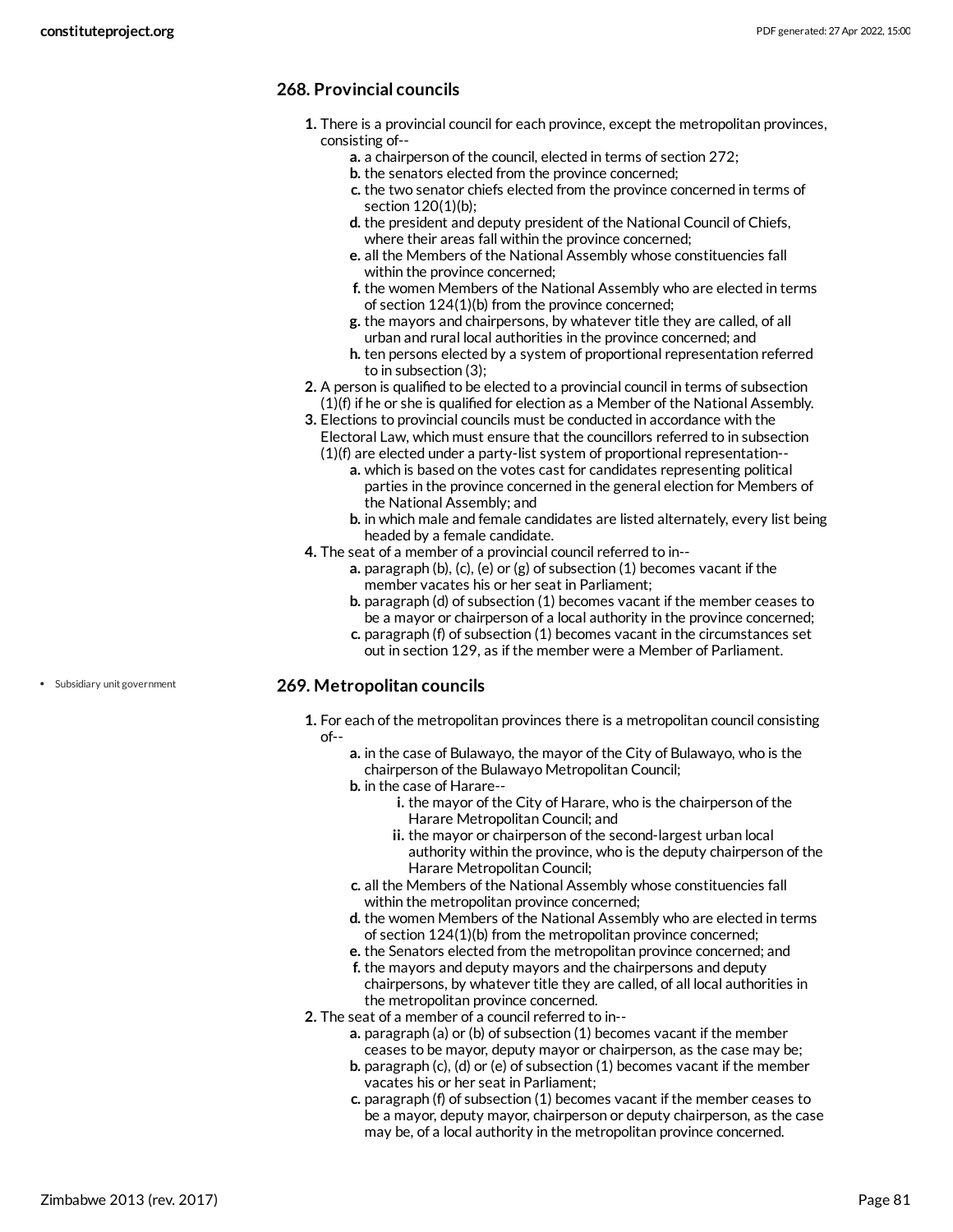- 
- Protection of environment

Subsidiary unit government

Oaths to abide by constitution

- **1.** A provincial or metropolitan council is responsible for the social and economic development of its province, including-
	- **a.** planning and implementing social and economic development activities in its province;
	- **b.** co-ordinating and implementing governmental programmes in its province;
	- **c.** planning and implementing measures for the conservation, improvement and management of natural resources in its province;
	- **d.** promoting tourism in its province, and developing facilities for that purpose;
	- **e.** monitoring and evaluating the use of resources in its province; and
	- **f.** exercising any other functions, including legislative functions, that may be conferred or imposed on it by or under an Act of Parliament.
- **2.** An Act of Parliament must provide for the establishment, structure and staff of provincial and metropolitan councils, and the manner in which they exercise their functions.
- **3.** Members of a provincial or metropolitan council are accountable, collectively and individually, to residents of their province and the national government for the exercise of their functions.

### **271. Committees of provincial and metropolitan councils**

For the better exercise of their functions, provincial and metropolitan councils may establish committees but each such committee must be presided over by a member referred to in section  $268(1)(f)$  or  $269(1)(f)$ , as the case may be.

### **272. Chairpersons of provincial and metropolitan councils**

- **1.** At its first sitting after every general election, a provincial council must elect a chairperson from a list of at least two qualified persons submitted by-
	- **a.** the political party which gained the highest number of National Assembly seats in the province concerned; or
	- **b.** if there is no political party such as is referred to in paragraph (a), the political party which received the highest number of votes cast in the province in that general election for Members of the National Assembly.
- **2.** A person is qualified for election as the chairperson of a provincial council if he or she is qualified for election as a Member of the Senate.
- **3.** The office of chairperson of a provincial council is a public office but does not form part of the Civil Service.
- **4.** Before commencing his or her duties, the chairperson of a provincial council must take before the clerk of the provincial council the oaths of loyalty and office in the forms set out in the Third Schedule.
- **5.** The chairperson of a provincial council may resign by announcing his or her resignation in person to the provincial council.
- **6.** The chairperson of a provincial council must vacate his or her office-
	- **a.** on the day on which the provincial council first meets after a general election;
	- **b.** if he or she becomes disqualified to be a member of the provincial council;
	- **c.** if a resolution for his or her removal from office is passed by at least twothirds of the total membership of the provincial council; or
	- **d.** if he or she is removed from office by a tribunal referred to in subsection (7).
- **7.** An Act of Parliament must provide for the establishment of an independent tribunal to exercise the function of removing chairpersons of provincial councils from office, but any such removal must only be on the grounds of-
	- **a.** inability to perform the functions of their office due to mental or physical incapacity;
	- **b.** gross incompetence;
	- **c.** gross misconduct;
	- **d.** conviction of an offence involving dishonesty, corruption or abuse of office; or
	- **e.** wilful violation of the law, including a local authority by-law.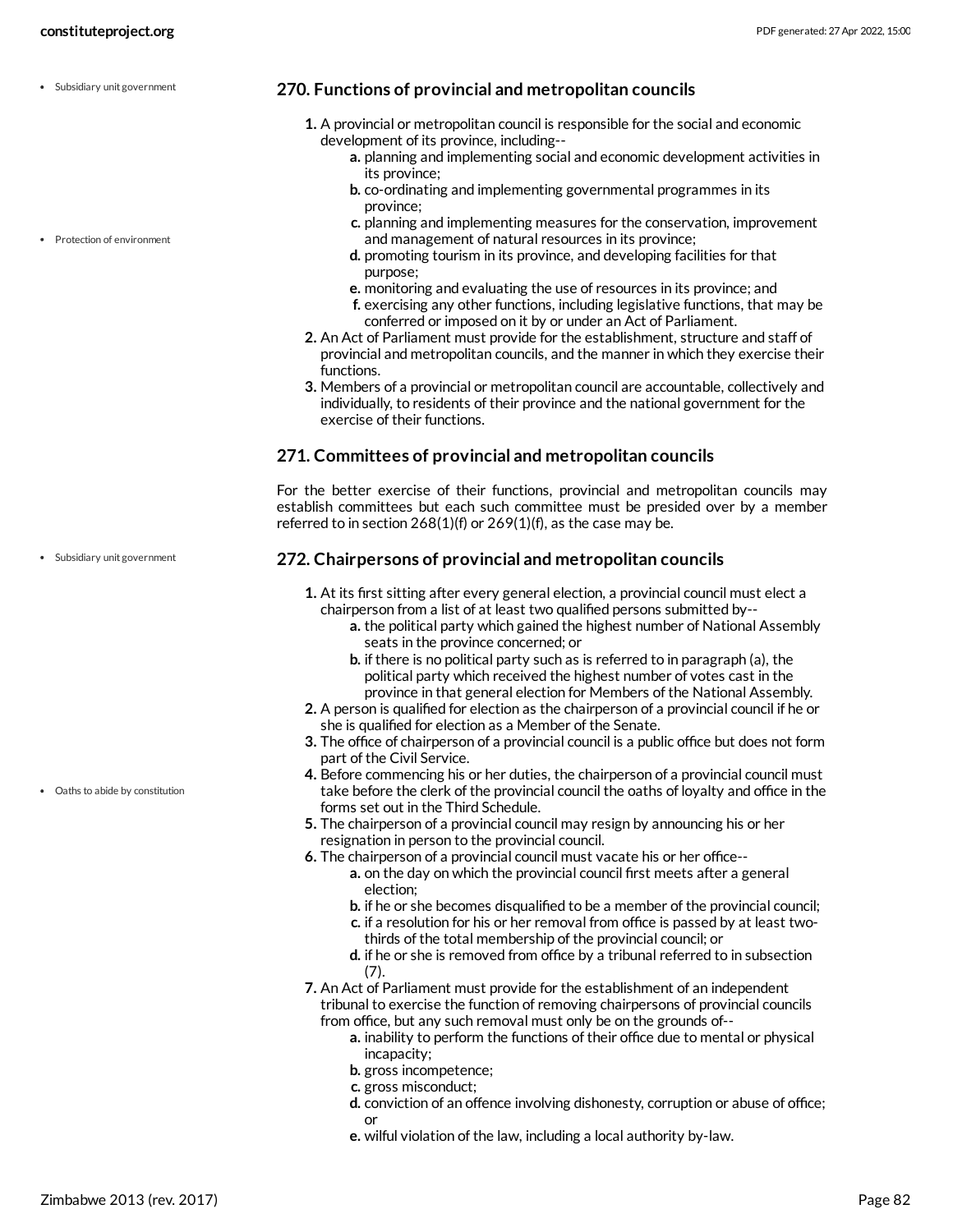- **8.** A chairperson of a provincial council does not vacate his or her office except in accordance with this subsection.
- **9.** An Act of Parliament must provide for the election of mayors for the metropolitan provinces.

Subsidiary unit government

Municipal government

### **273. General provisions relating to provincial and metropolitan councils**

- **1.** An Act of Parliament must make provision, consistent with this Chapter, for the establishment and functions of provincial and metropolitan councils and, in particular, for-
	- **a.** the procedures of provincial and metropolitan councils;
	- **b.** the functions of chairpersons of provincial and metropolitan councils;
	- **c.** the conditions of service of members of provincial and metropolitan councils; and
	- **d.** the appointment, conditions of service and removal of employees of provincial and metropolitan councils.
- **2.** The Electoral Law must make provision, consistent with this Chapter, for the filling of vacancies in the seats of the members of provincial councils referred to in section 268(1)(f) and in the offices of chairpersons of provincial councils, which vacancies must be filled-
	- **a.** by persons belonging to the same political parties as those who previously held the seats or offices; and
	- **b.** except in the case of chairpersons, by a person of the same gender as the persons who previously held the seats.

# **PART 3. LOCAL GOVERNMENT**

### **274. Urban local authorities**

- **1.** There are urban local authorities to represent and manage the affairs of people in urban areas throughout Zimbabwe.
- **2.** Urban local authorities are managed by councils composed of councillors elected by registered voters in the urban areas concerned and presided over by elected mayors or chairpersons, by whatever name called.
- **3.** Different classes of local authorities may be established for different urban areas, and two or more different urban areas may be placed under the management of a single local authority.
- **4.** The qualifications and procedure for the election of persons referred to in subsection (2) must be set out in the Electoral Law.
- **5.** An Act of Parliament may confer executive powers on the mayor or chairperson of an urban local authority, but any mayor or chairperson on whom such powers are conferred must be elected directly by registered voters in the area for which the local authority has been established.

### **275. Local authorities for rural areas**

- **1.** There are rural local authorities, established in accordance with this section, to represent and manage the affairs of people in rural areas.
- **2.** An Act of Parliament must provide for-
	- **a.** the establishment of rural local authorities;
	- **b.** the election, by registered voters in the rural areas concerned, of councils to manage the affairs of the local authorities referred to in paragraph (a);
	- **c.** the election of chairpersons, by whatever title they may be called, to preside over the councils referred to in paragraph (b); and
	- **d.** the qualifications of members of the councils referred to in paragraph (b).
- **3.** Different classes of local authorities may be established for different rural areas, and two or more different areas may be placed under the management of a single local authority.

### **276. Functions of local authorities**

**1.** Subject to this Constitution and any Act of Parliament, a local authority has the right to govern, on its own initiative, the local affairs of the people within the area for which it has been established, and has all the powers necessary for it to do so.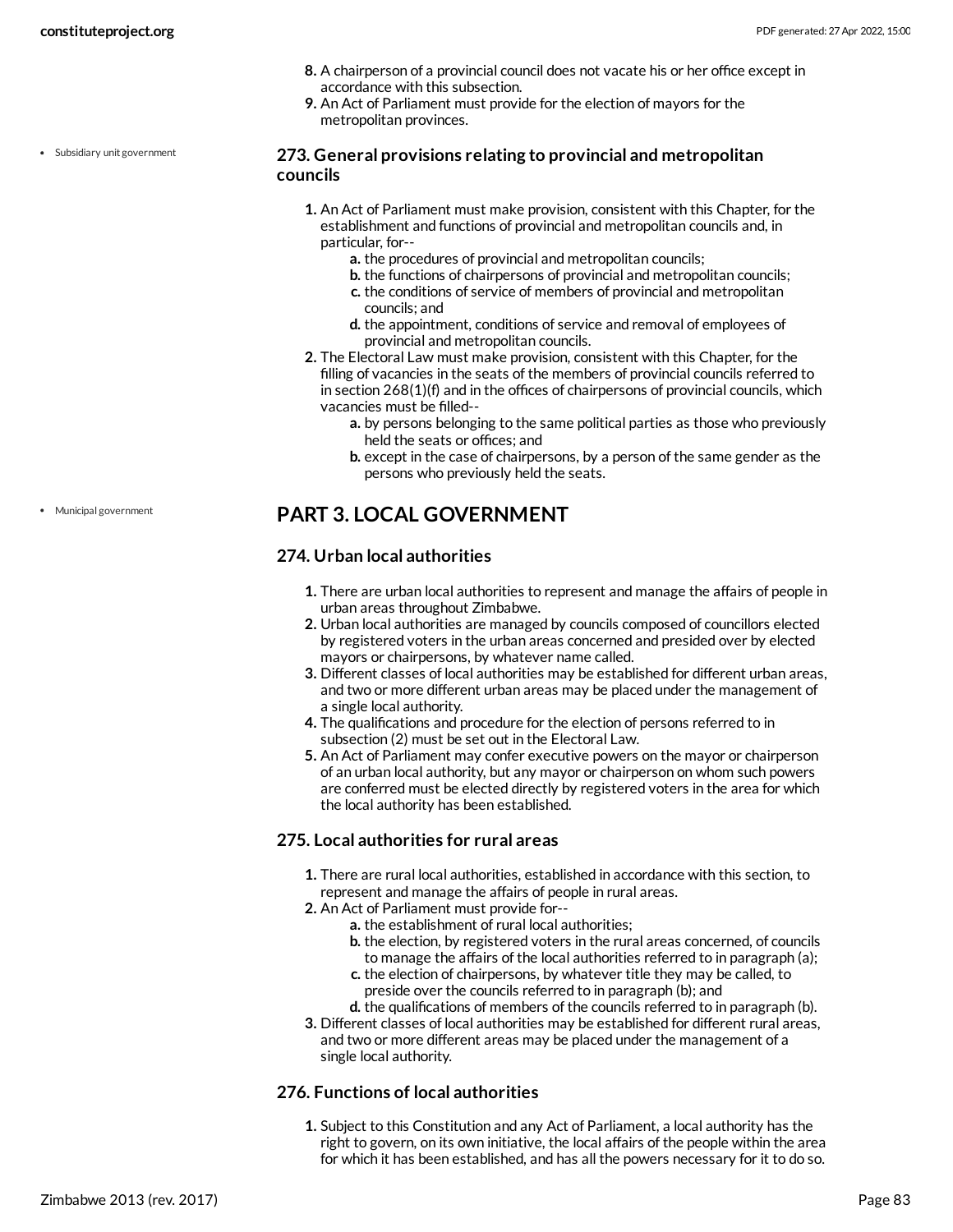- **2.** An Act of Parliament may confer functions on local authorities, including-
	- **a.** a power to make by-laws, regulations or rules for the effective administration of the areas for which they have been established;
	- **b.** a power to levy rates and taxes and generally to raise sufficient revenue for them to carry out their objects and responsibilities.

### **277. Elections to local authorities**

- **1.** Elections of councillors of local authorities must be held-
	- **a.** in the case of a general election of mayors and councillors, concurrently with a general election of Members of Parliament and President;
	- **b.** in the case of an election, other than a general election, to fill one or more casual vacancies, as soon as practicable after the vacancies have occurred.
- **2.** Elections of mayors and chairpersons of local authorities, other than mayors or chairpersons on whom executive powers have been conferred under section 274(5), must be held at the first sitting of the councils concerned following a general election.
- **3.** Except as otherwise provided in subsection (2) or an Act of Parliament, mayors, chairpersons and councillors of local authorities assume office on the ninth day after the announcement of the results of the general election in which the councillors were elected.

### **278. Tenure of seats of members of local authorities**

- **1.** The seat of a mayor, chairperson or councillor of a local authority becomes vacant in the circumstances set out in section 129, as if he or she were a Member of Parliament, any reference to the Speaker or President of the Senate in section 129(1)(k) being construed as a reference to the Minister responsible for local government.
- **2.** An Act of Parliament must provide for the establishment of an independent tribunal to exercise the function of removing from office mayors, chairpersons and councillors, but any such removal must only be on the grounds of-
	- **a.** inability to perform the functions of their office due to mental or physical incapacity;
	- **b.** gross incompetence;
	- **c.** gross misconduct;
	- **d.** conviction of an offence involving dishonesty, corruption or abuse of office; or
	- **e.** wilful violation of the law, including a local authority by-law.
- **3.** A mayor, chairperson or councillor of a local authority does not vacate his or her seat except in accordance with this section.

### **279. Procedure of local authorities**

An Act of Parliament must provide for the procedure to be followed by councils of local authorities.

• Right to culture

Indigenous right to self governance

# **CHAPTER 15. TRADITIONAL LEADERS**

# **280. Traditional leadership**

- **1.** The institution, status and role of traditional leaders under customary law are recognised.
- **2.** A traditional leader is responsible for performing the cultural, customary and traditional functions of a Chief, headperson or village head, as the case may be, for his or her community.

# **281. Principles to be observed by traditional leaders**

**1.** Traditional leaders must--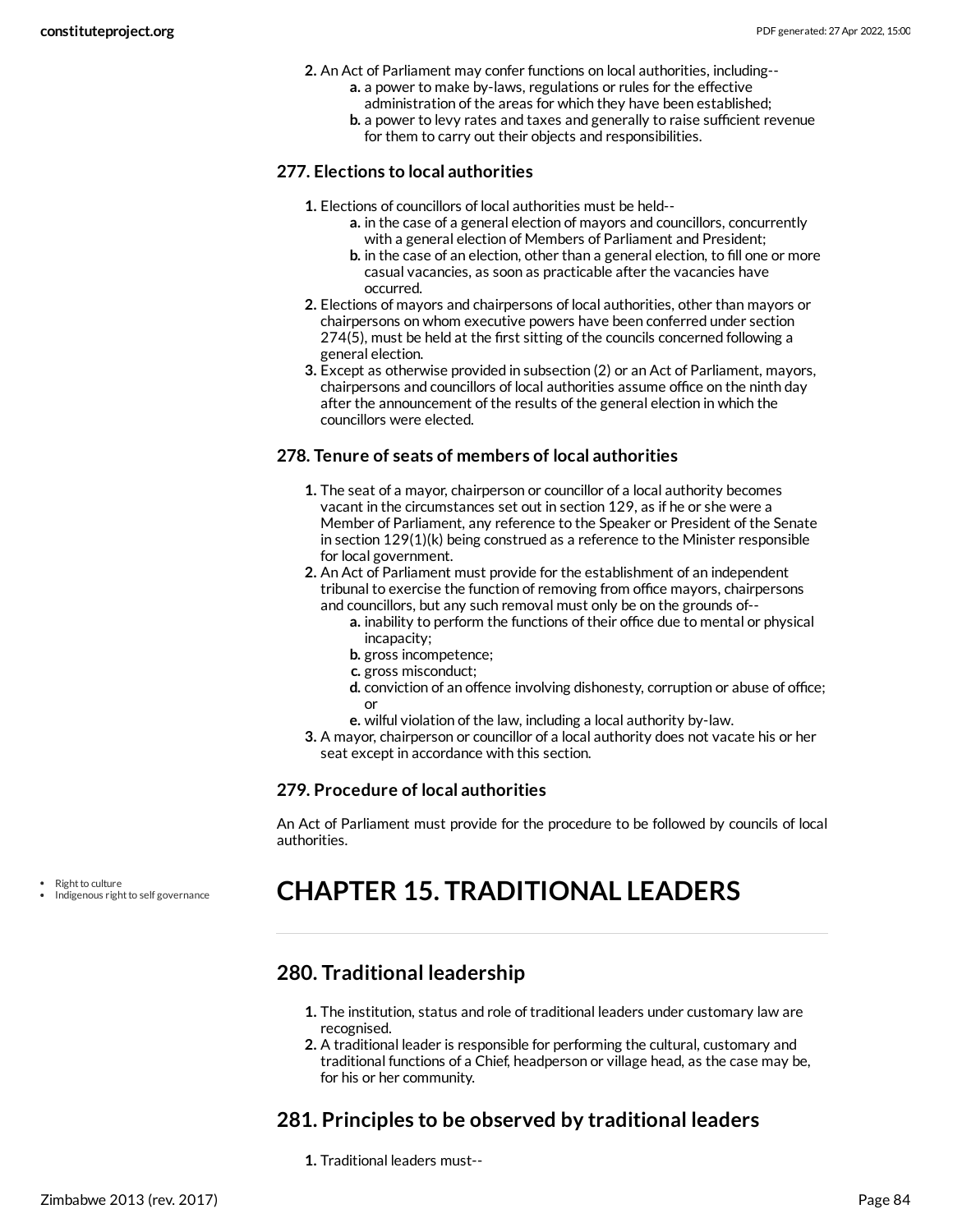Duty to obey the constitution

- **1. a.** act in accordance with this Constitution and the laws of Zimbabwe;
	- **b.** observe the customs pertaining to traditional leadership and exercise their functions for the purposes for which the institution of traditional leadership is recognised by this Constitution; and
	- **c.** treat all persons within their areas equally and fairly.
- **2.** Traditional leaders must not-
	- **a.** be members of any political party or in any way participate in partisan politics;
		- **b.** act in a partisan manner;
		- **c.** further the interests of any political party or cause; or
		- **d.** violate the fundamental rights and freedoms of any person.

# **282. Functions of traditional leaders**

- **1.** Traditional leaders have the following functions within their areas of jurisdiction-
	- **a.** to promote and uphold cultural values of their communities and, in particular, to promote sound family values;
	- **b.** to take measures to preserve the culture, traditions, history and heritage of their communities, including sacred shrines;
	- **c.** to facilitate development;
	- **d.** in accordance with an Act of Parliament, to administer Communal Land and to protect the environment;
	- **e.** to resolve disputes amongst people in their communities in accordance with customary law; and
	- **f.** to exercise any other functions conferred or imposed on them by an Act of Parliament.
- **2.** Except as provided in an Act of Parliament, traditional leaders have authority, jurisdiction and control over the Communal Land or other areas for which they have been appointed, and over persons within those Communal Lands or areas.
- **3.** In the performance of their functions, traditional leaders are not subject to the direction or control of any person or authority, except as may be prescribed in an Act of Parliament.
- **4.** An Act of Parliament must provide for the regulation of the conduct of traditional leaders.

# **283. Appointment and removal of traditional leaders**

An Act of Parliament must provide for the following, in accordance with the prevailing culture, customs, traditions and practices of the communities concerned--

- **a.** the appointment, suspension, succession and removal of traditional leaders;
- **b.** the creation and resuscitation of chieftainships; and
- **c.** the resolution of disputes concerning the appointment, suspension, succession and removal of traditional leaders; but-
	- **i.** the appointment, removal and suspension of Chiefs must be done by the President on the recommendation of the provincial assembly of Chiefs through the National Council of Chiefs and the Minister responsible for traditional leaders and in accordance with the traditional practices and traditions of the communities concerned;
	- **ii.** disputes concerning the appointment, suspension and removal of traditional leaders must be resolved by the President on the recommendation of the provincial assembly of Chiefs through the Minister responsible for traditional leaders;
	- **iii.** the Act must provide measures to ensure that all these matters are dealt with fairly and without regard to political considerations;
	- **iv.** the Act must provide measures to safeguard the integrity of traditional institutions and their independence from political interference.

• Protection of environment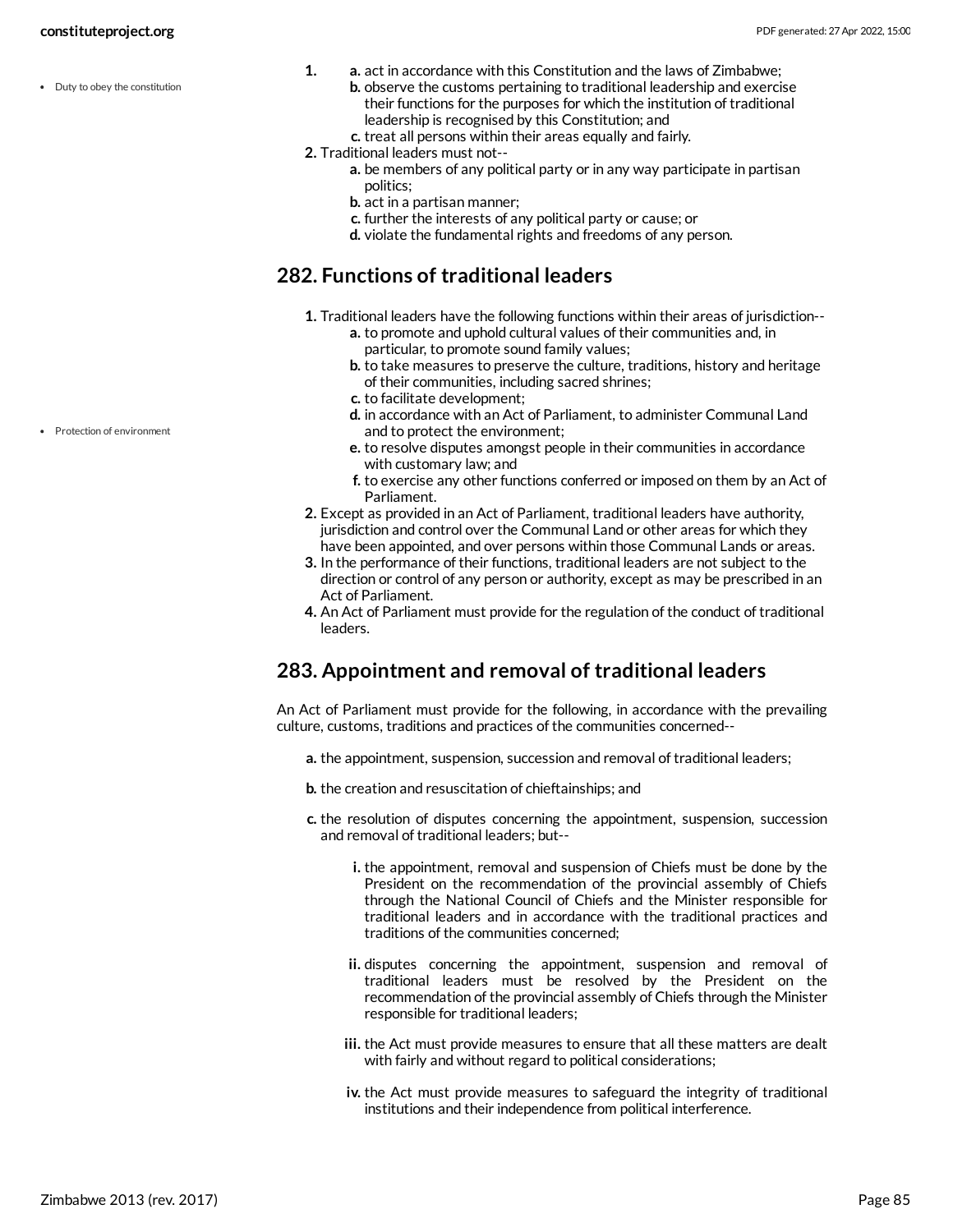# **284. Remuneration and benefits of traditional leaders**

- **1.** An Act of Parliament must provide for the remuneration and benefits of traditional leaders to be fixed with the approval of the President given on the recommendation of the Minister responsible for finance and after consultation with the Minister responsible for traditional leaders.
- **2.** The remuneration of a traditional leader must be charged upon and paid out of the Consolidated Revenue Fund.
- **3.** The remuneration of a traditional leader must not be reduced while he or she holds or acts in the office concerned.

# **285. National Council and provincial assemblies of Chiefs**

- **1.** There is a National Council of Chiefs constituted in accordance with an Act of Parliament, to represent all chiefs in Zimbabwe.
- **2.** An Act of Parliament must establish for each province, other than the metropolitan provinces, a provincial assembly of Chiefs consisting of the Chiefs in that province.
- **3.** So far as practicable the Chiefs in each province must be equitably represented in the National Council of Chiefs.
- **4.** Elections of the President, Deputy President and members of the National Council of Chiefs must be conducted by the Zimbabwe Electoral Commission.
- **5.** Each provincial assembly of Chiefs must elect, in accordance with the Electoral Law, Chiefs to represent the province in the Senate in terms of section 120(1)(b).
- **6.** The President and Deputy President of the National Council of Chiefs are elected for a term of five years and are eligible for re-election for one further such term, but a person who has served two terms as Deputy President is eligible for election as President.
- **7.** An Act of Parliament must provide for-
	- **a.** the election of chiefs to the National Council of Chiefs, and the qualifications and disqualifications of candidates for election;
	- **b.** the oath of office to be taken by members of the National Council of Chiefs and provincial assemblies of Chiefs;
	- **c.** the tenure of office of members of the National Council of Chiefs;
	- **d.** the remuneration, pension and other benefits of the President, Deputy President and members of the National Council of Chiefs;
	- **e.** the procedure to be followed at meetings of the National Council of Chiefs and provincial assemblies of Chiefs; and
	- **f.** the establishment of a secretariat for the National Council of Chiefs and provincial assemblies of Chiefs.

# **286. Functions of National Council and provincial assemblies of Chiefs**

- **1.** The National Council of Chiefs and, within its province, a provincial assembly of Chiefs have the following functions-
	- **a.** to protect, promote and develop Zimbabwe's culture and traditions;
	- **b.** to represent the views of traditional leaders and to maintain the integrity and status of traditional institutions;
	- **c.** to protect, promote and advance the interests of traditional leaders;
	- **d.** to consider representations and complaints made to it by traditional leaders;
	- **e.** to define and enforce correct and ethical conduct on the part of traditional leaders and to develop their capacity for leadership;
	- **f.** to facilitate the settlement of disputes between and concerning traditional leaders;
	- **g.** to perform any other functions that may be conferred or imposed on it by an Act of Parliament.
- **2.** An Act of Parliament must ensure that-
	- **a.** the National Council of Chiefs and all provincial assemblies of Chiefs are able to carry out their functions independently and efficiently; and

Oaths to abide by constitution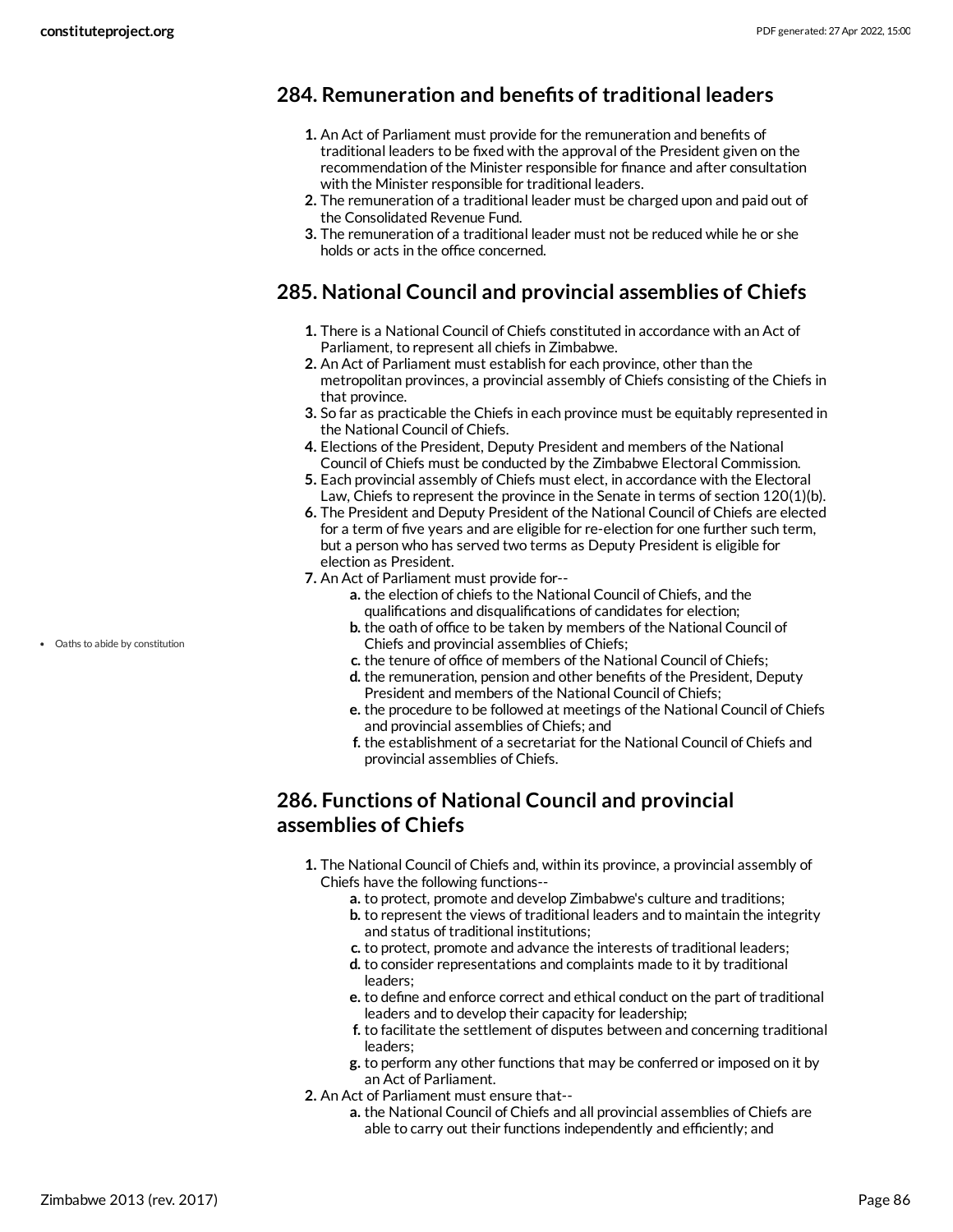**2. b.** persons employed by the National Council of Chiefs and provincial assemblies of Chiefs carry out their duties conscientiously and impartially.

### **287. Integrity and Ethics Committee**

An Act of Parliament must provide for the establishment, membership and procedures of an Integrity and Ethics Committee of Chiefs, to exercise the following functions--

- **a.** to develop and enforce integrity and ethical conduct on the part of traditional leaders;
- **b.** to resolve disputes between traditional leaders;
- **c.** to deal with complaints against traditional leaders.

• Provisions for wealth redistribution

# **CHAPTER 16. AGRICULTURAL LAND**

### **288. Interpretation of Chapter 16**

In this Chapter "agricultural land" has the meaning given to it by section 72.

### **289. Principles guiding policy on agricultural land**

In order to redress the unjust and unfair pattern of land ownership that was brought about by colonialism, and to bring about land reform and the equitable access by all Zimbabweans to the country's natural resources, policies regarding agricultural land must be guided by the following principles--

- **a.** land is a finite natural resource that forms part of Zimbabweans' common heritage;
- **b.** subject to section 72, every Zimbabwean citizen has a right to acquire, hold, occupy, use, transfer, hypothecate, lease or dispose of agricultural land regardless of his or her race or colour;
- **c.** the allocation and distribution of agricultural land must be fair and equitable, having regard to gender balance and diverse community interests;
- **d.** the land tenure system must promote increased productivity and investment by Zimbabweans in agricultural land;
- **e.** the use of agricultural land should promote food security, good health and nutrition and generate employment, while protecting and conserving the environment for future generations;
- **f.** no person may be deprived arbitrarily of their right to use and occupy agricultural land.

# **290. Continuation of rights of State in agricultural land**

- **1.** All agricultural land which-
	- **a.** was itemised in Schedule 7 to the former Constitution; or
	- **b.** before the effective date, was identified in terms of section 16B(2)(a)(ii) or (iii) of the former Constitution;

continues to be vested in the State.

- **2.** Any inconsistency between anything contained in-
	- **a.** a notice itemised in Schedule 7 to the former Constitution; or
		- **b.** a notice relating to agricultural land and published in terms of section
			- 16B(2)(a)(ii) or (iii) of the former Constitution;

Reference to country's history

- Right to own property • Right to transfer property
- Ownership of natural resources
- Protection of environment

Ownership of natural resources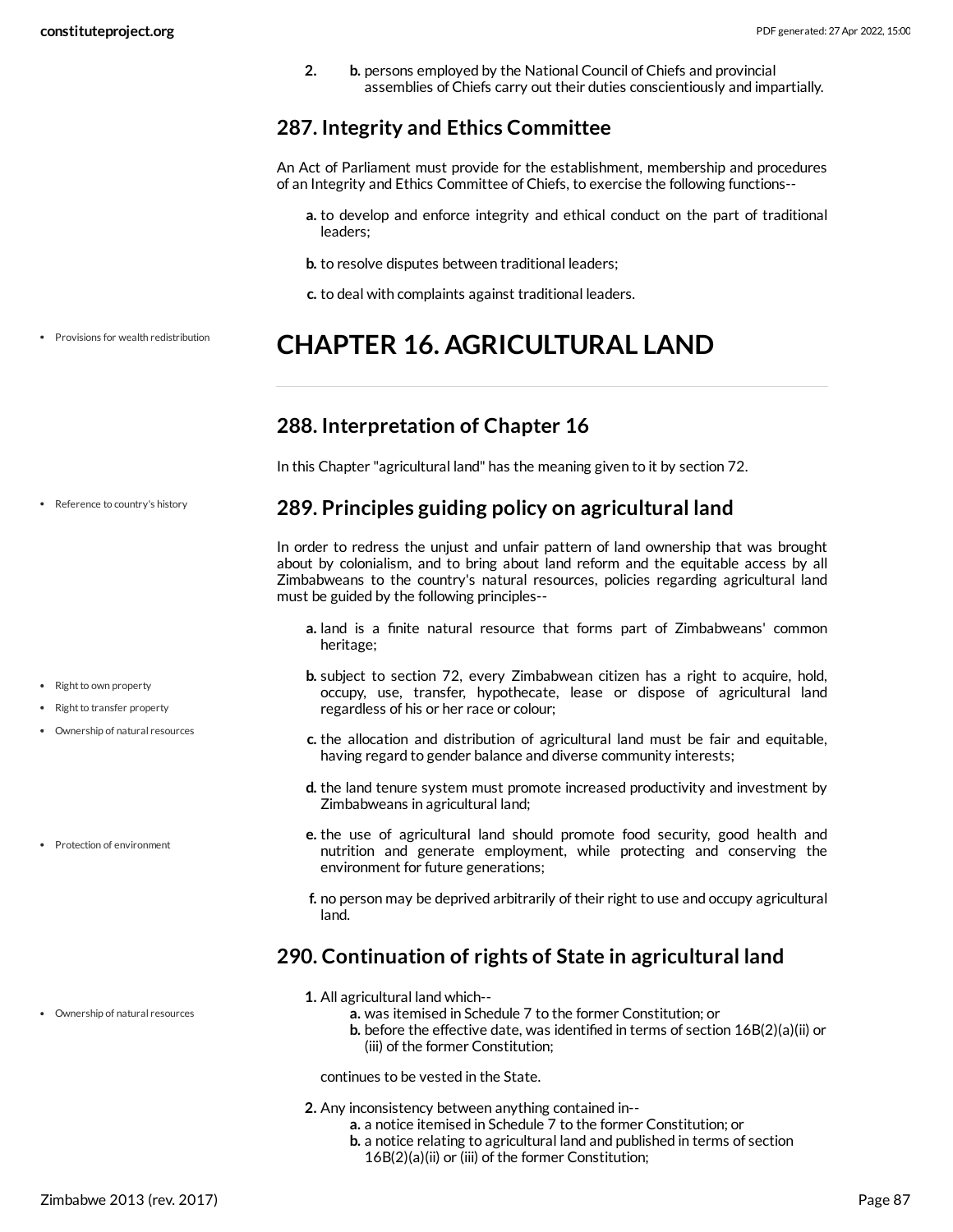**2.** and the title deed to which it refers or is intended to refer, and any error whatsoever contained in such a notice, does not affect the operation of subsection (1) or invalidate the State's title to the agricultural land concerned in terms of that subsection.

# **291. Continuation of rights of occupiers of agricultural land**

Subject to this Constitution, any person who, immediately before the effective date, was using or occupying, or was entitled to use or occupy, any agricultural land by virtue of a lease or other agreement with the State continues to be entitled to use or occupy that land on or after the effective date, in accordance with that lease or other agreement.

# **292. Security of tenure for occupiers of agricultural land**

The State must take appropriate measures, including legislative measures, to give security of tenure to every person lawfully owning or occupying agricultural land.

# **293. Alienation of agricultural land by State**

- **1.** The State may alienate for value any agricultural land vested in it, whether through the transfer of ownership to any other person or through the grant of a lease or other right of occupation or use, but any such alienation must be in accordance with the principles specified in section 289.
- **2.** The State may not alienate more than one piece of agricultural land to the same person and his or her dependants.
- **3.** An Act of Parliament must prescribe procedures for the alienation and allocation of agricultural land by the State, and any such law must be consistent with the principles specified in section 289.

# **294. Alienation of agricultural land by owners or occupiers**

Subject to any limitation imposed by law, an owner or occupier of agricultural land has the right to transfer, hypothecate, lease or dispose of his or her right in agricultural land.

# **295. Compensation for acquisition of previously-acquired agricultural land**

- **1.** Any indigenous Zimbabwean whose agricultural land was acquired by the State before the effective date is entitled to compensation from the State for the land and any improvements that were on the land when it was acquired.
- **2.** Any person whose agricultural land was acquired by the State before the effective date and whose property rights at that time were guaranteed or protected by an agreement concluded by the Government of Zimbabwe with the government of another country, is entitled to compensation from the State for the land and any improvements in accordance with that agreement.
- **3.** Any person, other than a person referred to in subsection (1) or (2), whose agricultural land was acquired by the State before the effective date is entitled to compensation from the State only for improvements that were on the land when it was acquired.
- **4.** Compensation payable under subsections (1), (2) and (3) must be assessed and paid in terms of an Act of Parliament.

# **296. Establishment and composition of Zimbabwe Land Commission**

**1.** There is a commission to be known as Zimbabwe Land Commission consisting of-

**a.** a chairperson and deputy chairperson; and

-

• Right to transfer property

• Protection from expropriation

• International law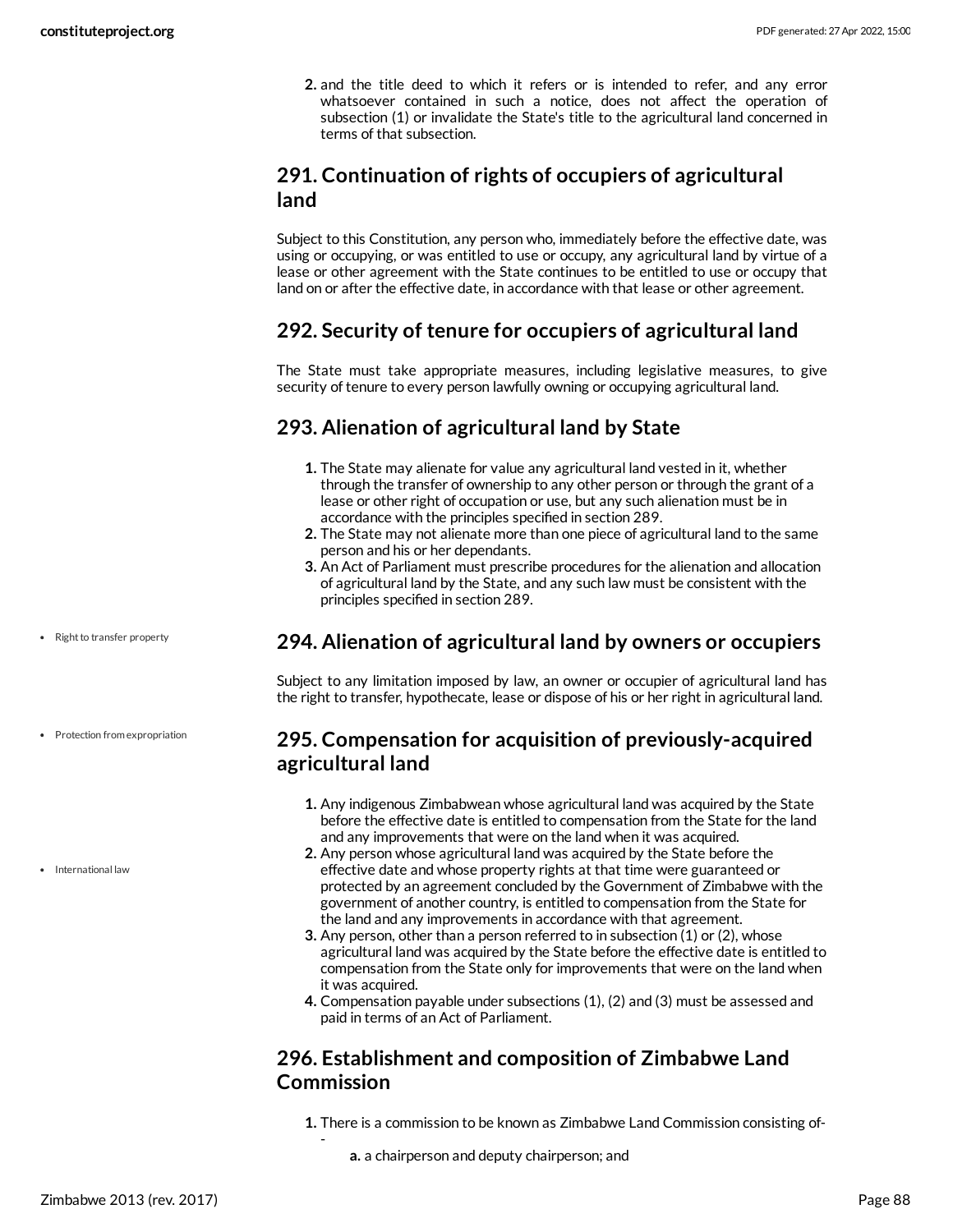**1. b.** a minimum of two and a maximum of seven other members;

appointed by the President.

- **2.** Members of the Zimbabwe Land Commission must-
	- **a.** be chosen for their integrity and competence in, and knowledge and understanding of, the best practices in land management and administration; and
	- **b.** reflect the diversity of Zimbabwe's population, in particular its regional interests and gender balance.
- **3.** Section 237 applies in relation to the removal from office of members of the Zimbabwe Land Commission as if it were an independent Commission established by Chapter 12.

# **297. Functions of Zimbabwe Land Commission**

- **1.** The Zimbabwe Land Commission has the following functions-
	- **a.** to ensure accountability, fairness and transparency in the administration of agricultural land that is vested in the State;
	- **b.** to conduct periodical audits of agricultural land;
	- **c.** to make recommendations to the Government regarding **i.** the acquisition of private land for public purposes;
		- **ii.** equitable access to and holding and occupation of agricultural land, in particular--
			- **A.** the elimination of all forms of unfair discrimination, particularly gender discrimination;
			- **B.** the enforcement of any law restricting the amount of agricultural land that may be held by any person or household;
		- **iii.** land usage and the size of agricultural land holdings;
		- **iv.** the simplification of the acquisition and transfer of rights in land;
		- **v.** systems of land tenure; and
		- **vi.** fair compensation payable under any law for agricultural land and improvements that have been compulsorily acquired;
	- **vii.** allocations and alienations of agricultural land; **d.** to investigate and determine complaints and disputes regarding the supervision, administration and allocation of agricultural land.
- **2.** The Zimbabwe Land Commission, with the approval of the Minister responsible for land, may make regulations for any of the purposes set out in subsection (1).
- **3.** The Zimbabwe Land Commission must exercise its functions in accordance with any general written policy directives which the Minister responsible for land may give it.
- **4.** In discharging its functions, the Zimbabwe Land Commission must be guided by the principles set out in section 289.
- **5.** The State and all institutions and agencies of government at every level, through legislative and other measures, must assist the Zimbabwe Land Commission in carrying out its functions and must protect its independence, impartiality, integrity and effectiveness.
- **6.** The Government must make adequate and suitable provision, through legislation and other appropriate means, to ensure that-
	- **a.** the Zimbabwe Land Commission is able to exercise its functions efficiently and independently; and
	- **b.** persons employed by the Zimbabwe Land Commission carry out their duties conscientiously, fairly and impartially.

# **CHAPTER 17. FINANCE**

# **PART 1. FINANCIAL MANAGEMENT**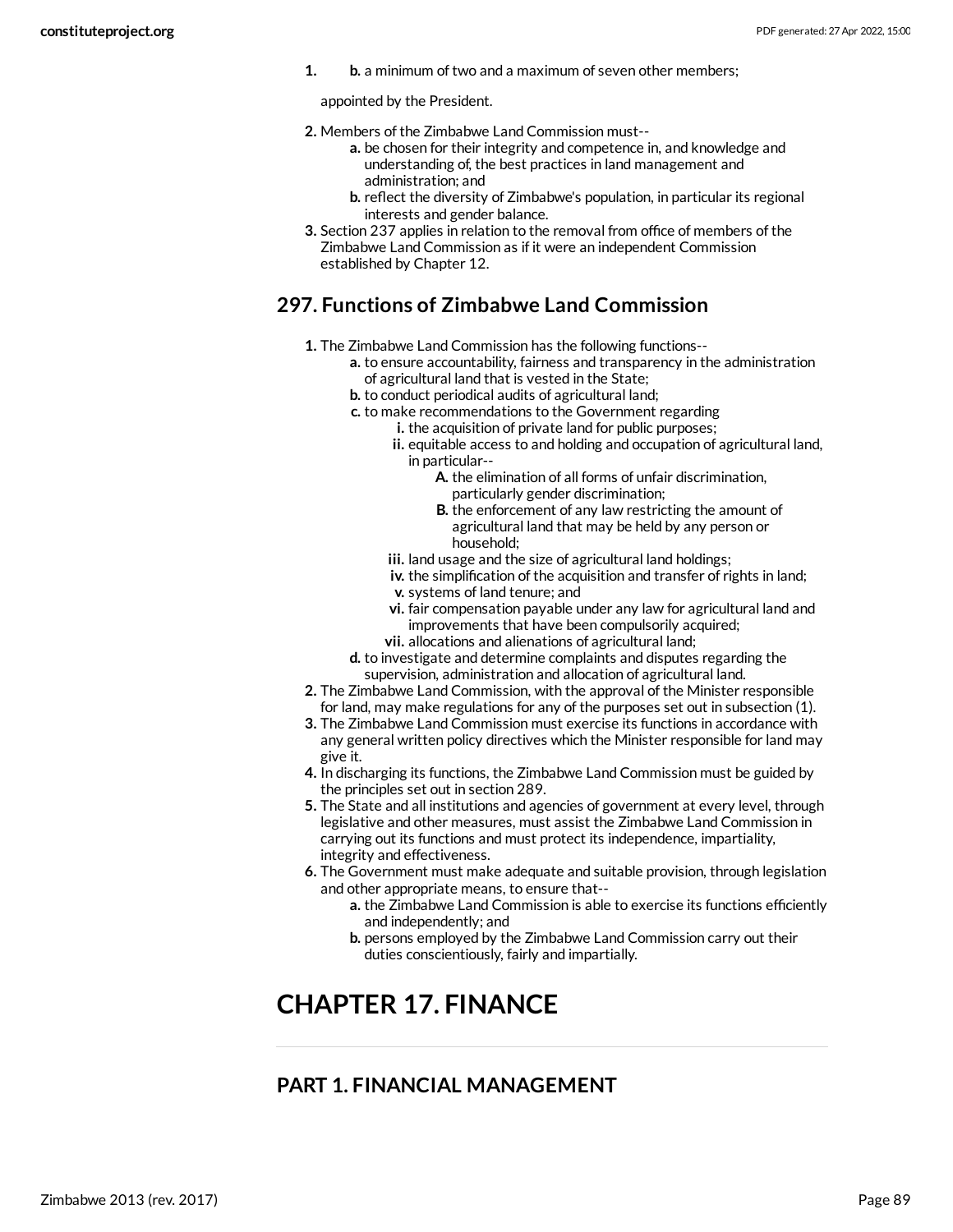### **298. Principles of public financial management**

- **1.** The following principles must guide all aspects of public finance in Zimbabwe-
	- **a.** there must be transparency and accountability in financial matters; **b.** the public finance system must be directed towards national development, and in particular-
		- **i.** the burden of taxation must be shared fairly;
		- **ii.** revenue raised nationally must be shared equitably between the central government and provincial and local tiers of government;
		- and **iii.** expenditure must be directed towards the development of Zimbabwe, and special provision must be made for marginalised groups and areas;
	- **c.** the burdens and benefits of the use of resources must be shared equitably between present and future generations;
	- **d.** public funds must be expended transparently, prudently, economically and effectively;
	- **e.** financial management must be responsible, and fiscal reporting must be clear; and
	- **f.** public borrowing and all transactions involving the national debt must be carried out transparently and in the best interests of Zimbabwe.
- **2.** No taxes may be levied except under the specific authority of this Constitution or an Act of Parliament.

### **299. Parliamentary oversight of State revenues and expenditure**

- **1.** Parliament must monitor and oversee expenditure by the State and all Commissions and institutions and agencies of government at every level, including statutory bodies, government-controlled entities, provincial and metropolitan councils and local authorities, in order to ensure that-
	- **a.** all revenue is accounted for;
	- **b.** all expenditure has been properly incurred; and
	- **c.** any limits and conditions on appropriations have been observed.
- **2.** An Act of Parliament must provide mechanisms for Parliament to monitor and oversee expenditure referred to in subsection (1).

### **300. Limits of State borrowings, public debt and State guarantees**

- **1.** An Act of Parliament must set limits on-
	- **a.** borrowings by the State;
	- **b.** the public debt; and
	- **c.** debts and obligations whose payment or repayment is guaranteed by the State;

and those limits must not be exceeded without the authority of the National Assembly.

- **2.** An Act of Parliament must prescribe terms and conditions under which the Government may guarantee loans.
- **3.** Within sixty days after the Government has concluded a loan agreement or guarantee, the Minister responsible for finance must cause its terms to be published in the Gazette.
- **4.** The Minister responsible for finance must-
	- **a.** at least twice a year, report to Parliament on the performance of- **i.** loans raised by the State; and
		- **ii.** loans guaranteed by the State;
	- **b.** at the same time as the estimates of revenue and expenditure are laid before the National Assembly in terms of section 305, table in Parliament a comprehensive statement of the public debt of Zimbabwe.

### **301. Allocation of revenues between provincial and localtiers of government**

**1.** An Act of Parliament must provide for--

Subsidiary unit government Municipal government

Subsidiary unit government Municipal government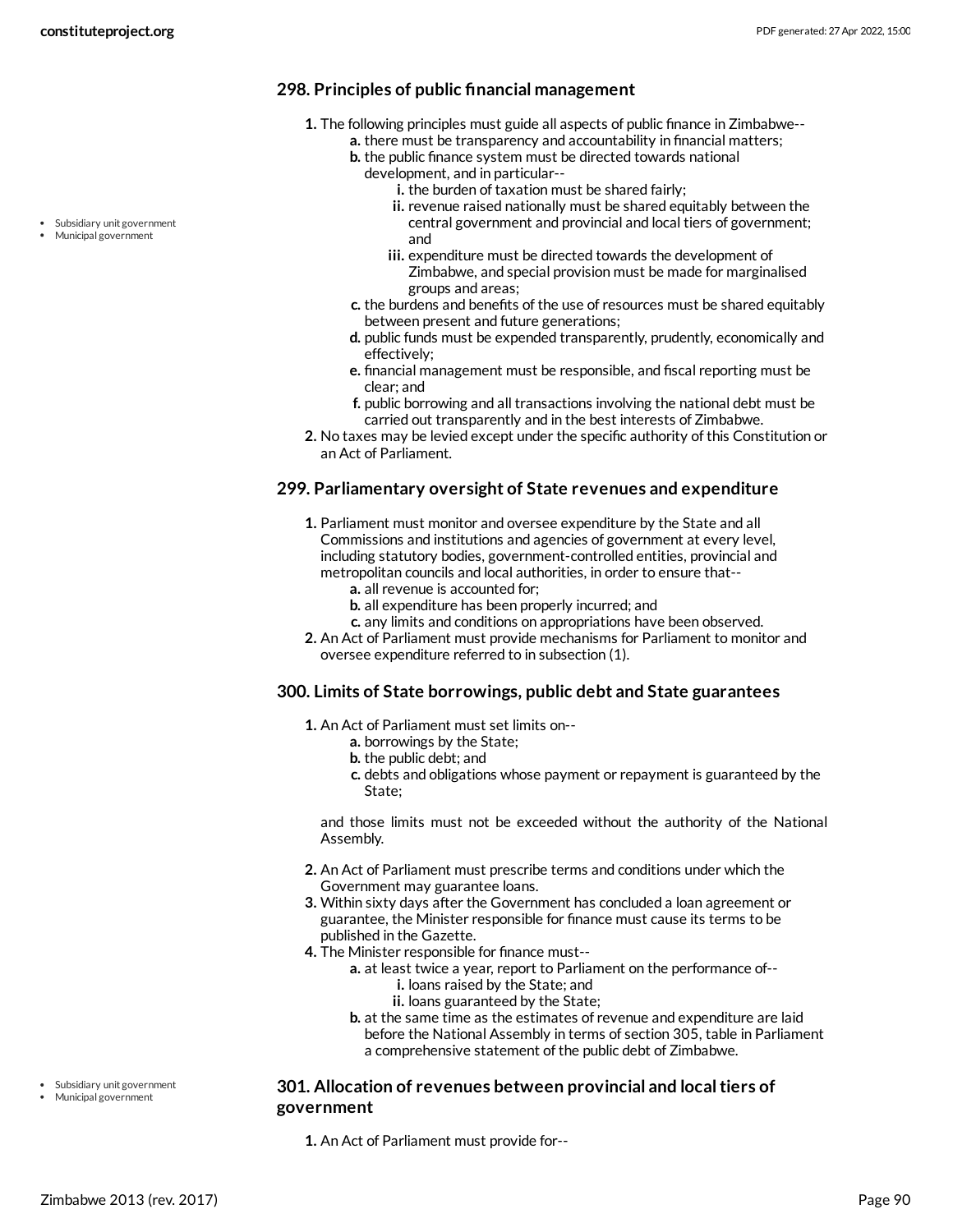- **1. a.** the equitable allocation of capital grants between provincial and metropolitan councils and local authorities; and
	- **b.** any other allocations to provinces and local authorities, and any conditions on which those allocations may be made.
- **2.** The Act referred to in subsection (1) must take into account, amongst other factors-
	- **a.** the national interest;
	- **b.** any provision that must be made in respect of the national debt and other national obligations;
	- **c.** the needs and interests of the central government, determined by objective criteria;
	- **d.** the need to provide basic services, including educational and health facilities, water, roads, social amenities and electricity to marginalised areas;
	- **e.** the fiscal capacity and efficiency of provincial and metropolitan councils and local authorities;
	- **f.** developmental and other needs of provincial and metropolitan councils and local authorities; and
	- **g.** economic disparities within and between provinces.
- **3.** Not less than five per cent of the national revenues raised in any financial year must be allocated to the provinces and local authorities as their share in that year.

# **PART 2. CONSOLIDATED REVENUE FUND**

### **302. Consolidated Revenue Fund**

There is a Consolidated Revenue Fund into which must be paid all fees, taxes and borrowings and all other revenues of the Government, whatever their source, unless an Act of Parliament--

- **a.** requires or permits them to be paid into some other fund established for a specific purpose; or
- **b.** permits the authority that received them to retain them, or part of them, in order to meet the authority's expenses.

### **303. Withdrawals from Consolidated Revenue Fund**

- **1.** No money may be withdrawn from the Consolidated Revenue Fund except to meet expenditure authorised by this Constitution or by an Act of Parliament.
- **2.** Money withdrawn from the Consolidated Revenue Fund must be paid only to the person to whom the payment is due.
- **3.** An Act of Parliament must prescribe the way in which-
	- **a.** withdrawals are to be made from the Consolidated Revenue Fund and any other public fund; and
	- **b.** money in the Consolidated Revenue Fund and any other fund is to be held and invested.

### **304. Charges upon Consolidated Revenue Fund**

- **1.** All debt charges for which the State is liable must be charged upon the Consolidated Revenue Fund.
- **2.** The costs and expenses incurred in collecting and managing the Consolidated Revenue Fund form the first charge on the Fund.
- **3.** For the purposes of subsection (1) "debt charges" includes interest, sinking fund charges, the repayment or amortisation of debt and all expenditure related to the raising of loans on the security of the Consolidated Revenue Fund and the service and redemption of debt created by those loans.

# **PART 3. AUTHORISATION OF EXPENDITURE FROM CONSOLIDATED REVENUE FUND**

• Budget bills • Spending bills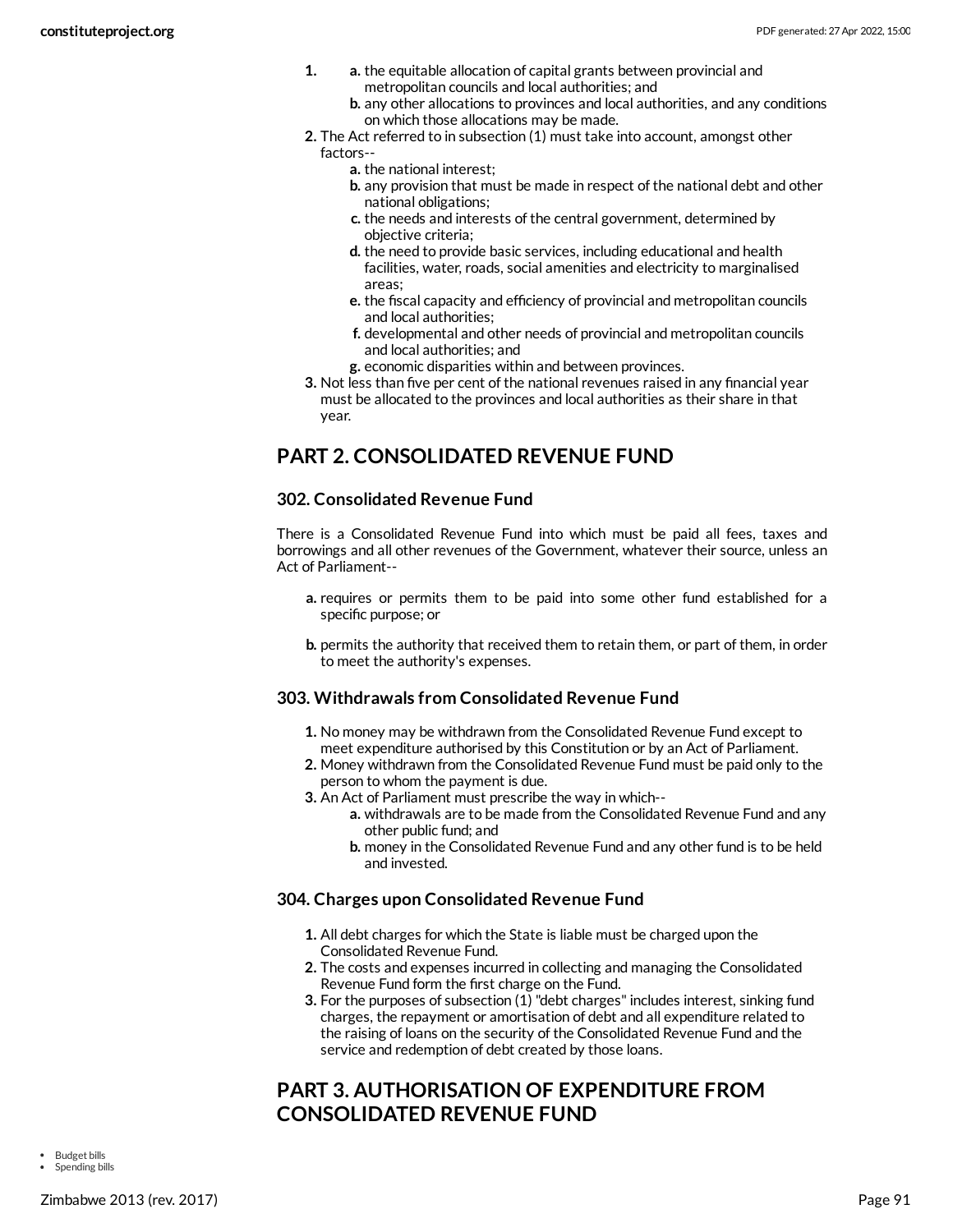### **305. Appropriations from Consolidated Revenue Fund**

- **1.** Every year the Minister responsible for finance must present to the National Assembly a statement of the estimated revenues and expenditures of the Government in the next financial year.
- **2.** The estimates of revenue and expenditure must be presented to the National Assembly in terms of subsection (1) on a day on which the Assembly sits before or not later than thirty days after the start of each financial year, but if Parliament is dissolved and it is impossible to lay estimates before the Assembly by that time, then they must be laid before the Assembly within thirty days after the Assembly first meets following the dissolution.
- **3.** Separate estimates of revenue and expenditure must be given for each of the following-
	- **a.** each Commission established by this Constitution;
	- **b.** the office of the Auditor-General;
	- **c.** the National Prosecuting Authority;
	- **d.** the Council of Chiefs; and
	- **e.** any other institution prescribed in an Act of Parliament.
- **4.** When the National Assembly has approved the estimates of expenditure for a financial year, other than expenditure that is specifically charged on the Consolidated Revenue Fund by this Constitution or an Act of Parliament, the Minister responsible for finance must cause a Bill to be known as an Appropriation Bill to be introduced into the National Assembly, and that Bill must-
	- **a.** provide for money to be issued from the Consolidated Revenue Fund to meet the approved expenditure; and
	- **b.** appropriate the money to the purposes specified in the estimates, under separate votes for the different heads of expenditure that have been approved.
- **5.** If the money appropriated to a purpose under an Appropriation Act is insufficient or if expenditure is needed for a purpose for which no money has been appropriated, the Minister responsible for finance must cause an additional or supplementary estimate to be presented to the National Assembly, and if the National Assembly approves the estimate the Minister must cause an additional or supplementary appropriation Bill to be introduced into the Assembly providing for the necessary money to be issued from the Consolidated Revenue Fund.

### **306. Authorisation of expenditure in advance of appropriation**

- **1.** An Act of Parliament may allow the President to authorise the withdrawal of money from the Consolidated Revenue Fund to meet expenditure which was unforeseen or whose extent was unforeseen and for which no provision has been made under any other law, but-
	- **a.** the Act must not allow the withdrawal of money in excess of one and onehalf per cent of the total amount appropriated in the last main Appropriation Act;
	- **b.** any money withdrawn under the Act must be included in additional or supplementary estimates of expenditure laid without delay before the National Assembly and, if the Assembly approves the estimates, the money must be charged upon the Consolidated Revenue Fund by an additional or supplementary Appropriation Act.
- **2.** If the Appropriation Act for a financial year has not come into operation by the beginning of that financial year, an Act of Parliament may allow the President to authorise the withdrawal of money from the Consolidated Revenue Fund to meet expenditure necessary to carry on the services of the Government for the first four months of the financial year, but-
	- **a.** the Act must not allow the withdrawal of money in excess of one-third of the amounts included in the estimates of expenditure for the previous financial year;
	- **b.** any money withdrawn under the Act must be included in an Appropriation Act for the financial year concerned, under separate votes for the different heads of expenditure.
- **3.** If Parliament is dissolved before adequate financial provision has been made for carrying on the services of the Government, an Act of Parliament may allow the President to authorise the withdrawal of money from the Consolidated Revenue

• Budget bills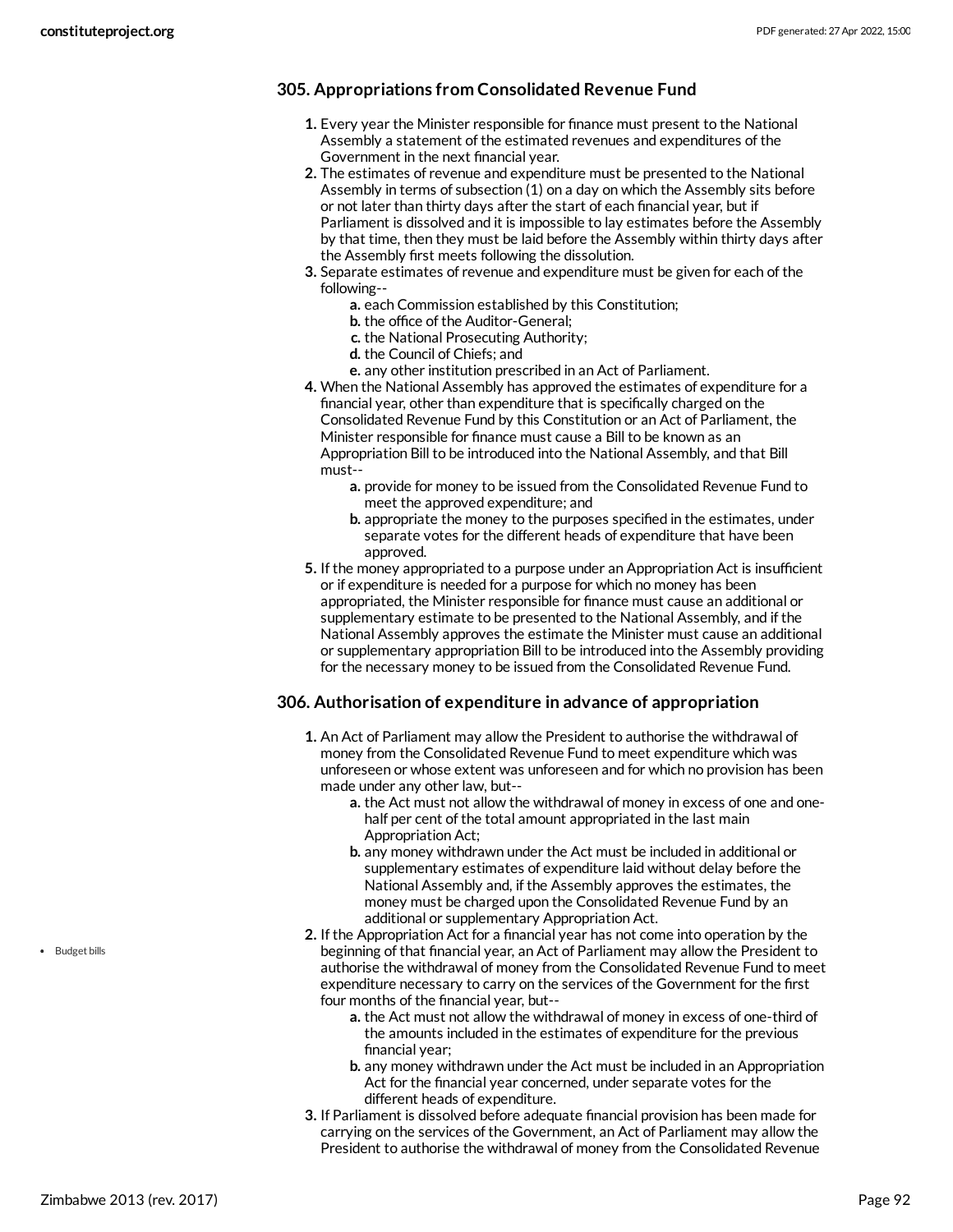**3.** Fund to meet expenditure needed to carry on those services until three months after the National Assembly first meets after the dissolution, but any money withdrawn under the Act must be included in an Appropriation Act under separate votes for the different heads of expenditure.

### **307. Unauthorised expenditure**

- **1.** If it is found that more money has been expended on a purpose than was appropriated to it in terms of this Part, or that money has been expended on a purpose for which no money was appropriated under this Part, the Minister responsible for finance must introduce a Bill into the National Assembly seeking condonation of the unauthorised expenditure.
- **2.** The Bill referred to in subsection (1) must be introduced into the National Assembly without delay and in any event no later than sixty days after the extent of the unauthorised expenditure has been established.

# **PART 4. SAFEGUARDING OF PUBLIC FUNDS AND PROPERTY**

### **308. Duties of custodians of public funds and property**

- **1.** In this section--
	- "public funds" includes any money owned or held by the State or any institution or agency of the government, including provincial and local tiers of government, statutory bodies and government-controlled entities;
	- "public property" means any property owned or held by the State or any institution or agency of the government, including provincial and local tiers of government, statutory bodies and government-controlled entities.
- **2.** It is the duty of every person who is responsible for the expenditure of public funds to safeguard the funds and ensure that they are spent only on legally authorised purposes and in legally authorised amounts.
- **3.** It is the duty of every person who has custody or control of public property to safeguard the property and ensure that it is not lost, destroyed, damaged, misapplied or misused.
- **4.** An Act of Parliament must provide for the speedy detection of breaches of subsections (2) and (3) and the disciplining and punishment of persons responsible for any such breaches and, where appropriate, the recovery of misappropriated funds or property.

# **PART 5. AUDITOR-GENERAL**

### **309. Auditor-General and his or her functions**

- **1.** There must be an Auditor-General, whose office is a public office but does not form part of the Civil Service.
- **2.** The functions of the Auditor-General are-
	- **a.** to audit the accounts, financial systems and financial management of all departments, institutions and agencies of government, all provincial and metropolitan councils and all local authorities;
	- **b.** at the request of the Government, to carry out special audits of the accounts of any statutory body or government-controlled entity;
	- **c.** to order the taking of measures to rectify any defects in the management and safeguarding of public funds and public property; and
	- **d.** to exercise any other functions that may be conferred or imposed on him or her by or under an Act of Parliament.
- **3.** Public officers must comply with orders given to them by the Auditor-General in terms of subsection (2)(c).

### **310. Appointment of Auditor-General**

**1.** The Auditor-General is appointed by the President with the approval of Parliament.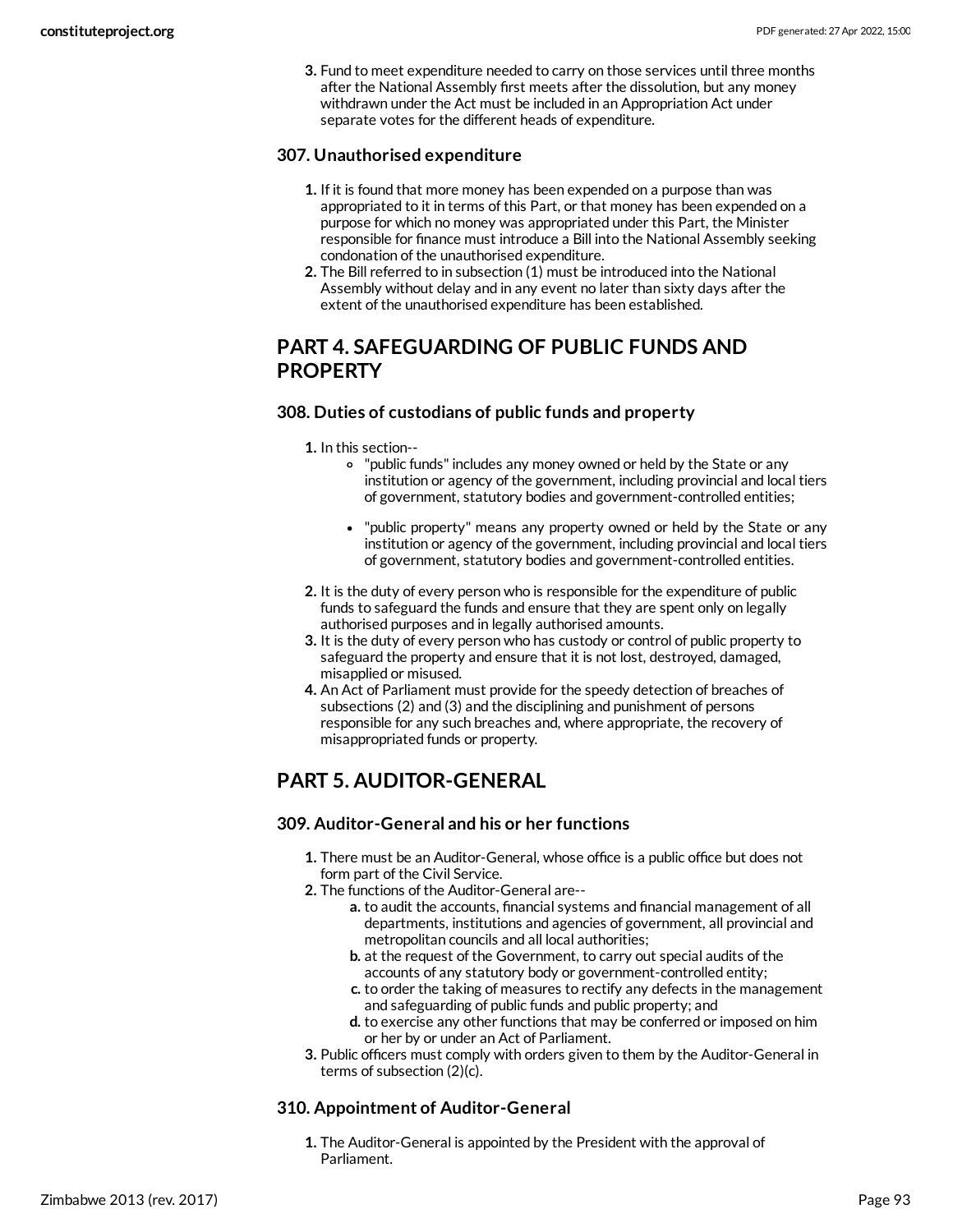Oaths to abide by constitution

- **2.** The Auditor-General must be a Zimbabwean citizen chosen for his or her integrity, and must have been qualified to practise as an auditor for at least ten years.
- **3.** The term of office of the Auditor-General is a period of not more than six years and a person must not be appointed as Auditor-General after he or she has served for one or more periods, whether continuous or not, amounting to twelve years.
- **4.** Before entering office, the Auditor-General must take, before the President or a person authorised by the President, the oaths of loyalty and office in the forms set out in the Third Schedule.

### **311. Independence of Auditor-General**

In the exercise of his or her functions the Auditor-General is independent and subject only to the law.

### **312. Remuneration of Auditor-General**

- **1.** An Act of Parliament must provide for the remuneration and benefits of the Auditor-General to be fixed with the approval of the President on the recommendation of the Minister responsible for finance.
- **2.** The remuneration of the Auditor-General must be charged upon and paid out of the Consolidated Revenue Fund and must not be reduced during his or her tenure of office.

### **313. Removal of Auditor-General from office**

- **1.** The Auditor-General may be removed from office only for-
	- **a.** inability to perform the functions of his or her office because of mental or physical incapacity;
	- **b.** gross incompetence; or
	- **c.** gross misconduct.
- **2.** If the Minister responsible for finance, with the concurrence of the parliamentary committee responsible for public accounts, informs the President that the question of removing the Auditor-General from office ought to be investigated, the President must appoint a tribunal to inquire into the matter.
- **3.** A tribunal appointed under subsection (2) must consist of at least three members appointed by the President, of whom-
	- **a.** at least one must be a person who has served as a judge; and **b.** at least one must be chosen from a panel of at least three persons who
	- have been nominated by the institute or association established by law to represent public auditors in Zimbabwe.
- **4.** The institute or association referred to in subsection (3)(b) must nominate the panel referred to in that subsection when called upon to do so by the President.
- **5.** A tribunal appointed under subsection (2) must inquire into the question of removing the Auditor-General from office and, having done so, must report its findings to the President and recommend whether or not the Auditor-General should be removed, and if the tribunal so recommends the President must, by order under the public seal, remove the Auditor-General from office.
- **6.** A tribunal appointed under subsection (2) has the same rights and powers as commissioners under the Commissions of Inquiry Act [Chapter 10:07], or any law that replaces that Act.

### **314. Staff of Auditor-General**

An Act of Parliament must provide for the appointment of a board to employ persons to assist the Auditor-General in the exercise of his or her functions, and must also provide for--

- **a.** the qualifications of those persons;
- **b.** the conditions of service, conduct and discipline of those persons;
- **c.** the independence, impartiality and integrity of those persons; and
- **d.** the organisation, efficiency and well-being of the Auditor-General's office.

Legislative committees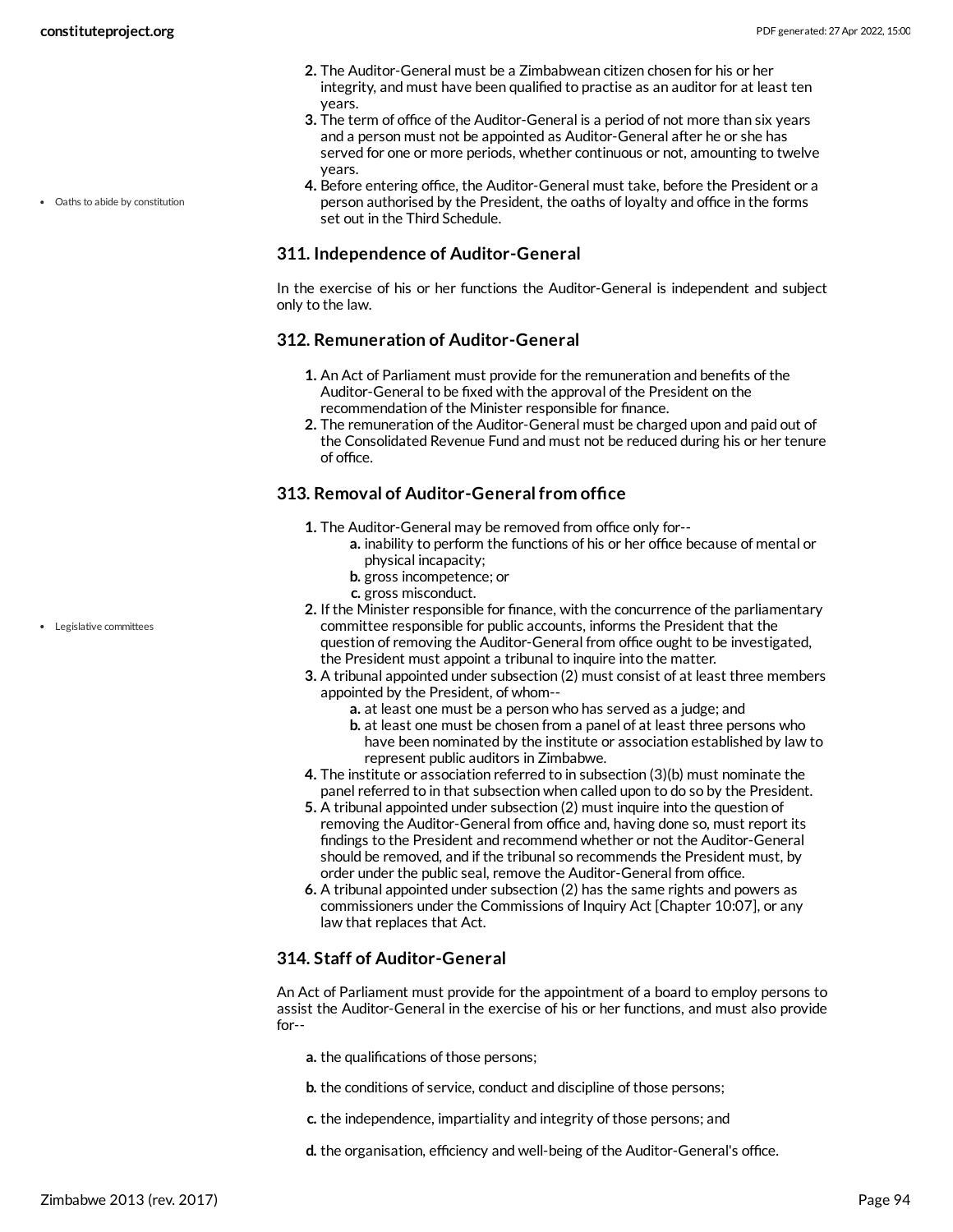# **PART 6. GENERAL**

### **315. Procurement and other governmental contracts**

- **1.** An Act of Parliament must prescribe procedures for the procurement of goods and services by the State and all institutions and agencies of government at every level, so that procurement is effected in a manner that is transparent, fair, honest, cost-effective and competitive.
- **2.** An Act of Parliament must provide for the negotiation and performance of the following State contracts-
	- **a.** joint-venture contracts;
	- **b.** contracts for the construction and operation of infrastructure and facilities; and
	- **c.** concessions of mineral and other rights;

to ensure transparency, honesty, cost-effectiveness and competitiveness.

### **316. Management of statutory bodies**

An Act of Parliament must provide for the competent and effective operation of statutory bodies and, in particular, must ensure that their chief executive officers serve for limited periods whose renewal is dependent on the efficient performance of their duties.

### **317. Reserve Bank of Zimbabwe**

- **1.** There is a central bank, to be known as the Reserve Bank of Zimbabwe, whose objects are-
	- **a.** to regulate the monetary system;
	- **b.** to protect the currency of Zimbabwe in the interest of balanced and sustainable economic growth; and
	- **c.** to formulate and implement monetary policy.
- **2.** An Act of Parliament may provide for the structure and organisation of the Reserve Bank of Zimbabwe and confer or impose additional functions on it.

# **CHAPTER 18. GENERAL AND SUPPLEMENTARY PROVISIONS**

# **PART 1. GENERAL PROVISIONS AS TO COMMISSIONS**

### **318. Application of Part 1**

This Part applies to the Commissions established by this Constitution, and to the members of every such Commission.

### **319. Commissions to be bodies corporate**

The Commissions are bodies corporate with perpetual succession and are capable of suing and being sued in their own names.

### **320. Membership of Commissions and conditions of service of members**

- **1.** Except as otherwise provided in this Constitution, every member of a Commission is appointed for a term of five years which is renewable for one additional term only.
- **2.** Members of Commissions, other than- **a.** the independent Commissions;

Central bank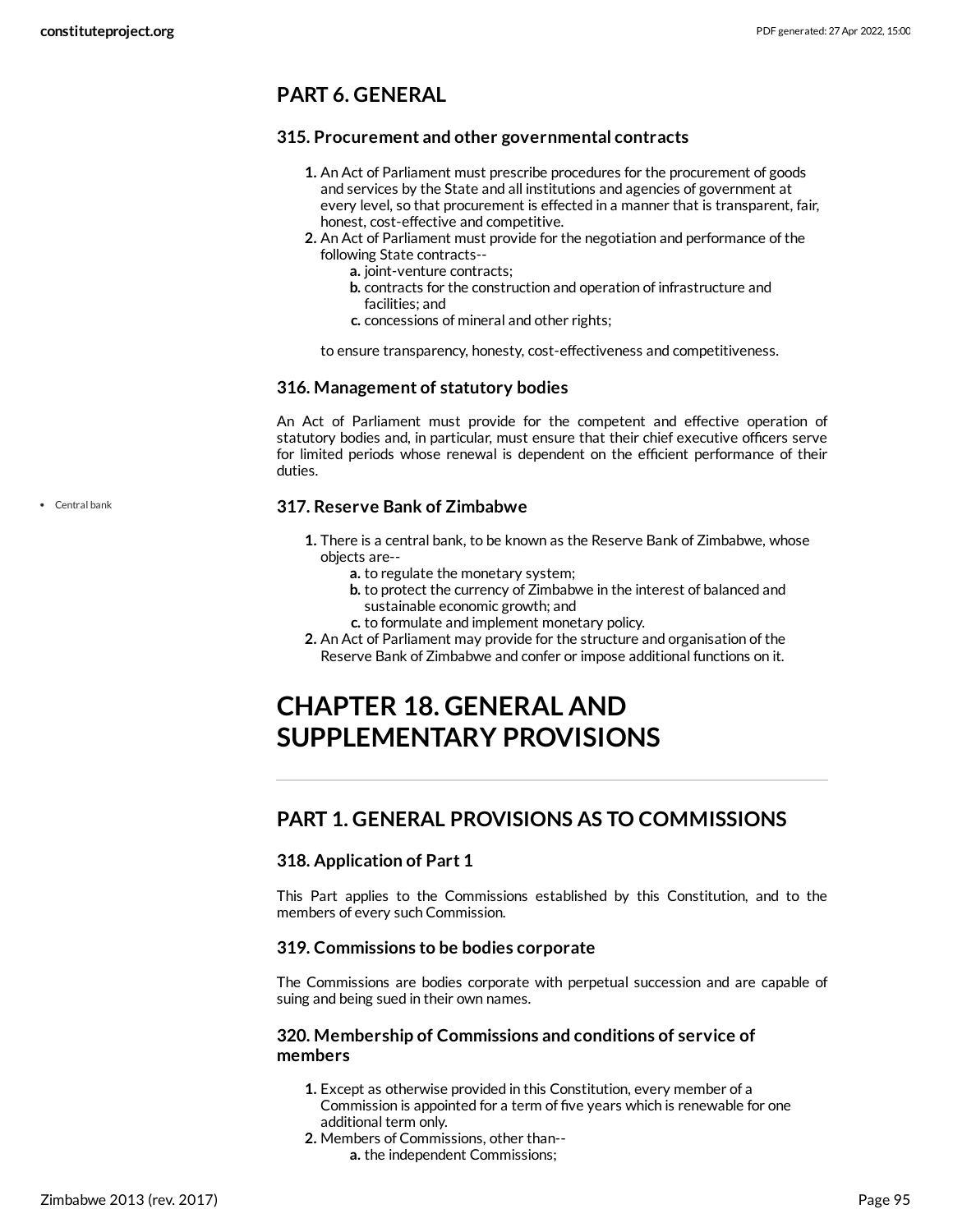**2. b.** the Judicial Service Commission; **c.** the Zimbabwe Anti-Corruption Commission; and **d.** the Zimbabwe Land Commission;

hold office at the pleasure of the President.

- **3.** Subject to this Constitution, Members of Parliament and members of provincial or metropolitan councils, local authorities and Government-controlled entities are not eligible to be appointed as members of a Commission.
- **4.** Where a Commission has a chairperson and a deputy chairperson, they must be of different genders.
- **5.** Before entering office, members of Commissions must take before the President, or a person authorised by the President, the oaths of loyalty and office in the forms set out in the Third Schedule.
- **6.** Members of Commissions are entitled to such remuneration, allowances and other benefits as may be fixed by or under an Act of Parliament, and their remuneration must not be reduced during the members' tenure of office.
- **7.** The remuneration and allowances of members of Commissions are a charge on the Consolidated Revenue Fund.

### **321. Functions and procedure of Commissions**

- **1.** An Act of Parliament may confer additional functions on a Commission and may regulate the manner in which a Commission exercises its functions, provided that the Commission's independence or effectiveness is not compromised.
- **2.** An Act of Parliament referred to in subsection (1) may permit a Commission to delegate its functions, but a Commission must not delegate its power to make appointments to, or to make recommendations or give advice on, any office established by this Constitution.
- **3.** Subject to this Constitution, any decision of a Commission requires the concurrence of a majority of the Commission's members who are present when the decision is taken.
- **4.** An Act of Parliament may provide for the procedures to be adopted by a Commission, and in any respect that is not so provided for the Commission may determine its own procedures, but any such procedures must be fair and promote transparency in the performance of the Commission's functions.

### **322. Funding of Commissions**

Parliament must ensure that sufficient funds are appropriated to the Commissions to enable them to exercise their functions effectively.

### **323. Commissions to report annually to Parliament**

- **1.** Every Commission must submit to Parliament, through the responsible Minister, an annual report describing fully its operations and activities, the report being submitted not later than the end of March in the year following the year to which the report relates.
- **2.** An Act of Parliament may require a Commission to submit further reports in addition to the annual report specified in subsection (1), and may prescribe the way in which such reports are to be submitted.

# **PART 2. GENERAL**

### **324. Diligent performance of constitutional obligations**

All constitutional obligations must be performed diligently and without delay.

### **325. Funding of constitutional bodies and other institutions**

**1.** The Government must ensure that adequate funds are provided--

- **a.** to the Commissions and other institutions established by this Constitution, to enable them to perform their functions effectively;
- **b.** to Parliament, to enable it and its committees to meet whenever necessary; and

Outside professions of legislators

Oaths to abide by constitution

Legislative committees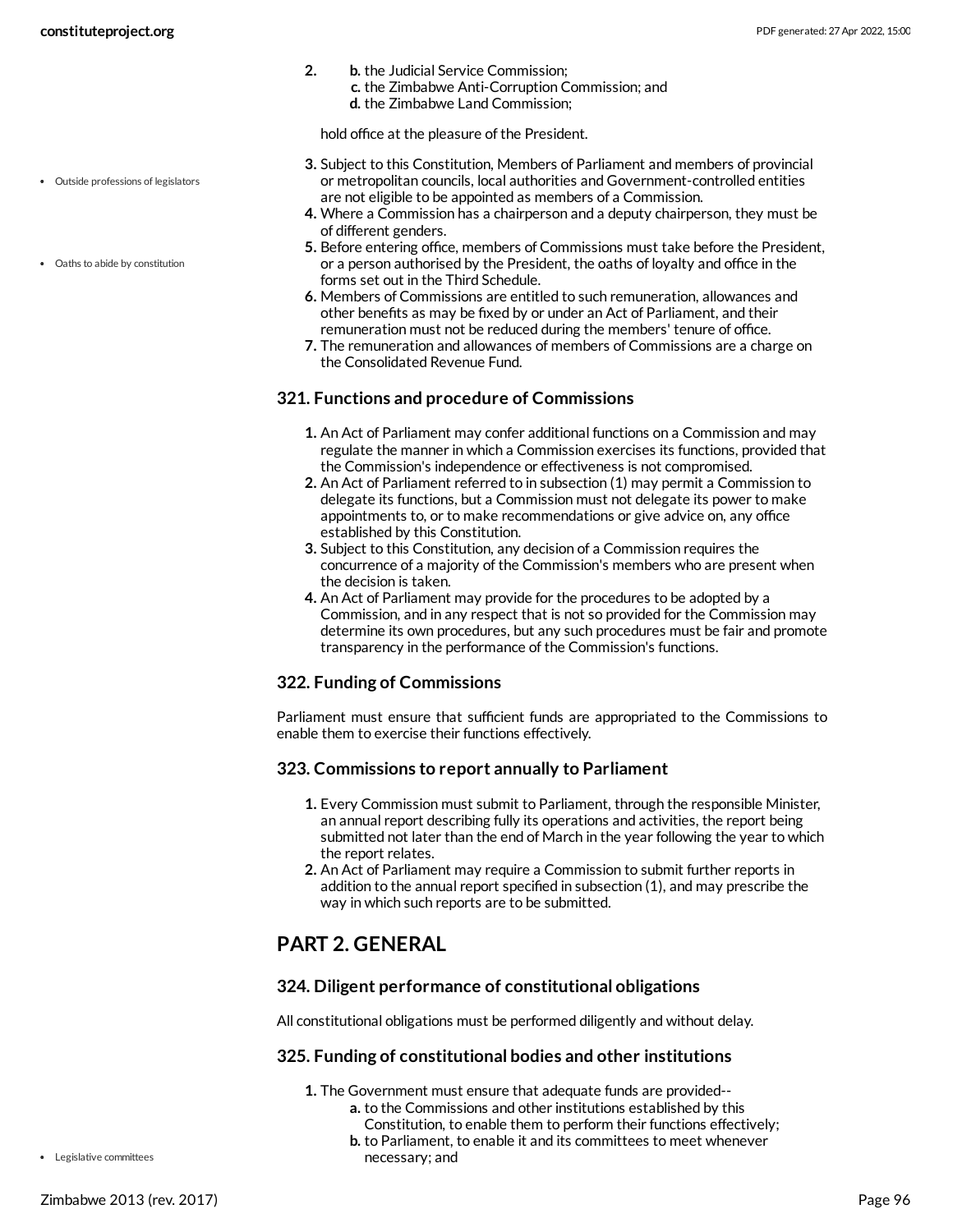- Legislative committees
- Customary international law
- International law
- International law
- International organizations
- Legal status of treaties
- Treaty ratification
- International organizations
- **1. c.** to all other institutions of the State and government, to enable them to perform their obligations under this Constitution.
- **2.** The Commissions and other institutions established by this Constitution must be given a reasonable opportunity to make representations to a parliamentary committee as to the funds to be allocated to them in each financial year.

### **326. Customary international law**

- **1.** Customary international law is part of the law of Zimbabwe, unless it is inconsistent with this Constitution or an Act of Parliament.
- **2.** When interpreting legislation, every court and tribunal must adopt any reasonable interpretation of the legislation that is consistent with customary international law applicable in Zimbabwe, in preference to an alternative interpretation inconsistent with that law.

### **327. International conventions, treaties and agreements**

- **1.** In this section--
	- "international organisation" means an organisation whose membership consists of two or more independent States or in which two or more independent States are represented;
	- "international treaty" means a convention, treaty, protocol or agreement between one or more foreign States or governments or international organisations.
- **2.** An international treaty which has been concluded or executed by the President or under the President's authority-
	- **a.** does not bind Zimbabwe until it has been approved by Parliament; and
	- **b.** does not form part of the law of Zimbabwe unless it has been incorporated into the law through an Act of Parliament.
- **3.** An agreement which is not an international treaty but which-
	- **a.** has been concluded or executed by the President or under the President's authority with one or more foreign organisations or entities; and **b.** imposes fiscal obligations on Zimbabwe;

does not bind Zimbabwe until it has been approved by Parliament.

- **4.** An Act of Parliament may provide that subsections (2) and (3)-
	- **a.** do not apply to any particular international treaty or agreement or to any class of such treaties or agreements; or
	- **b.** apply with modifications in relation to any particular international treaty or agreement or to any class of such treaties or agreements.
- **5.** Parliament may by resolution declare that any particular international treaty or class of international treaties does not require approval under subsection (2), but such a resolution does not apply to treaties whose application or operation requires-
	- **a.** the withdrawal or appropriation of funds from the Consolidated Revenue Fund; or
	- **b.** any modification of the law of Zimbabwe.
- **6.** When interpreting legislation, every court and tribunal must adopt any reasonable interpretation of the legislation that is consistent with any international convention, treaty or agreement which is binding on Zimbabwe, in preference to an alternative interpretation inconsistent with that convention, treaty or agreement.

#### Constitution amendment procedure

### **328. Amendment of Constitution**

#### **1.** In this section--

- "Constitutional Bill" means a Bill that seeks to amend this Constitution;
- "term-limit provision" means a provision of this Constitution which limits the length of time that a person may hold or occupy a public office.
- **2.** An Act of Parliament that amends this Constitution must do so in express terms.
- **3.** A Constitutional Bill may not be presented in the Senate or the National
- Assembly in terms of section 131 unless the Speaker has given at least ninety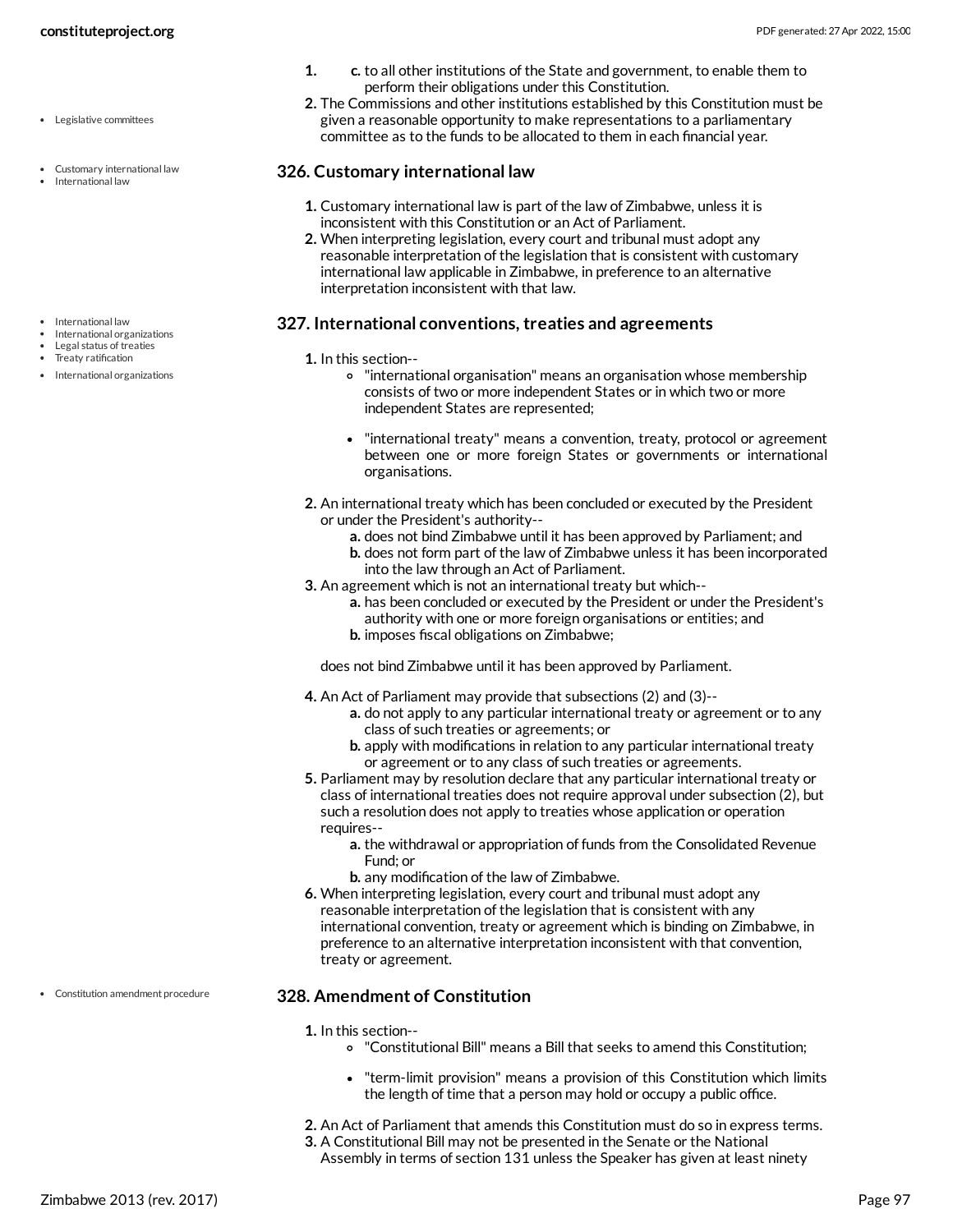- **3.** days' notice in the Gazette of the precise terms of the Bill.
- **4.** Immediately after the Speaker has given notice of a Constitutional Bill in terms of subsection (3), Parliament must invite members of the public to express their views on the proposed Bill in public meetings and through written submissions, and must convene meetings and provide facilities to enable the public to do so.
- **5.** A Constitutional Bill must be passed, at its last reading in the National Assembly and the Senate, by the affirmative votes of two-thirds of the membership of each House.
- **6.** Where a Constitutional Bill seeks to amend any provision of Chapter 4 or Chapter 16-
	- **a.** within three months after it has been passed by the National Assembly and the Senate in accordance with subsection (5), it must be submitted to a national referendum; and
	- **b.** if it is approved by a majority of the voters voting at the referendum, the Speaker of the National Assembly must cause it to be submitted without delay to the President, who must assent to and sign it forthwith.
- **7.** Notwithstanding any other provision of this section, an amendment to a termlimit provision, the effect of which is to extend the length of time that a person may hold or occupy any public office, does not apply in relation to any person who held or occupied that office, or an equivalent office, at any time before the amendment.
- **8.** Subsections (6) and (7) must not both be amended in the same Constitutional Bill nor may amendments to both those subsections be put to the people in the same referendum.
- **9.** This section may be amended only by following the procedures set out in subsections (3),(4), (5) and (6), as if this section were contained in Chapter 4.
- **10.** When a Constitutional Bill is presented to the President for assent and signature, it must be accompanied by-
	- **a.** a certificate from the Speaker that at its final vote in the National Assembly the Bill received the affirmative votes of at least two-thirds of the membership of the Assembly; and
	- **b.** a certificate from the President of the Senate that at its final vote in the Senate the Bill received the affirmative votes of at least two-thirds of the membership of the Senate.

### **329. Commencement of Constitution, transitional provisions and savings**

The Sixth Schedule applies to the commencement of this Constitution, the repeal of the former Constitution and the transition to the new constitutional order established by this Constitution.

# **PART 3. INTERPRETATION**

### **330. Application of Part 3**

This Part applies to the interpretation of this Constitution unless the context otherwise requires.

### **331. General principles of interpretation of the Constitution**

Section 46 applies, with any necessary changes, to the interpretation of this Constitution apart from Chapter 4.

### **332. Definitions**

In this Constitution--

- "Act of Parliament" means--
- "administrative conduct" includes any decision, act or omission of a public officer or of a person performing a function of a public nature, and a failure or refusal of such a person to reach such a decision or to perform such an act;
- "amend" includes vary, alter, modify, add to, delete or adapt;

Referenda

Transitional provisions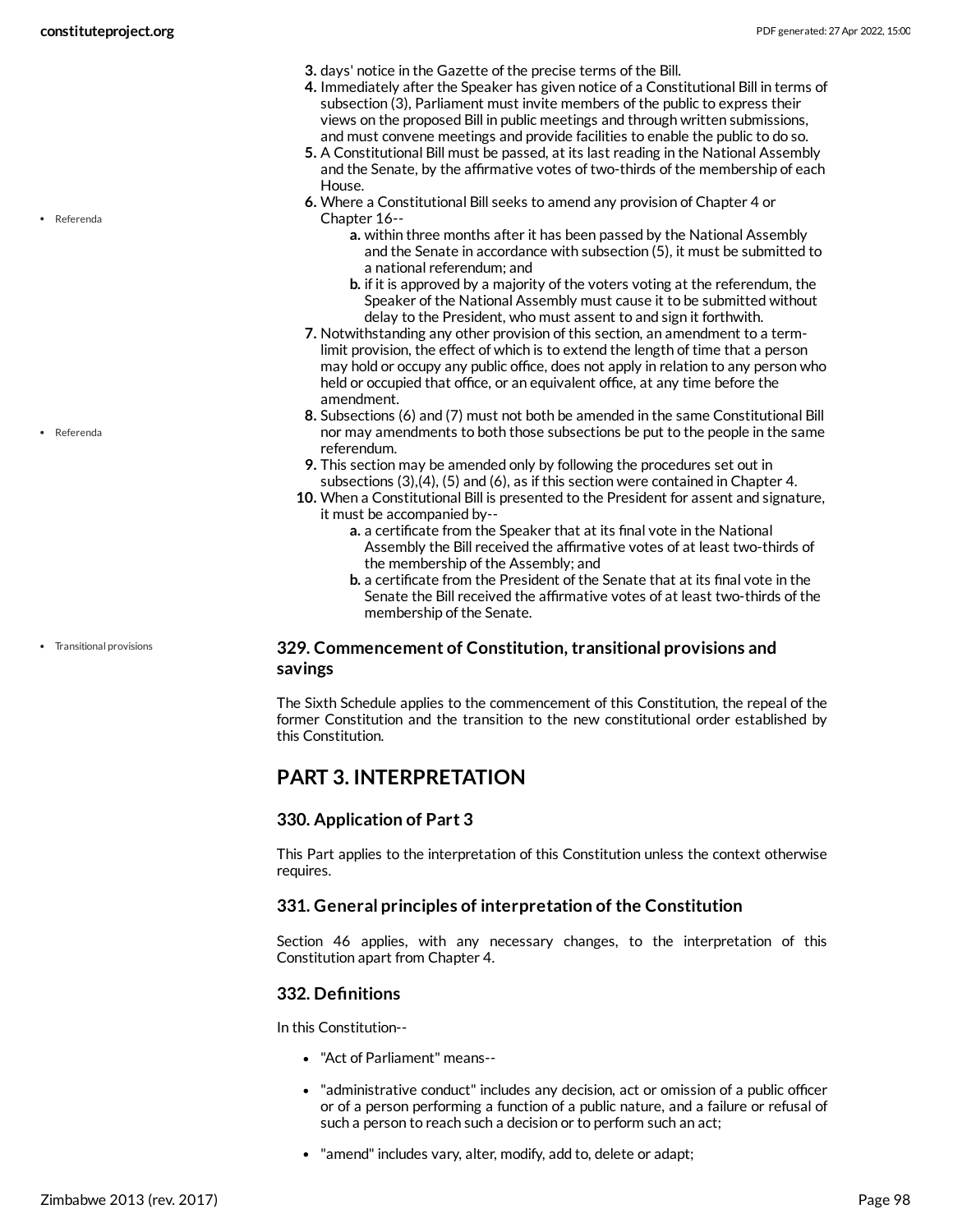- "by-election" means an election to fill a casual vacancy in Parliament or in a local authority;
- "Chief" means a Chief referred to in Chapter 15;
- "Civil Service" has the meaning given to it by section 199;
- "Commission" means a Commission established by this Constitution;
- "Committee on Standing Rules and Orders" means the committee of that name established under section 151;
- "Communal Land" means land set aside under an Act of Parliament and held in accordance with customary law by members of a community under the leadership of a Chief;
- "Constitutional Bill" means a Bill which, if enacted, would have the effect of amending any of the provisions of this Constitution;
- "Constitutional Court" means the Constitutional Court established by section 162(a);
- "constitutional matter" means a matter in which there is an issue involving the interpretation, protection or enforcement of this Constitution;
- "customary law" means the customary law of any section or community of Zimbabwe's people;
- "disciplinary law" means a written law that regulates the discipline of members of a disciplined force, including part-time members, while they are rendering service in the force or in respect of their failure to render service in the force;
- "disciplined force" means--

**a.** a naval, military or air force;

**b.** a police service;

- **c.** a prisons or correctional service; or
- **d.** any other body established for public purposes by or under an Act of Parliament and declared by that Act to be a disciplined force;
- "effective date" means the date on which this Constitution comes wholly into operation in terms of paragraph 3(2) of the Sixth Schedule;
- "Electoral Law" means the Act of Parliament that regulates elections in terms of this Constitution;
- "financial year" means the twelve-month period ending on the 31st December;
- "function" includes power and duty;
- "Gazette" means the official Gazette of the Government and includes any supplement to that Gazette;
- "general election" means a general election-
	- **a.** of the President, Vice-Presidents and Members of Parliament;

**b.** of members of the governing bodies of local authorities;

- "Government" means the Government of Zimbabwe;
- "government-controlled entity" means a body corporate whose operations or activities are substantially controlled by the State or by a person on behalf of the State, whether through ownership of a majority of shares in the body corporate or otherwise;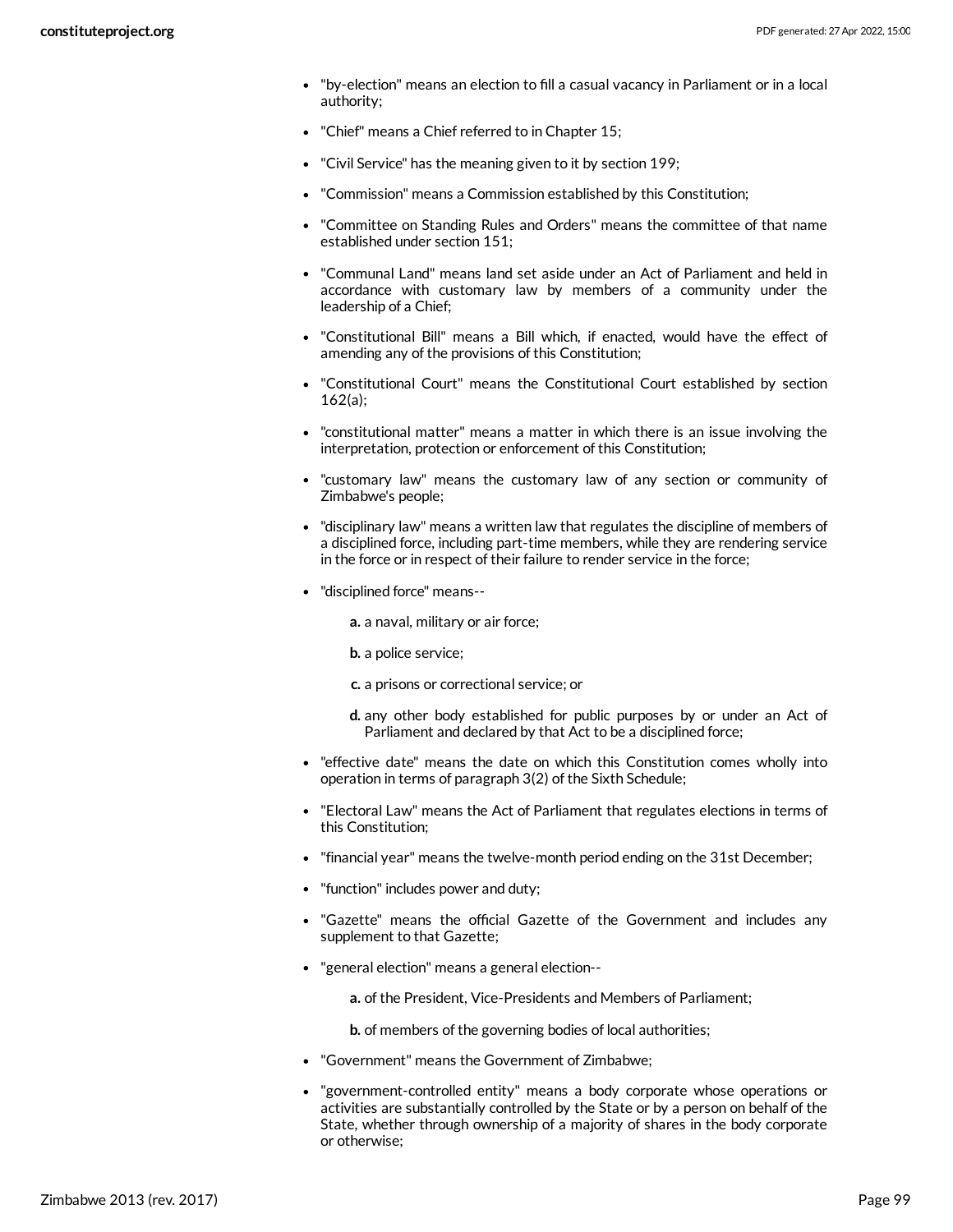- "House", unless otherwise qualified, means the Senate or the National Assembly;
- "independent Commission" means a Commission referred to in section 232;
- "judge" means a judge of the Constitutional Court, the Supreme Court, the High Court, the Labour Court or the Administrative Court;
- "Judicial Service Commission" means the Commission of that name established by section 189;
- "law" means-
	- **a.** any provision of this Constitution or of an Act of Parliament;
	- **b.** any provision of a statutory instrument; or
	- **c.** any unwritten law in force in Zimbabwe, including customary law; and "lawful", "lawfully", "legal" and "legally" are to be construed accordingly;
- "legal practitioner" means a person who is permitted to practise the profession of law in Zimbabwe;
- "local authority" means a council referred to in Part 3 of Chapter 14;
- "member", in relation to-
	- **a.** a Commission or other body established by this Constitution, includes the chairperson and deputy chairperson;
	- **b.** a statutory body, provincial or metropolitan council or local authority, means a person who is appointed or elected to a council, board or other authority which.
		- **i.** is a statutory body, provincial or metropolitan council or local authority; or
		- **ii.** is responsible for administering the affairs of the statutory body, provincial or metropolitan council or local authority;
- "Member of Parliament" means a Senator or a Member of the National Assembly;
- "metropolitan council" means a council established by section 269 for a metropolitan province;
- "metropolitan province" means Bulawayo Metropolitan Province or Harare Metropolitan Province, as the case may be;
- "Minister" includes a person exercising the functions of a Minister, whatever their title;
- "national legislation" means an Act of Parliament or a statutory instrument made under an Act of Parliament;
- "oath" includes affirmation;
- "offence" means a criminal offence;
- "period of public emergency" means a period when a declaration of a state of public emergency under section 113 is in effect;
- "person" means an individual or a body of persons, whether incorporated or unincorporated;
- "President" means the President of Zimbabwe;
- "President of the Senate" means the President of the Senate elected in terms of section 122;

• Emergency provisions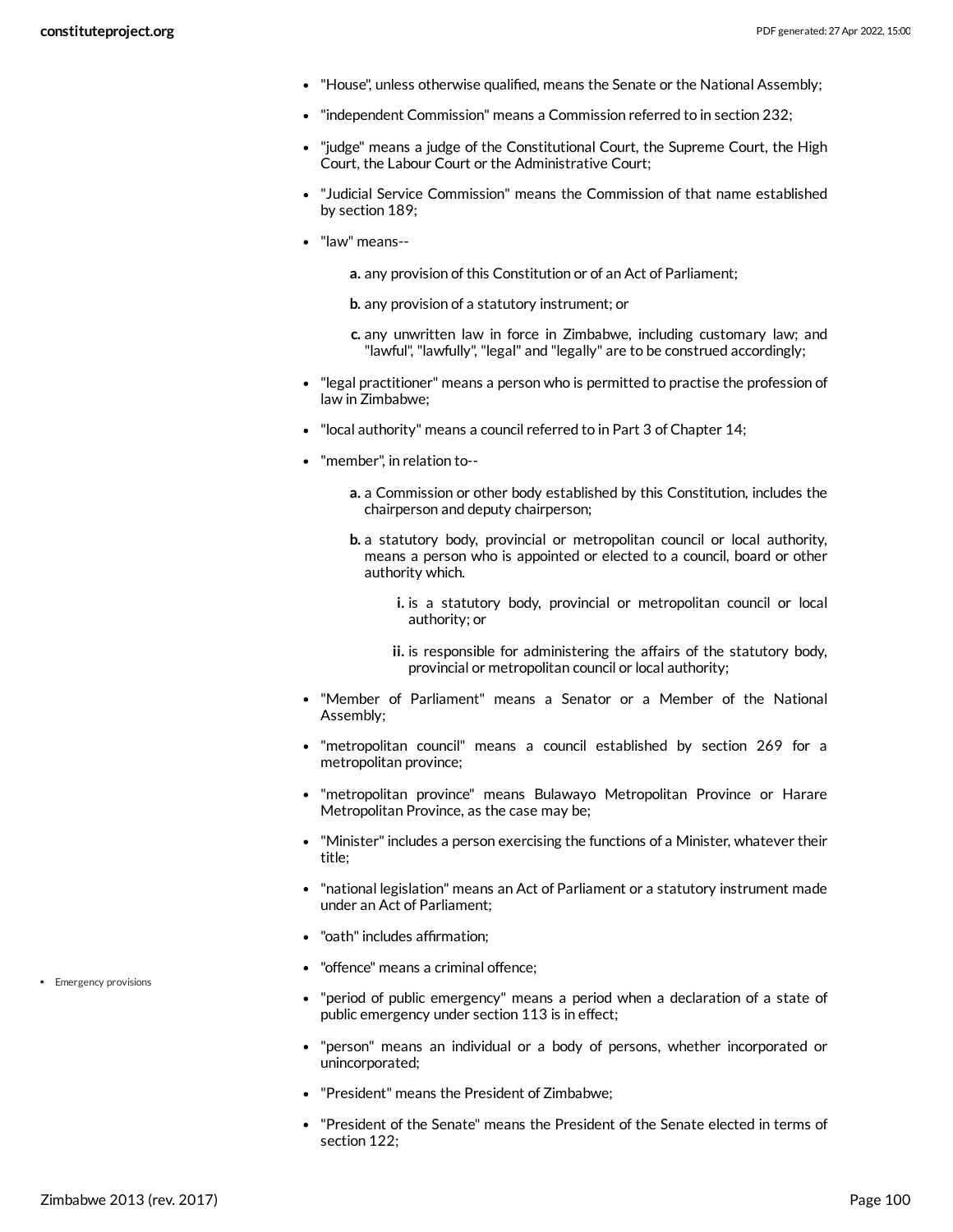- "provincial council" means a council established by section 268 for a province other than a metropolitan province;
- "public office" means a paid office in the service of the State;
- "public officer" means a person holding or acting in a public office;
- "security service" means a security service referred to in section 207;
- "Senator Chief" means a chief elected to the Senate in terms of section 120(1)(b) or (c);
- "sitting" means a period during which the Senate or the National Assembly is sitting continuously, including any period during which the Senate or the National Assembly, as the case may be, is in committee;
- "sitting day" means any weekday which is prescribed in the Standing Orders of the National Assembly or the Senate, as the case may be, to be a sitting day, whether or not the House concerned meets on that day;
- "Speaker" means the Speaker of the National Assembly elected in terms of section 126;
- "Standing Orders", in relation to anything to be done by-
	- **a.** the Senate, means Standing Orders of the Senate;
	- **b.** the National Assembly, means Standing Orders of the National Assembly;
	- **c.** the Senate and the National Assembly jointly, means joint Standing Orders; made in terms of section 139;
- "statutory body" means-
	- **a.** a Commission established by this Constitution; or
	- **b.** a body corporate established directly by or under an Act of Parliament for special purposes specified in that Act, whose membership consists wholly or mainly of persons appointed by the President, a Vice-President, a Minister, a Deputy Minister, another statutory body or by a Commission established by this Constitution;
- "statutory instrument" means any instrument that has the force of law and that is made by the President, a Vice-President, a Minister or any other person or authority under this Constitution or an Act of Parliament;
- "tax" includes a duty, rate, levy or due;
- "traditional leader" means a person appointed as such in terms of section 283;
- "Zimbabwe" means the Republic of Zimbabwe;
- "Zimbabwe Electoral Commission" means the Commission of that name established by section 238;
- "Zimbabwe Human Rights Commission" means the Commission of that name established by section 242.

#### **333. References to Chapters, sections, etc**

Any reference in this Constitution, without qualification, to--

- **a.** a Chapter, section or Schedule, is to be construed as a reference to a Chapter or section of or Schedule to this Constitution;
- **b.** a subsection, is to be construed as a reference to a subsection of the section in which the reference is made;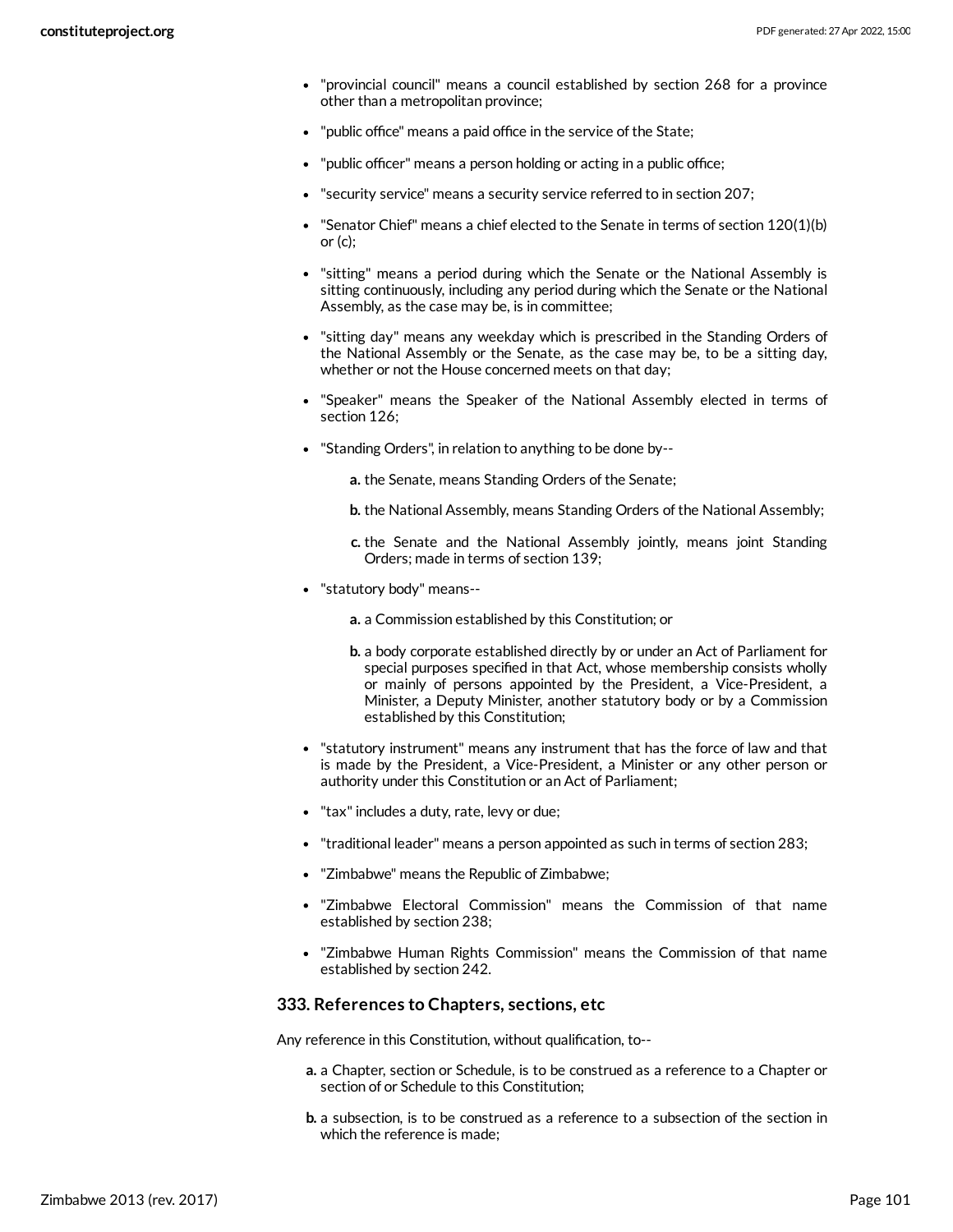- **c.** a paragraph, is to be construed as a reference to a paragraph of the Schedule, section, subsection or definition in which the reference is made;
- **d.** a subparagraph, is to be construed as a reference to a subparagraph of the paragraph or subparagraph in which the reference is made.

### **334. Words in singular to include plural, and vice versa**

In this Constitution, words in the singular include the plural and words in the plural include the singular.

### **335. Tables and headings**

Tables of contents and headings to Chapters, Parts, sections and other provisions of this Constitution do not form part of the Constitution and are inserted for ease of reference only.

### **336. References to time**

- **1.** In this Constitution, whenever a period of days is expressed-
	- **a.** to begin on or to be reckoned from a particular day, that day is not to be included in the period;
	- **b.** to end on or to be reckoned to a particular day, that day is to be included in the period.
- **2.** Subject to this Constitution, whenever the time for doing anything in terms of this Constitution ends or falls on a Saturday, Sunday or public holiday, the time extends to and the thing may be done on the next day that is not a Saturday, Sunday or public holiday.
- **3.** A reference in this Constitution to a month is to be construed as a reference to a calendar month, and a period of months is to be reckoned from the date when the period begins to the corresponding day of the month when the period ends.
- **4.** A reference in this Constitution without qualification to a year is to be construed as a reference to a period of twelve months.

### **337. References to holders of office**

Whenever this Constitution refers to the holder of an office by a term designating the office, the reference includes a reference to any person who is lawfully acting in or exercising the functions of that office.

### **338. References to Parliament**

Where this Constitution requires a report or other document to be submitted to or laid before Parliament, the report or document must be submitted to or laid before both the Senate and the National Assembly.

### **339. Advice and consultation**

- **1.** Whenever this Constitution requires any person or authority to act on the advice of anyone else, the person or authority must-
	- **a.** inform the other person, in writing, what he or she proposes to do and provide the other person with enough information to enable the other person to understand the nature and effect of the proposed act; and **b.** afford the other person a reasonable opportunity to tender advice;

and the person or authority is obliged to follow the advice tendered by the other person.

- **2.** Whenever this Constitution requires any person or authority to consult anyone else, or to act after consultation with anyone else, the person or authority must-
	- **a.** inform the other person, in writing, what he or she proposes to do and provide the other person with enough information to enable the other person to understand the nature and effect of the proposed act;
	- **b.** afford the other person a reasonable opportunity to make recommendations or representations about the proposal; and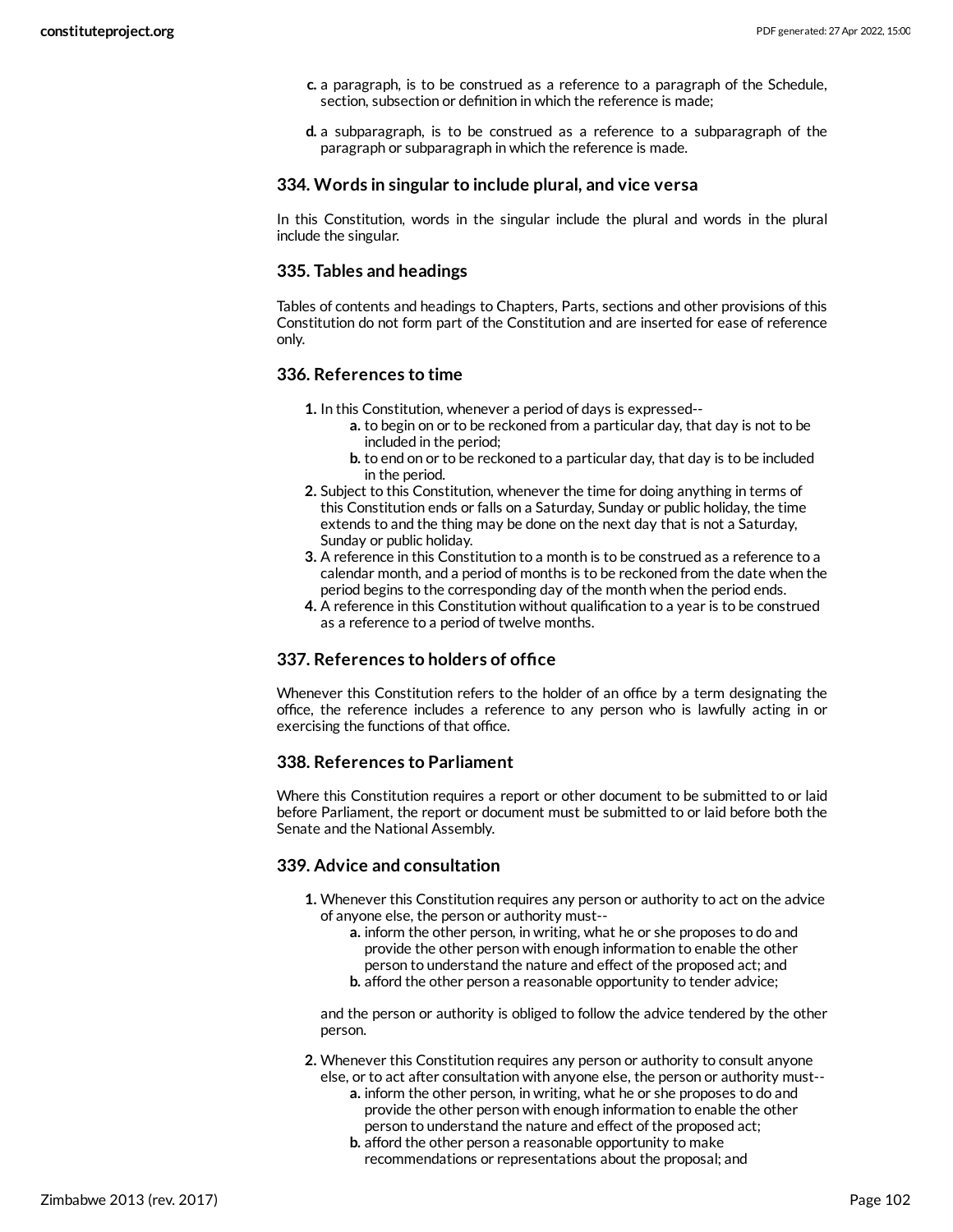**2. c.** give careful consideration to any recommendations or representations that the other person may make about the proposal;

but the person or authority is not obliged to follow any recommendations made by the other person.

### **340. Appointments**

- **1.** Except as otherwise provided in this Constitution, a power under this
	- Constitution to appoint a person to an office includes a similar power- **a.** to reappoint the person to that office;
		- **b.** to appoint a person on promotion or transfer to that office;
		- **c.** to appoint a person to act in that office;
		- **d.** to appoint a person to that office while it is held by someone else who is on leave of absence pending relinquishment of the office;
		- **e.** to fix and vary the person's conditions of service in that office, including the person's remuneration and period of appointment and any benefits on termination of service; and
		- **f.** subject to this Constitution, to suspend or remove the person from office.
- **2.** Where two or more persons hold the same office as a result of a person being appointed to it while the incumbent is on leave of absence pending relinquishment of the office, the person last appointed must be regarded as the sole holder of the office.
- **3.** Subject to this Constitution, an Act of Parliament may provide for the appointment of one or more deputies to any person holding an office under this Constitution and may provide for their functions and conditions of service.
- **4.** Where a deputy is appointed to a person holding an office under this Constitution, the deputy may exercise any of the functions of the office whenever the office-holder is for any reason unable to perform them.
- **5.** Subject to any provision of this Constitution that may limit the period or number of terms that anyone may serve in a particular office, a person who has vacated an office established by this Constitution may, if qualified, be re-appointed or reelected to the office.

### **341. Resignations**

- **1.** Any person who is appointed or elected to an office established by this Constitution may resign from that office by written notice addressed to the person that appointed or elected the office-holder concerned, but in the case of-
	- **a.** the President, the notice must be addressed to the Speaker;
	- **b.** the President of the Senate or his deputy, the notice must be addressed to the Clerk of Parliament or announced to the Senate;
	- **c.** the Speaker or Deputy Speaker of the National Assembly, the notice must be addressed to the Clerk of Parliament or announced to the National Assembly;
	- **d.** a Senator, the notice must be addressed to the president of the Senate;
	- **e.** a Member of the National Assembly, the notice must be addressed to the Speaker;
	- **f.** a member of a provincial council, the notice must be addressed to the chairperson of the council;
	- **g.** a member of a metropolitan council, the notice must be addressed to the mayor of the province;
	- **h.** a member of a local authority, the notice must be addressed to the chief executive officer of the council.
- **2.** A person's resignation from an office established by this Constitution takes effect on the date or at the time indicated in the notice of resignation or, if no date or time is indicated, when the notice is received by the person to whom it is addressed or by anyone else who is authorised by that person to receive it.

### **342. Exercise of functions, etc**

- **1.** A power, jurisdiction or right conferred by this Constitution may be exercised, and a duty imposed by this Constitution must be performed, whenever it is appropriate to do so.
- **2.** All institutions established by this Constitution have all powers necessary for them to fulfil their objectives and exercise their functions.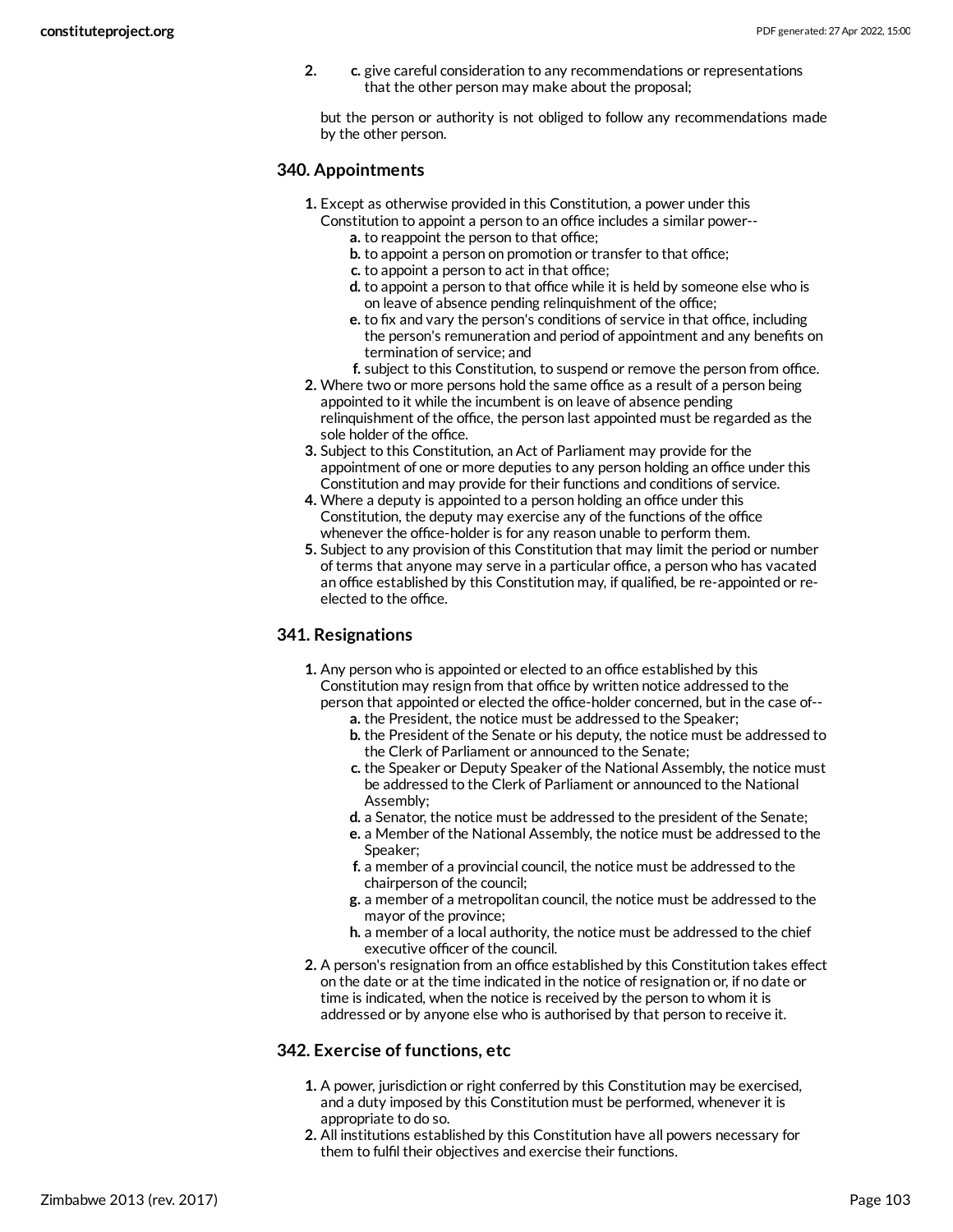**3.** Where a power, jurisdiction or right is conferred by this Constitution, any other powers or rights that are reasonably necessary or incidental to its exercise are impliedly conferred as well.

### **343. When person not regarded as holding public office**

For the purposes of this Constitution, persons are not to be regarded as holding public office solely on the ground that they receive a pension, half-pay, retirement pay or some other similar allowance in respect of previous service in a public office.

### **344. Quorum and effect of vacancies in constitutional bodies**

- **1.** A body established by or under this Constitution may act even if there are one or more vacancies in its membership, provided that the members of the body who authorise or perform the act are a quorum.
- **2.** Unless this Constitution or a law regulating the proceedings of the body concerned makes some different provision, half the total membership of any body established by or under this Constitution constitutes a quorum.
- **3.** Any reference in this Constitution to the votes of-
	- **a.** half of the membership of a body whose membership is not a multiple of two;
	- **b.** two-thirds of the membership of a body whose membership is not a multiple of three; or
	- **c.** three-quarters of the membership of a body whose membership is not a multiple of four;

is to be interpreted to mean that the number of votes must be not less than the whole number next above one-half, two-thirds or three-quarters, as the case may be, of the body's membership.

**4.** Any reference to the total membership of Parliament is a reference to the total number of persons who for the time being are Members of Parliament.

### **345. Inconsistencies between differenttexts of Constitution**

In the event of an inconsistency between different texts of this Constitution, the English text prevails.

# **FIRST SCHEDULE. NATIONAL FLAG, NATIONAL ANTHEM, NATIONAL COAT OF ARMS AND PUBLIC SEAL (Section 4)**

• National flag

# **PART 1. NATIONAL FLAG**

[Depict the National Flag]

National anthem

# **PART 2. NATIONAL ANTHEM**

[Set out the National Anthem]

# **PART 3. NATIONAL COAT OF ARMS**

[Depict the National Coat of Arms]

# **PART 4. PUBLIC SEAL**

[Depict the Public Seal]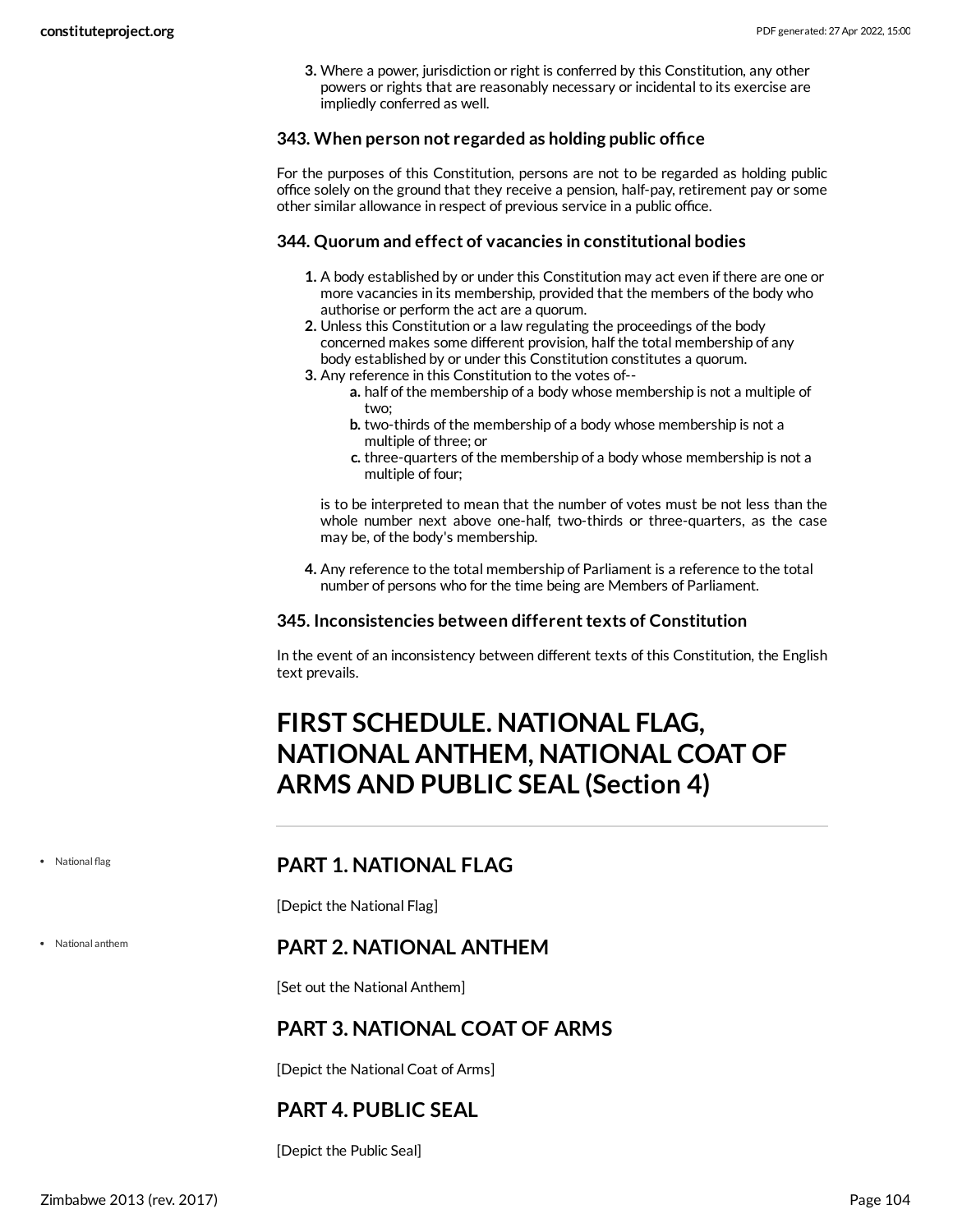• Emergency provisions

# **SECOND SCHEDULE. LIMITATIONS ON RIGHTS DURING PUBLIC EMERGENCIES (Section 87)**

# **1. Interpretation in First Schedule**

In this Schedule--

- "detainee" means a person who is detained under an emergency law that provides for preventive detention;
- "emergency law" means a written law that provides for action to be taken to deal with any situation arising during a period of public emergency;
- "fundamental human right or freedom" means a right or freedom set out in Part 2 of Chapter 4;
- "review tribunal" means the tribunal referred to in paragraph 3(1).

### **2. Extent to which fundamental human rights or freedoms may be limited**

- **1.** An emergency law may limit any of the fundamental human rights or freedoms, but only to the extent set out in section 87.
- **2.** If a state of public emergency is declared under section 113 in relation to only a part of Zimbabwe, an emergency law may not limit fundamental human rights or freedoms under this Schedule in any other part of Zimbabwe.

# **3. Detainees Review Tribunal**

- **1.** An emergency law that permits preventive detention must provide for the establishment of a tribunal to review the cases of detainees.
- **2.** The review tribunal must be appointed by the President on the advice of the Judicial Service Commission and after consultation with the Committee on Standing Rules and Orders.
- **3.** The review tribunal must consist of-
	- **a.** a chairman, who is or has been a judge; and
		- **b.** two other members, one of whom-
			- **i.** is or has been a judge or is qualified to be appointed as such;
			- **ii.** has been a magistrate in Zimbabwe for at least seven years; or
			- **iii.** has been qualified for at least seven years to practise as a legal practitioner in Zimbabwe.

# **4. Basic rights of detainees**

- **1.** All detainees-
	- **a.** must be informed as soon as reasonably practicable, and in any case within seven days, of the reasons for their detention;
	- **b.** must be permitted without delay-
		- **i.** at their own expense, to choose and consult in private with a legal practitioner; or
		- **ii.** if they wish, to consult in private with a legal practitioner assigned to them by the State at State expense;

and must be informed as soon as reasonably practicable of their rights under this paragraph; and

Establishment of judicial council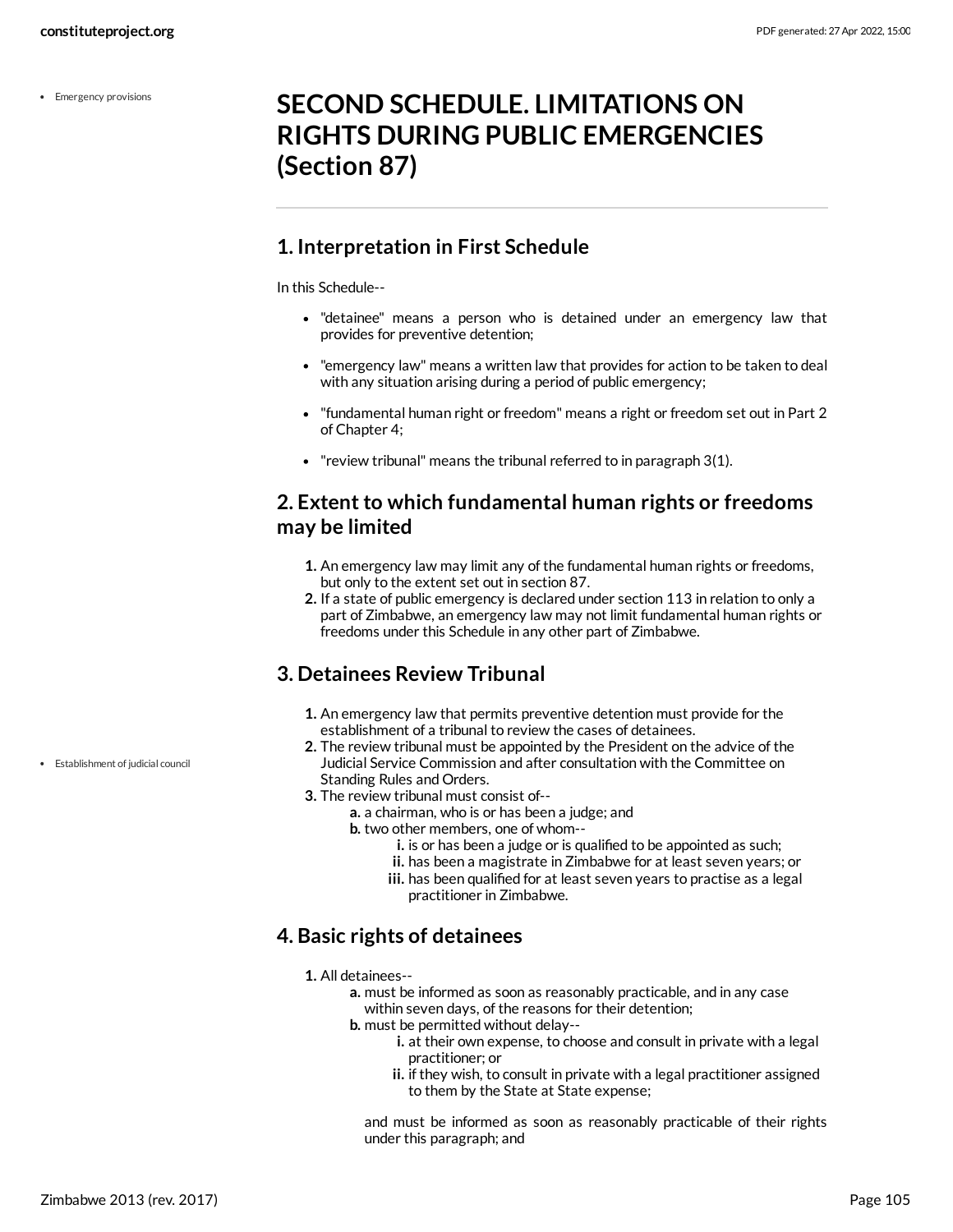- **1. c.** must be treated humanely and with respect for their inherent dignity as human beings.
- **2.** Where this paragraph requires information to be given to a detainee-
	- **a.** the information must be given in a language that the detainee understands; and
		- **b.** if the detainee cannot read or write, any document embodying the information must be explained in such a way that he or she understands it.

# **5. Review of detainees' cases**

- **1.** Every detainee's case must be submitted to the review tribunal within ten days after his or her initial detention and the tribunal must be informed of the name of the detainee, the place where he or she is detained and the reasons for the detention.
- **2.** Every detainee's case must be resubmitted to the review tribunal at intervals of thirty days from the date on which the case was last reviewed, or at shorter intervals if the tribunal so orders.
- **3.** The review tribunal must proceed without delay to review all cases submitted to it.
- **4.** At all hearings by the review tribunal, the detainees whose cases are being reviewed must be allowed to present their cases in person or, if they wish-
	- **a.** through legal practitioners assigned to them by the State at State expense; or
	- **b.** at their own expense, through legal practitioners of their choice.
- **5.** The reference in subparagraph (1) to a ten-day period includes a reference to lesser periods of detention that amount to ten days, in the case of a detainee who is released within ten days after being initially detained and is then redetained within ten days after that release.

# **6. Recommendations of review tribunal**

After reviewing a detainee's case, the review tribunal must make written recommendations to the authority that ordered the detention as to whether or not the detainee should continue to be detained, and the authority must act in accordance with the tribunal's recommendation.

# **7. Released detainees not to be re-detained on same grounds**

- **1.** A detainee who has been released from detention as a result of a report of the review tribunal that there is insufficient cause for the detention must not be detained again on substantially the same grounds as those on which he or she was originally detained.
- **2.** For the purposes of this paragraph, a person is deemed to have been detained on the same grounds as those on which he or she was originally detained unless the review tribunal has reported that, in its opinion, there appear to be new and reasonable grounds for the detention.

# **8. Preservation of detainees' access to courts**

This Schedule is not to be construed as limiting a detainee's right to challenge in a court the lawfulness of his or her detention, whether or not his or her case is already before the review tribunal.

God or other deities

Oaths to abide by constitution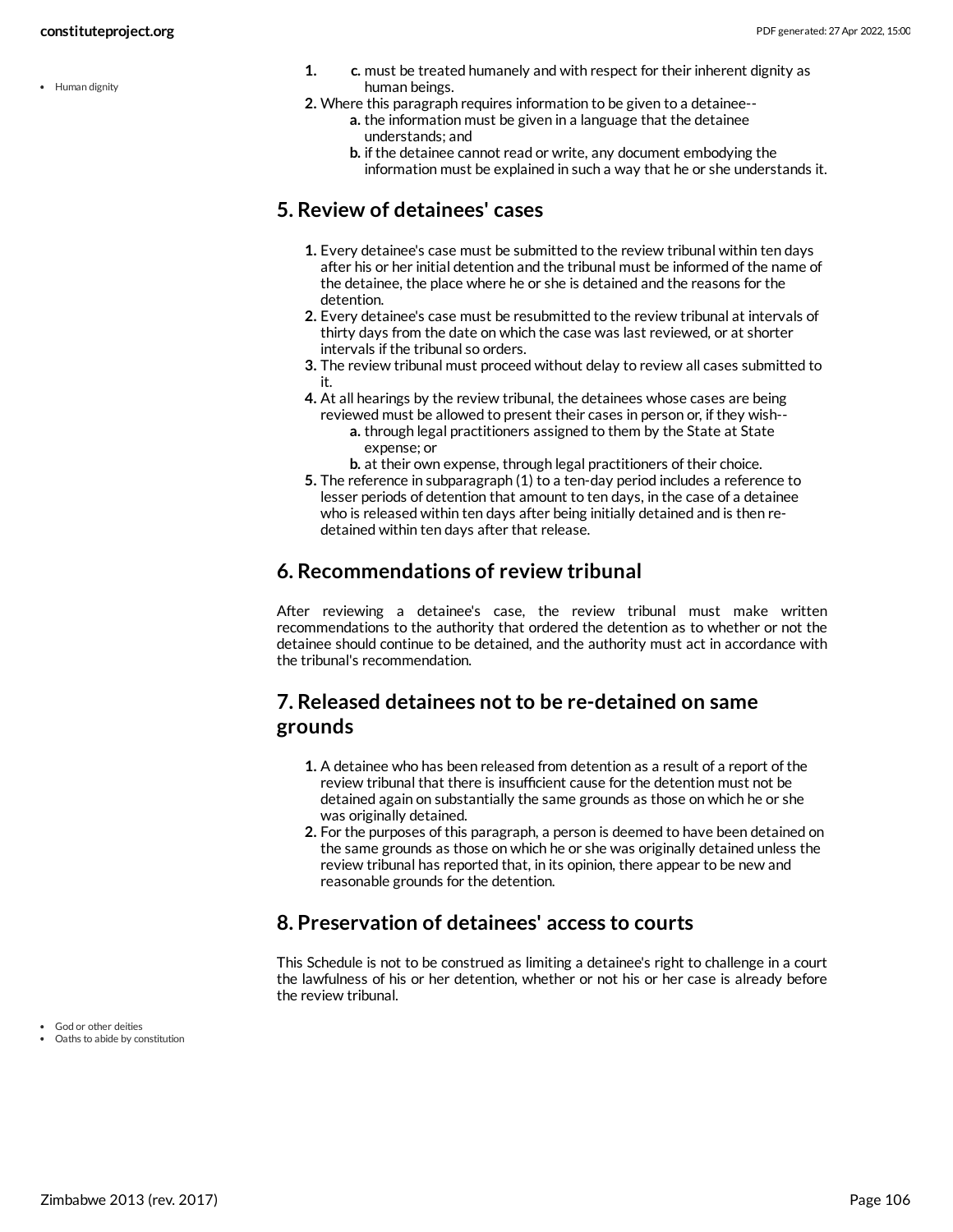# **THIRD SCHEDULE. OATHS AND AFFIRMATIONS (Sections 94, 104, 114, 122, 123, 126, 127, 128, 185, 259, 272, 310 and 320)**

### **Notes**

- **1.** A person who is required to take any of the following oaths may, if he or she wishes, make an affirmation instead, using the indicated wording.
- **2.** If a person taking any of the following oaths, or making any of the following affirmations, varies the wording of the oath or affirmation to a non-material extent, the variation does not affect the validity or binding nature of the oath or affirmation.

# **OATH OR AFFIRMATION OF LOYALTY**

I, .............................................. swear [or solemnly affirm] that I will be faithful and bear true allegiance to Zimbabwe and observe the laws of Zimbabwe.

So help me God. [To be omitted in affirmation]

This oath or affirmation is to be taken before the person specified in the appropriate legislation.

# **OATH OR AFFIRMATION OF OFFICE**

I, ............................................... swear [or solemnly affirm] that I will serve Zimbabwe well and truly in the office of..........................................

So help me God. [To be omitted in affirmation]

This oath or affirmation is to be taken before the person specified in the appropriate legislation.

# **OATH OR AFFIRMATION OF PRESIDENT AND VICE-PRESIDENTS**

I, .................................................... swear [or solemnly affirm] that as President [or Vice-President] of Zimbabwe I will be faithful to Zimbabwe and will obey, uphold and defend the Constitution and all other laws of Zimbabwe, and--

- that I will promote whatever will advance, and oppose whatever may harm, Zimbabwe;
- that I will protect and promote the rights of the people of Zimbabwe;
- that I will discharge my duties with all my strength to the best of my knowledge and ability and true to the dictates of my conscience; and
- that I will devote myself to the well-being of Zimbabwe and its people.

So help me God. [To be omitted in affirmation]

This oath or affirmation is to be taken before the Chief Justice or, in his or her absence, before the next most senior judge available.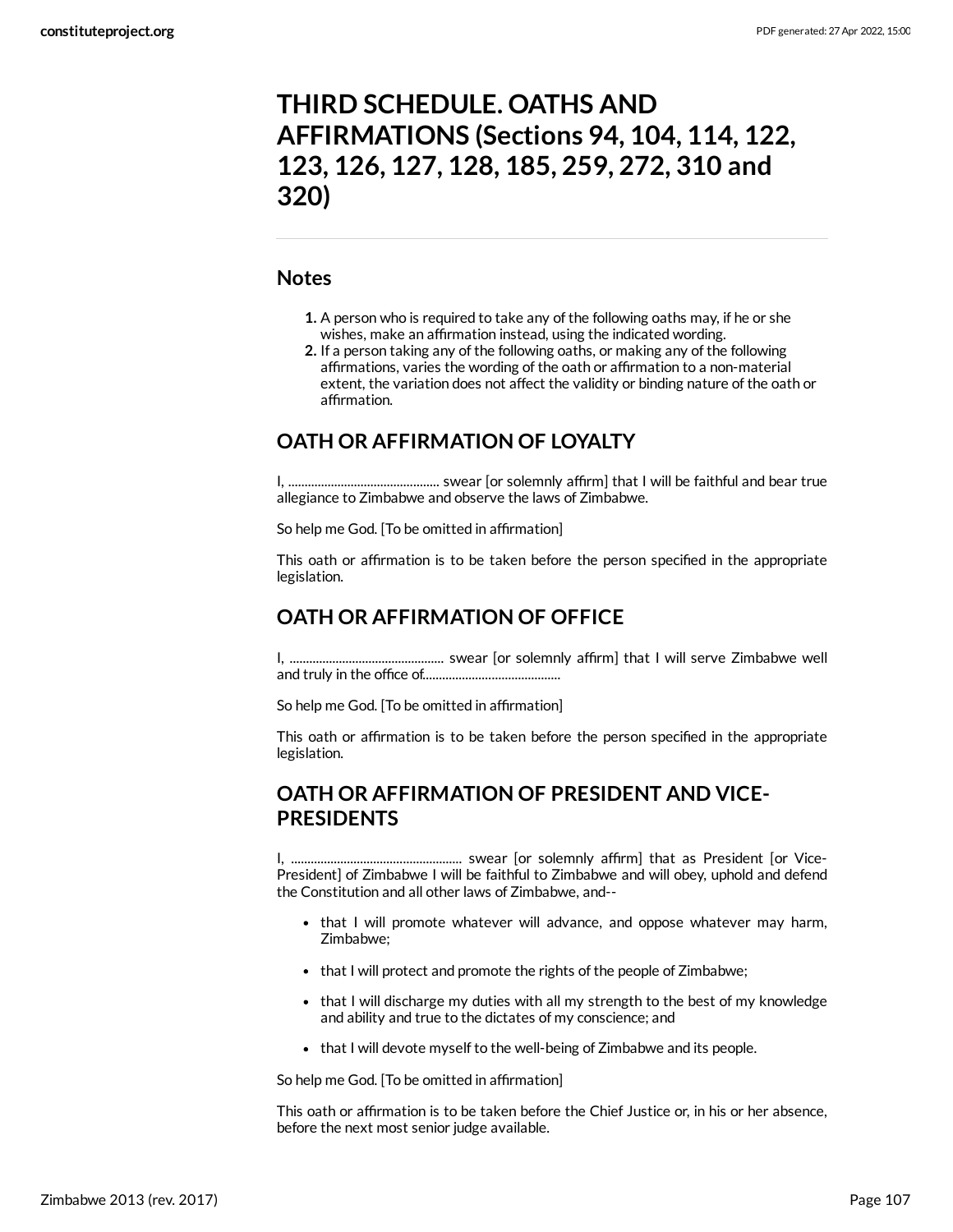# **OATH OR AFFIRMATION OF MINISTER**

I, .................................................... swear [or solemnly affirm] that I will be faithful to Zimbabwe and, in the office of Minister, will uphold the Constitution and all other laws of Zimbabwe; that I will give my advice to the President of Zimbabwe freely and to the best of my judgement whenever I am required to do so, for the good management of the public affairs of Zimbabwe; that I will not disclose, directly or indirectly, any secret that is debated in Cabinet or any secret that is entrusted to me in the course of my duties as Minister; and that in all respects I will perform the duties of my office faithfully and to the best of my ability.

So help me God. [To be omitted in affirmation]

This oath or affirmation is to be taken before the President or, in his or her absence, before the Chief Justice or the next most senior judge available.

# **OATH OR AFFIRMATION OF DEPUTY MINISTER**

I, .................................................... swear [or solemnly affirm] that I will be faithful to Zimbabwe and, in the office of Deputy Minister, will uphold the Constitution and all other laws of Zimbabwe; that I will give my advice to the President of Zimbabwe freely and to the best of my judgement whenever I am required to do so, for the good management of the public affairs of Zimbabwe; that I will not disclose, directly or indirectly, any secret that is entrusted to me in the course of my duties as Deputy Minister; and that in all respects I will perform the duties of my office faithfully and to the best of my ability.

So help me God. [To be omitted in affirmation]

This oath or affirmation is to be taken before the President or, in his or her absence, before the Chief Justice or the next most senior judge available.

# **OATH OR AFFIRMATION OF MEMBER OF PARLIAMENT**

I, .................................................... swear [or solemnly affirm] that I will be faithful to Zimbabwe, that I will uphold the Constitution and all other laws of Zimbabwe, and that I will perform my duties as a Senator/Member of the National Assembly [whichever is appropriate] faithfully and to the best of my ability.

So help me God. [To be omitted in affirmation]

This oath or affirmation is to be taken before the Chief Justice or in his or her absence, a Judge of the Constitutional Court.

# **JUDICIAL OATH OR AFFIRMATION**

I, ..................................................... swear [or solemnly affirm] that I will be faithful to Zimbabwe and that in the office of ......................................... I will uphold and protect the Constitution and will administer justice to all persons alike without fear, favour or prejudice in accordance with the Constitution and the law.

So help me God. [To be omitted in affirmation]

Where the person taking this oath or affirmation is a judge, it is to be taken before the Chief Justice or the next most senior judge available. In all other cases it is to be taken before the person specified in the appropriate legislation.

# **OATH OR AFFIRMATION OF MEMBER OF PROVINCIAL OR METROPOLITAN COUNCIL**

I, .................................................... swear [or solemnly affirm] that I will be faithful to Zimbabwe and, in the office of member of the provincial [or metropolitan] council of the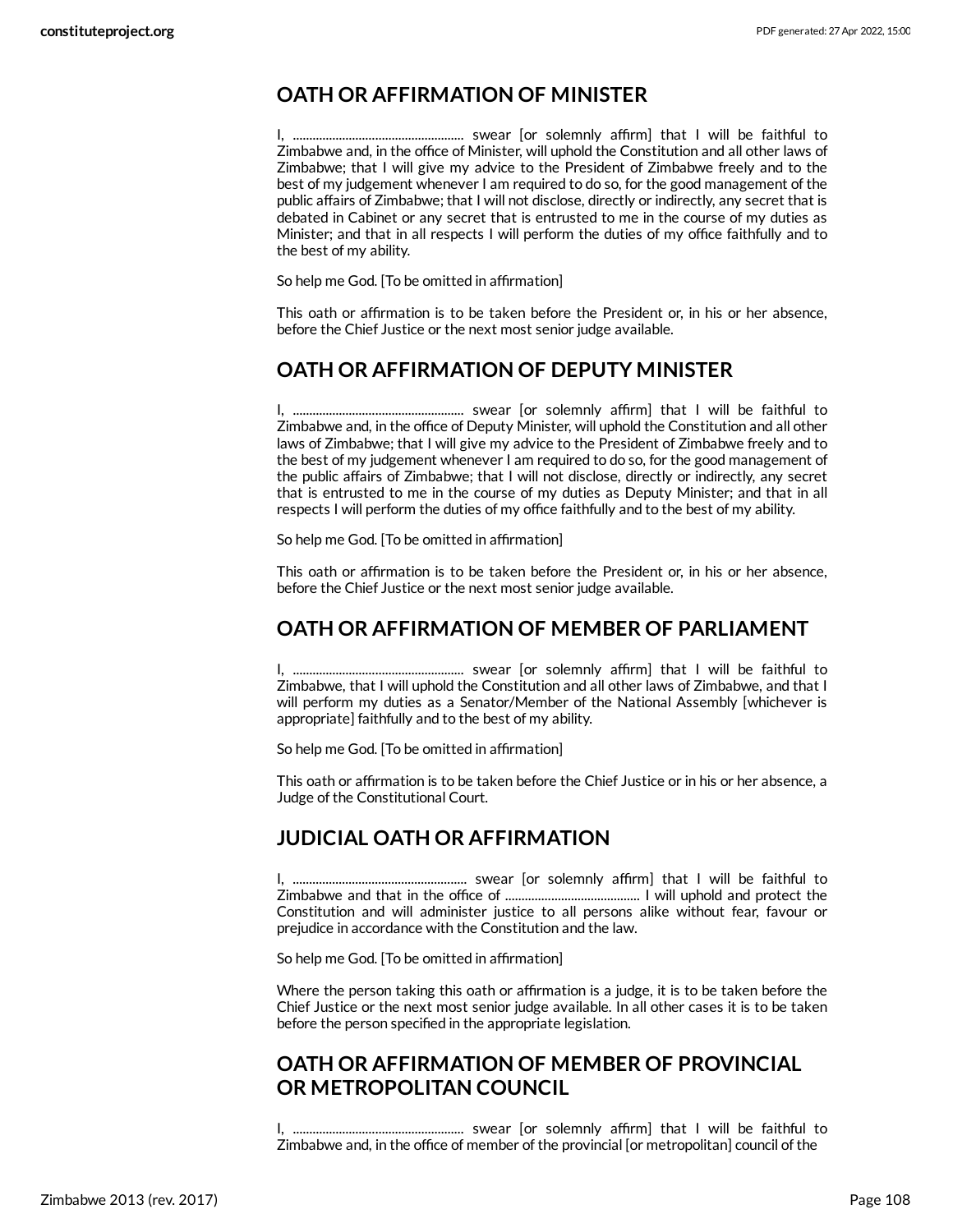Province of ...................................................., [state name of province] will uphold the Constitution and all other laws of Zimbabwe; that I will give my advice to the Chairperson [or Mayor] of .................................................... [state name of province] freely and to the best of my judgement whenever I am required to do so, for the good management of the public affairs of the Province; that I will not disclose, directly or indirectly, any secret that is debated in the provincial [or metropolitan] council or any secret that is entrusted to me in the course of my duties as member of that council; and that in all respects I will perform the duties of my office faithfully and to the best of my ability.

So help me God. [To be omitted in affirmation]

This oath or affirmation is to be taken before the person specified in the appropriate legislation.

# <span id="page-108-0"></span>**FOURTH SCHEDULE. QUALIFICATIONS OF VOTERS (Sections 92, 121, 124, 125 and 158)**

### **1. Qualifications for registration as voter**

- **1.** Subject to subparagraph (2) and to paragraph 2, a person is qualified to be registered as a voter on the voters roll of a constituency if he or she-
	- **a.** is of or over the age of eighteen years; and
	- **b.** is a Zimbabwean citizen.
- **2.** The Electoral Law may prescribe additional residential requirements to ensure that voters are registered on the most appropriate voters roll, but any such requirements must be consistent with this Constitution, in particular with section 67.

# **2. Disqualifications for registration as voter**

A person is disqualified to be registered as a voter--

- **a.** while he or she is detained as mentally disordered or intellectually handicapped under an Act of Parliament relating to mental health;
- **b.** if he or she has been declared by order of a court to be incapable of managing his or her affairs, for so long as the order remains in force; or
- **c.** if he or she has been convicted of an offence under the Electoral Law and declared by the High Court to be disqualified for registration as a voter or from voting, for the period he has been declared disqualified, but the period must not exceed five years.

# **FIFTH SCHEDULE. PROCEDURE AS TO BILLS AND OTHER MATTERS IN PARLIAMENT (Sections 130 and 131)**

## **PART 1. INTRODUCTION OF BILLS, MOTIONS AND PETITIONS**

#### **1. Interpretation in Fifth Schedule**

<span id="page-108-1"></span>In this Schedule "Money Bill" means a Bill that makes provision for--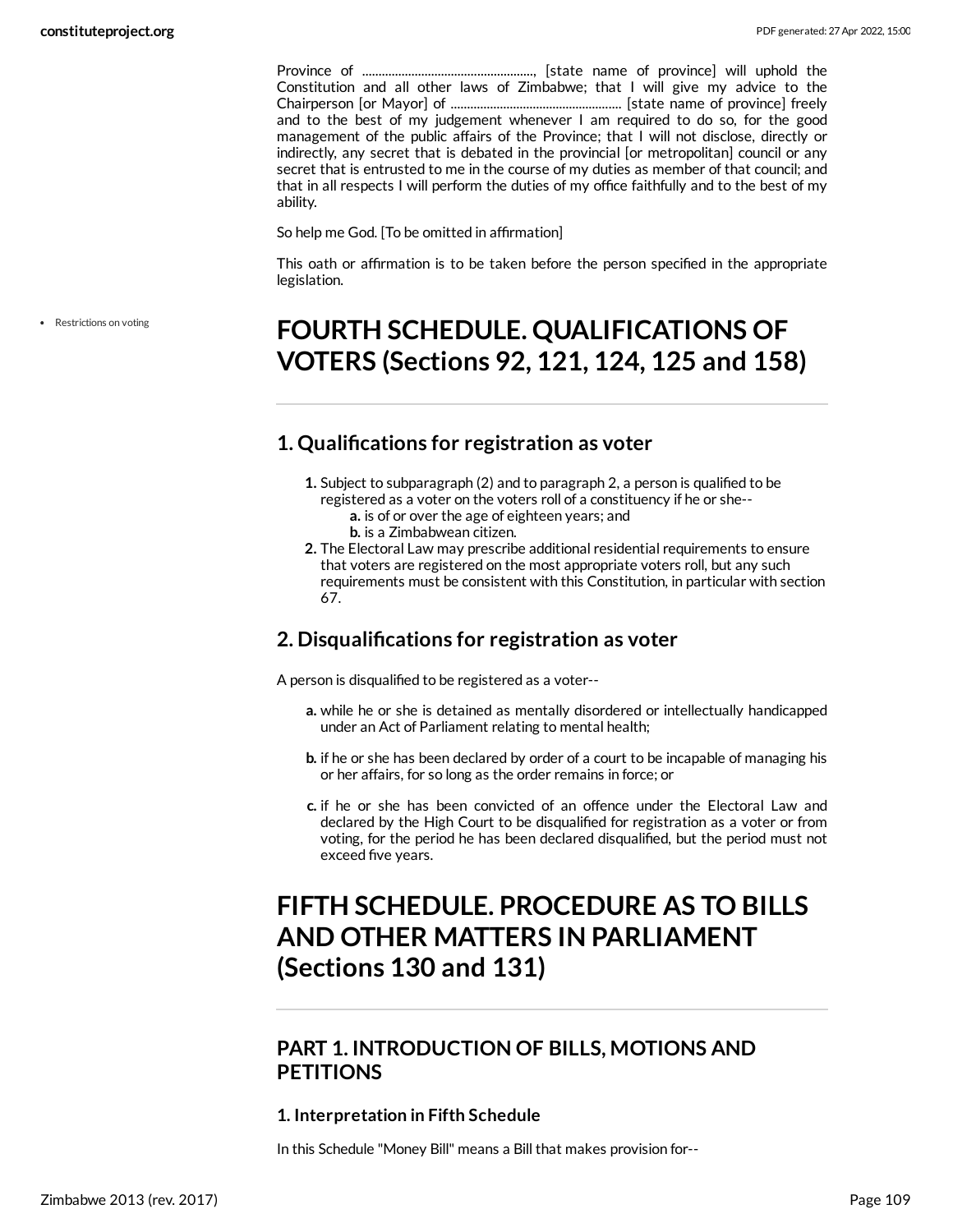• Spending bills

• Initiation of general legislation

- Spending bills
- $\ddot{\bullet}$ Second chamber reserved policy areas First chamber reserved policy areas Initiation of general legislation
- Tax bills

- Spending bills
- Tax bills
- **a.** imposing, increasing or reducing a tax for the benefit of the State;
- **b.** appropriating money from, or imposing, increasing or reducing any charge on, the Consolidated Revenue Fund or any other fund vested in or controlled by the Government;
- **c.** compounding or remitting a debt due to the State;
- **d.** condoning a failure to collect a tax due to the State; or
- **e.** condoning unauthorised expenditure by the Government.

#### <span id="page-109-1"></span>**2. House of origin of Bills**

- **1.** Any Bill may originate in the National Assembly.
- **2.** Any Bill, other than a Money Bill, may originate in the Senate.

#### **3. Members who may move Bills and motions**

Subject to this Constitution and Standing Orders--

- **a.** any Senator may introduce any Bill into the Senate or move any motion for debate in the Senate or present any petition to the Senate;
- **b.** any Member of the National Assembly may introduce any Bill into the Assembly or move any motion for debate in the Assembly or present any petition to the Assembly;
- **c.** any Vice-President, Minister or Deputy Minister may introduce any Bill into or move any motion for debate in or present any petition to either the Senate or the National Assembly.
- **d.** any Member who has introduced a Bill into a House of Parliament may, after the Bill has been passed by that House, introduce the Bill into the other House.

#### **4. Parliament notto deal with Money Bills or fiscal motions or petitions except on recommendation of Vice-President, Minister or Deputy Minister**

- **1.** Except on the recommendation of a Vice-President, Minister or Deputy Minister, neither House of Parliament may-
	- **a.** proceed upon any Bill, including an amendment to a Bill, which, in the opinion of the President of the Senate or the Speaker, as the case may be, is a Money Bill;
	- **b.** proceed upon any motion, including an amendment to a motion, whose effect, in the opinion of the President of the Senate or the Speaker, as the case may be, is that provision should be made for any of the following matters-
		- **i.** imposing, increasing or reducing a tax for the benefit of the State;
		- **ii.** appropriating money from, or imposing or increasing any charge on, the Consolidated Revenue Fund or any other fund vested in or controlled by the Government;
		- **iii.** compounding or remitting a debt due to the State;
		- **iv.** condoning a failure to collect a tax due to the State; or
		- **v.** condoning unauthorised expenditure by the Government; or
	- **c.** receive any petition which, in the opinion of the President of the Senate or the Speaker, as the case may be, requests that provision be made for anything that is specified in subparagraph (b).
- **2.** Subparagraph (1) does not apply to a Bill introduced, motion or amendment moved or petition presented by a Vice-President, Minister or Deputy Minister.

# <span id="page-109-0"></span>**PART 2. PROCEDURE REGARDING BILLS**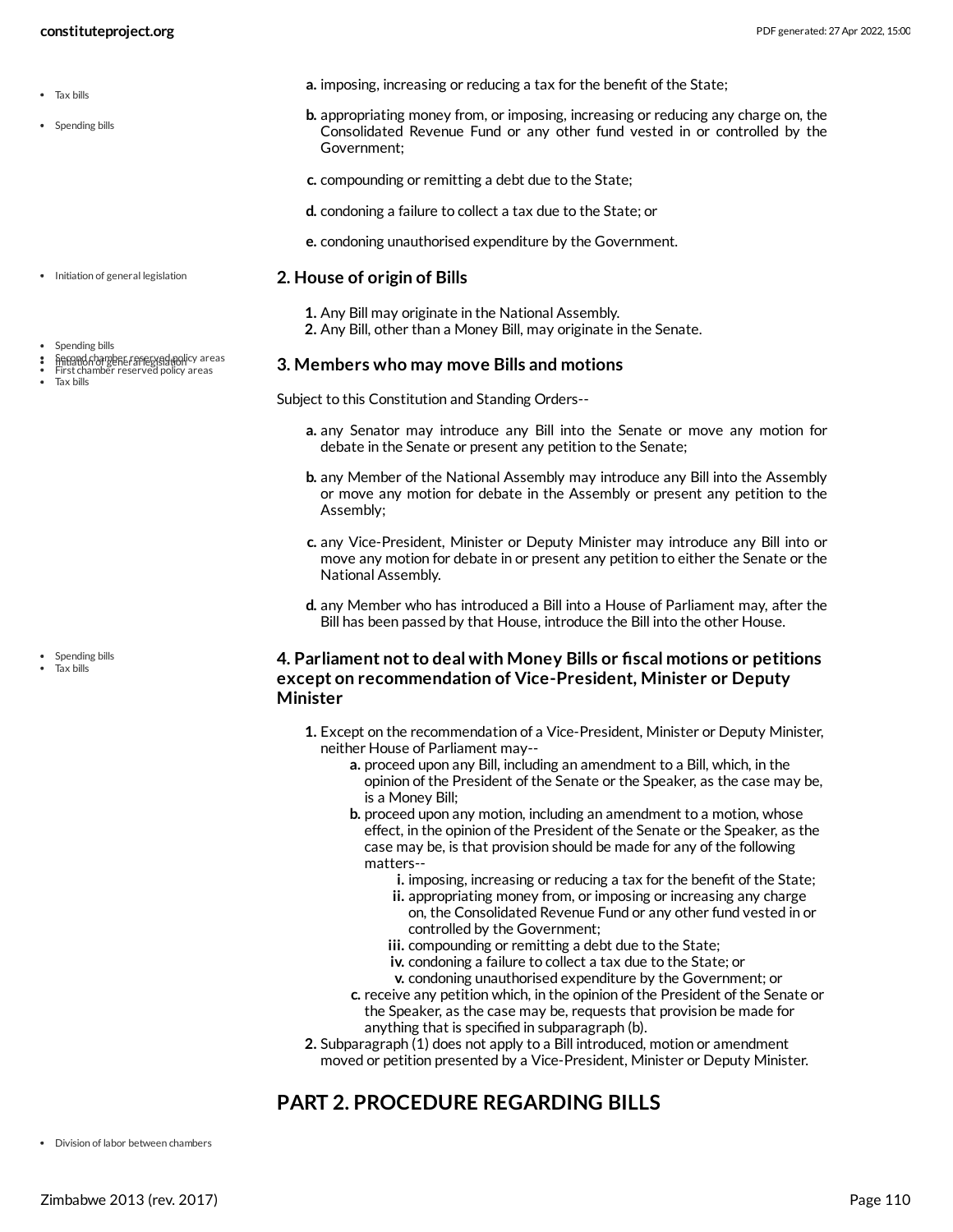### **5. Transmission of Bills between Houses**

- **1.** A Bill which originated in one House of Parliament and has been passed by that House must be transmitted to the other House without delay, and the date of its transmission must be recorded in the journal of the House from which it is transmitted.
- **2.** A Bill that has been transmitted to a House of Parliament must be introduced into that House without delay, and the House may reject the Bill or pass it with or without amendment.
- **3.** A Bill which, having been transmitted to a House of Parliament in accordance with this paragraph, is passed by that House with amendments must be returned to the House where it originated with the amendments duly certified by the Clerk of Parliament, and the House to which it is returned may reject, agree to or amend any of those amendments.
- **4.** If, after a Bill has been returned to its originating House in terms of subparagraph (3), any amendment made to it by the other House is rejected or amended by the originating House, the other House may, by message to the originating House pursuant to a resolution, withdraw the amendment or agree to its being amended.

#### <span id="page-110-0"></span>**6. Disagreement between Houses**

- **1.** Subject to this paragraph, if-
	- **a.** the Senate and the National Assembly have not agreed on amendments to be made to a Bill which originated in the National Assembly within ninety days after the Bill was introduced into the Senate;
	- **b.** the Senate and the National Assembly have not agreed on amendments to be made to a Bill which originated in the Senate within ninety days after the Bill was returned to the Senate; or
	- **c.** a Bill which originated in the National Assembly has been rejected or has not been passed by the Senate within ninety days after the Bill was introduced into the Senate;

the Bill may be presented to the President for assent and signature in the form in which it was passed by the National Assembly, except for minor changes required by the passage of time and any amendments on which the Senate and the National Assembly may have agreed.

- **2.** If, in the opinion of the Speaker, a Bill which-
	- **a.** originated in the National Assembly; and
	- **b.** was introduced into the National Assembly within ninety days after a previous Bill originating in the Senate was introduced into the Senate;

contains provisions identical to those contained in that previous Bill, except for minor changes required by the passage of time, subparagraph (1) applies to the Bill as though the ninety-day periods in subparagraphs (a) and (c) of that subparagraph were periods of eight sitting days.

- **3.** A Bill referred to in subparagraph (1) or (2) cannot be presented to the President for assent and signature unless, after the ninety-day period or eight-day period specified in the subparagraph concerned, the National Assembly has resolved that the Bill should be presented to the President for assent.
- **4.** A Bill that is presented to the President for assent and signature in accordance with this paragraph must be accompanied by a certificate from the Speaker stating that the Bill is one to which this paragraph applies and that the requirements of this paragraph have been satisfied.
- **5.** A Bill presented to the President in accordance with this paragraph is deemed to have been duly passed by Parliament in the form in which it is presented to the President.
- **6.** For the purposes of this paragraph-
	- **a.** a Bill originating in the National Assembly is deemed to have been introduced into the Senate on the sitting day immediately after the date of its transmission to the Senate, as recorded in the journal of the National Assembly in terms of paragraph 5(1);
	- **b.** a Bill originating in the Senate is deemed to have been returned to the Senate on the sitting day immediately after the date on which it is

Division of labor between chambers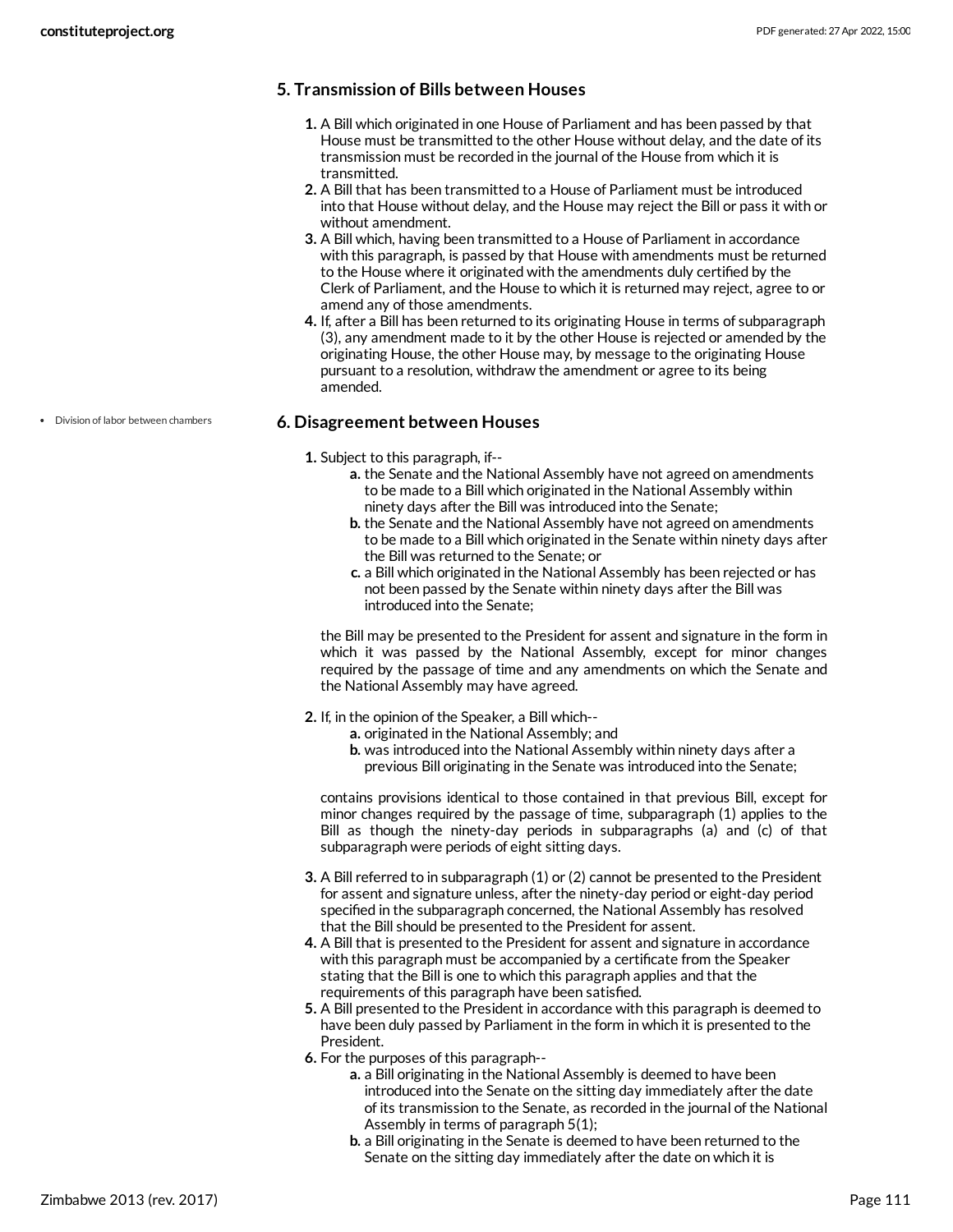- First chamber reserved policy areas
- Second chamber reserved policy areas Spending bills
- 
- Tax bills

Legislative committees

- **6. b.** returned for the first time to the Senate in accordance with paragraph 5(3).
- **7.** This paragraph does not apply to Constitutional Bills or Money Bills.

#### <span id="page-111-1"></span>**7. Money Bills**

- **1.** The Senate does not have power to amend a Money Bill but may recommend that the National Assembly make amendments to it.
- **2.** The Clerk of Parliament must certify every amendment which the Senate has recommended should be made to a Money Bill and must transmit the certified amendment to the National Assembly.
- **3.** The National Assembly must consider any amendments transmitted to it under this paragraph and may incorporate them into the Money Bill concerned.
- **4.** If the Senate does not pass a Money Bill within eight sitting days counted from the day the Bill was introduced into the Senate, the National Assembly may resolve that the Bill should be presented to the President, and the Bill may then be presented to the President in the form in which it was passed by the National Assembly.
- **5.** A Money Bill that has been presented to the President pursuant to a resolution under subparagraph (4)-
	- **a.** is regarded as having been passed by Parliament in the form in which it was passed by the National Assembly; and
	- **b.** when it is presented to the President for assent and signature, must be accompanied by a certificate from the Speaker stating that the Bill was passed in terms of this paragraph.

## <span id="page-111-2"></span>**PART 3. REPORTS OF PARLIAMENTARY LEGAL COMMITTEE**

### **8. Reports of Parliamentary Legal Committee on Bills**

- **1.** Subject to this paragraph, neither House may give a Bill its final reading unless a report of the Parliamentary Legal Committee on the Bill has been presented to the House.
- **2.** Subparagraph (1) does not apply to-
	- **a.** a Constitutional Bill; or
	- **b.** any Bill on which the Parliamentary Legal Committee has already reported unless the Bill has been amended since that report.
- **3.** If the Parliamentary Legal Committee has not reported on a Bill within the period specified in Standing Orders, or within any extension of that period granted in accordance with Standing Orders, the Committee must be presumed to be of the opinion that no provision of the Bill, if enacted, would contravene this Constitution, and the House concerned may proceed with the Bill as if the Committee had reported accordingly.
- **4.** Subject to subparagraphs (5) and (6), if the Parliamentary Legal Committee reports that a provision of a Bill, if enacted, would contravene this Constitution, the House concerned must consider the report and, if the House resolves that the provision concerned would contravene this Constitution, the House must not pass the Bill containing that provision.
- **5.** When a House considers a report of the Parliamentary Legal Committee referred to in subparagraph (4) regarding a Bill that was introduced by a Vice-President, Minister or Deputy Minister, the person who introduced the Bill must be given a reasonable opportunity to respond to the report.
- **6.** If a House resolves in accordance with subparagraph (4) that a provision of a Bill, if enacted, would contravene this Constitution, a Vice-President or Minister may apply to the Constitutional Court within fourteen days after the resolution was passed for a declaration that the provision, if enacted, would be in accordance with this Constitution, and if the Constitutional Court makes such a declaration the House concerned may proceed to consider and pass the Bill containing that provision.

### <span id="page-111-0"></span>**9. Reports of Parliamentary Legal Committee on statutory instruments**

**1.** Before the Senate or the National Assembly considers a report of the Parliamentary Legal Committee that a provision of a statutory instrument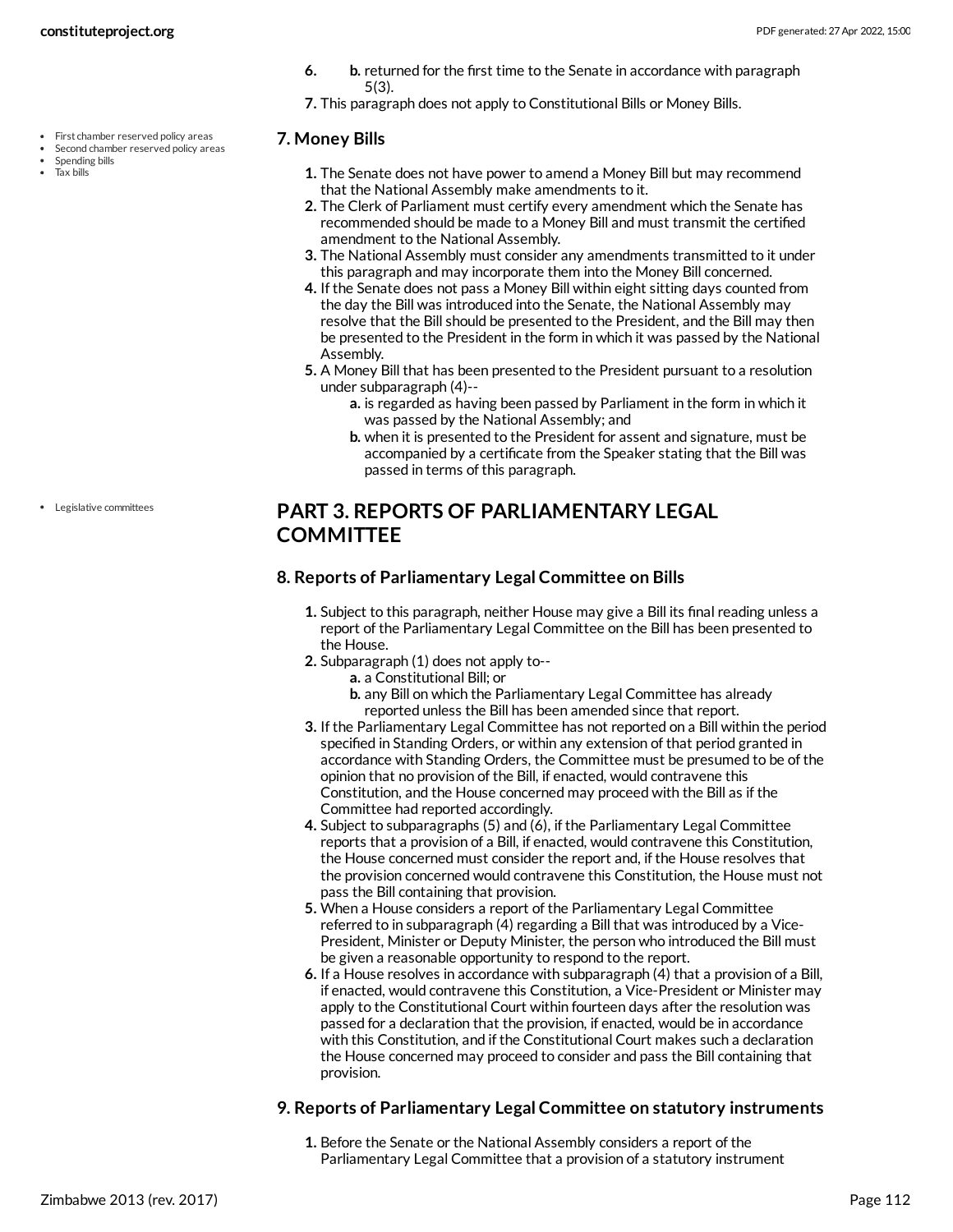- **1.** contravenes this Constitution or its enabling Act, the Committee may withdraw the report if the Committee is satisfied that the provision has been repealed or amended in such a way as to remove the contravention.
- **2.** If, after considering a report of the Parliamentary Legal Committee that a provision of a statutory instrument contravenes this Constitution, the Senate or the National Assembly resolves that the provision does contravene this Constitution, the Clerk of Parliament must report the resolution to the authority which enacted the instrument, and that authority must, within twenty-one days after being so notified, either-
	- **a.** apply to the Constitutional Court for a declaration that the statutory instrument is in accordance with this Constitution; or **b.** repeal the statutory instrument.
- **3.** Where an authority responsible for enacting a statutory instrument applies to the Constitutional Court for a declaration in terms of subparagraph (2)(a), the statutory instrument is suspended pending the Court's decision.
- **4.** If, after considering a report of the Parliamentary Legal Committee that a provision of a statutory instrument is ultra vires the enabling Act of Parliament, the Senate or the National Assembly resolves that the provision is ultra vires-
	- **a.** the provision thereupon ceases to have effect; and
	- **b.** the Clerk of Parliament must publish a notice in the Gazette without delay, giving public notice of the resolution and of its effect.

# **SIXTH SCHEDULE. COMMENCEMENT OF THIS CONSTITUTION, TRANSITIONAL PROVISIONS AND SAVINGS (Sections 329 and 332)**

## **PART 1. PRELIMINARY**

### **1. Interpretation in Sixth Schedule**

In this Schedule, unless inconsistent with the context--

- "effective date" means the day on which this Constitution comes wholly into operation in terms of paragraph 3(2);
- "existing enactment" means a written law that was in force in Zimbabwe immediately before the effective date, whether as an Act of Parliament or a statutory instrument;
- "existing law" means an existing enactment or any other law, whatever its nature, that was in force in Zimbabwe immediately before the effective date;
- "first elections" means-
	- **a.** the first election for the office of President under this Constitution;
	- **b.** the first general election of Members of Parliament under this Constitution; and
	- **c.** the first elections of governing bodies of provincial and metropolitan councils and local authorities; held after the publication day;
- "former Constitution" means the Constitution of Zimbabwe that came into operation on the 18th April, 1980, as subsequently amended;
- "publication day" means the day on which this Constitution, or the statute by which it is enacted, is published in the Gazette in accordance with section 51(5) of the former Constitution.

Constitutional interpretation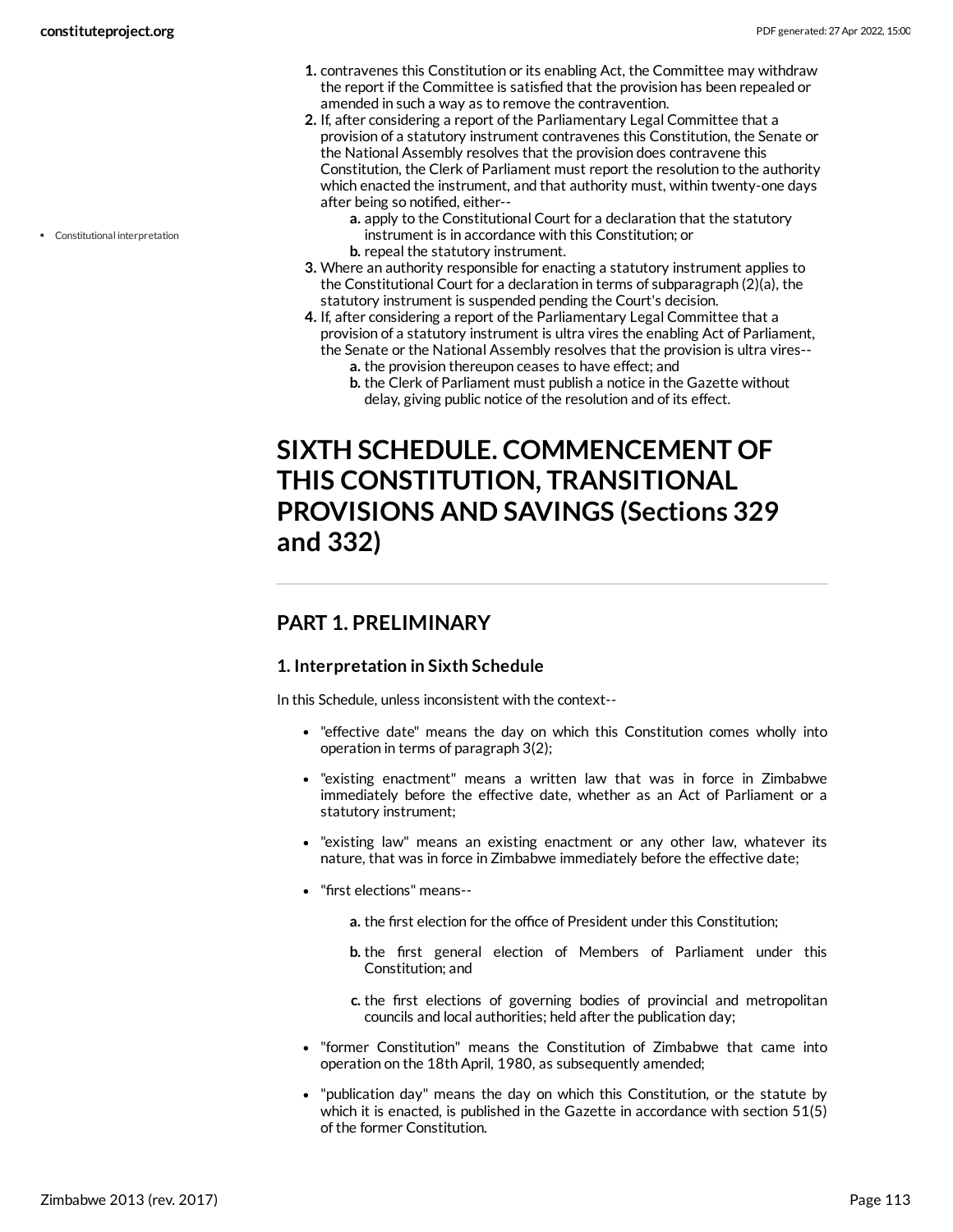### **2. Effect of Sixth Schedule**

This Schedule prevails, to the extent of any inconsistency, over all other provisions of this Constitution.

## **PART 2. COMMENCEMENT OF THIS CONSTITUTION AND REPEAL OF FORMER CONSTITUTION**

#### **3. Commencement of this Constitution**

- **1.** This Schedule, together with-
	- **a.** Chapter 3, relating to citizenship;
	- **b.** Chapter 4, being the Declaration of Rights;
	- **c.** Chapter 5, relating to the election and assumption of office of the President;
	- **d.** Chapter 6, relating to the election of Members of Parliament and the summoning of Parliament after a general election;
	- **e.** Chapter 7, relating to elections;
	- **f.** Chapter 9, relating to principles of public administration and leadership;
	- **g.** section 208, relating to the conduct of members of the security services;
	- **h.** Chapter 12, in so far as it relates to the Zimbabwe Electoral Commission; and
	- **i.** Chapter 14, relating to provincial and local government;

come into operation on the publication day.

- **2.** Except as otherwise provided in this Schedule, the rest of this Constitution comes into operation on the day on which the President elected in the first elections assumes office.
- **3.** Between the publication day and the effective date, the provisions of this Constitution specified in subparagraphs (a) to (i) of subparagraph (1) override the equivalent provisions of the former Constitution.

#### **4. Repeal of former Constitution**

Subject to this Schedule, the former Constitution is repealed with effect from the effective date.

# **PART 3. FIRST ELECTIONS**

#### **5. Saving of existing provincial and electoral boundaries**

The boundaries of provinces, constituencies and wards as they were immediately before the publication day apply for the purposes of the first elections.

#### **6. Registration of voters**

- **1.** Any person who was lawfully registered as a voter on a voters' roll immediately before the publication day is entitled to remain so registered for the purposes of the first elections.
- **2.** For the purposes of the first elections, the Registrar-General of Voters is responsible, under the supervision of the Zimbabwe Electoral Commission, for registering voters and compiling voters' rolls.
- **3.** The Registrar-General of Voters, under the supervision of the Zimbabwe Electoral Commission, must conduct a special and intensive voter registration and a voters' roll inspection exercise for at least thirty days after the publication day.

### **7. Challenges to first presidential election**

Any challenge to the validity of the first presidential election must be heard and determined in accordance with section 93 by the Supreme Court of Zimbabwe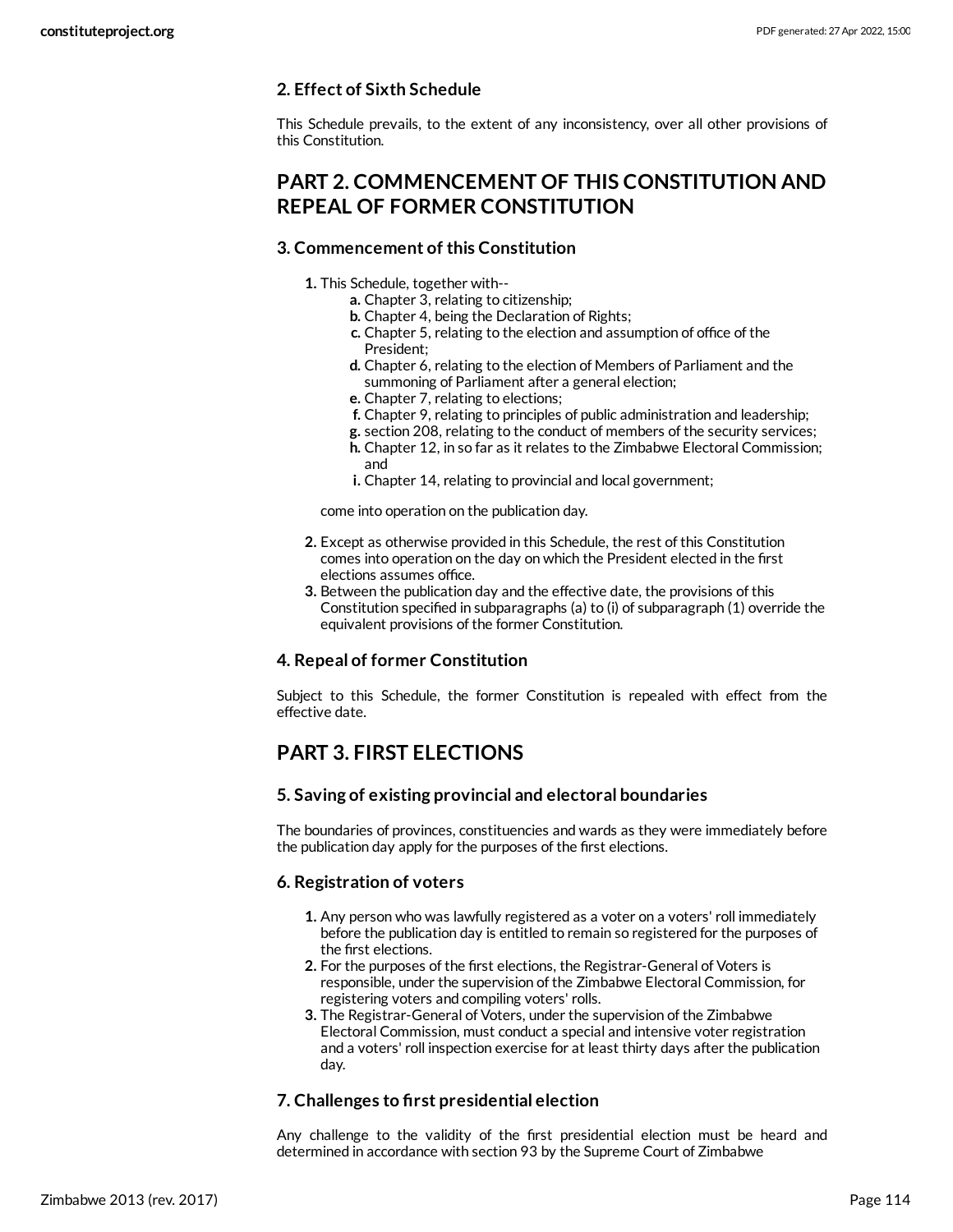constituted under the former Constitution.

#### **8. Electoral Law**

The first elections must be conducted in terms of an Electoral Law in conformity with this Constitution.

• Transitional provisions

### <span id="page-114-0"></span>**PART 4. SAVINGS AND TRANSITIONAL PROVISIONS**

#### **9. Government succession**

The Government constituted under this Constitution is in all respects the successor to the former Government of Zimbabwe.

#### **10. Continuation of existing laws**

Subject to this Schedule, all existing laws continue in force but must be construed in conformity with this Constitution.

#### **11. Interpretation of existing enactments**

- **1.** Unless inconsistent with the context, a reference in any existing enactment to-
	- **a.** the President must be construed as a reference to the President acting in accordance with this Constitution;
	- **b.** Parliament must be construed as a reference to-
		- **i.** the Senate, where the reference relates to a function that is to be exercised by the Senate alone under this Constitution;
		- **ii.** the National Assembly, where the reference relates to any function other than one referred to in subparagraph (i) or the enactment of legislation;
	- **c.** the House of Assembly must be construed as a reference to the National Assembly;
	- **d.** the Public Service must be construed as a reference to the Civil Service;
	- **e.** the Public Service Commission must be construed as a reference to the Civil Service Commission;
	- **f.** the Prison Service must be construed as a reference to the Prisons and Correctional Service;
	- **g.** the Prison Service Commission must be construed as a reference to the Prisons and Correctional Service Commission;
	- **h.** the Commissioner of Prisons must be construed as a reference to the Commissioner-General of the Prisons and Correctional Service;
	- **i.** the Comptroller and Auditor-General must be construed as a reference to the Auditor-General;
	- **j.** the Attorney-General, in relation to criminal proceedings, must be construed as a reference to the Prosecutor-General.
- **2.** Where this Constitution vests power in a particular person or authority to enact legislation on any matter, and that matter is provided for in an existing enactment made by some other person or authority, the existing enactment has effect as if it had been made by the person or authority with the power to make it under this Constitution.

#### **12. Standing Orders of Parliament**

The Standing Orders that were in force immediately before the effective date continue in force as standing orders of the Senate and the National Assembly until they are replaced or amended in accordance with this Constitution.

#### **13. Existing officers**

Any person who, immediately before the effective date, held or acted in a public office under the former Constitution continues to hold or act in that office, or the equivalent office under this Constitution, on the same conditions of service until the expiry of his or her term of office under those conditions of service or until he or she resigns, retires or is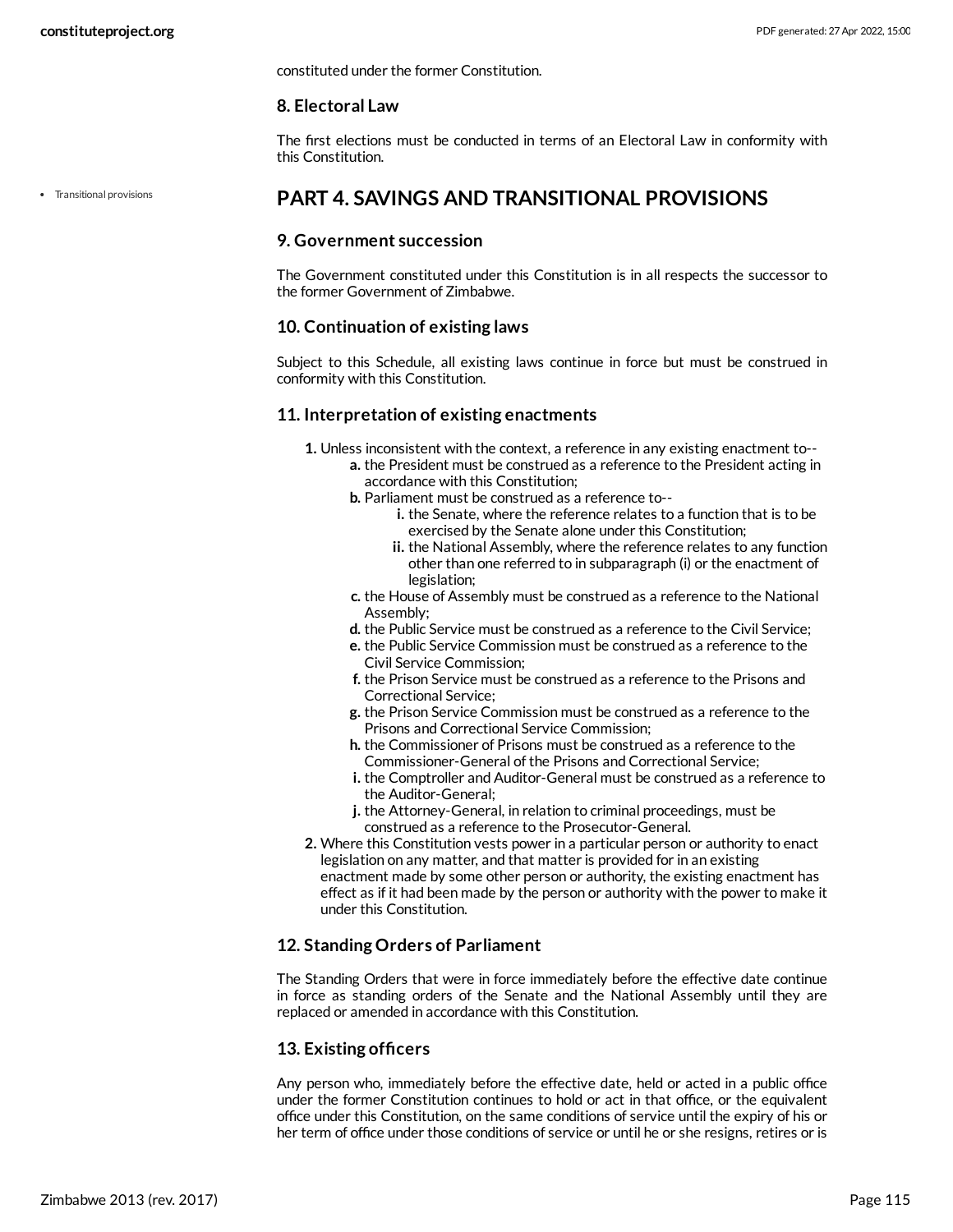removed from office in terms of this Constitution or those conditions of service, as the case may be.

#### **14. Special provision for election and tenure of first President and appointment of Vice-Presidents**

- **1.** Notwithstanding section 92, in the first election and any presidential election within ten years after the first election, candidates for election as President do not nominate persons in terms of that section to stand for election as Vice-Presidents.
- **2.** Without delay the person elected as President in any election referred to in subparagraph (1) must appoint not more than two Vice-Presidents, who hold office at his or her pleasure.
- **3.** Where-
	- **a.** one Vice-President is appointed in terms of subparagraph (2), that person is the first Vice-President for the purposes of this Constitution;
	- **b.** two Vice-Presidents are appointed in terms of subparagraph (2), the President may from time to time nominate one of them to act as President whenever he or she is absent from Zimbabwe or is unable exercise his or her official functions through illness or any other cause.
- **4.** Notwithstanding section 101 but subject to subparagraphs (5) and (6), if the person elected President in any election referred to in subparagraph (1) dies, resigns or is removed from office-
	- **a.** the Vice-President or, where there are two Vice-Presidents, the Vice-President who was last nominated to act in terms of subparagraph (3)(b), acts as President until a new President assumes office in terms of subparagraph (5); and
	- **b.** the vacancy in the office of President must be filled by a nominee of the political party which the President represented when he or she stood for election.
- **5.** A political party which is entitled to nominate a person in terms of subparagraph (4)(b) must notify the Speaker of the nominee's name within ninety days after the vacancy occurred in the office of President, and thereupon the nominee assumes office as President after taking the oath of President in terms of section 94, which oath the nominee must take within forty-eight hours after the Speaker was notified of his or her name.
- **6.** In the event of the death, resignation or removal from office of a person who is elected president in an election referred to in subparagraph (1) and who did not represent a political party when he or she stood for election, the Vice-President or, if there are two Vice-Presidents, the Vice-President who was last nominated to act in terms of subparagraph (3)(b), assumes office as President.

### **15. Continuation of certain Executive offices**

Notwithstanding any provision of the former Constitution, the following offices which existed on publication day in terms of Schedule 8 to the former Constitution, namely--

- **a.** President and Vice-President;
- **b.** Prime Minister and Deputy Prime Minister; and
- **c.** Minister and Deputy Minister;

continue in existence until the effective date when the first President assumes office under this Constitution, and the persons who held those offices remain in them accordingly.

#### **16. Public Protector**

- **1.** The Public Protector Act [Chapter 10:18] is repealed.
- **2.** Any matter that was being dealt with by the Public Protector immediately before the effective date must be transferred to the Zimbabwe Human Rights Commission for finalisation.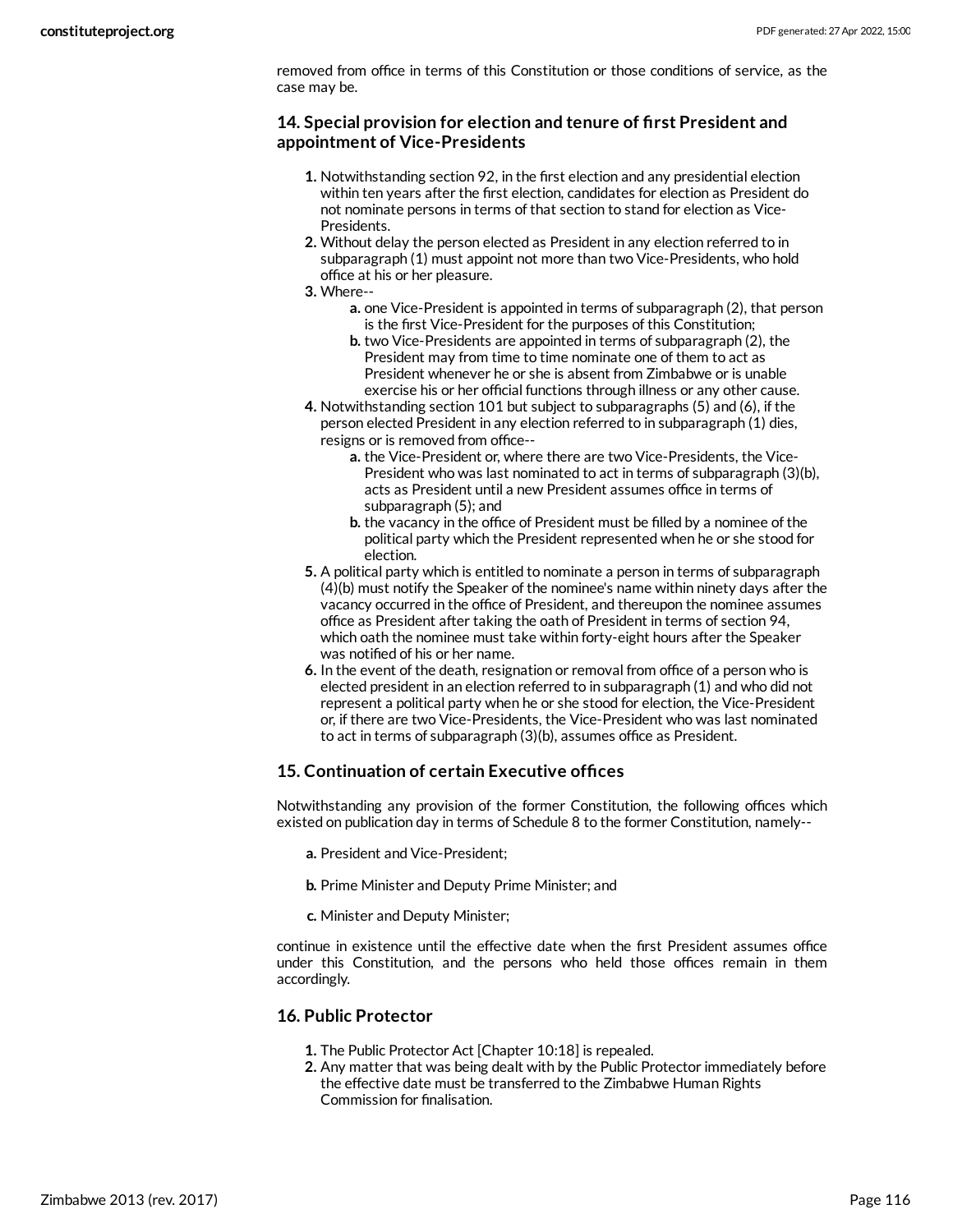#### **17. Transfer of funds in old Consolidated Revenue Fund**

The funds which, immediately before the effective date, stood to the credit of the Consolidated Revenue Fund established by the former Constitution become the Consolidated Revenue Fund established by this Constitution.

#### **18. Courts and legal proceedings**

- **1.** In this paragraph "pending constitutional case" means-
	- **a.** an appeal, application or reference in which an alleged contravention of the Declaration of Rights contained in the former Constitution is in issue; or
	- **b.** any case in which a constitutional matter, as defined in section 332 of this Constitution, is in issue;

and which, immediately before the effective date, is pending before the Supreme Court of Zimbabwe constituted under the former Constitution.

- **2.** Notwithstanding section 166, for seven years after the effective date, the Constitutional Court consists of-
	- **a.** the Chief Justice and the Deputy Chief Justice; and **b.** seven other judges of the Supreme Court;

who must sit together as a bench to hear any constitutional case.

**3.** A vacancy on the Constitutional Court occurring in the first seven years after the effective date must be filled by another judge or an additional or acting judge, as the case may be, of the Supreme Court.

Provided that a vacancy in the office of Deputy Chief Justice occurring during that period must be filled in accordance with section 180(2) and (3).

- **4.** Until different provision is made by or under an Act of Parliament-
	- **a.** rules may be made under the Supreme Court Act [Chapter 7:13] to regulate the procedure of the Constitutional Court;
		- **b.** the rules of the Supreme Court apply, with any necessary changes, to the procedure of the Constitutional Court in relation to any matter that is not provided for in rules made in terms of subparagraph (a);

but any such rules, in so far as they apply to the procedure of the Constitutional Court, must be consistent with section 85 and Chapter 8.

- **5.** The Supreme Court of Zimbabwe, the High Court of Zimbabwe, the Labour Court and the Administrative Court, as established immediately before the effective date, are constituted respectively as the Supreme Court, the High Court, the Labour Court and the Administrative Court under this Constitution, and any decision of those courts given before the effective date has effect accordingly.
- **6.** Every person who, immediately before the effective date, presided over the Labour Court or the Administrative Court becomes a judge of the Labour Court or the Administrative Court, as the case may be, on the same conditions of service as apply on that date to judges of the High Court, his or her length of service as a President of the Labour Court or the Administrative Court being deemed to be service as a judge of the High Court.
- **7.** The magistrates courts, traditional courts and any other courts that were established by an Act of Parliament before the effective date continue in existence on and after that day as if they had been established by an Act referred to in section 174, and the decisions of those courts given before the effective date have effect accordingly.
- **8.** Any pending constitutional case-
	- **a.** in which the argument from the parties has not been heard before the effective date must be transferred to the Constitutional Court constituted in terms of subparagraph (2);
	- **b.** in which the argument from the parties has been heard by the effective date must be completed by the Supreme Court unless all the parties to the case agree to it being referred to the Constitutional Court constituted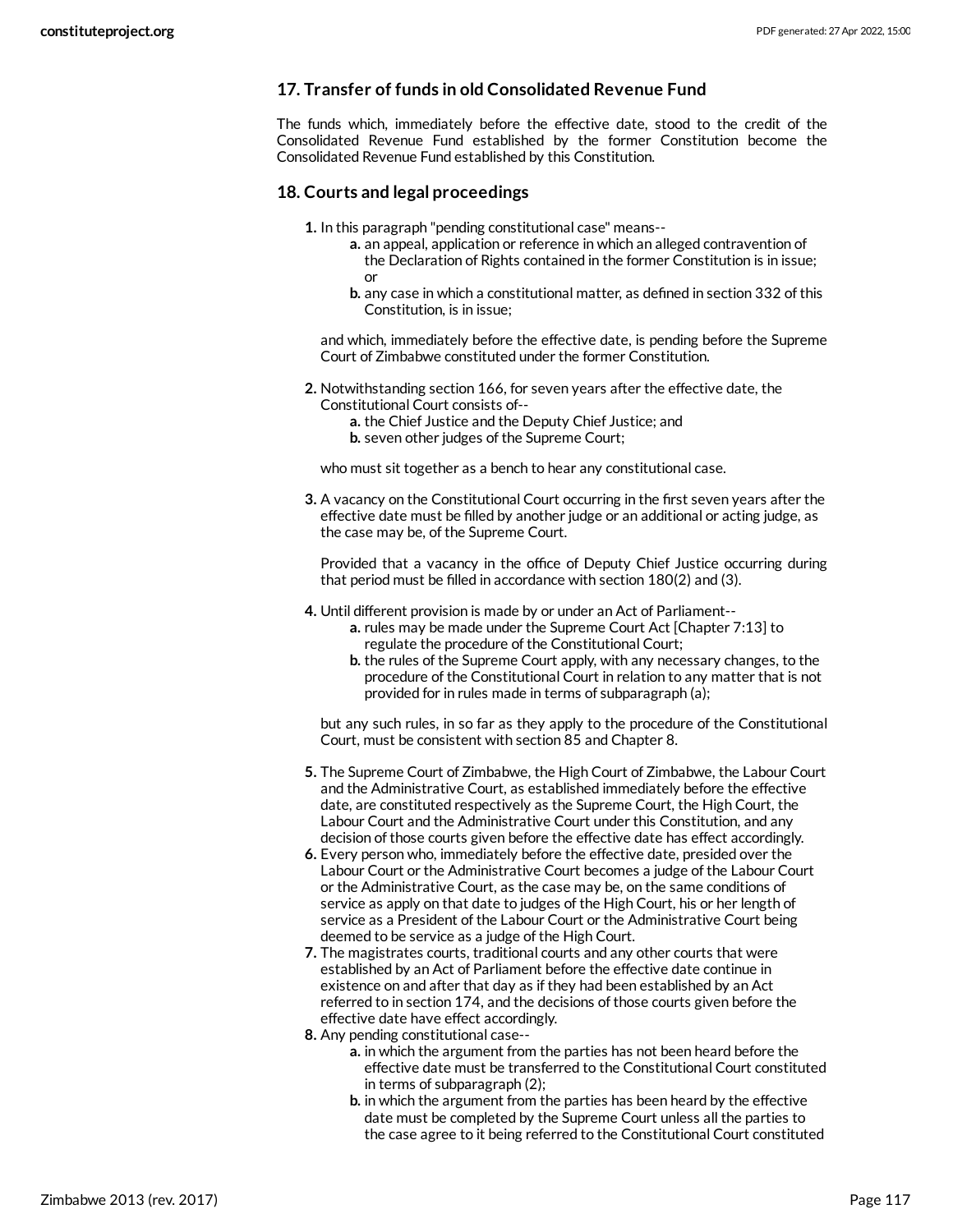- **8. b.** in terms of subparagraph (2), in which event the Supreme Court must refer the case to that Court.
- **9.** All cases, other than pending constitutional cases, that were pending before any court before the effective date may be continued before that court or the equivalent court established by this Constitution, as the case may be, as if this Constitution had been in force when the cases were commenced, but-
	- **a.** the procedure to be followed in those cases must be the procedure that was applicable to them immediately before the effective date; and
	- **b.** the procedure referred to in subparagraph (a) applies to those cases even if it is contrary to any provision of Chapter 4 of this Constitution.
- **10.** For the purposes of subparagraph (9)-
	- **a.** a criminal case is deemed to have commenced when the accused person pleaded to the charge;
	- **b.** a civil case is deemed to have commenced when the summons was issued or the application was filed, as the case may be.

#### **19. Provisions relating to Prosecutor-General**

- **1.** Any decision made or action taken before the effective date by or on behalf of the Attorney-General in relation to criminal proceedings is deemed, on and after that day, to have been made or taken by or on behalf of the Prosecutor-General.
- **2.** The person who held office as Attorney-General immediately before the effective date continues in office as Prosecutor-General on and after that day.

#### **20. Rights to pension benefits**

A vested or contingent right in regard to a pension benefit which existed immediately before the effective date and was protected by the former Constitution continues to exist and enjoy the same protection under this Constitution.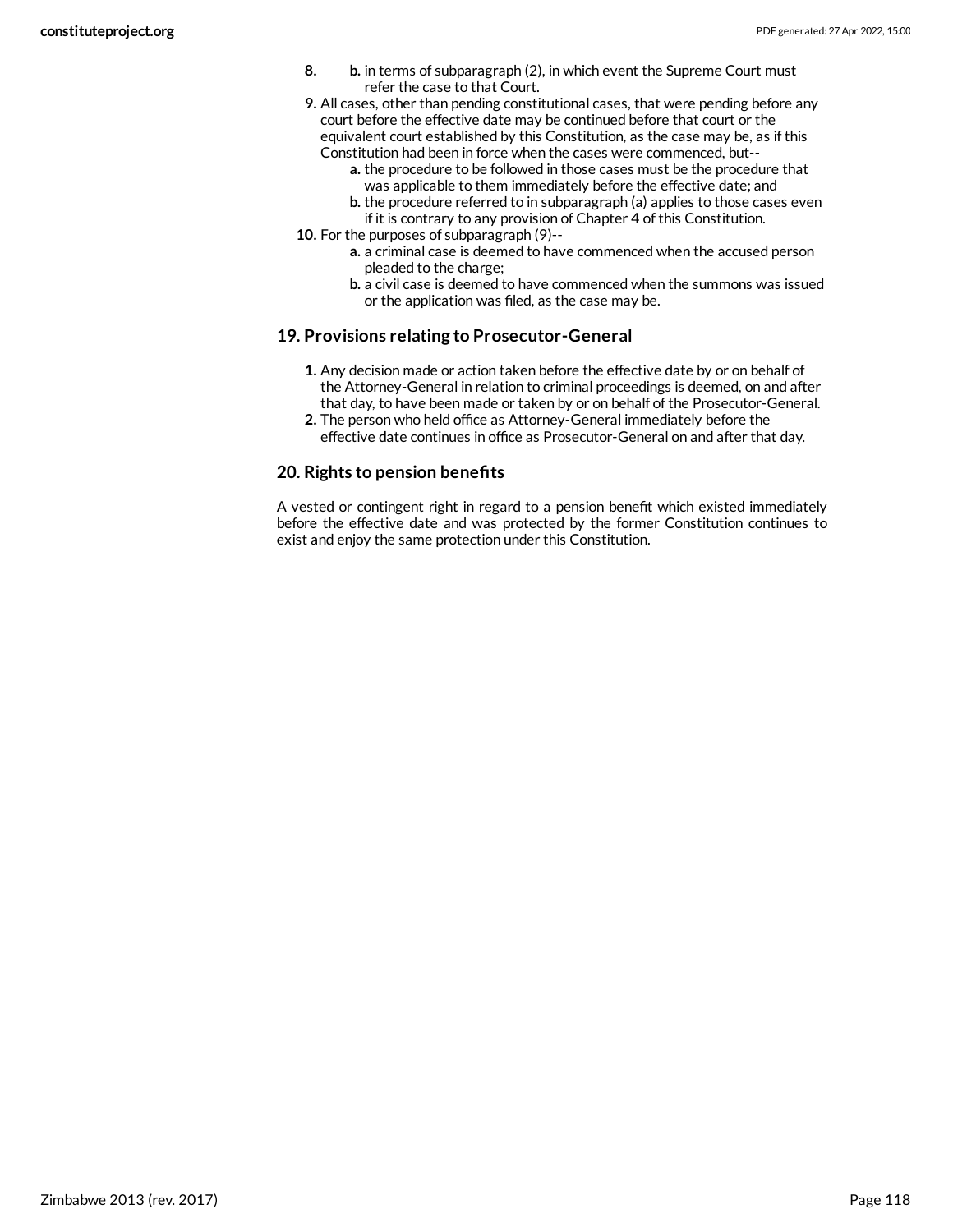# **Topic index**

# A

### B

### C

# D

## E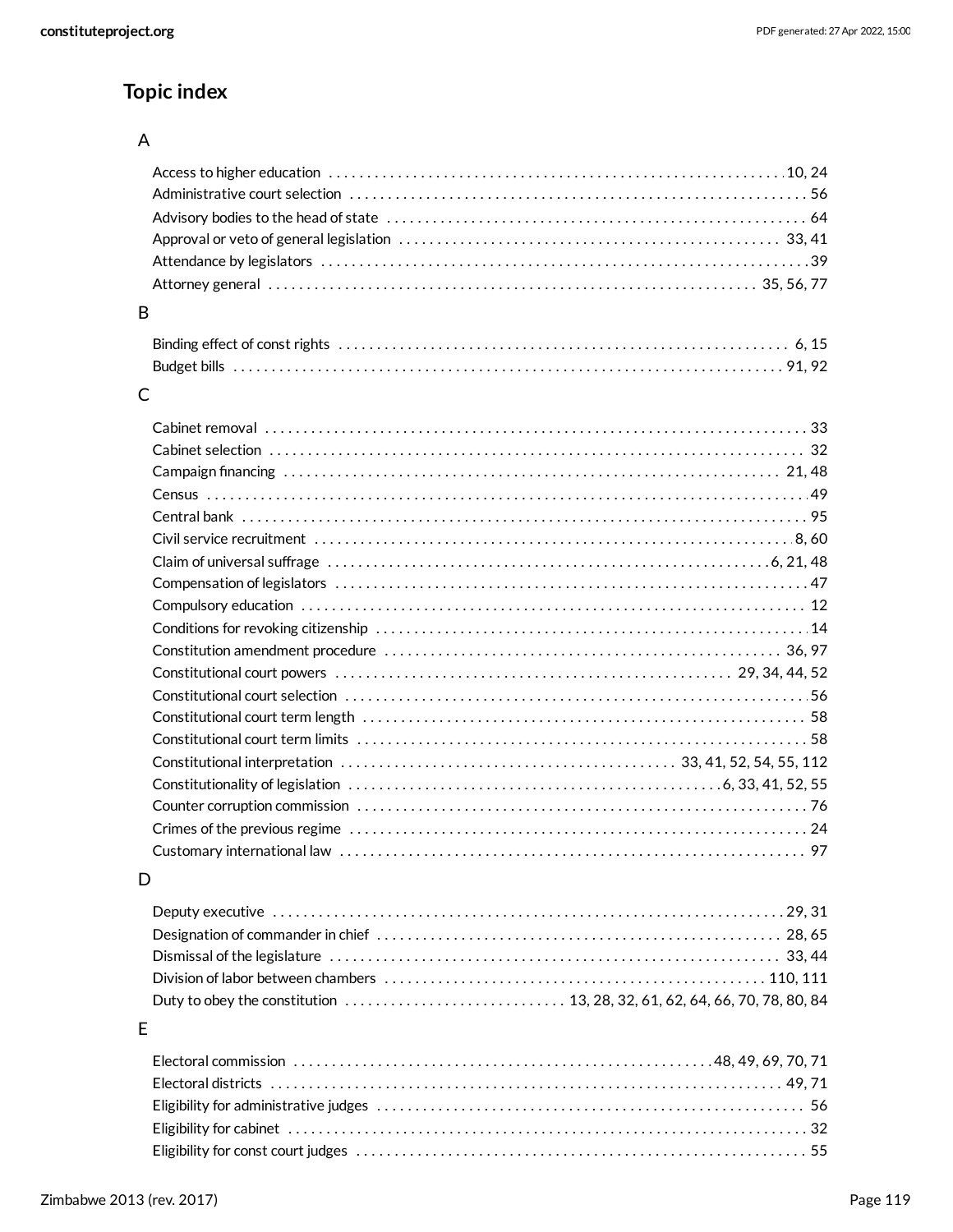### F

# G

### H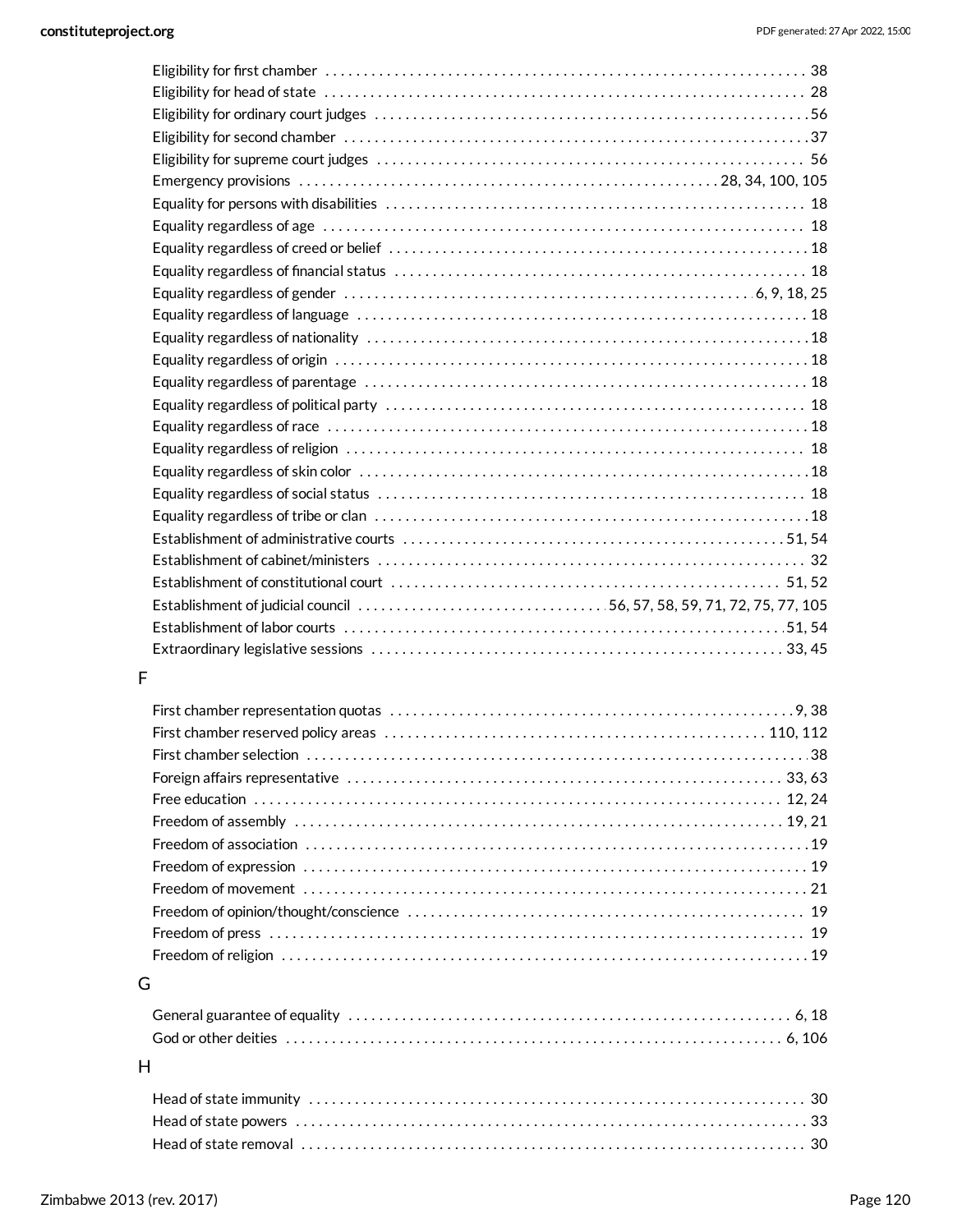| J |                                                                                                 |
|---|-------------------------------------------------------------------------------------------------|
|   |                                                                                                 |
|   |                                                                                                 |
|   |                                                                                                 |
| L |                                                                                                 |
|   |                                                                                                 |
|   |                                                                                                 |
|   |                                                                                                 |
|   | Legislative committees  30, 32, 42, 43, 44, 45, 46, 47, 70, 71, 72, 73, 74, 75, 76, 94, 96, 112 |
|   |                                                                                                 |
|   |                                                                                                 |
|   |                                                                                                 |
| M |                                                                                                 |
|   |                                                                                                 |
|   |                                                                                                 |
|   |                                                                                                 |
|   |                                                                                                 |
|   |                                                                                                 |
|   |                                                                                                 |
|   |                                                                                                 |
|   |                                                                                                 |
|   |                                                                                                 |
|   |                                                                                                 |
|   |                                                                                                 |
|   |                                                                                                 |
| N |                                                                                                 |
|   |                                                                                                 |
|   |                                                                                                 |
|   |                                                                                                 |
|   |                                                                                                 |

|--|--|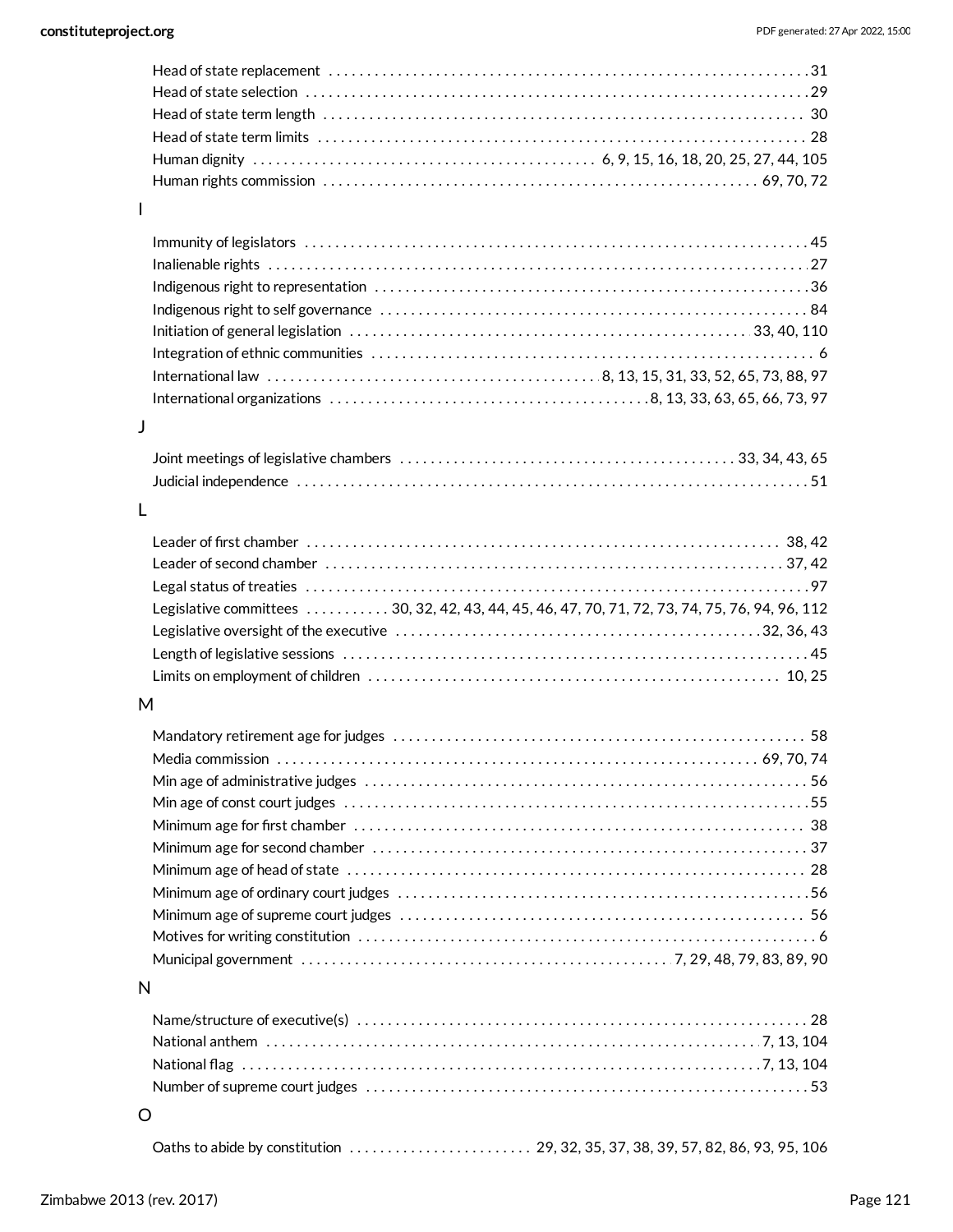### P

| Q |  |
|---|--|
|   |  |
| R |  |

### R

| Requirements for birthright citizenship $\ldots, \ldots, \ldots, \ldots, \ldots, \ldots, \ldots, \ldots, \ldots, \ldots, 13, 14, 15$ |  |
|--------------------------------------------------------------------------------------------------------------------------------------|--|
|                                                                                                                                      |  |
|                                                                                                                                      |  |
|                                                                                                                                      |  |
|                                                                                                                                      |  |
|                                                                                                                                      |  |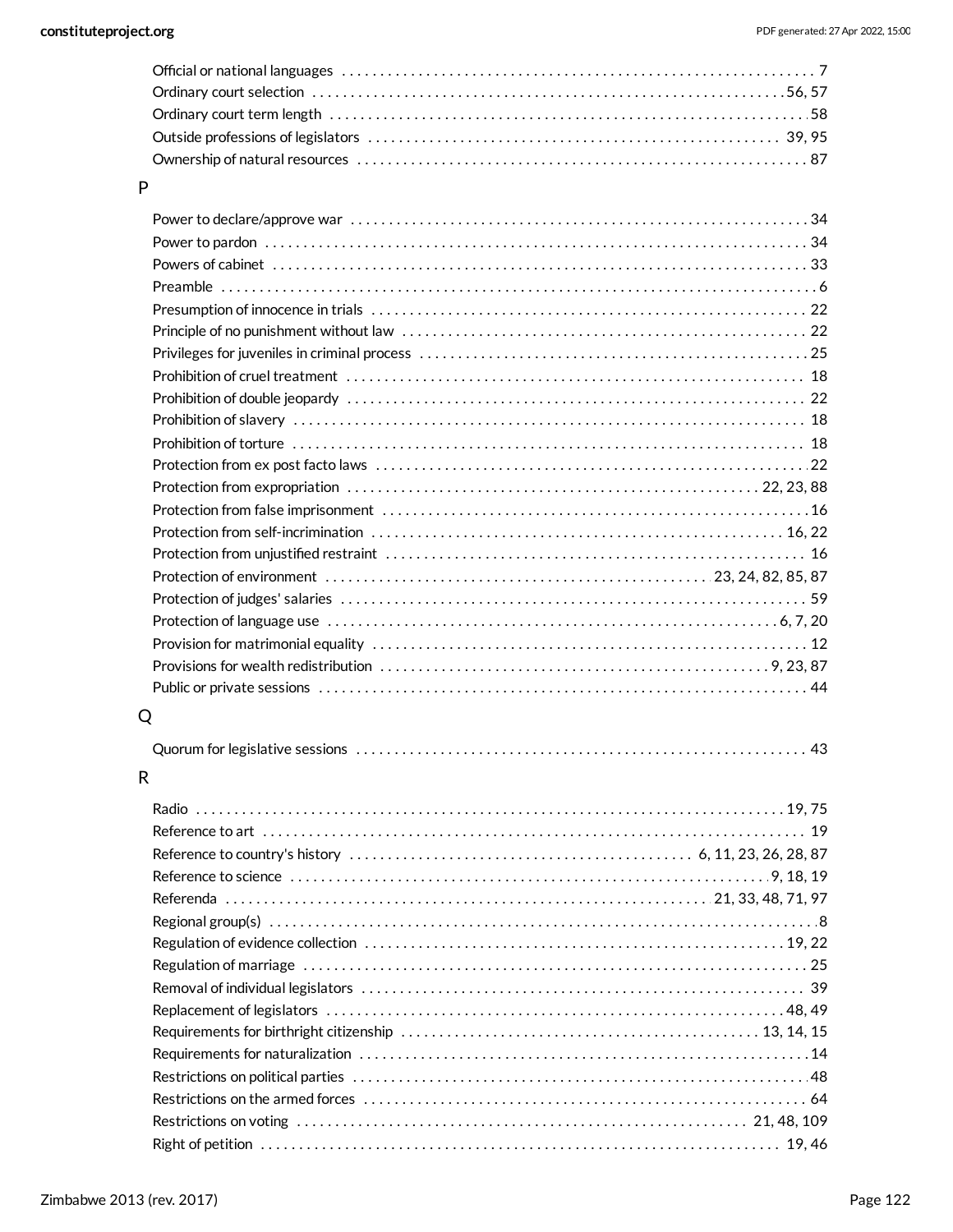## $\sf S$